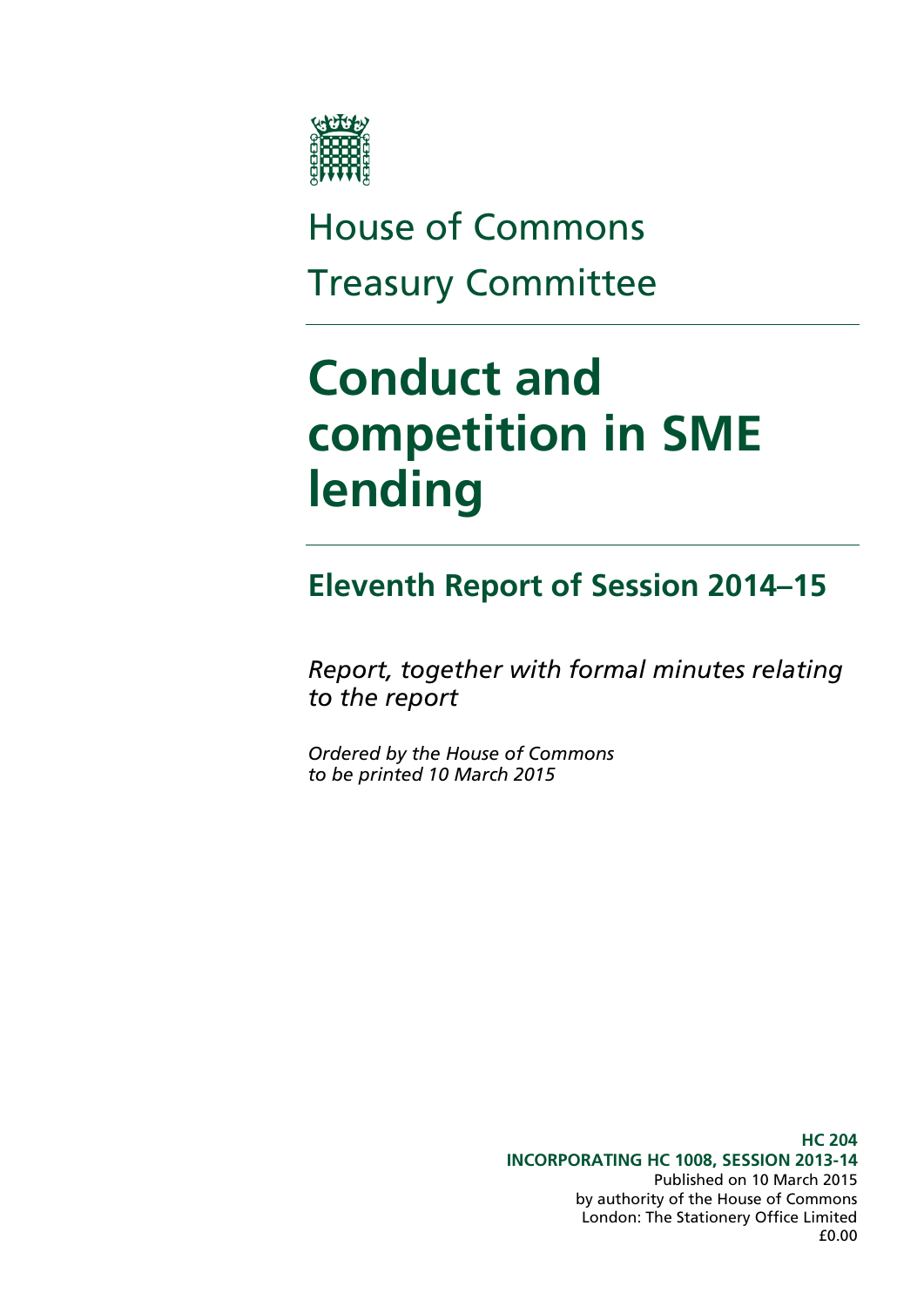#### **Treasury Committee**

The Treasury Committee is appointed by the House of Commons to examine the expenditure, administration, and policy of HM Treasury, HM Revenue and Customs and associated public bodies.

#### **Current membership**

[Mr Andrew Tyrie MP](http://www.parliament.uk/biographies/commons/Mr-Andrew-Tyrie/112) (Conservative, Chichester) (Chairman) [Rushanara Ali MP](http://www.parliament.uk/biographies/commons/rushanara-ali/4138) (Labour, Bethnal Green and Bow) [Steve Baker MP](http://www.parliament.uk/biographies/commons/steve-baker/4064) (Conservative, Wycombe) **[Mark Garnier MP](http://www.parliament.uk/biographies/commons/Mark-Garnier/4074)** (Conservative, Wyre Forest) **[Stewart Hosie MP](http://www.parliament.uk/biographies/commons/Stewart-Hosie/1514)** (Scottish National Party, Dundee East) [Mike Kane MP](http://www.parliament.uk/biographies/commons/mike-kane/4316) (Labour, Wythenshawe and Sale East) [Mr Andy Love MP](http://www.parliament.uk/biographies/commons/Mr-Andrew-Love/164) (Labour, Edmonton) [John Mann MP](http://www.parliament.uk/biographies/commons/John-Mann/1387) (Labour, Bassetlaw) **[Jesse Norman MP](http://www.parliament.uk/biographies/commons/Jesse-Norman/3991)** (Conservative, Hereford and South Herefordshire) [Teresa Pearce MP](http://www.parliament.uk/biographies/commons/Teresa-Pearce/4003) (Labour, Erith and Thamesmead) [David Ruffley MP](http://www.parliament.uk/biographies/commons/Mr-David-Ruffley/133) (Conservative, Bury St Edmunds) [Alok Sharma MP](http://www.parliament.uk/biographies/commons/alok-sharma/4014) (Conservative, Reading West) [John Thurso MP](http://www.parliament.uk/biographies/commons/John-Thurso/1399) (Liberal Democrat, Caithness, Sutherland, and Easter Ross)

[Andrea Leadsom MP,](http://www.parliament.uk/biographies/commons/andrea-leadsom/4117) [Rt Hon Pat McFadden MP,](http://www.parliament.uk/biographies/commons/mr-pat-mcfadden/1587) [Mr George](http://www.parliament.uk/biographies/commons/mr-george-mudie/414)  [Mudie MP,](http://www.parliament.uk/biographies/commons/mr-george-mudie/414) an[d Brooks Newmark MP](http://www.parliament.uk/biographies/commons/mr-brooks-newmark/1488) were also Members of the Committee during the inquiry.

#### **Powers**

The Committee is one of the departmental select committees, the powers of which are set out in House of Commons Standing Orders, principally in SO No 152. These are available on the Internet vi[a www.parliament.uk.](http://www.parliament.uk/)

#### **Publication**

Committee reports are published on the Committee's website at [www.parliament.uk/t](http://www.parliament.uk/)reascom and by The Stationery Office by Order of the House.

Evidence relating to this report is published on the Committee's website at [www.parliament.uk/treascom](http://www.parliament.uk/treascom)

#### **Committee staff**

The current staff of the Committee are Chris Stanton (Clerk), Anne-Marie Griffiths (Second Clerk), Adam Wales and Gavin Thompson (Senior Economists), Hansen Lu, Gregory Stevens (on secondment from the Bank of England), Callum Saunders (on secondment from the NAO), and Laura Saks (on secondment from the FCA) (Committee Specialists), Steven Price (Senior Committee Assistant), Alithea Williams (Committee Assistant), and Sanjay Odedra (Media Officer).

#### **Contacts**

All correspondence should be addressed to the Clerk of the Treasury Committee, House of Commons, 14 Tothill Street, SW1H 9NB. The telephone number for general enquiries is 020 7219 5769; the Committee's email address is [treascom@parliament.uk.](mailto:treascom@parliament.uk)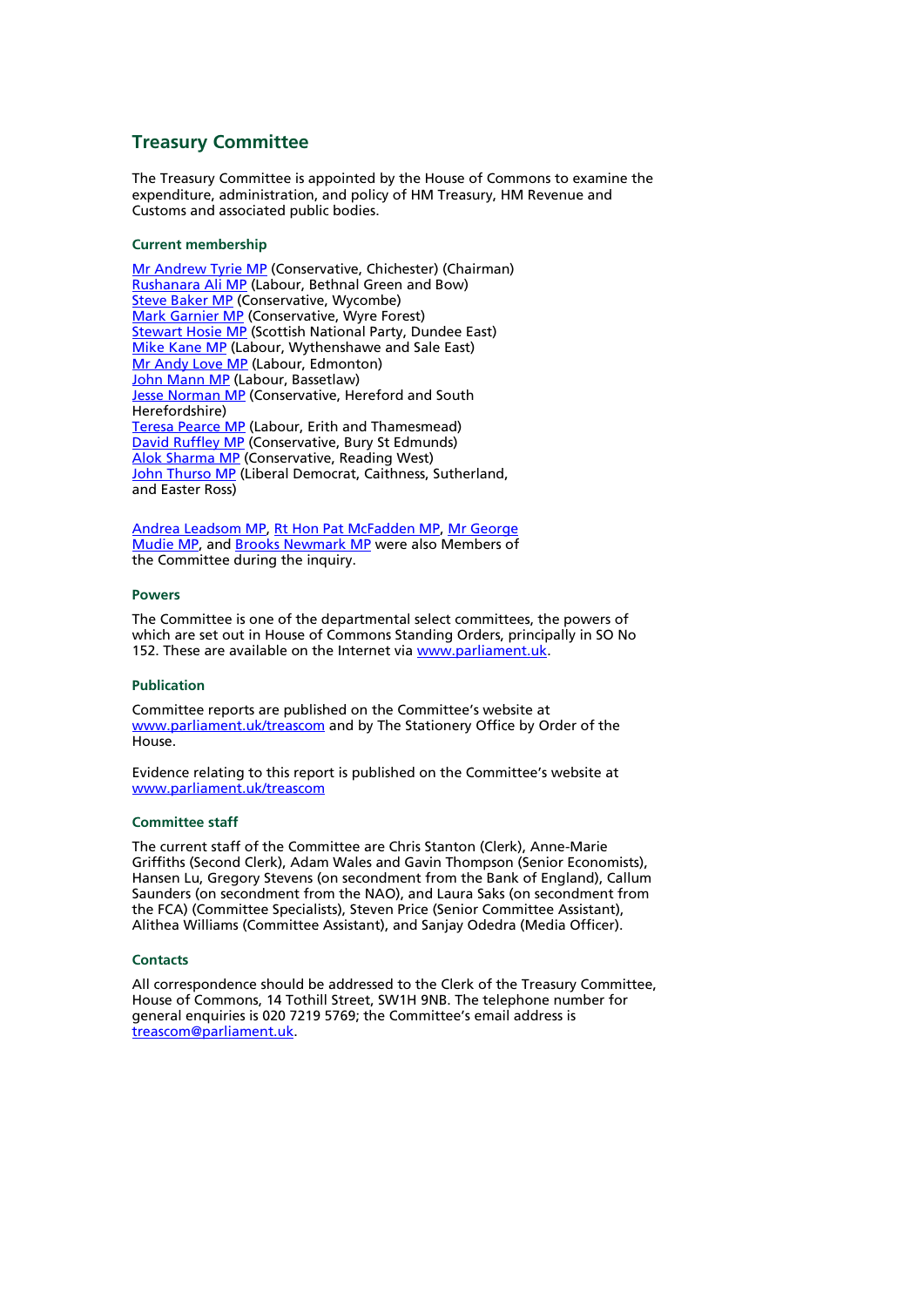## **Contents**

|                | <b>Report</b>                                                  |    |
|----------------|----------------------------------------------------------------|----|
| 1              | <b>Introduction</b>                                            | 3  |
|                | The importance of SME lending                                  | 3  |
|                | Evidence received by the Committee                             | 4  |
| $\overline{2}$ | The state of the SME lending market                            | 6  |
|                | <b>Current market conditions</b>                               | 6  |
|                | Underserved segments of the market                             | 10 |
|                | <b>Equity finance</b>                                          | 11 |
|                | Government schemes                                             | 12 |
|                | Importance of perceptions                                      | 15 |
|                | Communications from banks                                      | 16 |
|                | Public debate on the causes of restricted credit to businesses | 18 |
|                | Availability of data                                           | 19 |
|                | Data on alternative lenders                                    | 21 |
| 3              | <b>RBS Global Restructuring Group (GRG)</b>                    | 23 |
|                | Treatment of customers in GRG                                  | 23 |
|                | <b>Allegations against GRG</b>                                 | 23 |
|                | Responses to allegations against GRG                           | 24 |
|                | FCA review into GRG                                            | 26 |
|                | Conflicts of interest, customer perceptions and governance     | 27 |
|                | GRG as a profit centre                                         | 29 |
|                | <b>Future of GRG</b>                                           | 31 |
| 4              | <b>Mis-sale of Hedging Products</b>                            | 33 |
|                | FCA Interest Rate Hedging Product review                       | 34 |
|                | Operation of the scheme                                        | 35 |
|                | Alternative product redress                                    | 37 |
|                | Criticisms of the FCA IRHP review                              | 39 |
|                | Drafting of the voluntary agreements                           | 39 |
|                | Possible conflicts of interest                                 | 40 |
|                | Complainant access to the independent reviewer                 | 41 |
|                | Complainant access to case information                         | 42 |
|                | An appeals process?                                            | 43 |
|                | The scale of the problem                                       | 45 |
|                | Transparency of the voluntary agreements                       | 46 |
|                | <b>Tailored Business Loans</b>                                 | 47 |
|                | Break costs and similarities with standalone IRHPs             | 48 |
|                | <b>Disclosure</b>                                              | 49 |
|                | Sales practices                                                | 52 |
|                | <b>Regulation of TBLs</b>                                      | 54 |
|                | Clydesdale's review of TBLs                                    | 58 |
|                | Challenging banks through the courts                           | 60 |
|                | <b>Financial Ombudsman Service</b>                             | 61 |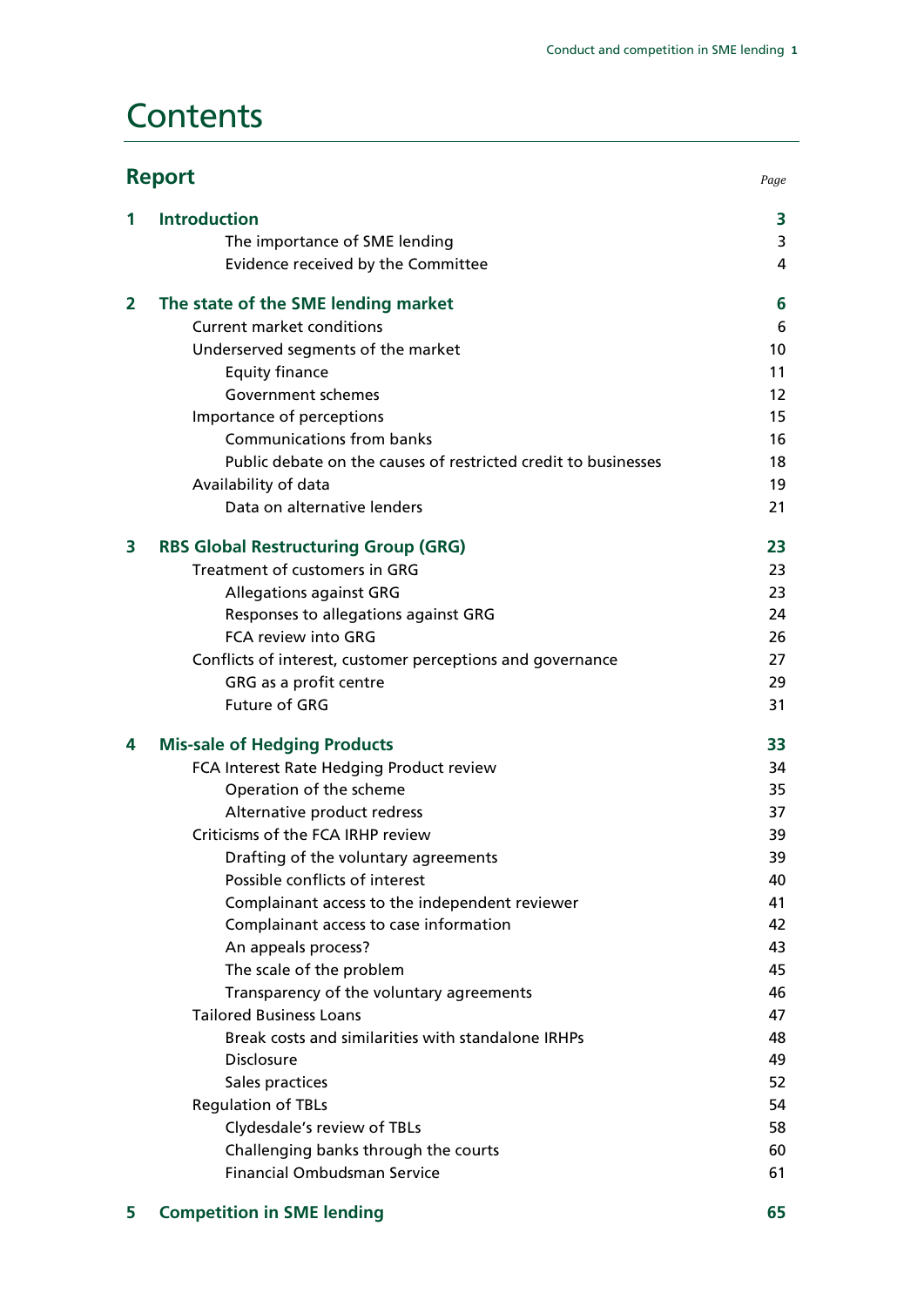|                       | A history of competition problems                       | 65  |
|-----------------------|---------------------------------------------------------|-----|
|                       | The current state of competition                        | 67  |
|                       | How have new entrants affected concentration?           | 70  |
|                       | Why have competition problems persisted?                | 74  |
|                       | Barriers to entry                                       | 74  |
|                       | New entrants, branch networks and "critical scale"      | 75  |
|                       | Limited switching behaviour from SMEs                   | 76  |
|                       | Product comparability and SMEs' perceptions of banks    | 77  |
|                       | Concentration and linkages between markets              | 78  |
|                       | Mutual reinforcement of competition problems            | 80  |
|                       | Policies to improve competition                         | 81  |
|                       | Multiple credit searches                                | 81  |
|                       | Price comparison                                        | 82  |
|                       | Account switching for SMEs                              | 84  |
|                       | A structural remedy?                                    | 86  |
|                       | The FCA's competition objective                         | 89  |
|                       | The FCA and the Competition and Markets Authority (CMA) | 91  |
| 6                     | <b>Alternative finance</b>                              | 95  |
|                       | Crowdfunding/peer-to-peer finance                       | 95  |
|                       | Advantages of crowdfunding/peer-to-peer lending         | 96  |
|                       | Crowdfunding and competition                            | 97  |
|                       | Risks of crowdfunding                                   | 99  |
|                       | <b>Conclusions and recommendations</b>                  | 100 |
| <b>Formal Minutes</b> |                                                         | 107 |
| <b>Witnesses</b>      |                                                         | 108 |
|                       | <b>Published written evidence</b>                       |     |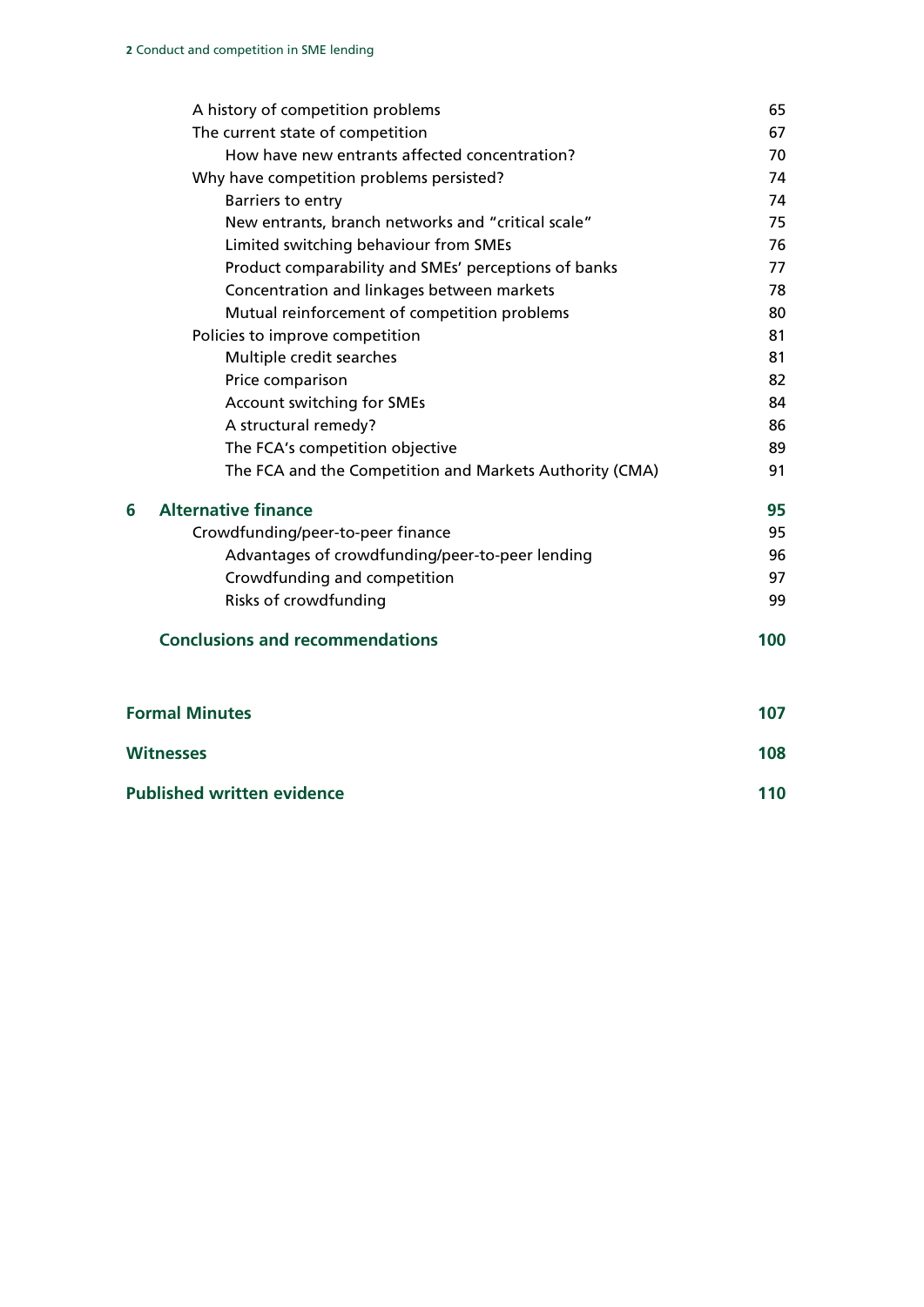# <span id="page-4-0"></span>1 Introduction

1. Small and medium sized enterprises (SMEs) form a large part of the UK economy. According to official statistics, there were 5.243 million private sector businesses at the start of 2014. 5.236 million had 0–250 employees and are classed as SMEs, of which 5.204 million had fewer than 50 employees and are classed as small businesses. SMEs account for 60 per cent of all private sector employment, and registered an annual turnover of  $£1.6$ trillion at the start of 2014—47 per cent of the private sector total. A large majority of SMEs are sole traders—76% of all businesses are non-employers. [1](#page-4-2)

2. The definition of the term SME can vary. Some define SMEs as firms with a turnover of up to £25 million a year, some as firms with fewer than 250 employees, and some use a combination of both employee count and turnover.<sup>[2](#page-4-3)</sup> SMEs themselves are highly heterogeneous. The Association of Chartered Certified Accountants (ACCA) wrote:

[...] ACCA has repeatedly cautioned against aggregation when discussing SMEs. The 'SME' label, applicable as it is to 99.9% of businesses in the UK, is so broad as to render most statistics and anecdotal evidence meaningless. This is even more true because demand for finance is significantly skewed, and a minority of SMEs will always account for the bulk of demand.<sup>[3](#page-4-4)</sup>

### <span id="page-4-1"></span>*The importance of SME lending*

3. The Government believes that access to finance for SMEs is "key to the recovery and long term growth of the economy".<sup>4</sup> Research by National Endowment for Science, Technology and the Arts (NESTA) in 2009 found that the "6 per cent of UK businesses generated half of the new jobs created by existing businesses between 2002 and 2008". Citing this research, the Department for Business, Innovation and Skills said:

High growth firms are particularly important to the economy, driving competition and productivity growth. Research found that from 2005 to 2008, seven per cent of SMEs met the OECD definition of 'high growth'. A similar proportion also achieved this over 2002–05 and 2007–10. Over a three year period, these high growth SMEs are credited with creating around a quarter of all new jobs among existing businesses.<sup>[5](#page-4-6)</sup>

<span id="page-4-2"></span><sup>1</sup> Department for Business, Innovation and Skills and Office for National Statistics, Business population estimates for the UK and regions 2014, 26 November 2014

<span id="page-4-3"></span><sup>2</sup> Bank of England, Lending to businesses – a new data source, March 2012; House of Commons Library, Small businesses and the UK economy, 9 December 2014; European Commission, The new SME definition, 2005

<span id="page-4-4"></span><sup>3</sup> SME0011

<span id="page-4-5"></span><sup>4</sup> Department for Business, Innovation and Skills, Evaluating changes in bank lending to UK SMEs over 2001-12 – ongoing tight credit, April 2013

<span id="page-4-6"></span><sup>5</sup> Department for Business, Innovation and Skills, SMEs: The Key Enablers of Business Success and the Economic Rationale for Government Intervention December 2013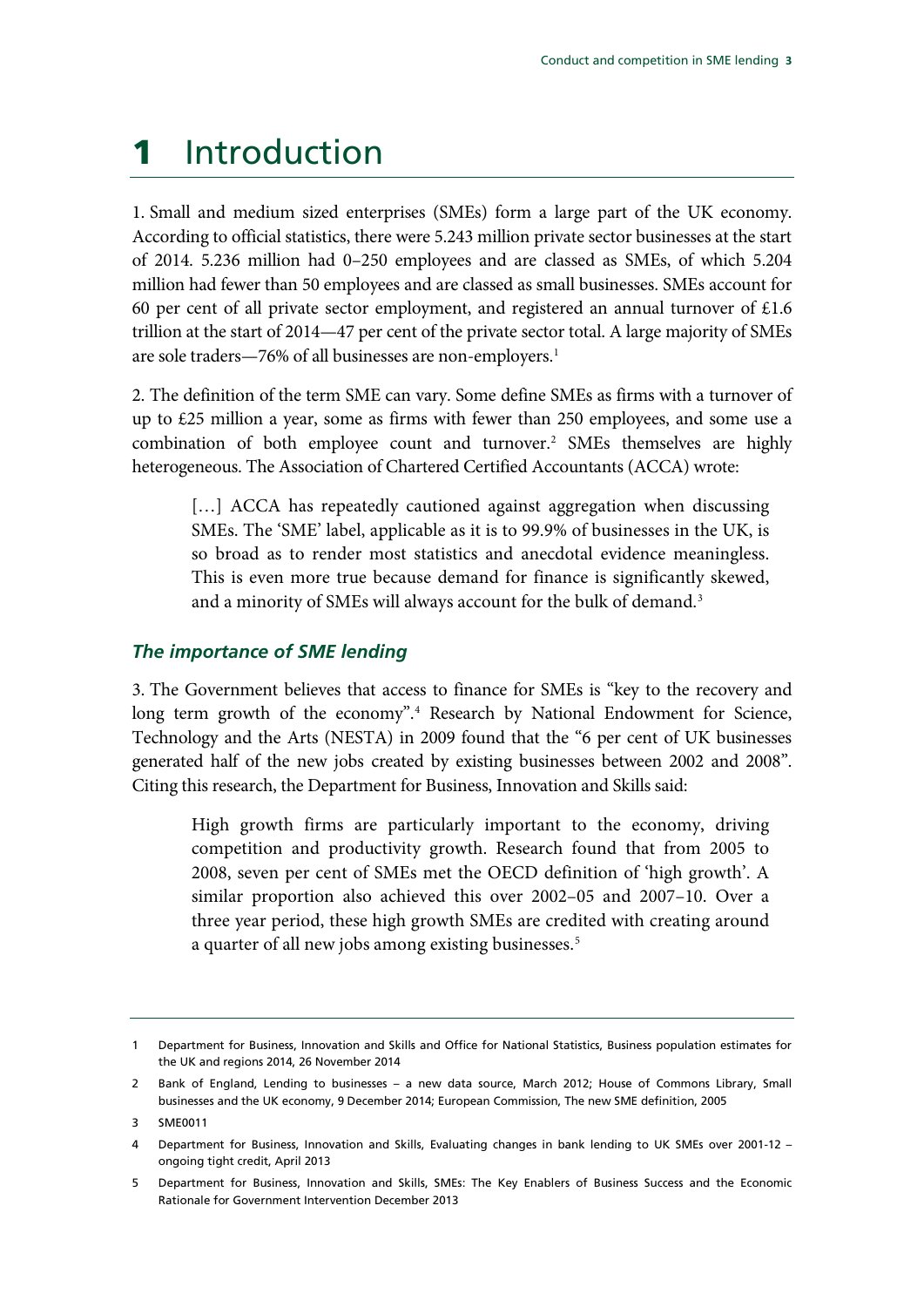4. A large proportion of SMEs rely on external finance in some form. The SME Finance Monitor, an industry led survey of SME lending, found in Q2 2014 that approximately 40 per cent of SMEs used external finance, with 30 per cent of SMEs using "core products" loans, overdrafts and/or credit cards. Stephen Nickell, member of the Budget Responsibility Committee, told the Committee in December 2014 that SMEs are particularly vulnerable to changes to bank lending:

Large companies, generally speaking, have access to alternatives to bank lending, the bond market and so on. Of course SMEs and small companies generally rely on or have in the past relied on the banking system[.6](#page-5-1)

Indeed, one interpretation of the persistently low post–economic crisis productivity growth is a loss of bank lending to rapidly growing firms such as SMEs. Mr Nickell said:

If push came to shove, I think we would argue that it is the consequences of the credit crunch that have led to this productivity puzzle. That is to say quite a high proportion of productivity growth is generated because high productivity firms start up and expand and low productivity firms contract and go out of business. There is some evidence to suggest that, because of the credit crunch, there has been a barrier to the expansion of high productivity firms and the starting up of high productivity firms. I am not too convinced about this, but some people argue that the credit crunch as part of the whole business has also led to low productivity activities surviving, so-called zombie firms and so on and so forth.[7](#page-5-2)

### <span id="page-5-0"></span>*Evidence received by the Committee*

5. Over the course of the inquiry, the Committee received a considerable amount of written evidence, as well as oral evidence from 32 witnesses over seven evidence sessions. Key topics and problems explored in the evidence included:

- The state of the SME lending market, including current market conditions and potential problems that exist in the availability of finance;
- The importance of SME perceptions in improving the flow of credit to businesses;
- Competition in the SME lending and banking markets, including the current state of banking competition, potential methods of improving competition, and the role of alternative lenders in improving the competitive environment;
- Allegations of mistreatment of SME customers in financial distress by RBS in its Global Restructuring Group (GRG) division; and
- Allegations of mis-selling of loans with features of interest rate hedging products by Clydesdale Bank, and the perimeter of regulation regarding such loans.

<span id="page-5-1"></span><sup>6</sup> Oral evidence by Stephen Nickell to the Treasury Committee, q 149

<span id="page-5-2"></span><sup>7</sup> Oral evidence by Stephen Nickell to the Treasury Committee, q 140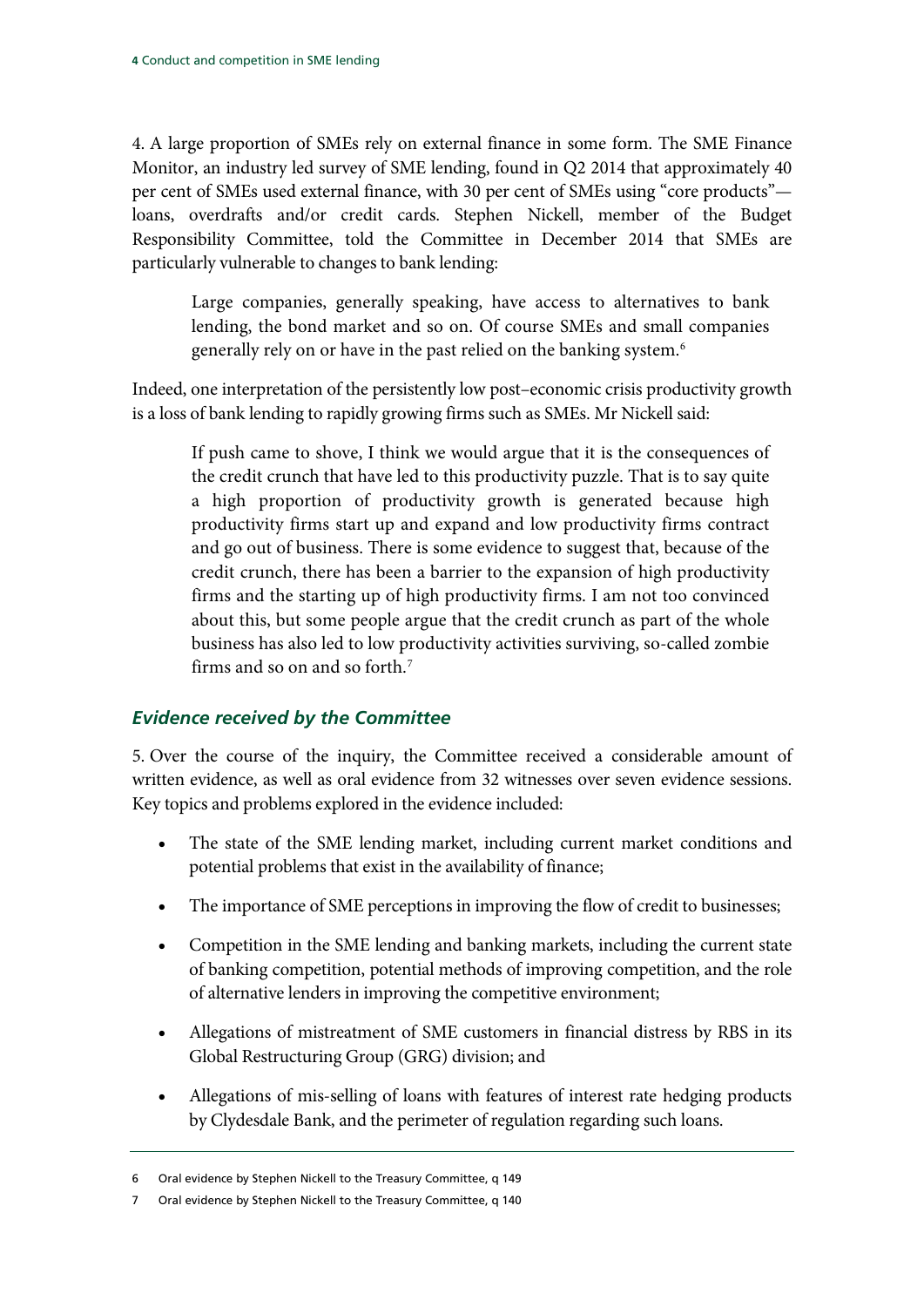6. The Committee is grateful for the written submissions and oral evidence received from banks, alternative lenders, think tanks, professional services firms and government bodies. The Committee is also particularly grateful for the large number of submissions from individual businesses who have been personally affected by alleged mis-selling. The evidence received from all of them has been invaluable for the preparation of this report. We are also grateful for the assistance of our specialist advisers for this inquiry, Mike Cherry, the National Policy Chairman of the Federation of Small Businesses, and Professor Richard Roberts, member of the ACCA SME Advisory Panel. A letter from the FCA of 9 March, which gave some further information about the FCA's IRHP review scheme, arrived too late for the Committee to consider carefully and it may wish to return to the issues raised at a later date.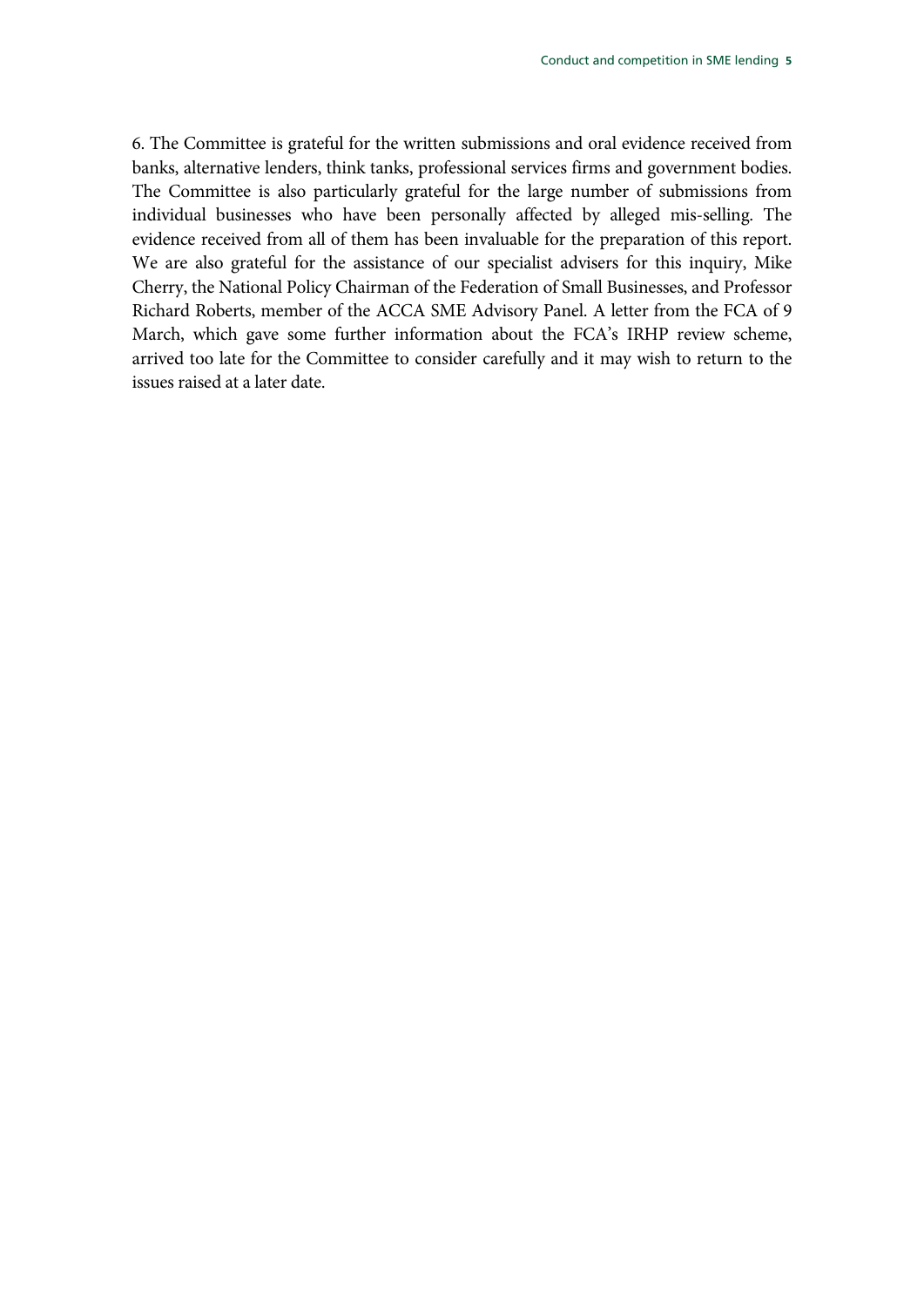# <span id="page-7-0"></span>**2** The state of the SME lending market

## <span id="page-7-1"></span>**Current market conditions**

7. Data from the Bank of England is a key source of information for understanding the state of the SME lending market. The Bank of England has published data on business lending disaggregated to the SME level from April 2011 onward. In previous years, the Bank published only aggregate business lending data. This measure, which is still published, excludes unincorporated businesses, such as sole traders, which make up a large proportion of SMEs.<sup>8</sup>

#### Chart 1: Lending to UK businesses



*Source: Trends in Lending July 2014, Bank of England, July 2014*

8. There are two principal measures of lending to SMEs—gross lending and net lending. The Bank of England's definition of gross lending to SMEs measures new loans, advances and finance leases granted to non-financial SMEs within a period. Its definition of net lending calculates gross lending minus loan repayments, and is a measure of the change in the total stock of lending to SMEs.<sup>[9](#page-7-3)</sup>

9. During the 2008/2009 financial crisis, lending to businesses appeared to fall significantly. The April 2009 Bank of England *Trends in Lending* report said that "growth in the stock of lending to UK businesses slowed markedly during 2008, reflecting reduced flows of net lending by foreign as well as domestic lenders".[10](#page-7-4) Over the period 2009 to 2011, this negative trend appeared to worsen. The October 2011 *Trends in Lending* said:

<span id="page-7-2"></span><sup>8</sup> Bank of England, Measures of lending to UK businesses, 29 September 2014

<span id="page-7-3"></span><sup>9</sup> Bank of England, Explanatory Notes—Monetary financial institutions loans to non-financial businesses, by size of business, as at 2 February 2014

<span id="page-7-4"></span><sup>10</sup> Bank of England, Trends in lending April 2009, 21 April 2009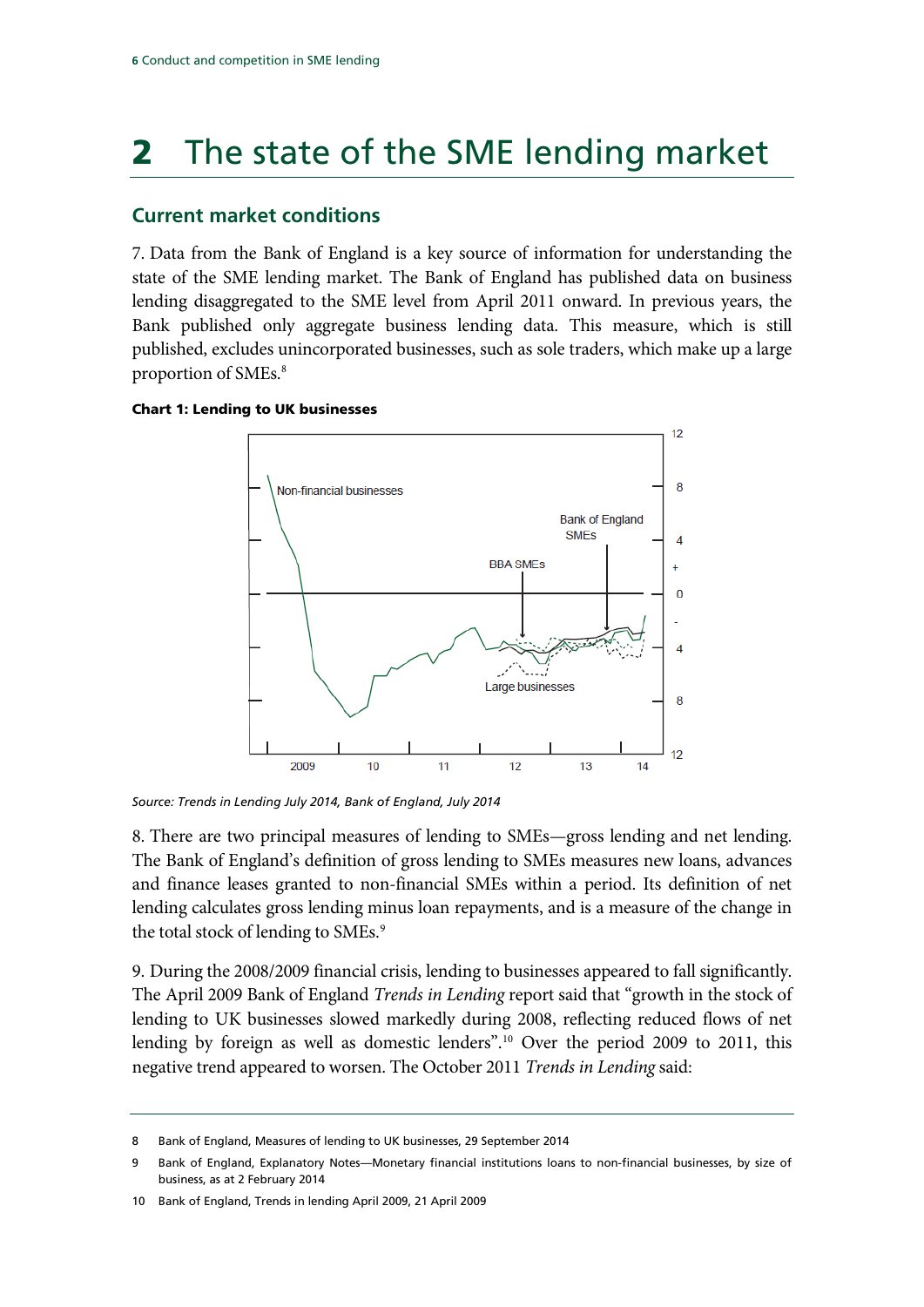The BIS data over recent months have indicated that growth rates of the stock of lending to SMEs are more negative than the position six months ago. The annual growth rate stood at -5% in August 2011.

Data published by the British Bankers' Association (BBA) on the stock of lending to small businesses, defined as turnover of up to £1 million, and which are available up to June 2011, have shown negative lending growth rates for this sector, with the annual rate standing at -10% in June 20[11](#page-8-0).<sup>11</sup>



#### Chart 2: Lending to small and medium-sized enterprises

*Source: Trends in Lending October 2011, Bank of England, October 2011*

10. More recent data suggests that this post crisis trend has been gradually reversing. On gross lending, the Bank of England's data shows improvement at a gradual rate from early 2012, with the first nine months of 2014 showing 32 per cent higher gross lending than the comparable period in 2012. On net lending, the Bank's data shows that there has been a net outflow of total credit extended to SMEs for 34 months out of 45 since April 2011, with SME net lending outflows—excluding overdrafts—of £12.9 billion in total. However, over this period, the rate of contraction of the stock of lending has been falling. Average negative net lending during the nine months to September 2014 was £203 million, compared to £249 million and £540 million in the nine months to September 2013 and September 2012 respectively.[12](#page-8-1) Prior to April 2011, the Bank's data on lending to non-financial businesses shows a gradual reduction in the size of negative net lending flows from a trough in late 2009.[13](#page-8-2)

<span id="page-8-0"></span><sup>11</sup> Bank of England, Trends in lending October 2011, 20 October 2011

<span id="page-8-1"></span><sup>12</sup> Bank of England, Monetary financial institutions loans to non-financial businesses, by size of business, 2 January 2015

<span id="page-8-2"></span><sup>13</sup> Bank of England, Trends in Lending July 2014, 18 July 2014, p 5, chart 1.1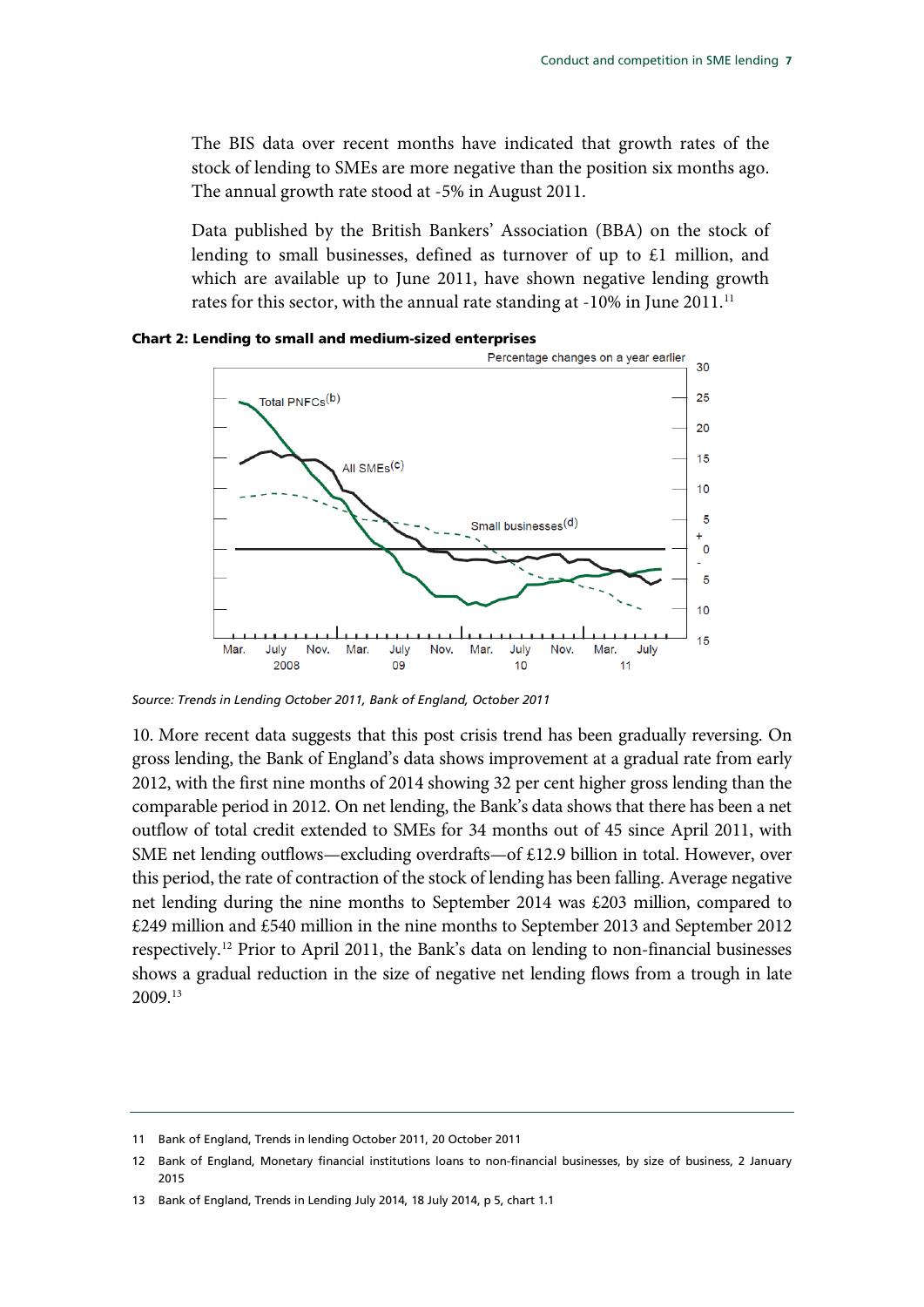11. Interpreting the Bank of England's net lending figures, Alan Clarke, Head of UK and Eurozone Economics, Scotiabank, said that negative net lending largely reflected higher repayments and not a fall in new lending:

Net investment has been going down, but one thing the Bank of England stressed in their bank lending survey has been lots of firms repaying loans, so that has adversely affected those data. It looks like there is less new lending. There has been new lending; it is just a lot of the old lending has been repaid. That might be telling you something about credit conditions because if firms have the spare cash to repay those loans they must be confident that if they need credit further down the road they will be able to get it.<sup>[14](#page-9-0)</sup>

12. Witnesses to the Committee broadly agreed that some improvement in lending conditions for SMEs had occurred since the crisis. Matthew Fell, Director of Competitive Markets at the Confederation of British Industry (CBI), said that lending had started from a "very low base" since the crisis, but that there had been some improvement recently:<sup>[15](#page-9-1)</sup>

I do not think the situation is going to continue for the next five years as it has for the last five. I think quite a lot has changed since then. I do think particularly in the straightforward bank lending sector, we are seeing something emerge that we at the CBI have described as a new normal. Regulatory reform, particularly additional capital structural reform hitting banks, the banks themselves having to restructure their balance sheets and, frankly, a more realistic pricing of risk has changed the rules of the game. More encouragingly, I think banks' balance sheets are in better shape than they were five years ago, so their appetite for lending is on the increase. We have seen quite a lot of exciting developments happen to increase choice and competition, both in the banking sector and with alternative forms of finance, which we can come on to. I also think that even within the last six or nine months on the demand side of the equation, which has been as much a problem in previous years, small and medium-sized firms' appetite for growth and investment is returning and they are now more actively seeking finance than they were at the height of the crisis.<sup>[16](#page-9-2)</sup>

Priyen Patel, who was at the time Senior Policy Advisor at the Federation of Small Businesses (FSB), said:

In terms of what we are saying at the FSB, there is steady, positive progress. We have seen, over the course of a year or so, a slight reduction of spread that small businesses are getting on their credit, whether that be loans, overdrafts, credit cards, whatever they happen to be. You can put that down to a generally slightly more upbeat economy, so the general stock of credit

<span id="page-9-2"></span>16 Q 81

<span id="page-9-0"></span><sup>14</sup> Oral evidence by Alan Clarke to the Treasury Committee, 9 December 2014, q 36

<span id="page-9-1"></span><sup>15</sup> Q 135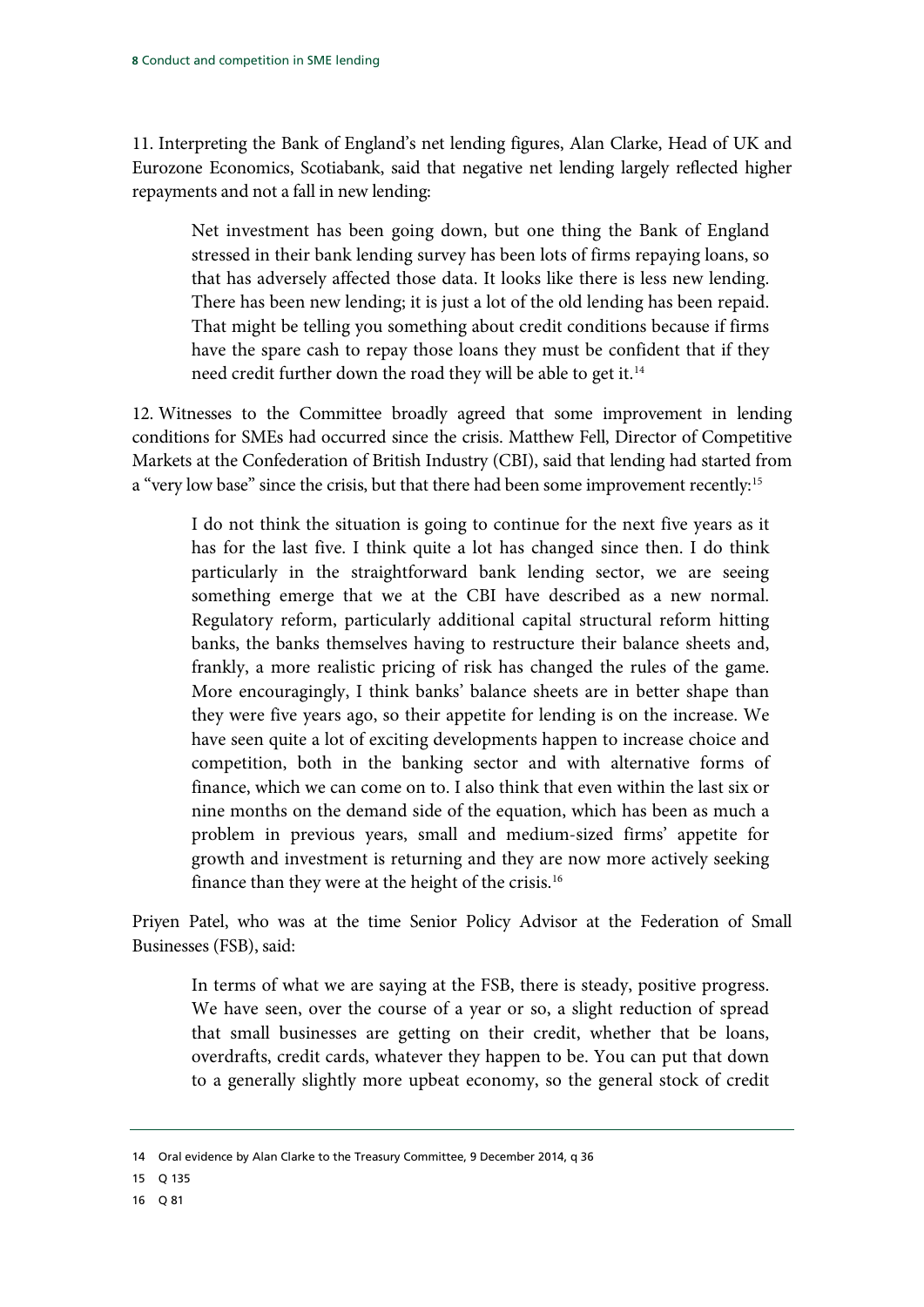small businesses around the country is slightly higher, or we could put it down to FLS, the Funding for Lending Scheme.<sup>[17](#page-10-0)</sup>

Kevin Daly, Senior Economist at Goldman Sachs, cautioned however that there was substantial room for progress. He told the Committee:

The availability of credit to SMEs is improving. I think it has an awful long way to improve. It is coming from a very low base. The SMEs were really starved of credit availability. As I say, the good news is that it is getting better but I think there is a long way to go  $[...]^{18}$  $[...]^{18}$  $[...]^{18}$ 

13. Written evidence also suggested that limited progress had been made. Survey data from the EEF, a manufacturers' industry group, suggests that lending conditions have been gradually improving. In its submission to the Committee, the EEF said that "there appears to have been some stabilisation and then gradual improvement in SME credit conditions" from an "extremely challenging 2008/09 period".<sup>[19](#page-10-2)</sup> However, EEF also wrote:

While we have noted that finance has been flowing a bit more freely to SMEs, there remains a large minority of companies (across all sectors) that are not successful in securing funding. It seems the post crisis leap in rejection rates– high compared with other European countries-remains elevated.<sup>20</sup>

14. Referring to information collected within the *SME Finance Monitor*, the Association of Chartered Certified Accountants (ACCA) said that there appeared to have been some improvement in credit availability:

The percentage of UK SMEs reporting access to finance as a significant barrier to pursuing their business objectives (8%) was lower in Q4 2013 than it has ever been since the independent SME Finance Monitor surveys began in early 2011. This figure only rises to about 12% after excluding SMEs disengaged from the banking sector, and has been falling across size-bands in any case. This is part of a medium-term trend suggesting an easing of the credit crunch that followed the last recession.<sup>[21](#page-10-4)</sup>

15. Trade bodies told the Committee that access to finance was no longer the biggest concern for businesses. Mr Fell of the CBI said:

I do not think access to finance is the biggest problem or challenge facing small businesses. I think that remains due to uncertainties on the economic

- <span id="page-10-1"></span>18 Oral evidence by Kevin Daly to the Treasury Committee, 9 December 2014, q 36
- <span id="page-10-2"></span>19 SME0092
- <span id="page-10-3"></span>20 SME0092
- <span id="page-10-4"></span>21 SME0011

<span id="page-10-0"></span><sup>17</sup> Q 82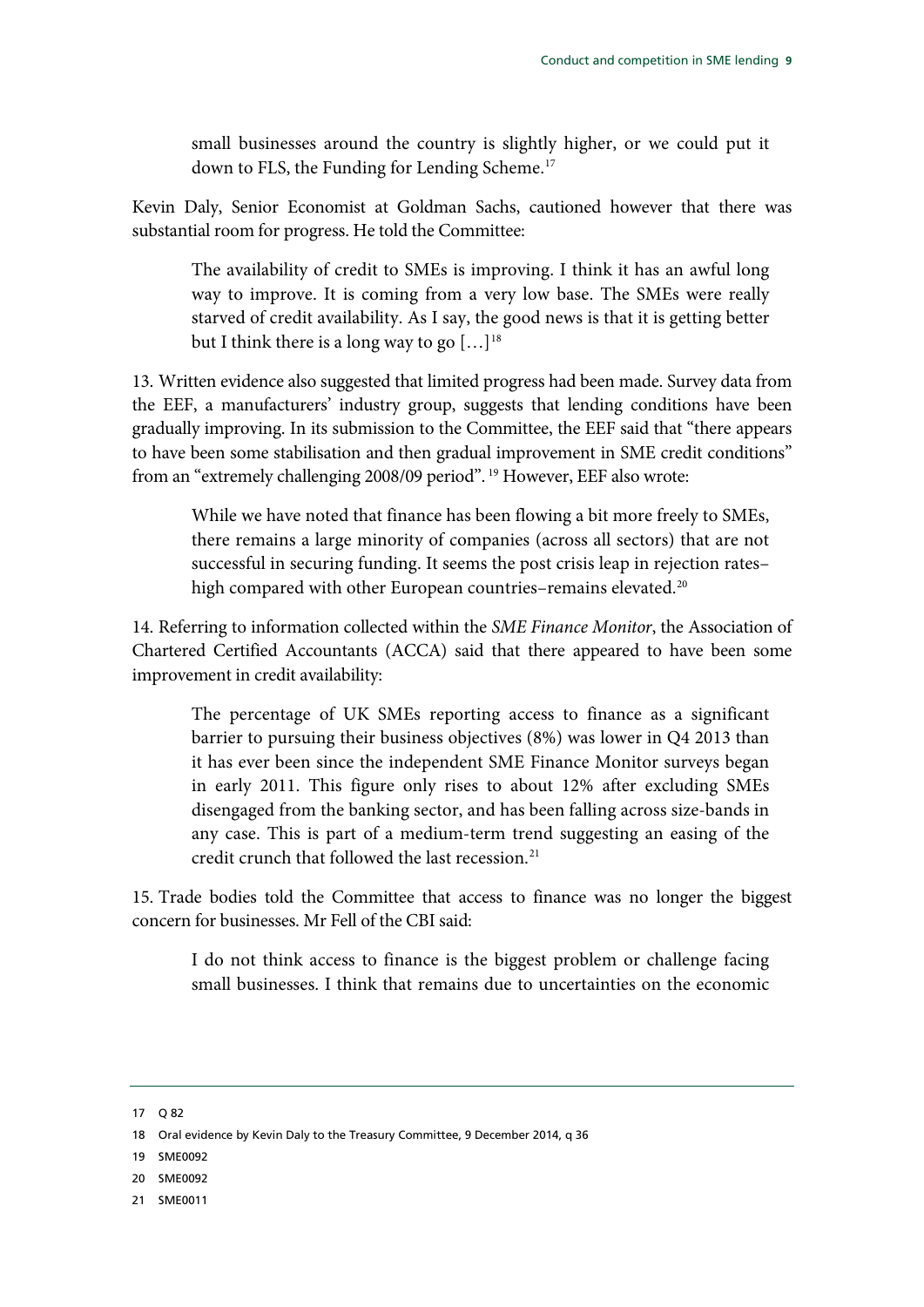outlook and being confident enough on the demand side for their businesses. I think that is the single biggest problem.[22](#page-11-1)

#### The CBI wrote:

Small and medium-sized businesses report that access to finance is crucial to their businesses success. However, we have seen a decrease in the importance of access to finance for our small and medium sized business members. In 2012 small and medium-sized businesses were significantly more likely to report that 'availability of finance' was a key success factor for achieving the company's business objectives than large employers. A survey of our members last year showed that although the availability of finance was still a significant challenge to growing the business, members reported that difficulties recruiting skilled staff is now their biggest challenge.<sup>[23](#page-11-2)</sup>

### <span id="page-11-0"></span>**Underserved segments of the market**

16. Despite improvements in overall credit availability, evidence to the Committee suggested that some sorts of firms may find it harder to access credit than others. In particular, evidence from the Association of Chartered Certified Accountants noted that "fast growing, intangible-capital-intensive businesses" were credit rationed.<sup>[24](#page-11-3)</sup> Mr Fell also told the Committee that firms with more intangible assets found it harder to get credit from banks:

That is a problem that has existed for them before 2008, before the credit crunch hit and has clearly been exacerbated by it. Our sense is that banks historically have been much more confident lending against businesses with physical assets to secure that lending against than they are for intangible assets such as the creative industries, and we do think that is an area that should continue to be looked at and explored. There is scope for improvement there.<sup>[25](#page-11-4)</sup>

The Big Innovation Centre agreed, explaining that "traditional banking business models" failed to "accurately value […] intangible assets (such as computerised information, innovative and intellectual property, etc.)".<sup>[26](#page-11-5)</sup> The CBI wrote:

[...] requirements for businesses to have fixed collateral upon which to secure finance has a disproportionate impact on businesses not backed by traditional assets. These businesses do have a range of intangible assets such as patents, a brand, a website which, if valued effectively could be used to secure finance against. However, intangible assets are difficult to value and

- <span id="page-11-4"></span>25 Q 89
- <span id="page-11-5"></span>26 SME0103

<span id="page-11-1"></span><sup>22</sup> Q 105

<span id="page-11-2"></span><sup>23</sup> SME0080

<span id="page-11-3"></span><sup>24</sup> SME0011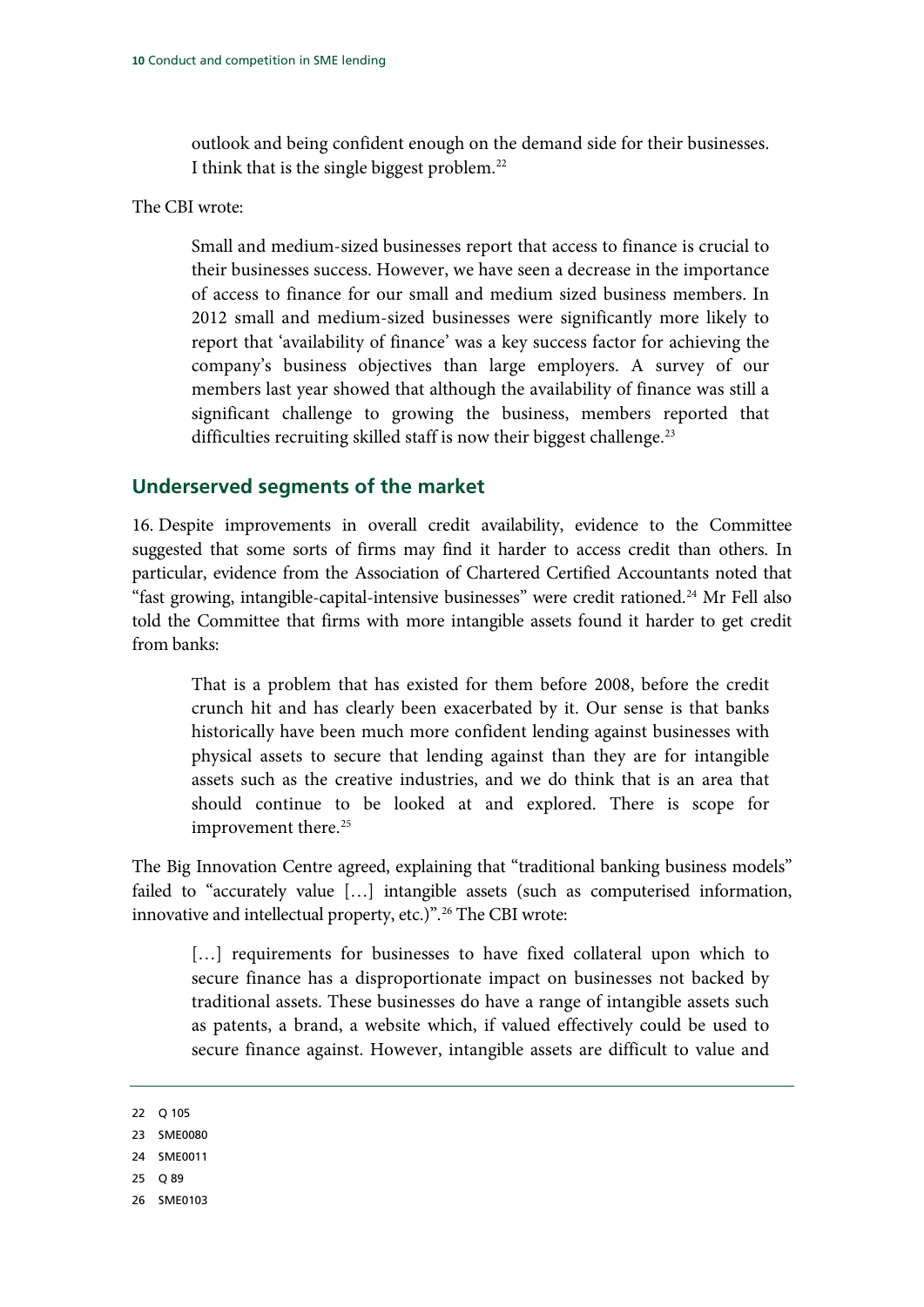hard to use as collateral which results in many businesses being unable to secure finance.<sup>[27](#page-12-1)</sup>

The ACCA said that "banks' attitude towards intangibles may not be optimal but it is rational" and that "default rates among intangibles intensive SMEs are higher than those among other SMEs". It also said that "fast-growing, innovative, intangible-capital intensive businesses were already credit rationed in the heady days of 2006–7, not only in the UK but throughout Europe"[.28](#page-12-2)

17. Evidence also suggested that new firms had difficulty accessing finance. Respublica, a think tank, wrote that "it is new business that struggle the most" to access credit.<sup>[29](#page-12-3)</sup> The ACCA said that "evidence from the SME Finance Monitor suggests that, while almost all applications for renewed loan and overdraft facilities are successful, only a minority of first-ever applications are approved".<sup>[30](#page-12-4)</sup> Indeed, the results of the SME Finance Monitor show that only 56 per cent of first time loan applicants ended their lending process with a facility, compared to 66 per cent for those with previous loans seeking a new facility, and 94 per cent for loan renewals.<sup>[31](#page-12-5)</sup> The ACCA explained:

[...] approval rates increase as the applicant develops a track record in business, becomes better known to the bank and more tried-and-tested as a user of the specific facility. This is partly because repeat borrowers are larger and more established, but also partly because the banks generate and use proprietary information, both financial and nonfinancial, in order to assess the creditworthiness of SMEs.<sup>[32](#page-12-6)</sup>

The ACCA also believed that this reluctance to provide credit was "mostly due to structural problems which predated the last recession". [33](#page-12-7)

### <span id="page-12-0"></span>*Equity finance*

18. Debt finance provided by banks may not always be the most appropriate source of finance for SMEs. The Committee received evidence suggesting that, for some SMEs, equity finance was a more suitable form of funding than debt. Written evidence from RBS suggested that this was particularly true for start-up businesses:

Many SMEs seeking loan finance are in fact either overleveraged already or if not they do not have sufficient cashflow to service the debt. On the latter this

- <span id="page-12-2"></span>28 SME0011
- <span id="page-12-3"></span>29 SME0083
- <span id="page-12-4"></span>30 SME0011
- <span id="page-12-5"></span>31 BDRC Continental, SME Finance Monitor Q4 2014, 26 February 2015, p 151
- <span id="page-12-6"></span>32 SME0011
- <span id="page-12-7"></span>33 SME0011

<span id="page-12-1"></span><sup>27</sup> SME0080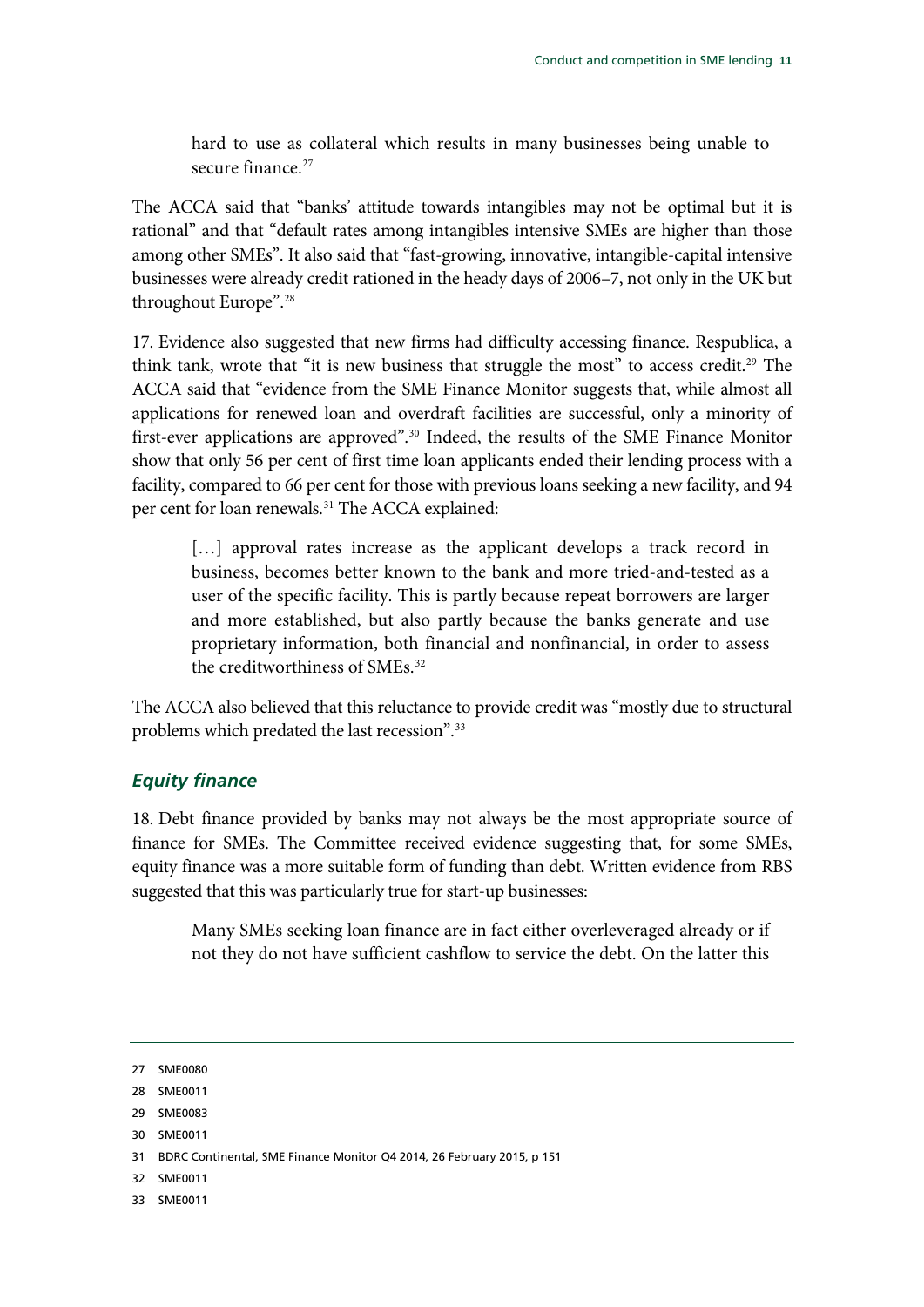is most notable for young start-up businesses. In reality in both situations, equity finance is often more suitable than debt.<sup>[34](#page-13-1)</sup>

Evidence from the CBI agreed, stating that "there is a greater role for equity finance to provide patient finance to small and medium-sized businesses, but it is extremely underused in the UK due to barriers on both the demand and supply side".<sup>35</sup>

19. The RBS Independent Lending Review—an RBS funded review into its own business lending performance—blamed the UK's over-reliance on debt compared to equity on the poor lending standards that existed before the crisis:

Pre-crisis practices created unrealistic expectations amongst SMEs: In the run up to the financial crisis, the distinction between the need for equity versus debt financing became blurred. Banks lent without sufficient discipline, and SMEs were able to borrow cheaply and easily instead of raising equity. This was particularly true for lending to the Commercial Real Estate sector, and for lending secured by property.[36](#page-13-3)

#### <span id="page-13-0"></span>*Government schemes*

20. There have been a large number of government schemes aimed at helping businesses who are seeking finance. These have included the Funding for Lending Scheme (FLS), Enterprise Finance Guarantee (EFG), Business Finance Partnership (BFP), Start-Up Loans scheme, Seed Enterprise Investment Scheme (SEIS), Enterprise Investment Scheme (EIS), Venture Capital Trust Scheme (VCT), Business Angel Co-Investment Fund, Enterprise Capital Fund (ECF) Programme, UK Innovation Investment Fund (UKIIF), Regional Growth Fund (RGF) and Growing Places Fund.<sup>37</sup>

21. Some government schemes directly target perceived gaps in SME debt finance markets. For example, the Government states that the aim of the EFG scheme is to "facilitate lending to viable businesses that have been turned down for a normal commercial loan due to a lack of security or a proven track record"[.38](#page-13-5) Some government schemes also target the provision of equity financing for firms. For example, the SEIS is designed to "help small, early-stage companies to raise equity finance through encouraging individual investors to purchase new shares in qualifying companies".<sup>39</sup>

22. When asked about the number of SMEs who were fully aware of the large number of Government schemes available to support them, Peter Hollis, owner of the accountancy

<span id="page-13-1"></span><sup>34</sup> SME0093

<span id="page-13-2"></span><sup>35</sup> SME0080

<span id="page-13-3"></span><sup>36</sup> Sir Andrew Large, Independent Lending Review, November 2013, p 12, para 3.1

<span id="page-13-4"></span><sup>37</sup> Department for Business, Innovation and Skills, SME access to finance schemes—measures to support SME growth, April 2013

<span id="page-13-5"></span><sup>38</sup> Department for Business, Innovation and Skills, Understanding the Enterprise Finance Guarantee, updated 14 July 2014

<span id="page-13-6"></span><sup>39</sup> Department for Business, Innovation and Skills, SME access to finance schemes—measures to support SME growth, April 2013, p 11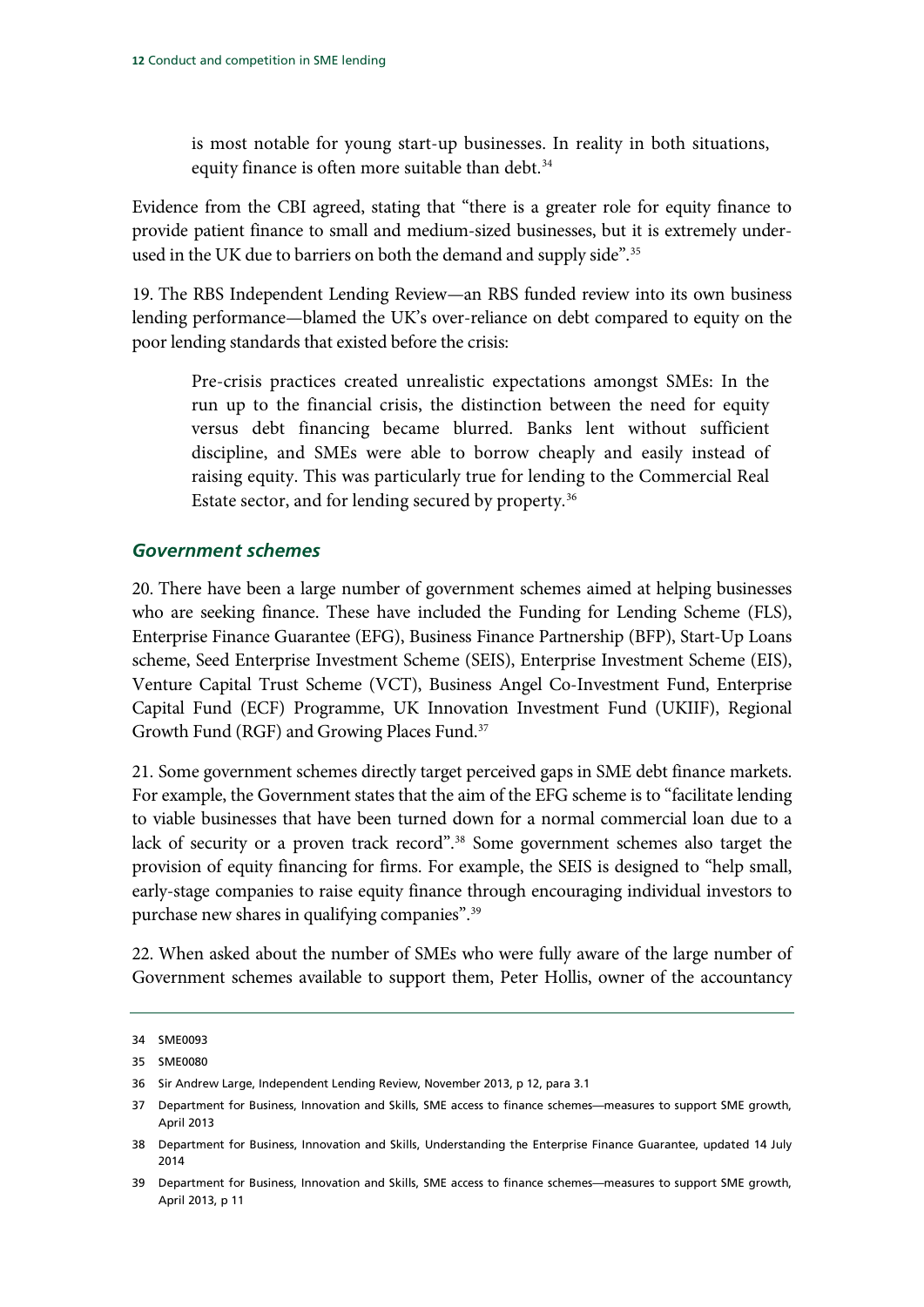firm Hollis and Co, told the Committee that awareness was probably "minimal".<sup>[40](#page-14-0)</sup> Chris Lane, partner at accountancy firm Kingston Smith, said that while he was aware of some schemes such as the "the Business Growth Fund and the investment fund for equity investment", he was not aware of the large number of schemes available.<sup>[41](#page-14-1)</sup>

23. The Government itself has acknowledged that awareness of schemes has been low. A 2013 study funded by BIS said:

Overall, only 15 per cent of SMEs that had used finance in the last 3 years claimed they were aware of Government finance schemes. However, of these, the majority were not able to say which financial products were covered by the schemes. When prompted with the name of a specific scheme, the majority of SMEs were still not aware of the existence of the finance scheme mentioned. [42](#page-14-2)

24. The Committee also found evidence to suggest an over-optimistic perception of schemes by businesses, referred to by the British Chambers of Commerce (BCC) as a "capability expectations gap":

Businesses expected swift availability, clear information, and efficient processes—but the reality on the ground has been far different, with coal-face bank personnel often unable or unwilling to facilitate access to what is a bewildering array of products.<sup>[43](#page-14-3)</sup>

The BCC also identified a number of potential causes for the inability of government schemes to deliver what businesses expected:

Inexperienced relationship managers and credit officers are still often incapable of explaining how state-backed products work, or how local businesses can access them. It is an open question whether this is down to incomplete information, difficulties in rolling out training, or the fact that banks' incentive structures are geared to the sale of their own products, rather than helping companies to access government support.<sup>[44](#page-14-4)</sup>

25. However, some government schemes were viewed positively by witnesses. Mr Hollis described the Enterprise Finance Guarantee Scheme as having worked "quite well" and said that "people are aware of it and it has been around a long time".[45](#page-14-5) Mr Lane was extremely positive about the Enterprise Investment Schemes:

The [Enterprise Investment Scheme] and [Seed Enterprise Investment Scheme] are fantastic, and I see a lot more activity in those areas, so I think

- <span id="page-14-3"></span>43 SME0104
- <span id="page-14-4"></span>44 SME0104
- <span id="page-14-5"></span>45 Q 170

<span id="page-14-0"></span><sup>40</sup> Q 167

<span id="page-14-1"></span><sup>41</sup> Q 167

<span id="page-14-2"></span><sup>42</sup> BMG Research[, SME Journey Towards Raising External Finance,](http://british-business-bank.co.uk/wp-content/uploads/2013/10/SME-Journey-Towards-Raising-Finance.pdf) October 2013, p 3-4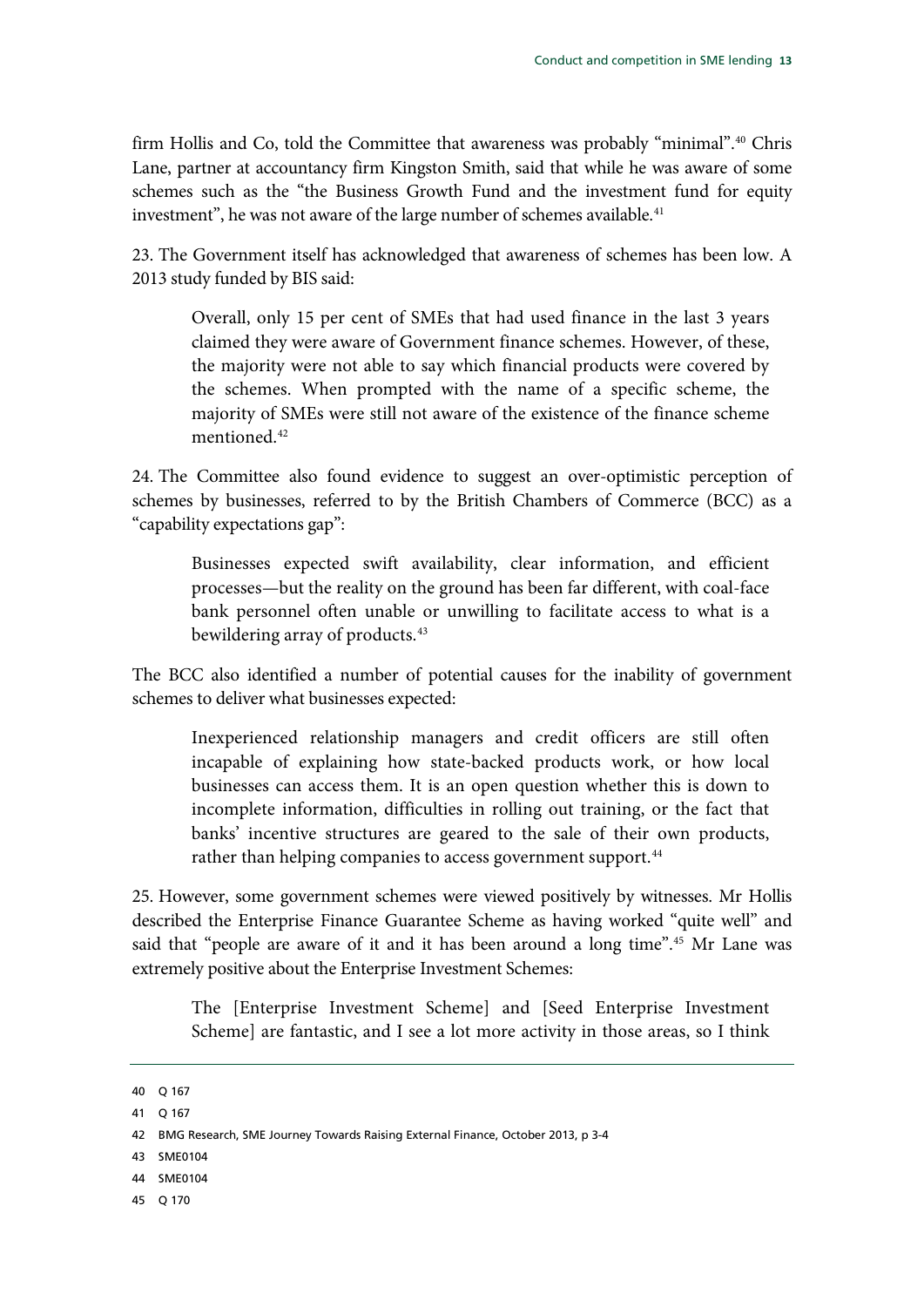where the banks have withdrawn and there is sort of a funding gap, these other schemes have helped to fill that. I think they have been very successful and certainly SEIS is going from strength to strength.<sup>[46](#page-15-0)</sup>

26. Some of the Government's SME finance assistance schemes—for example the Enterprise Finance Guarantee Scheme—are now operated through the British Business Bank[.47](#page-15-1) Keith Morgan, CEO of the British Business Bank, said that one of the Bank's objectives was to improve awareness of government support schemes:

We have done plenty of surveying and speaking with small businesses, and it is very clear that there is a job to do to increase the awareness and understanding of offers in the marketplace. One area that we are particularly focused on—I think it was referenced by the BBA—is that we think there is a role to bring together much more consistency in the marketplace.

When it comes to companies knowing what is on offer, we brought together the [Institute of Chartered Accountants in England and Wales, the Confederation of British Industry, the Institute of Directors, the British Bankers' Association, the Federation of Small Businesses], and a clutch of other people to put out one shorthand document—one reference in layman's terms—about what is available in terms of options in the marketplace. That is something we have been pushing very strongly since we launched it in July and it is one of our priorities for the year.<sup>[48](#page-15-2)</sup>

27. **Official and industry data, as well as evidence presented to the Committee, show that the overall availability of credit has improved since the low point of the financial crisis. While the cyclical downturn in lending may not yet have been fully reversed, anecdotal evidence suggests that many businesses are finding it less difficult to obtain credit. This is welcome.**

28. **However, SMEs are highly heterogeneous. The credit crunch may have abated, but long standing structural problems in SME finance dating from before the financial crisis remain. In particular, firms seeking finance for the first time and firms based heavily on intangible assets appear to find it much harder to obtain access to credit than others. This may in part be because new firms lack a track record on which lenders can assess their credit risk. It may also result from the risks that arise from the use of intangible assets as collateral for loans. In such cases, the unwillingness of a bank to lend may reflect greater risk within the business which is seeking credit. It may also be due to a bank's reassessment of risk following the crash.**

<span id="page-15-0"></span><sup>46</sup> Q 172

<span id="page-15-1"></span><sup>47</sup> British Business Bank, Strategic Plan, June 2014

<span id="page-15-2"></span><sup>48</sup> Oral evidence by Keith Morgan to the Business, Innovation and Skills Committee, 2 December 2014, q 220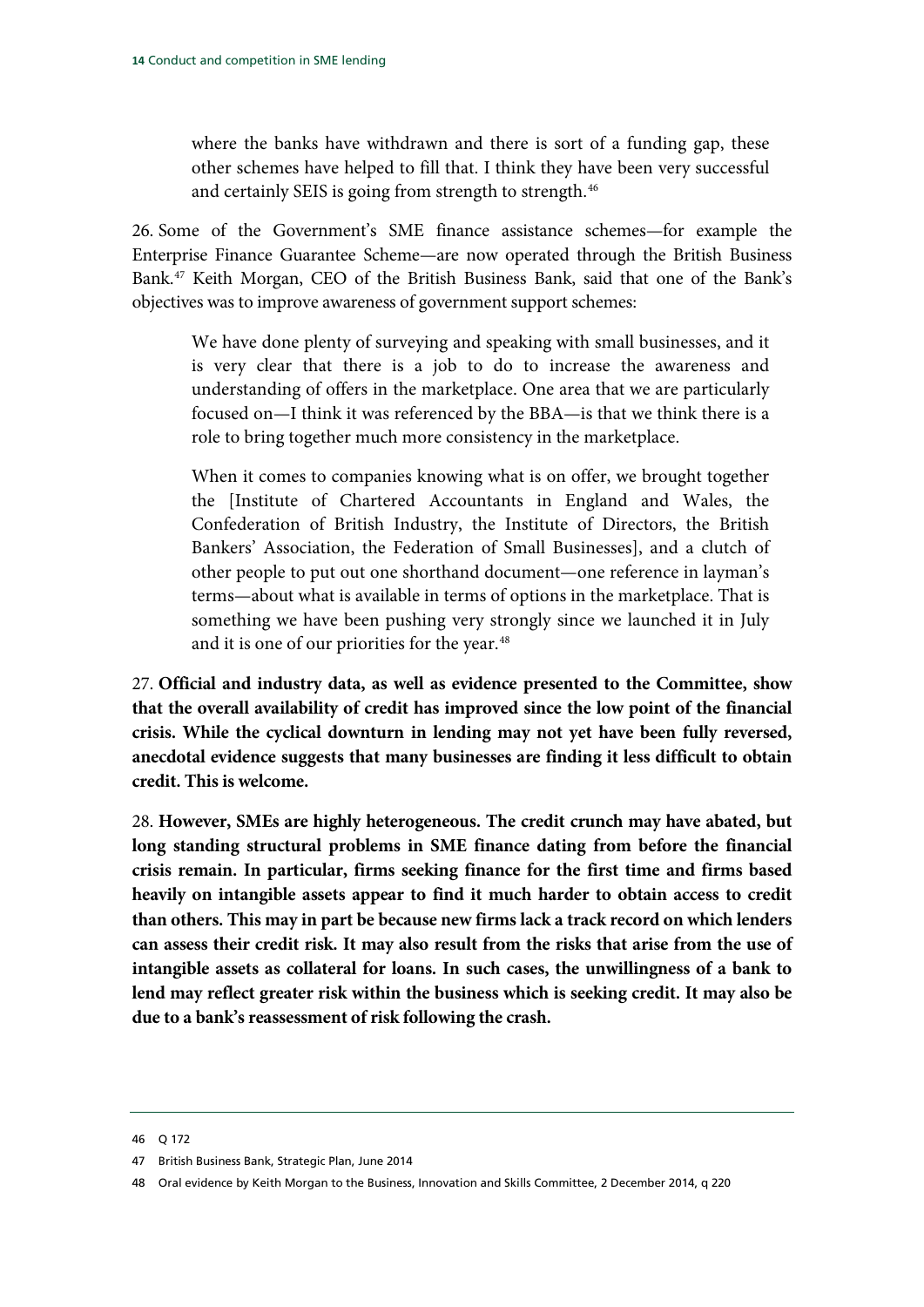29. **There are sound economic foundations to government schemes that aim to address gaps in the availability of funding for SMEs. There are a large number of different schemes and funds, each with their own, specialised rules. It is noteworthy that, in evidence to the Committee, business advisors themselves appeared unaware of some of the schemes available—it will be all the harder for very small firms to be aware of the schemes that may apply to them. It is therefore not surprising that many businesses are unaware of the targeted funding support available to them, or have difficulty navigating what is available. The schemes may be reaching only a proportion of the businesses that they are designed to help. The British Business Bank has been given the role of increasing businesses' awareness of government schemes. The Government should also review the schemes and their purposes, and with a view to simplifying both the schemes and their availability, as a matter of urgency.**

#### <span id="page-16-0"></span>**Importance of perceptions**

30. On the demand side, expectations of the availability of credit may be an important factor in determining the SMEs' willingness to approach banks for credit. Stuart Fraser of Warwick Business School wrote in *Back to borrowing? Perspectives on the 'arc of discouragement'* that SMEs may be discouraged from applying for finance in two key ways:

- Borrowers may be indirectly discouraged—this is where they believe their bank is reluctant to lend despite having no discussion with the bank.
- Borrowers may be directly discouraged—this is where the borrower has become discouraged owing to direct interaction with their bank.<sup>[49](#page-16-1)</sup>

31. In reference to RBS, Sir Andrew Large, former Deputy Governor of the Bank of England, wrote in the RBS Independent Lending review that perceptions of lending affected demand for credit:

[...] any perception that the bank is not lending money, but rather withdrawing it, has the potential to discourage some customers from approaching RBS to discuss new borrowing needs, thus reducing current and future demand for borrowing.<sup>[50](#page-16-2)</sup>

The EEF expressed a similar viewpoint in its submission to the Committee:

These are companies that have a financing requirement but not an appetite to borrow. The factors behind discouragement can either stem from a belief that applications will be unsuccessful; higher borrowing costs or restrictive terms and conditions; or previous experiences with finance providers. [51](#page-16-3)

<span id="page-16-3"></span>51 SME0092

<span id="page-16-1"></span><sup>49</sup> Stuart Fraser, Back to borrowing? Perspectives on the 'arc of discouragement', March 2014, p 3

<span id="page-16-2"></span><sup>50</sup> Sir Andrew Large, RBS Independent Lending Review, 25 November 2013, p 50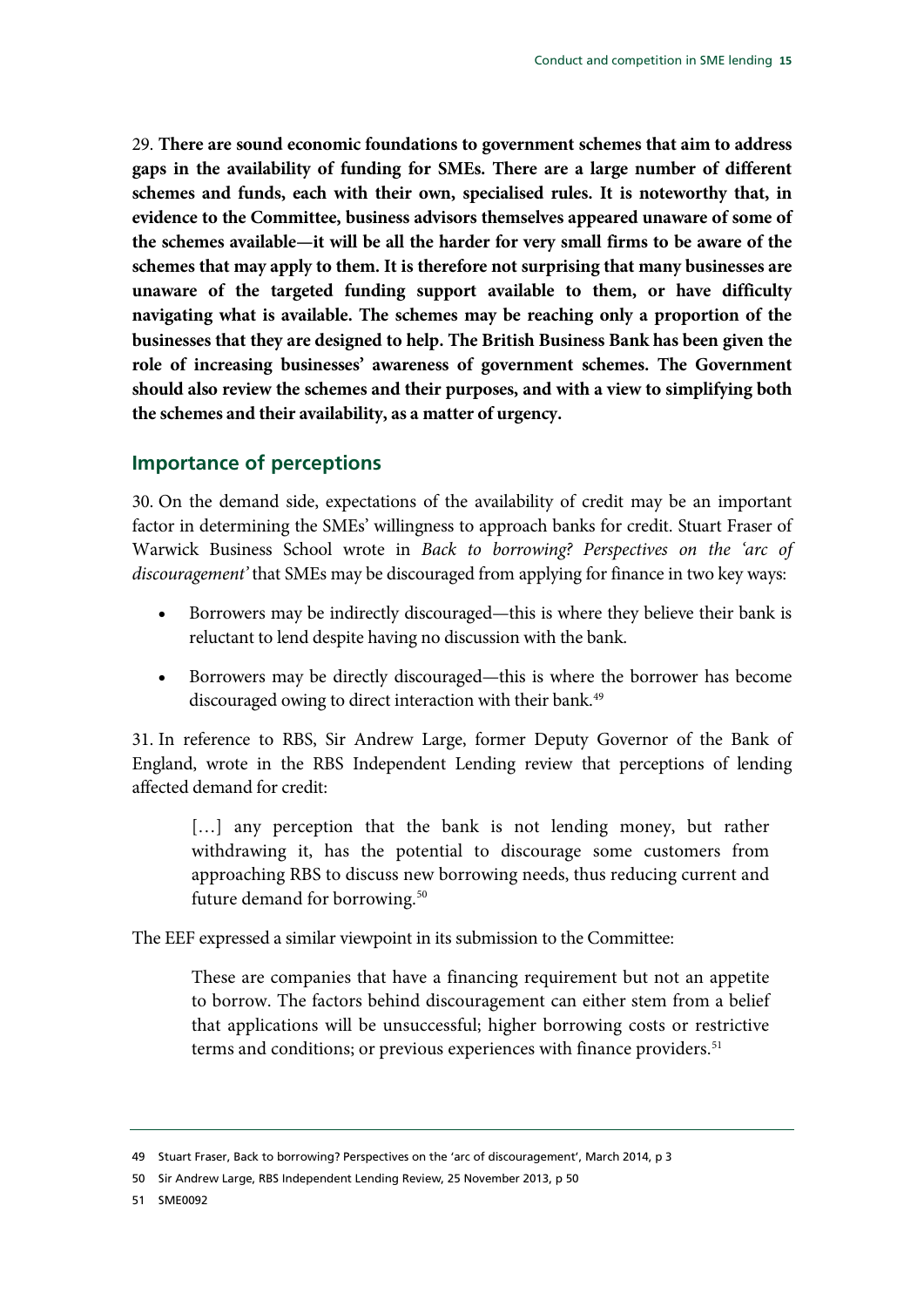Kingston Smith LLP also identified similar views among its own SME clients, and told the Committee that "many SMEs perceive bank lending policies to be more negative than they actually are and so do not seek finance". In particular, its submission notes that "SMEs' negative perception of banks is influenced by the media".[52](#page-17-1) However, the ACCA found that a bank's own behaviour was more important than external factors such as word-of-mouth or the media:

SMEs have typically underestimated their chances of getting finance from a bank by 7–16 percentage points. This expectation gap has been closing gradually since 2011, as discouraged borrowers are becoming more realistic (and thus more optimistic). Surprisingly, low expectations tend to be driven mostly by a poor relationship with the SMEs' bank—not media coverage or word-of-mouth.<sup>[53](#page-17-2)</sup>

32. Qualitative data from a number of surveys also underlines the importance of customers' perceptions for credit demand. According to a Forum of Private Business (FPB) survey from 2013, "95% of [its] members felt the perception that banks were lending was important". According to an FPB survey from 2012, the largest reason for low customer demand was discouragement.<sup>54</sup> The FPB said:

[...] 61% reported that they or other small businesses within their network had received signals from banks that they were not prepared to lend to businesses such as theirs.<sup>[55](#page-17-4)</sup>

33. In *Back to borrowing? Perspectives on the 'arc of discouragement',* Stuart Fraser suggests that a significant number of discouraged borrowers exist:

While the number varies over the economic cycle, estimates indicate there are approximately 173,000 [discouraged borrowers (DB)] the majority of which, around 115,000, are indirectly discouraged. Although the number of DBs corresponds to less than 4% of the 4.8m SME population, and compares to 3.6m (75%) 'happy non seekers' (businesses which say they have no need for external finance), it is about the same as the number of businesses denied bank finance.<sup>[56](#page-17-5)</sup>

### <span id="page-17-0"></span>*Communications from banks*

34. In some cases, SME discouragement may be due to a mismatch between banks' communications and customer experiences. Sir Andrew said that "a perception has arisen among some SME customers that RBS is unwilling to lend" and that 30% of SMEs

<span id="page-17-1"></span><sup>52</sup> SME0038

<span id="page-17-2"></span><sup>53</sup> SME0011

<span id="page-17-3"></span><sup>54</sup> SME0046

<span id="page-17-4"></span><sup>55</sup> SME0046

<span id="page-17-5"></span><sup>56</sup> Stuart Fraser, Back to borrowing? Perspectives on the 'arc of discouragement', March 2014, p 3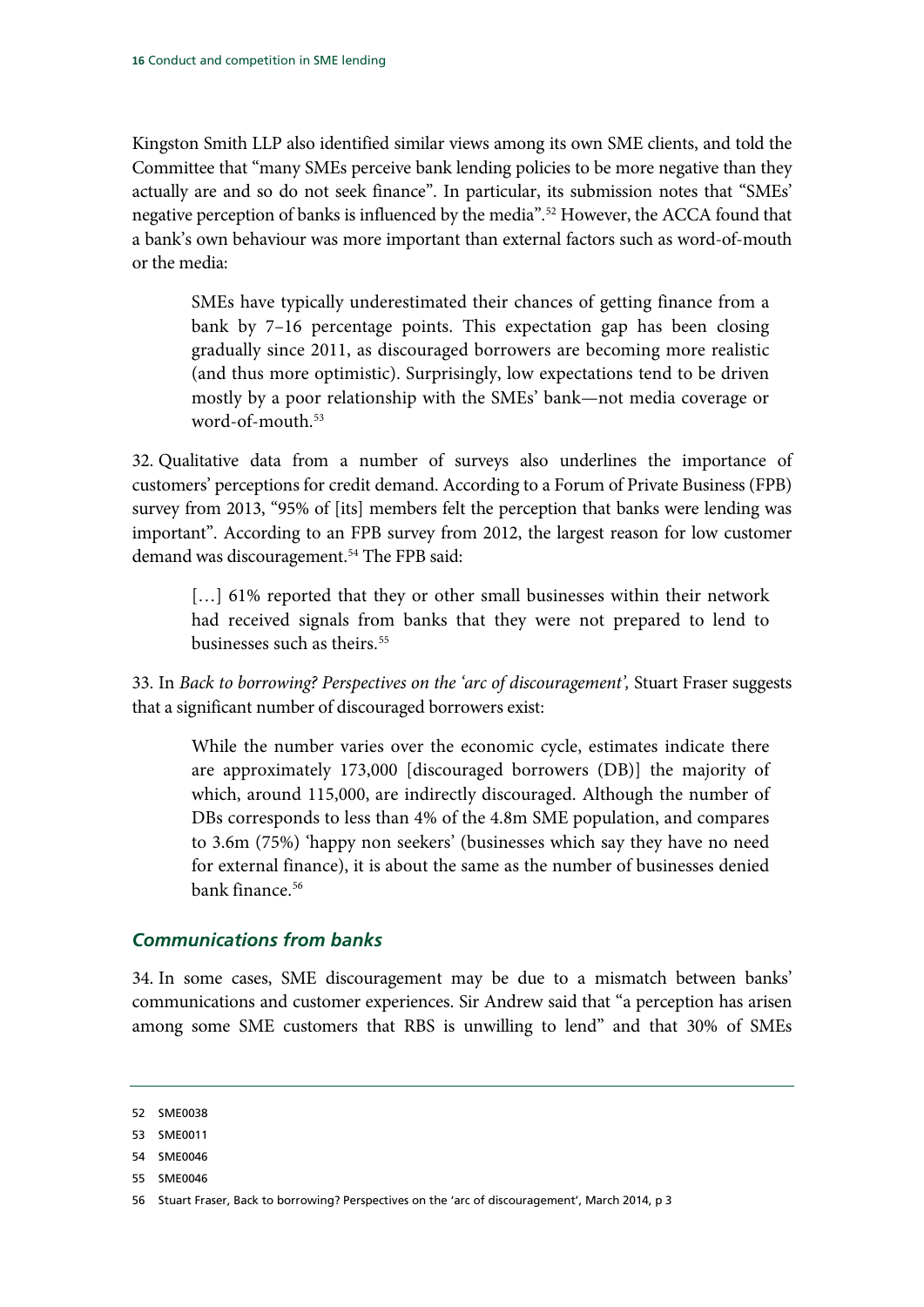disagreed with the statement that RBS was "open for lending".<sup>57</sup> However, Sir Andrew found that, in the case of RBS, there existed a "mismatch between the expectations of [RBS's] external stakeholders and the bank's own communications"[.58](#page-18-1) In particular, he concluded that RBS's approach to communicating with the market was focused on defending itself against its critics, rather than creating realistic expectations in potential consumers:

The mismatch between the expectations of its external stakeholders and the bank's own communications are themselves a problem for RBS. RBS shared with the Review many details of the communications it has had with market stakeholders. It is clear from these documents that RBS has frequently sought to explain its point of view in response to external criticisms. Yet it is clear that it has not actively addressed mismatches in expectations. Beyond the reporting of lending results […], a good example of this relates to approval rates. While RBS has focused on the fact that it approves at least 80% of all the applications it receives, it has failed to acknowledge the fact that many customers who approach it to discuss financing are "screened out" of the process before they submit a formal application.[59](#page-18-2)

As a result of such a communications approach, Sir Andrew notes that "market stakeholders such as the Government and Business Associations have been left confused by the divergence between what they hear from customers and what they hear from the bank".<sup>[60](#page-18-3)</sup> Sir Andrew also raised the problem of a lack of publicly available data on RBS's lending performance:

There is no comprehensive, publicly accessible data set on which to form a view about RBS's performance: instead, the perspectives of market stakeholders are shaped by a combination of personal experience, incomplete facts and anecdote.<sup>61</sup>

35. Whilst Sir Andrew's report focuses only on perceptions of RBS, such a mismatch of expectations may extend beyond just one bank. The Institute of Chartered Accountants of Scotland (ICAS) commented on banking sector communications regarding lending performance, emphasising the importance of transparency and trust:

We believe that trust will also be built if banks are encouraged by Government to be more transparent in their reporting of lending to SMEs. Gross and net lending statistics present only an aggregate and sometimes distorted picture. Banks should publish statistics on the number of applications from SMEs, and specifically on sub-groups within this broad

<span id="page-18-0"></span><sup>57</sup> Sir Andrew Large, RBS Independent Lending Review, 25 November 2013, p 4

<span id="page-18-1"></span><sup>58</sup> Sir Andrew Large, RBS Independent Lending Review, 25 November 2013, p 56

<span id="page-18-2"></span><sup>59</sup> Sir Andrew Large, RBS Independent Lending Review, 25 November 2013, p 56

<span id="page-18-3"></span><sup>60</sup> Sir Andrew Large, RBS Independent Lending Review, 25 November 2013, p 56

<span id="page-18-4"></span><sup>61</sup> Sir Andrew Large, RBS Independent Lending Review, 25 November 2013, p 55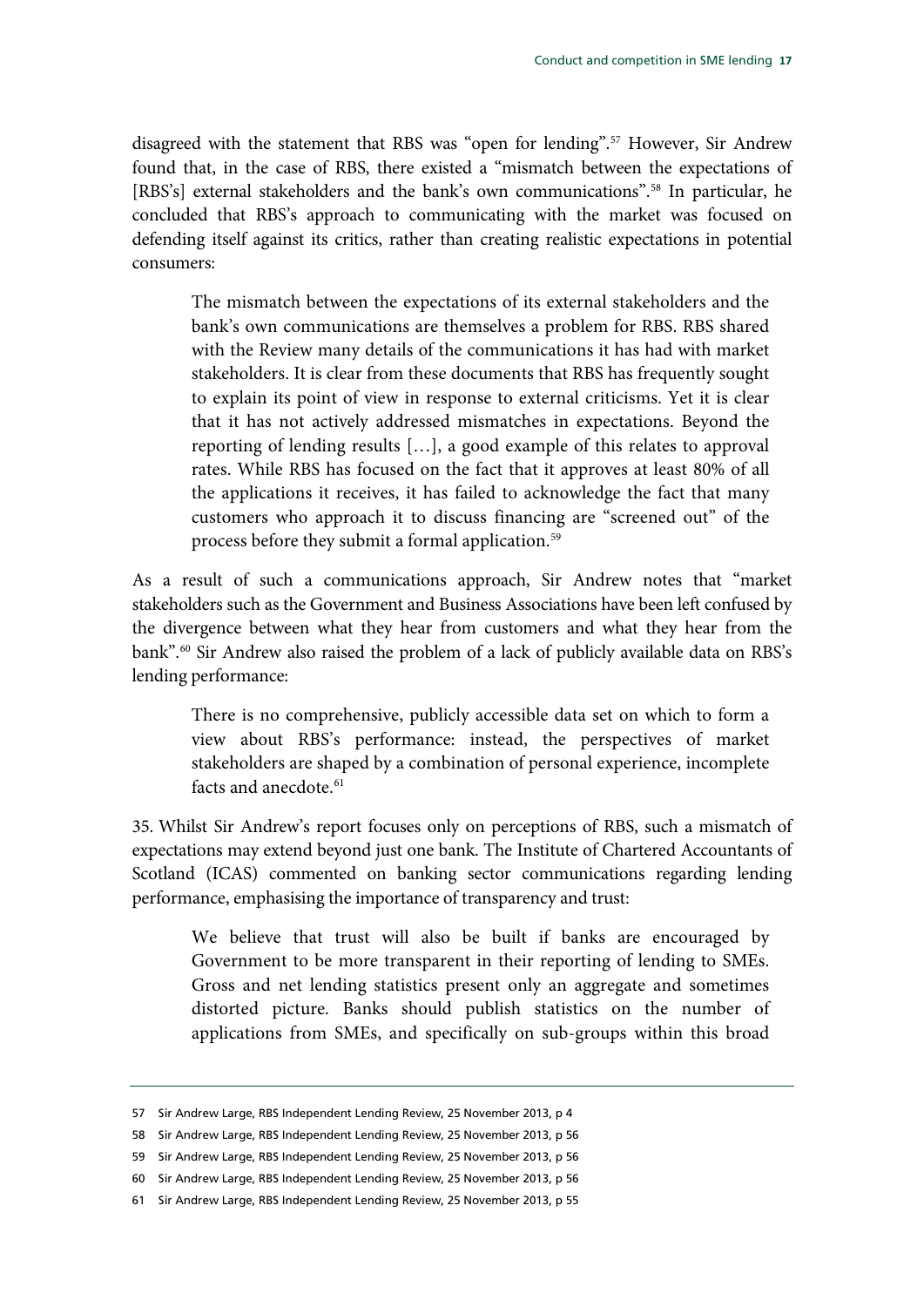range, and the success rates of these applications. We would also like the banks to explain better how they are improving behaviour within their operations by, for example, increasing the numbers of local relationship managers targeting SMEs and explain the impact of these improvements and how it is meeting the objective of greater levels of SME lending.<sup>[62](#page-19-1)</sup>

#### <span id="page-19-0"></span>*Public debate on the causes of restricted credit to businesses*

36. The divergence between the public's and banks' perceptions of credit availability may also have stemmed from public debate on the topic. Since the crisis, there has been much evidence of a disagreement between banks and the public about the availability of credit to businesses. Mr Patel, then senior policy advisor at the FSB, characterised part of the dispute as a disagreement over whether subdued lending figures were due to credit restriction from banks or low demand from businesses:

I think there was, and there probably still is, a debate, and I am putting it very simply, from maybe the business side, the press and maybe parliamentarians, saying businesses cannot get money, and on the other side, once again simplifying, banks and financial institutions saying the demand is not quite there.<sup>[63](#page-19-2)</sup>

37. Evidence of this debate can be seen recently in public discourse on the Funding for Lending Scheme (FLS) and its effect on SME finance. The banking industry has been broadly positive about the performance of the FLS. In May 2014, the BBA said that "Funding for Lending has had a positive impact on both liquidity and loan pricing since it was first introduced in 2012".<sup>[64](#page-19-3)</sup> In August 2014, the BBA argued that FLS data showed "a pickup in borrowing by small and medium sized businesses" and said that it was "encouraging to see that the Funding for Lending Scheme is continuing to be used to help businesses"[.65](#page-19-4) However, many business groups' statements about the performance of the FLS have been negative. In August 2014, the Federation of Small Businesses said that small businesses were "still struggling to access finance"<sup>66</sup>, whilst the Forum of Private Business described FLS figures as "disappointing".[67](#page-19-6) Media coverage has also focused on negative net lending figures published within the FLS data.<sup>[68](#page-19-7)</sup>

<span id="page-19-1"></span><sup>62</sup> SME0101

<span id="page-19-2"></span><sup>63</sup> Q 86

<span id="page-19-3"></span><sup>64</sup> BBA, BBA Q1 2014 SME lending statistics release and response to latest FLS, 29 May 2014

<span id="page-19-4"></span><sup>65</sup> BBA, BBA Q2 2014 SME lending statistics release and response to latest FLS, 28 August 2014

<span id="page-19-5"></span><sup>66</sup> Federation of Small Businesses, Small businesses still struggling to access finance, says FSB, 28 August 2014

<span id="page-19-6"></span><sup>67</sup> Forum of Private Business, Latest Funding for Lending SME figures disappointing says Forum of Private Business, 28 August 2014

<span id="page-19-7"></span><sup>68</sup> "SMEs feeling the pinch as Funding for Lending fails to pick up," Angela Monaghan, The Guardian, 28 August 2014; "Business lending continues to contract despite revamped Funding for Lending rules," Szu Ping Chan, The Telegraph, 28 August 2014; "Bank of England business lending scheme questioned as credit for companies falls by £3.9bn," Thisismoney.co.uk, Camilla Canocchi, 28 August 2014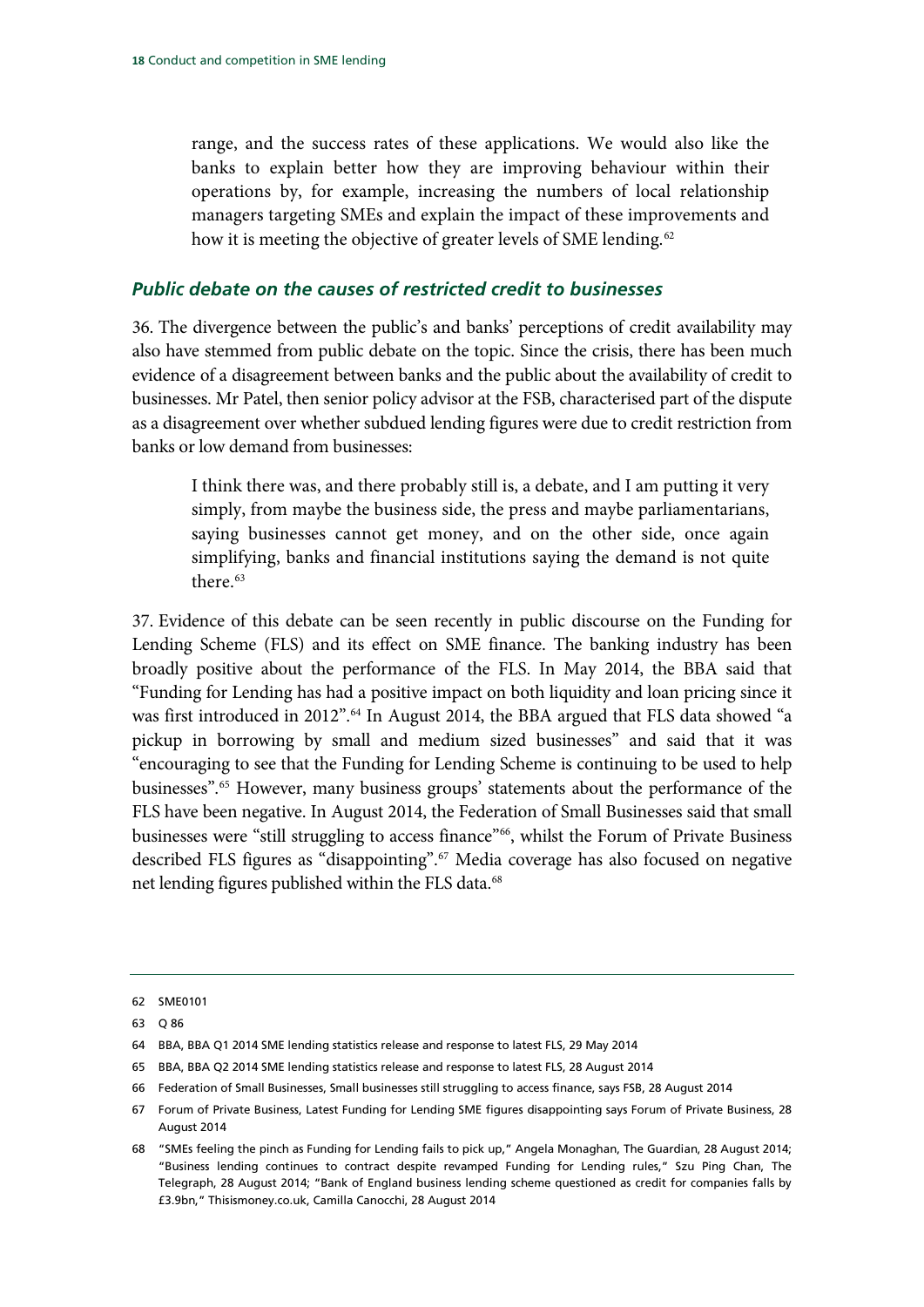## <span id="page-20-0"></span>**Availability of data**

38. Data on bank lending provides a means of assessing credit market conditions. Until recently, the Bank of England's business lending data was only available on an aggregated basis. The Bank publishes a number of datasets in this regard. These are:

- *Private Non-Financial Corporations (PNFC) M4Lx*—sterling loans to private nonfinancial corporations. Data is available quarterly from March 1963 and monthly from September 1997, and excludes unincorporated businesses.
- *Sterling loans to PNFCs—*sterling loans to private non-financial corporations. Excludes securities and commercial paper. Data is available quarterly from June 1990 and monthly from September 1997, and excludes unincorporated businesses.
- *All currency loans to PNFCs—*sterling and foreign currency loans to private nonfinancial corporations. Excludes securities and commercial paper. Data is available monthly from January 1998, and excludes unincorporated businesses.
- *Loans to non-financial businesses by industry—*sterling and foreign currency loans to non-financial businesses split by industrial sector. Excludes securities, commercial paper and some other components (including acceptances and bills). Data is available quarterly from December 1997 and monthly from June 2009.<sup>69</sup>

39. As a result of the financial crisis, the Bank of England encountered new requirements for data that it did not collect. This was particularly true for SME lending, about which the Bank had been collecting only limited information. The Bank wrote in 2012:

User demand for detailed data on bank and building society lending to the UK private sector came into sharper focus following the deterioration in banking conditions in late 2008, and this remains the case. There is particular interest in credit to businesses, including small and medium-sized enterprises (SMEs).

 $[\dots]$ 

The priorities for enhanced data in late 2008 were higher frequency (twice monthly, for a limited duration) and a broader range of private sector credit variables, which were to be sourced from a limited survey of the largest lending institutions. Data definitions were allowed to be relatively flexible, in order to accommodate what individual reporters could reliably commit to, at short notice. At the same time, the Department for Business, Innovation and Skills (BIS) agreed with a number of major UK lenders to collect detailed data on bank lending to SMEs in order to inform the debate on lending to this segment of the economy.<sup>[70](#page-20-2)</sup>

<span id="page-20-1"></span><sup>69</sup> Bank of England, Measures of lending to UK businesses, 29 September 2014

<span id="page-20-2"></span><sup>70</sup> Bank of England, Lending to businesses – a new data source, March 2012, p 1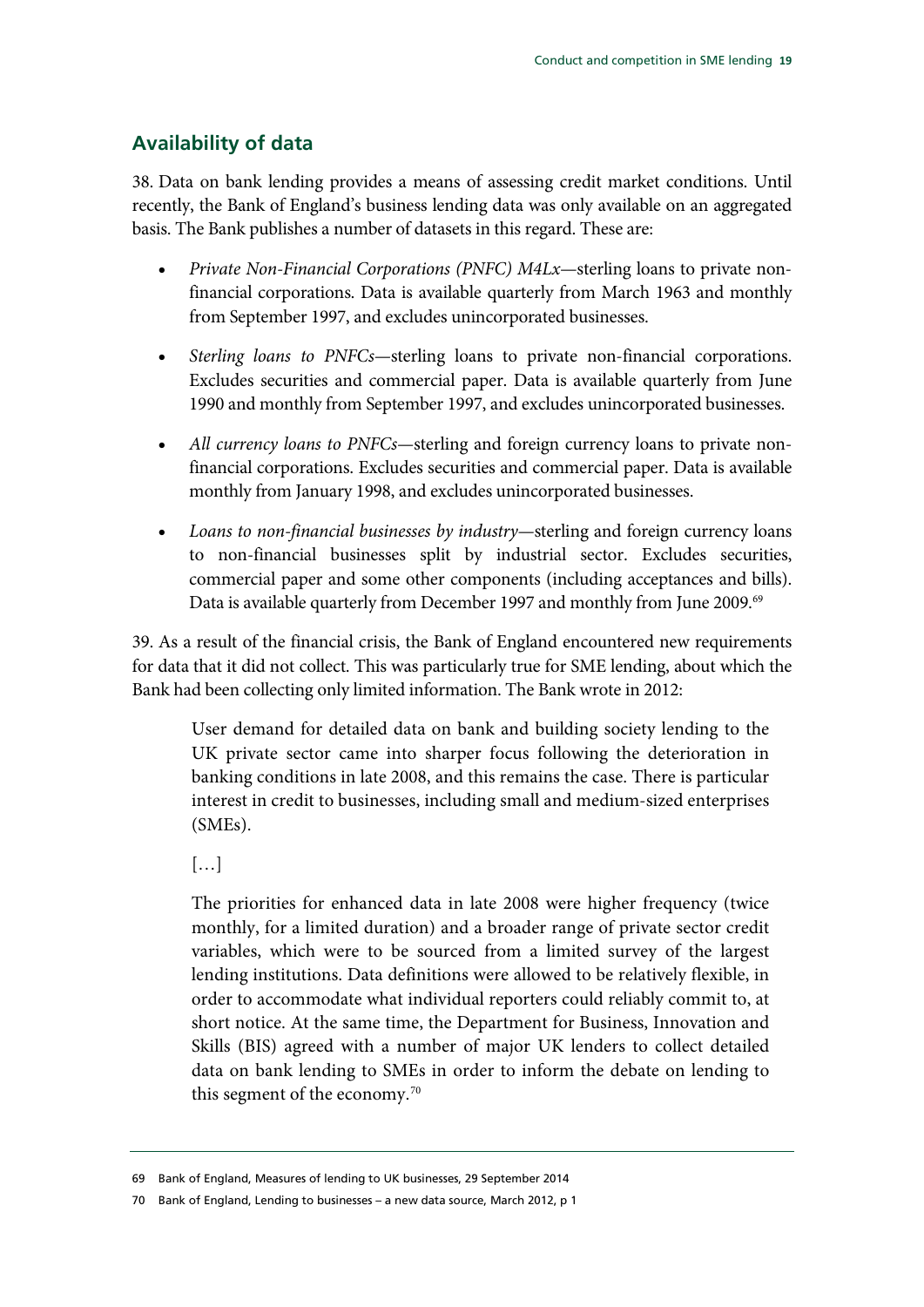40. The Bank of England described this new data in its first *Trends in Lending* from April 2009:

The new collection—referred to as 'Lending Panel data'—covers the major UK lenders: Banco Santander, Barclays, HSBC, Lloyds Banking Group, Nationwide and Royal Bank of Scotland. Together they accounted for around 65% of the stock of lending to businesses, 50% of the stock of consumer credit, and 70% of the stock of mortgage lending at the end of 2008. Lending Panel data have provided a useful input to discussions between the major lenders and Bank staff, giving staff a better understanding of the business developments driving the figures, and this intelligence is reflected in the report.<sup>[71](#page-21-0)</sup>

In April 2009, using this new data, and supplemented by the Bank's existing surveys and data as well as its network of agents, the Bank began to publish a new document on credit conditions called *Trends in Lending.*

41. However, the new data collected in the aftermath of the crisis was 'ad hoc' in nature, and not systematically published. In July 2010, the Bank undertook a review of business lending data collection in consultation with the British Bankers' Association (BBA) Statistics Advisory Panel. The resulting proposals were published in October 2010, and led to the creation of *Form LN, Lending to Businesses—*a new set of data to be collected systematically from banks on a regular basis.<sup>[72](#page-21-1)</sup>

42. For SME lending, a key output of this new data collection was the data series *Monetary financial institutions loans to non-financial businesses, by size of business. [73](#page-21-2)* This series was first published in the January 2013 *Monetary & Financial Statistics* release[.74](#page-21-3) It separates business lending into small and medium sized enterprises, and large corporates. Data in the series is available from April 2011, with corresponding quarterly data from Q2 2011.<sup>[75](#page-21-4)</sup>

43. In the immediate aftermath of the crisis, the Bank also published a set of specific of SME lending figures as part of *Project Merlin*—an agreement between Banks and the Government regarding lending to businesses.<sup>76</sup> However, this was only published for 2011 and was not collected under the Bank of England's statistical code of practice, as it used inconsistent definitions across the different submitting banks.<sup>77</sup> Most recently, the Bank has also published some SME lending data through its Funding for Lending Scheme (FLS).

<span id="page-21-0"></span><sup>71</sup> Bank of England, Trends in Lending April 2009, 21 April 2009

<span id="page-21-1"></span><sup>72</sup> Bank of England, Lending to businesses – a new data source, March 2012

<span id="page-21-2"></span><sup>73</sup> Bank of England, Explanatory Notes - Monetary financial institutions loans to non-financial businesses, by size of business, as at 20 October 2014

<span id="page-21-3"></span><sup>74</sup> Bank of England, Bankstats (Monetary & Financial Statistics) January 2013, 1 March 2013

<span id="page-21-4"></span><sup>75</sup> Bank of England, Explanatory Notes - Monetary financial institutions loans to non-financial businesses, by size of business, as at 20 October 2014

<span id="page-21-5"></span><sup>76</sup> House of Commons Library, Project Merlin, 14 February 2013

<span id="page-21-6"></span><sup>77</sup> Bank of England, Additional data for lending to UK businesses including "Project Merlin" data, as at 20 February 2015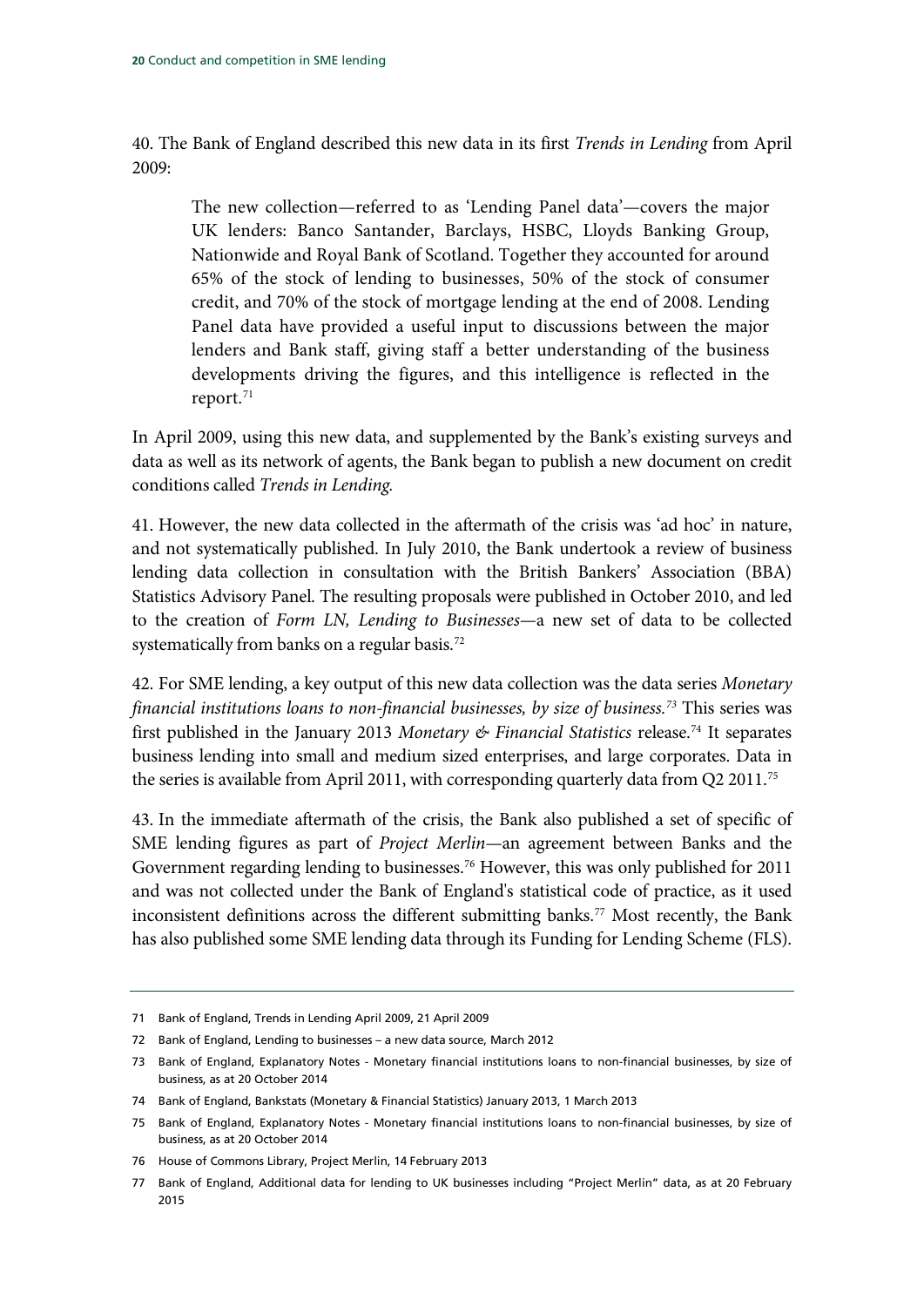FLS lending data has been published since April 2014, and is available on a quarterly basis from Q1 2014.<sup>[78](#page-22-1)</sup> However, coverage of the data is limited only to FLS participants and is therefore not comprehensive.

44. Before 2011, virtually no data from official sources on the stock and flow of SME lending was published. However, some data was collected by private sector organisations. For example, the BBA publishes monthly statistics on SME lending covering a portion of the SME credit market—major high street banks.<sup>79</sup>

#### <span id="page-22-0"></span>*Data on alternative lenders*

45. Under the Bank of England Act 1998, the Bank of England's statutory powers to gather information are limited to deposit-taking institutions, organisations who have issued debt securities, and institutions who have extended secured credit for residential purposes.<sup>[80](#page-22-3)</sup>

46. *Trends in Lending* has done some work on documenting lending from alternative sources. For example, the October 2014 issue provides information on the contribution to business credit provision from alternative lenders such as peer-to-peer lending and assetbased finance. However, data and analysis from the Bank of England has been based upon industry estimates, and not its own data.<sup>[81](#page-22-4)</sup> The Bank itself does not publish its own data on lending from many alternative sources, in particular crowdfunding or peer-to-peer lending.

47. Evidence suggests, however, that use of alternative lending sources is increasing amongst SMEs. The Bank of England's April 2014 *Trends in Lending* said:

SMEs' use of alternative sources of finance to borrowing from banks is increasing. In 2013, contacts of the Bank's network of Agents reported a growing use of non-bank finance by SMEs, albeit from low levels, including peer to peer lending, crowdfunding and venture capital funds.<sup>[82](#page-22-5)</sup>

Anil Stocker, CEO and co-founder of alternative lender MarketInvoice, told the Committee:

[...] you have to look at the growth rates. We have grown 465% this year compared to last year. Yes, we are off a small base, but I think I speak also for other alternative funding platforms where, if you extrapolate our growth rates, we could become a serious force in SME lending. We will not be called alternative any more; we will be more called mainstream.<sup>[83](#page-22-6)</sup>

<span id="page-22-1"></span><sup>78</sup> Bank of England, Funding for Lending Scheme—usage and lending data for the first part of the scheme, as at 20 February 2015

<span id="page-22-2"></span><sup>79</sup> BBA, High street banking—January 2015, 25 February 2015

<span id="page-22-3"></span><sup>80</sup> Bank of England Act 1998

<span id="page-22-4"></span><sup>81</sup> Bank of England, Trends in Lending October 2014, 20 October 2014, p 13, Chart B

<span id="page-22-5"></span><sup>82</sup> Bank of England, Trends in Lending April 2014, 22 April 2014, p 9

<span id="page-22-6"></span><sup>83</sup> Q 921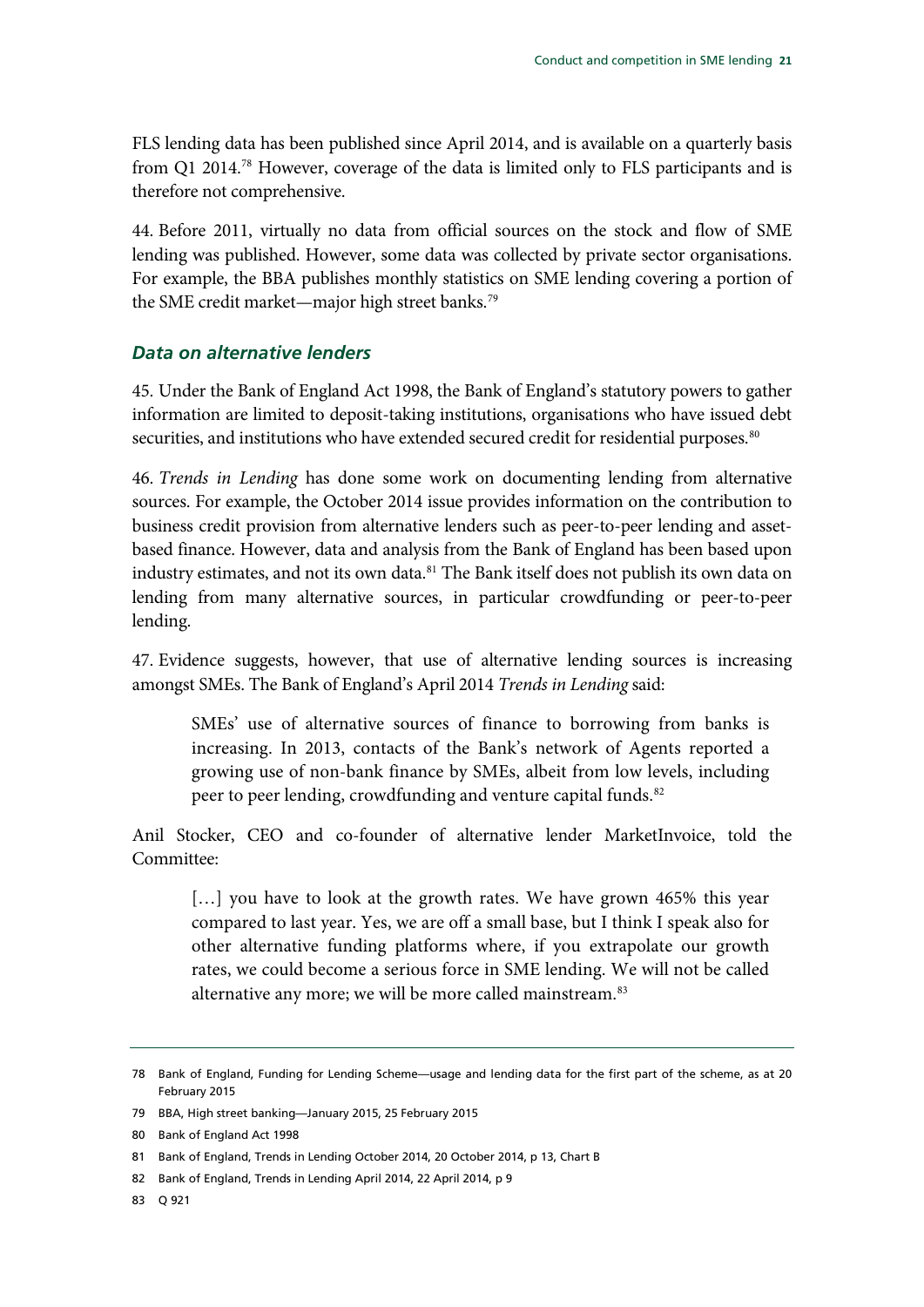48. **SMEs' negative perceptions of banks' willingness to lend appear to have resulted in an increased reluctance of SMEs to apply for credit. However, these perceptions may also be too pessimistic—SMEs may be more likely to have their applications for credit accepted than they perceive.**

49. **The divergence of businesses' and banks' perceptions of the availability of credit is partly the result of past behaviour by the industry. Sir Andrew Large's Independent Lending Review found, for example, that RBS claimed to approve 80 per cent of loan applications, but that this figure did not take into account the informal rejections that customers often faced during the early stages of an application. While it is difficult to measure how serious a deterrent this has been, it is one explanation as to why RBS has struggled to convince many customers that it is "open for lending".**

50. **While businesses may not all directly take an interest in lending statistics themselves, their perceptions of the lending environment are influenced by commentators and the media, who do. The publication of data on bank lending can therefore help to improve businesses' understanding of banks' willingness to lend. Recent efforts by the Bank of England to collect data on SME lending are welcome. However, this new data has only been collected as a reaction to the crisis. Data on the stock and flow of SME lending was extremely limited until 2011. This makes it difficult, for example, to determine how current levels of SME lending compare with the period before the financial crisis. The Bank of England should examine the case for expanding its work on SME lending by increasing the collection and publication of SME lending data; for example, the publication of lending to SMEs disaggregated by industrial category.**

51. **Improvements in the publication of information also assist policymakers, who need to have accurate data on credit conditions.**

52. **The amount of lending from alternative sources is not yet well documented. Official sources barely record it at all. As alternative lenders grow, it is important that their contribution to the SME funding market is recognised and understood as part of a wider picture of business lending. The Bank of England should consider whether it needs to begin routinely collecting more lending data from non-bank sources. If it believes additional data collection is necessary, it should examine its existing data collection powers and write to this Committee and to the Treasury if it believes that they are insufficient.**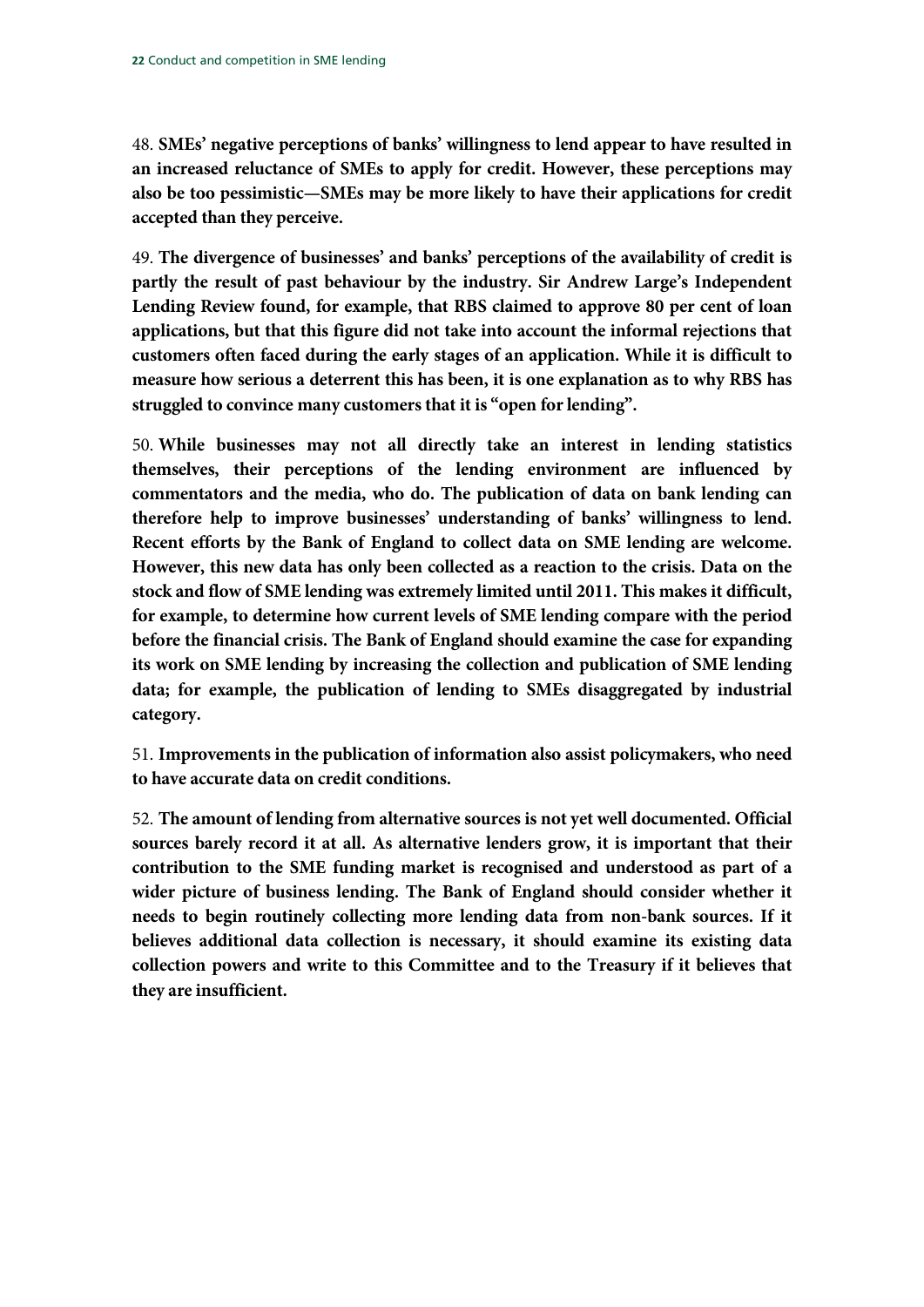# <span id="page-24-0"></span>3 RBS Global Restructuring Group (GRG)

### <span id="page-24-1"></span>**Treatment of customers in GRG**

53. A number of serious allegations have been made about RBS's treatment of financially distressed customers. These allegations have centred on RBS's internal division—Global Restructuring Group (GRG). GRG is comprised of several parts, but this Report focuses in particular on Business Restructuring Group (BRG) and West Register. BRG is the part of GRG that managed the most financially distressed SMEs in RBS. West Register was an entity within GRG that purchased properties.<sup>[84](#page-24-3)</sup>

#### <span id="page-24-2"></span>*Allegations against GRG*

54. In November 2013, Lawrence Tomlinson, then Entrepreneur in Residence at the Department for Business, Innovation and Skills, made a number of allegations against RBS in his report entitled *Banks' Lending Practices: Treatment of Businesses in Distress*. Principally, he alleged that RBS was "unnecessarily engineering" businesses into default in order to move the business from local relationship management to turnaround divisions such as GRG. He alleged that the purpose of doing so was to generate revenue through "fees, increased margins and devalued assets".[85](#page-24-4)

55. Supporting the principal allegation contained within Dr Tomlinson's report were a number of further allegations about RBS's treatment of businesses in financial distress. These allegations included:

- Inaccuracy and manipulation of property asset valuations. Specifically, Dr Tomlinson alleged that businesses' assets had been undervalued for the purpose of determining adherence to loan-to-value covenants;<sup>[86](#page-24-5)</sup>
- Technical or "insignificant" breaches of covenants being used to bring businesses into default and transfer them out of local management;<sup>87</sup>
- Transparency of decision making about the transfer of a business into GRG. The report alleged that "there is much confusion on the part of businesses" and that "the rationale and reason for their treatment is not clear to the business at the time it happens";<sup>[88](#page-24-7)</sup>

<span id="page-24-3"></span><sup>84</sup> Clifford Chance LLP, Independent review of the central allegation made by Dr Lawrence Tomlinson in 'Bank's lending practices: treatment of businesses in distress', 11 April 2014, p 4

<span id="page-24-4"></span><sup>85</sup> Lawrence Tomlinson, Banks' Lending Practices: Treatment of Businesses in distress, 25 November 2013, p 2

<span id="page-24-5"></span><sup>86</sup> Lawrence Tomlinson, Banks' Lending Practices: Treatment of Businesses in distress, 25 November 2013, p 6-7

<span id="page-24-6"></span><sup>87</sup> Lawrence Tomlinson, Banks' Lending Practices: Treatment of Businesses in distress, 25 November 2013, p 8

<span id="page-24-7"></span><sup>88</sup> Lawrence Tomlinson, Banks' Lending Practices: Treatment of Businesses in distress, 25 November 2013, p 9-10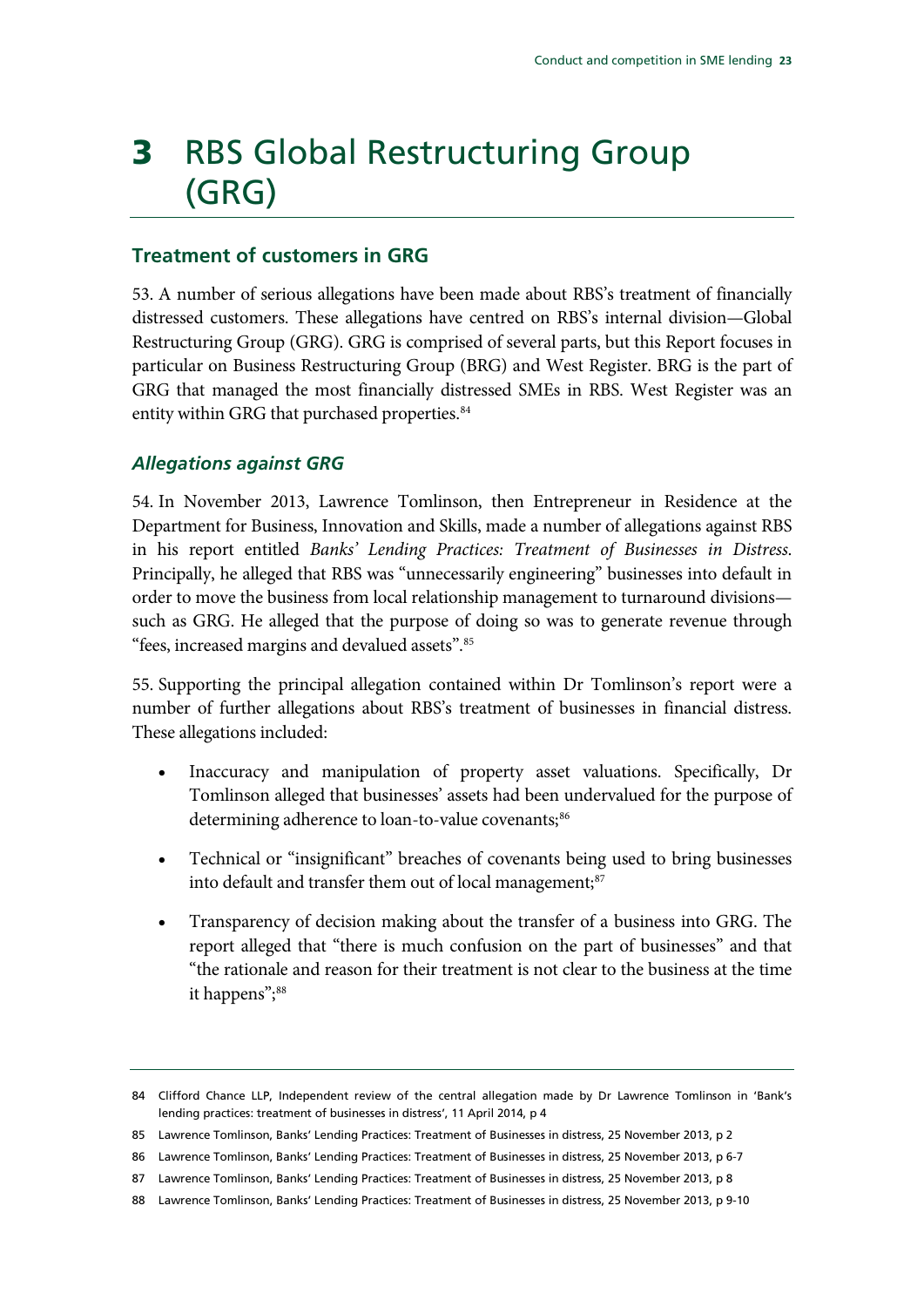- "Excessive" fees and increased interest payments charged to businesses upon entering GRG; and<sup>[89](#page-25-1)</sup>
- Allegations of conflicts of interest arising from the sale of assets. Specifically, the report alleged that conflicts of interest existed between West Register, a property management subsidiary of RBS which frequently bought distressed assets, and BRG, which sold distressed assets.<sup>[90](#page-25-2)</sup>

#### <span id="page-25-0"></span>*Responses to allegations against GRG*

56. In response to Dr Tomlinson's report, RBS asked law firm Clifford Chance to review and report on the "principal allegation" of Dr Tomlinson's report. Clifford Chance was asked by RBS to investigate the allegation that RBS was "guilty of 'systematic and institutional' behaviour in artificially distressing otherwise viable businesses, putting its customers 'on a journey towards administration, receivership and liquidation'".[91](#page-25-3) The Clifford Chance report focused on a sample of customer files that was intentionally compiled in a way that was, according to Clifford Chance, "more likely to identify facts adverse to the bank", interviewing 138 customers and reviewing 130 files.<sup>[92](#page-25-4)</sup>

57. The review itself was "conducted solely by Clifford Chance". However, the role of Jon Pain, Group Head of Conduct and Regulatory Affairs at RBS, was to "oversee" the review. Clifford Chance reported its findings to Mr Pain. Mr Pain subsequently presented the results to RBS's board and senior management.<sup>[93](#page-25-5)</sup>

58. The Clifford Chance report was published in April 2014. It found no evidence to support the principal allegation against RBS, stating that it did not identify "any files which fitted the description of the bank 'engineering' a default or 'artificially distressing' a customer".[94](#page-25-6) RBS welcomed the review has having found "no evidence of systematic defrauding of business customers". [95](#page-25-7)

59. At the time that Dr Tomlinson was conducting his investigation, Sir Andrew Large was in the process of conducting an RBS-commissioned report into its own lending performance—the *RBS Independent Lending Review.*[96](#page-25-8) Sir Andrew's report did not look at the validity of the principal allegation made against RBS by Mr Tomlinson. He said:

<span id="page-25-1"></span><sup>89</sup> Lawrence Tomlinson, "Banks' Lending Practices: Treatment of Businesses in distress," 25 November 2013, p 11

<span id="page-25-2"></span><sup>90</sup> Lawrence Tomlinson, "Banks' Lending Practices: Treatment of Businesses in distress," 25 November 2013, p 14

<span id="page-25-3"></span><sup>91</sup> Clifford Chance LLP, "Independent review of the central allegation made by Dr Lawrence Tomlinson in 'Bank's lending practices: treatment of businesses in distress.' 11 April 2014, p 3

<span id="page-25-4"></span><sup>92</sup> Clifford Chance LLP, "Independent review of the central allegation made by Dr Lawrence Tomlinson in 'Bank's lending practices: treatment of businesses in distress.' 11 April 2014, p 4

<span id="page-25-5"></span><sup>93</sup> Clifford Chance LLP, "Independent review of the central allegation made by Dr Lawrence Tomlinson in 'Bank's lending practices: treatment of businesses in distress.' 11 April 2014, p 51-52

<span id="page-25-6"></span><sup>94</sup> Clifford Chance LLP, "Independent review of the central allegation made by Dr Lawrence Tomlinson in 'Bank's lending practices: treatment of businesses in distress.' 11 April 2014, p 6

<span id="page-25-7"></span><sup>95</sup> "RBS responds to Clifford Chance report into allegation of systematic fraud,' RBS news release, 17 April 2014

<span id="page-25-8"></span><sup>96</sup> RBS independent Lending Review, Sir Andrew large, 25 November 2013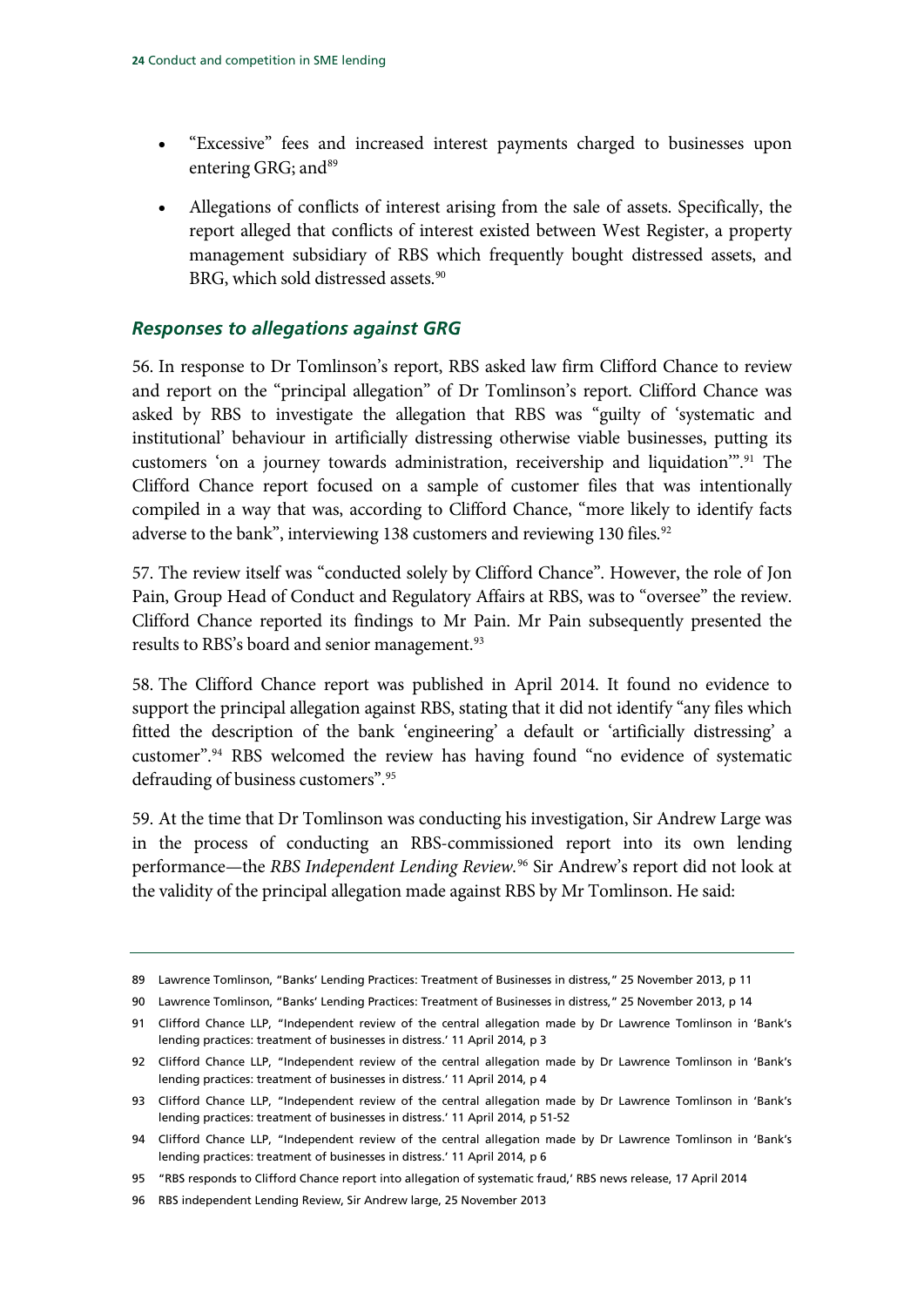The validity of the accusations made in these sources has not been investigated, as a forensic inquiry into individual cases was not in the scope of the Independent Lending Review.<sup>[97](#page-26-0)</sup>

60. Some of the other allegations made by Dr Tomlinson were directly addressed in the Clifford Chance report. For example, Clifford Chance "did not observe examples within our sample of purchases of properties from SMEs which resulted in subsequent sales at a substantial profit to West Register (comparing the purchase price and sale price only)".<sup>[98](#page-26-1)</sup> However, in response to Clifford Chance, RBS acknowledged that there was a "damaging perception that the bank had a conflict of interest" regarding West Register, and decided to wind down the division.<sup>99</sup>

61. Some allegations against RBS by Dr Tomlinson were only partially addressed by the Clifford Chance report. On the inaccuracy of asset valuations, Clifford Chance concluded that there was "no evidence that the bank deliberately manipulated valuations to procure a customer's transfer to [Business Restructuring Group]." Clifford Chance also said that it did not see "any instances of an LTV breach being the event that precipitated transfer to BRG." However, whilst Clifford Chance had access to copies of property valuations for each of the cases it examined, it "did not test the accuracy of the bank's valuation methodology" when coming to its conclusion.<sup>100</sup>

62. On the topic of fees charged to customers, Clifford Chance found problems with the transparency of pricing in GRG. Their report noted that GRG had been aware of complaints regarding pricing transparency from polls conducted at least as early as 2008[.101](#page-26-4) In investigating the pricing of GRG products, Clifford Chance had found it "difficult to assess allegations of unfairness" owing to the limited transparency of RBS's fee structure.<sup>102</sup> The report said:

A number of complainants commented that they felt pricing of restructured facilities lacked transparency. […] In reviewing the files, we found it difficult to understand how the bank calculated the fees which it proposed to customers in any particular case and therefore found it difficult to assess allegations of unfairness.<sup>[103](#page-26-6)</sup>

<span id="page-26-0"></span><sup>97</sup> RBS independent Lending Review, Sir Andrew large, 25 November 2013, p 52

<span id="page-26-1"></span><sup>98</sup> Clifford Chance LLP, "Independent review of the central allegation made by Dr Lawrence Tomlinson in 'Bank's lending practices: treatment of businesses in distress." 11 April 2014, p 8

<span id="page-26-3"></span><span id="page-26-2"></span><sup>99</sup> RBS responds to Clifford Chance report into allegation of systematic fraud, RBS news release, 17 April 2014

<sup>100</sup> Clifford Chance LLP, "Independent review of the central allegation made by Dr Lawrence Tomlinson in 'Bank's lending practices: treatment of businesses in distress." 11 April 2014, p 6, 22

<span id="page-26-4"></span><sup>101</sup> Clifford Chance LLP, "Independent review of the central allegation made by Dr Lawrence Tomlinson in 'Bank's lending practices: treatment of businesses in distress." 11 April 2014, p 36

<span id="page-26-5"></span><sup>102</sup> Clifford Chance LLP, "Independent review of the central allegation made by Dr Lawrence Tomlinson in 'Bank's lending practices: treatment of businesses in distress." 11 April 2014, p 35

<span id="page-26-6"></span><sup>103</sup> Clifford Chance LLP, "Independent review of the central allegation made by Dr Lawrence Tomlinson in 'Bank's lending practices: treatment of businesses in distress." 11 April 2014, p 7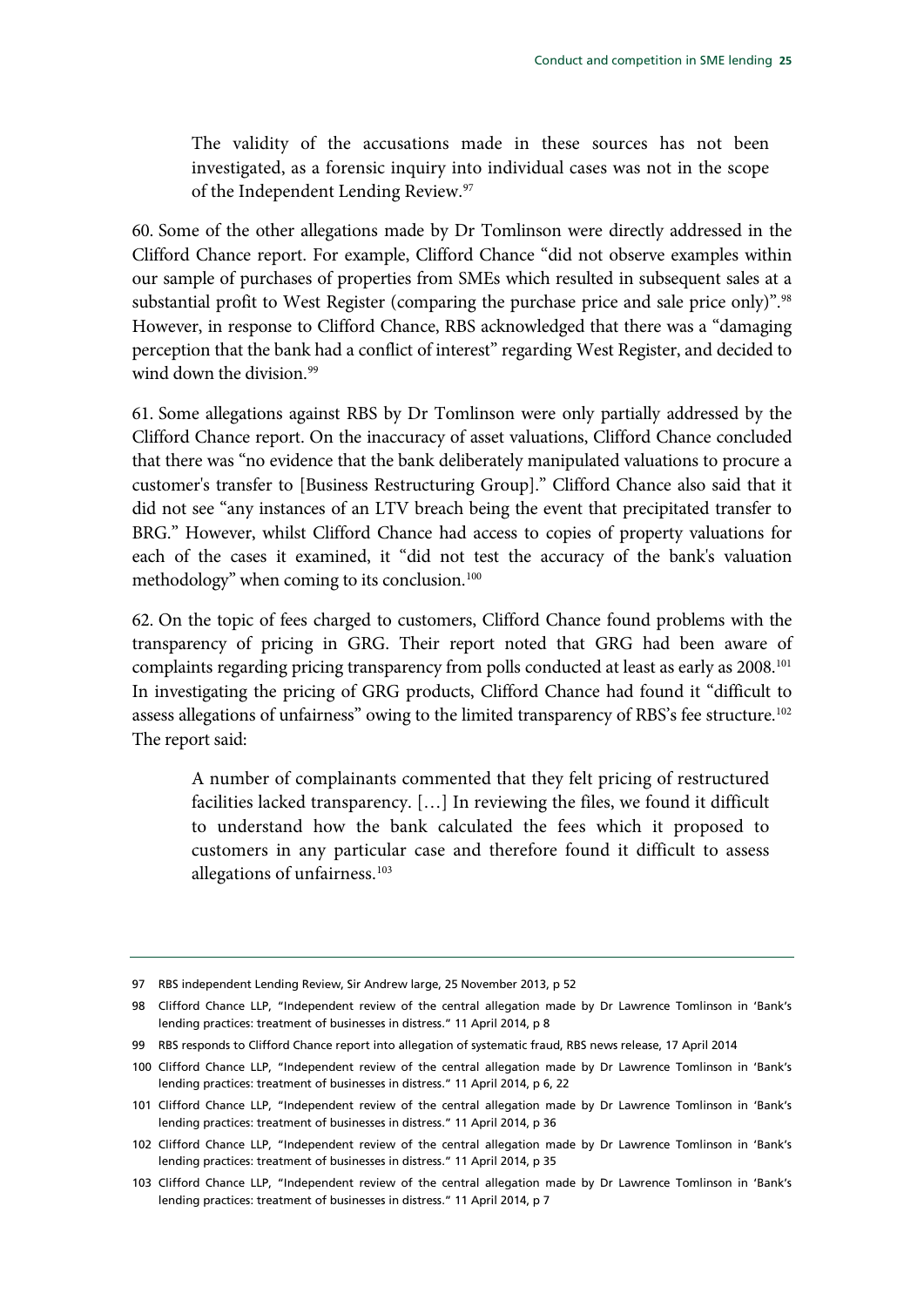63. When questioned by the Committee on the transparency of GRG's fees, Derek Sach, Head of Global Restructuring Group, described it as a "reasonable criticism" and said that "something that we have been working on since 2012 [is] to try to improve people's understanding of the fees we charge and to make the fees less onerous for them"[.104](#page-27-1) However, Mr Sach disagreed with the assertion that there was no accountability or structure to the fees, and that GRG charged whatever it liked.<sup>[105](#page-27-2)</sup> Chris Sullivan, Deputy CEO of RBS, added:

There is absolutely justification. […] every single case is different. There are different levels of risk, different levels of stress within the organisation, different facilities for each customer. On the basis of the mix of all of those things the relationship manager will take a decision that would relate to the amount of risk the bank was were taking and an appropriate reward for that risk. The appropriate reward element comes from market practice and internal checks that are made both by the managers of the bank and then the internal audit department above them.<sup>[106](#page-27-3)</sup>

64. Mr Sach said that RBS had been slow to improve pricing transparency because GRG was under strain from its increased case load:

In the early days of 2008, 2009 you were looking at an organisation in terms of GRG that multiplied 10-fold over nine months as the bank was obviously in a very difficult circumstance […]. Any business that multiplies 10-fold in nine months is going to have stresses and strains.<sup>[107](#page-27-4)</sup>

65. When challenged by the Committee on whether fees that could not be explained were fair fees, Derek Sach responded that fees are not transparent if they are "not well explained to the customer",<sup>[108](#page-27-5)</sup> and that "generally banks need to be much more transparent".<sup>[109](#page-27-6)</sup>

### <span id="page-27-0"></span>*FCA review into GRG*

66. Allegations against RBS have also drawn attention from the Financial Conduct Authority (FCA). The FCA announced on 17 January 2014 that it was conducting a separate, independent review of RBS's treatment of business customers in financial difficulty. In an update on the progress of the review, the FCA said:

The report will examine Royal Bank of Scotland's (RBS) treatment of business customers in financial difficulty and consider allegations of poor practice set out in the report by Dr Lawrence Tomlinson and referenced in Sir Andrew Large's report.

```
104 Q 540
105 Qq 612-613
106 Q 614
107 Q 617, 619
108 Q 620
109 Q 622
```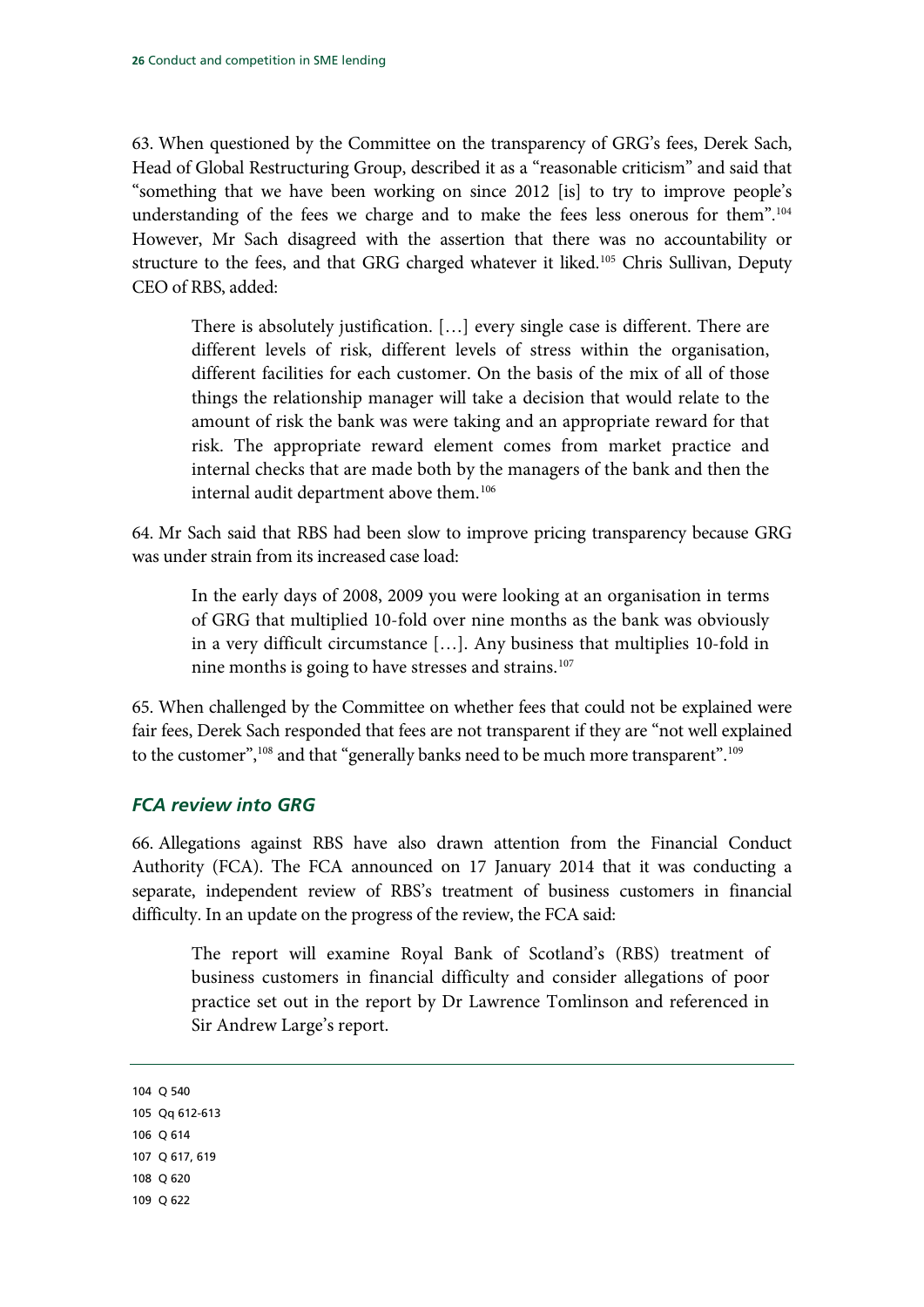The first stage of the review will consider RBS' treatment of a sample of customers referred to its Global Restructuring Group. This will include some cases where customers have already raised concerns with Dr Tomlinson, the Department of Business, Innovation and Skills or the FCA.

The review will also consider whether any poor practices identified are widespread and systematic. If this is the case, the second stage of the review will identify the root cause of these issues and make recommendations to address any shortcomings identified.<sup>[110](#page-28-1)</sup>

67. The FCA's review is being conducted by an independent skilled person under section 166 of the Financial Services and Markets Act (FSMA) 2000. The FCA has stated that "due to the complex nature of the review and the seriousness of the allegations," it is expected that the review will report in early 2015. The FCA appointed Promontory Financial Group and Mazars to conduct the review.<sup>[111](#page-28-2)</sup>

68. **The Clifford Chance review of RBS's treatment of distressed customers, principally by the Global Restructuring Group, was welcomed by RBS as finding "no evidence of systematic defrauding of business customers". However, the review—overseen by a bank executive rather than an non-executive director—was not independent, was based on narrow terms of reference, and left a number of questions unanswered, such as why GRG could not explain the size of fees it had charged, and the accuracy of its asset valuations.**

69. **The FCA is conducting its own review into GRG. It is important that this review comprehensively address the allegations against GRG, so that the public can be confident that any wrongdoing is identified and resolved.**

### <span id="page-28-0"></span>**Conflicts of interest, customer perceptions and governance**

70. Sir Andrew Large, in his independent review of RBS's lending practices, did not investigate individual allegations of wrongdoing. He did, however, criticise GRG's governance and its communications procedures, and concluded that these could lead to negative perceptions amongst customers. Sir Andrew said that "the decisions and actions taken by the bank can be highly unsettling and emotional for the customer" and that "they will likely impact the livelihoods of the individuals and families who own and run the SMEs in question". He also found that the individual SME "may be unaware or unprepared for the consequences of the change", and highlighted the lack of recourse available to customers in such situations, stating that "SMEs typically lack the funds or expertise required to challenge the banks in protecting their interest".<sup>[112](#page-28-3)</sup>

<span id="page-28-3"></span>112 Sir Andrew large, RBS independent Lending Review, 25 November 2013, p 52-53

<span id="page-28-1"></span><sup>110</sup> Financial Conduct Authority, "Update on independent review of Royal Bank of Scotland's treatment of business customers in financial difficulty," 24 February 2015

<span id="page-28-2"></span><sup>111</sup> Financial Conduct Authority, "Update on independent review of Royal Bank of Scotland's treatment of business customers in financial difficulty," 24 February 2015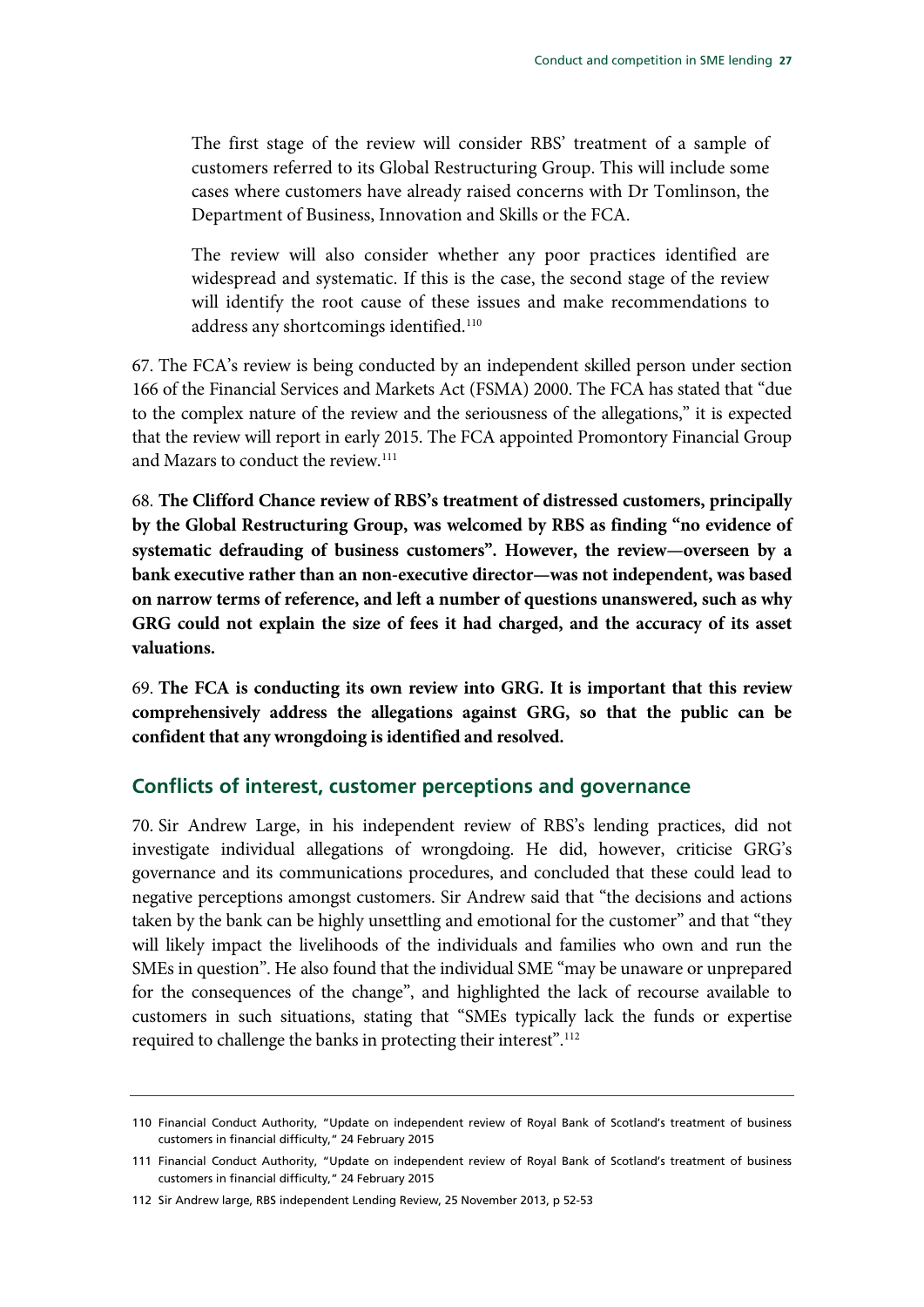71. During the potentially stressful process of transferring an SME to GRG, Sir Andrew found that internal structures within RBS were "not well suited to mitigating the risk of poor perceptions […]".[113](#page-29-0) In particular, Sir Andrew identified as a problem the combination of GRG both being run as an "internal profit centre" and having ultimate responsibility over which customers are transferred to it. Sir Andrew told the Committee:

It comes to a significant extent to questions of organisation and governance. When a bank lends to an SME, the two parties have a common interest in the SME being successful in servicing the debt, paying it down and the relationship continuing. That situation is the case right up to the point where the decision has been made that this organisation is irretrievable and therefore the interests have to diverge as between the bank and the customer in that resolution has to take place in the interests of the shareholder, recovering what can be recovered.

The situation that I commented on in the review […] is that the ultimate decision as to which SMEs will be handled by the Global Restructuring Group is made by the Global Restructuring Group. They have the say. Equally, the decision that might be made at a later stage that the organisation is beyond retrieval and has to be resolved is made within the Global Restructuring Group, which is an internal profit centre within the bank. Perceptionally, and I would also argue in other ways as well, I think that is flawed. [114](#page-29-1)

Sir Andrew said that "particular care" was needed at the point where "interests of the customer and the bank are likely to diverge"—for example, the point of insolvency. However, he found that the governance process for transfer into GRG from normal relationship management was "opaque" to both the SME itself and also to its normal relationship manager. He concluded that these "governance structure issues exacerbate the risk of a perceived conflict of interest.["115](#page-29-2)

72. Transparency of decision making was also a problem identified by Clifford Chance. In its report, Clifford Chance described RBS's handover procedure from normal relationship management into GRG. This included a handover meeting and "a pro-forma letter to be sent to the customer setting out the reasons for the transfer to BRG".<sup>[116](#page-29-3)</sup> Nevertheless, Clifford Chance found similar complaints from its sample of customers about the opactity of the decision-making process. Clifford Chance said:

In our interviews with customers, some complained about aspects of the handover process. Their complaints included the fact that they had not understood prior to the handover meeting that they were being transferred to

<span id="page-29-0"></span><sup>113</sup> Sir Andrew large, RBS independent Lending Review, 25 November 2013, p 52

<span id="page-29-1"></span><sup>114</sup> Oral evidence by Sir Andrew Large to the Treasury Committee, 22 January 2014, q 34

<span id="page-29-2"></span><sup>115</sup> Sir Andrew large, RBS independent Lending Review, 25 November 2013, p 52

<span id="page-29-3"></span><sup>116</sup> Clifford Chance LLP, "Independent review of the central allegation made by Dr Lawrence Tomlinson in 'Bank's lending practices: treatment of businesses in distress." 11 April 2014, p 25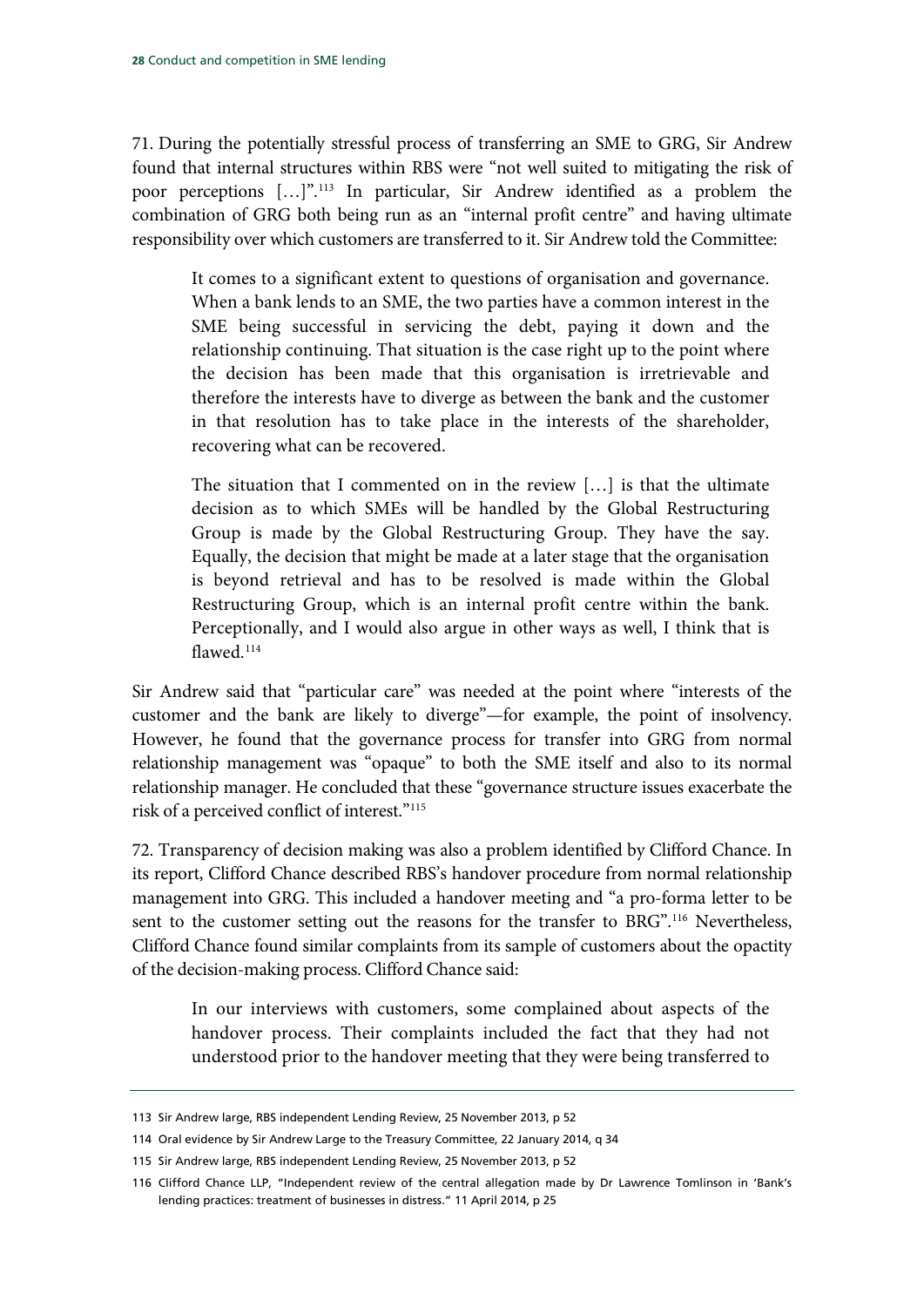BRG, that they did not understand why they were being transferred, that they had no choice in the matter and that the transfer from [RBS's normal relationship management] to BRG  $[...]$  was disruptive.<sup>[117](#page-30-1)</sup>

#### <span id="page-30-0"></span>*GRG as a profit centre*

73. In both oral evidence and written evidence to the Committee, RBS contested the basis of Sir Andrew's arguments. On GRG's status as a profit centre, Mr Sullivan told the Committee that GRG was "absolutely not" a profit centre and that describing it as such was "totally inappropriate".[118](#page-30-2) Mr Sullivan explained to the Committee that, instead of a profit centre, GRG was "absolutely, unequivocally […] a cost centre".[119](#page-30-3) Mr Sach too said he believed that Sir Andrew had been wrong in his assertion about GRG being a profit centre.<sup>[120](#page-30-4)</sup> He argued that "it cannot be a profit centre because we are making a loss on this particular segment".<sup>[121](#page-30-5)</sup> A letter from RBS Communications to the Clerk of the Treasury Committee on 21 February 2014 also stated that "GRG does not act as a 'profit centre'".<sup>[122](#page-30-6)</sup>

74. At the time that Mr Sullivan and Mr Sach gave evidence, the Chairman of the Committee provided both Mr Sullivan and Mr Sach with an opportunity immediately to correct their oral evidence. This was after the Chairman had reminded them that Sir Andrew had referred to GRG as an "internal profit centre" and read out the definition used in his report. Mr Sach responded, and maintained that GRG was not a profit centre.<sup>123</sup> Mr Sullivan did not respond. Mr Sach also stated that "drafts were certainly fact checked" by RBS.[124](#page-30-8)

75. Sir Andrew defended the findings of his report. He emphasised that his report had identified GRG as a profit centre on an internal and management basis, not a statutory or legal one:

Perhaps as important as the terminology employed is the substance of what it means. The Glossary of Terms [from the document "RBS Independent Lending Review"] describes 'profit centre' as used in the Report as 'internal organizational boundaries defined to measure the financial contribution of a particular area of a larger organization'. The particular area in question in this instance is, of course, GRG.

The use of the word 'internal' was important. The Report makes it clear that for both GRG and the bank this was an 'internal' matter since the actual

<span id="page-30-2"></span>118 Qq 563–564

- <span id="page-30-3"></span>119 Q 566
- <span id="page-30-4"></span>120 Qq 578–9
- <span id="page-30-5"></span>121 Q 596
- <span id="page-30-6"></span>122 SME0144
- <span id="page-30-7"></span>123 Q 578
- <span id="page-30-8"></span>124 Q 531

<span id="page-30-1"></span><sup>117</sup> Clifford Chance LLP, "Independent review of the central allegation made by Dr Lawrence Tomlinson in 'Bank's lending practices: treatment of businesses in distress." 11 April 2014, p 25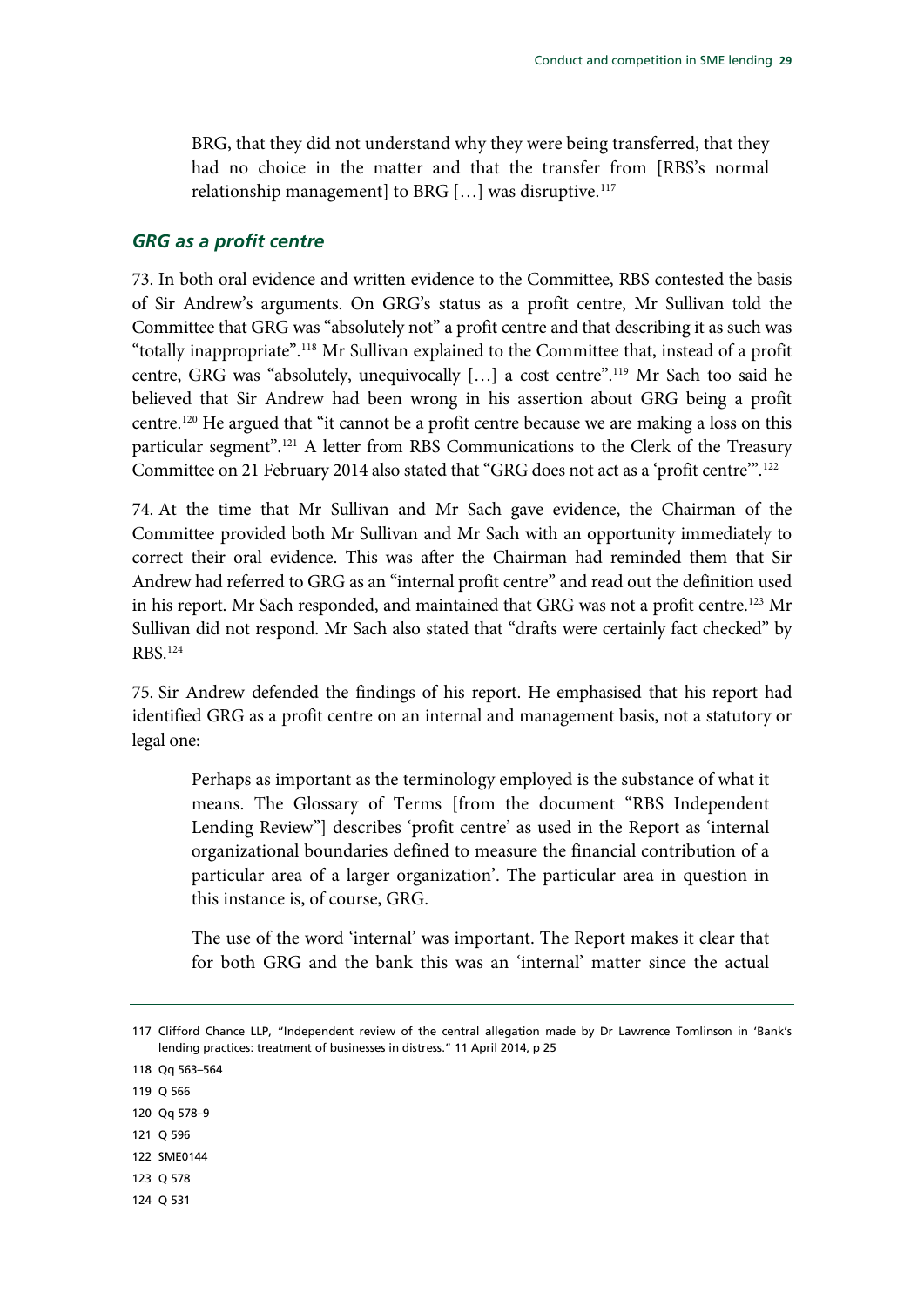assets and income/losses accrue to the donor department. There was no suggestion that there was a formal basis in which GRG acted as a profit centre, or for the purposes of statutory financial reporting.

Internal profit centres of this sort—which can of course be loss making—are a perfectly normal mechanism used to assist in determining the performance of units within banks and other forms of enterprise when those units perform some service on behalf of either other departments or the enterprise as a whole. They are usually constructed using 'management information' (rather than the 'financial information' used for statutory reporting).<sup>125</sup>

76. In his letter, Sir Andrew also referred to information sent to him by GRG during the course of the RBS Independent Lending Review. This stated that "GRG has a 'shadow' P&L which tracks contribution based on incremental income generated […] and the costs of providing support—predominantly staff costs". Sir Andrew described such a 'shadow' profit and loss account as "consistent" with his use of the term "internal profit centre".<sup>[126](#page-31-1)</sup>

77. Following the response from Sir Andrew, the Committee contacted RBS seeking further comment on the matter. Mr Sullivan responded, stating that he and Mr Sach did not disagree with Sir Andrew's description of GRG as a profit centre:

[...] with regard to the term of 'profit centre' we wish to make clear we do not disagree with the way that that accounting term was used by Sir Andrew Large in his report. Sir Andrew clearly set out his definition for that accounting term in his glossary and it is indeed the case that the financial performance of GRG was monitored to enable us to understand GRG's financial performance. This is a standard accounting practice across all sectors of our business (for example our Property Service division, which exists to support amongst other things our branch network, can also be classified as a profit centre by virtue of its recordings of assets, as well as costs and income). However, what Mr Sach and I were taking issue with is the way others have used Sir Andrew's report to suggest that GRG had a profit motive with a prejudice against our customers, rather than a turnaround motive.<sup>[127](#page-31-2)</sup>

78. Following the letter from Mr Sullivan, the Committee wrote to Sir Philip Hampton, Chairman of RBS, seeking further comment.[128](#page-31-3) Regarding the question of whether GRG was a profit centre, Sir Phillip wrote:

The answer to whether Sir Andrew was right is "yes"; his definition was reasonable and correct as it applies to GRG. Having read his 8<sup>th</sup> July letter it is plain that that is the answer the Committee should have received and I am sorry that they did not.

<span id="page-31-1"></span><span id="page-31-0"></span><sup>125</sup> Letter from Sir Andrew Large to Andrew Tyrie MP, 8 July 2014

<sup>126</sup> Letter from Sir Andrew Large to Andrew Tyrie MP, 8 July 2014

<span id="page-31-2"></span><sup>127</sup> Letter from Chris Sullivan to Andrew Tyrie MP, 15 July 2014

<span id="page-31-3"></span><sup>128</sup> Letter from Andrew Tyrie MP to Sir Phillip Hampton, 23 July 2014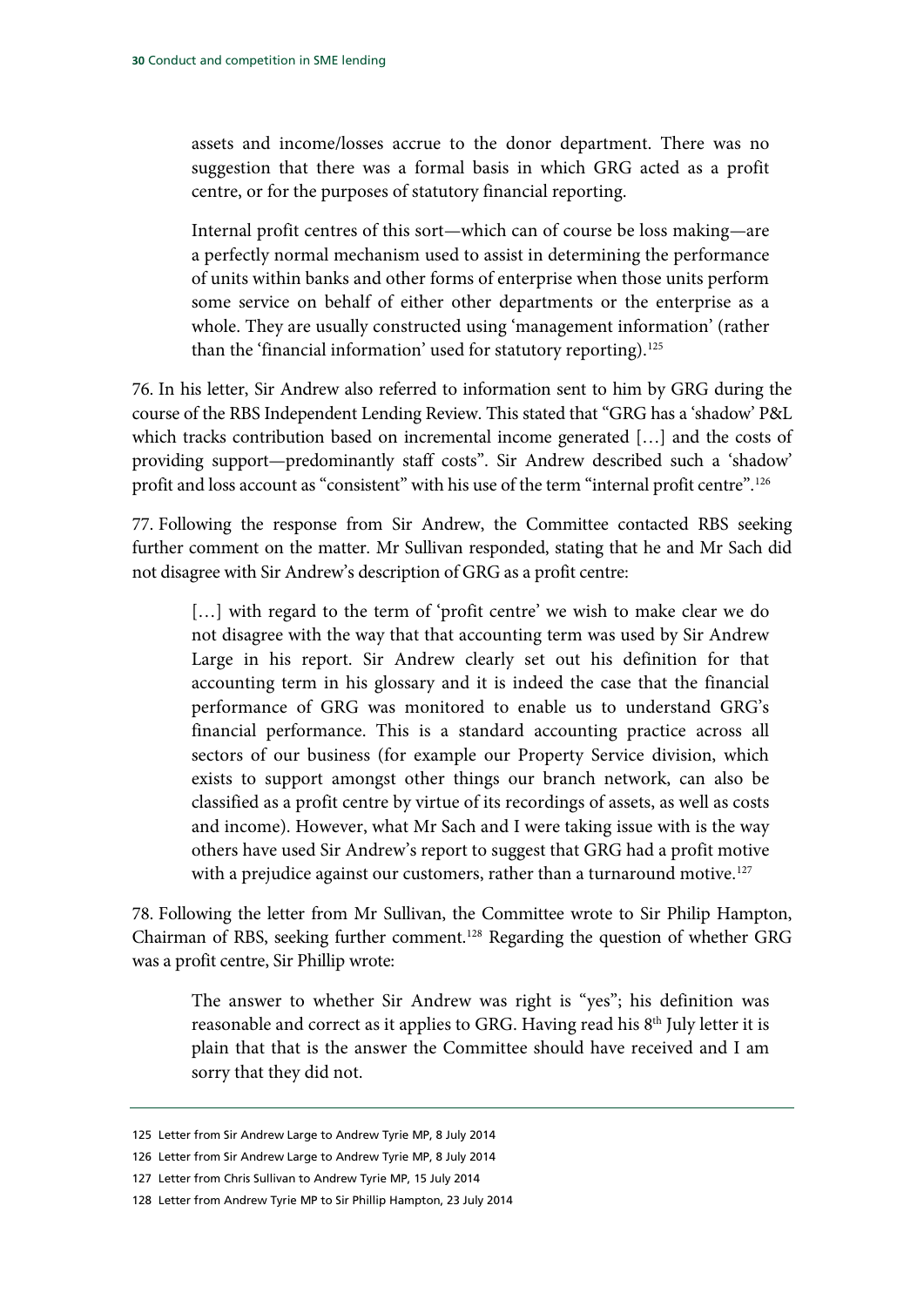In his 8<sup>th</sup> July letter Sir Andrew notes that "the possibility remains that the bank feels that the term "profit centre" in some way adds to any public perception that the presence of such a mechanism leads of a systematic abuse of the banks position…" Mr Sach and Mr Sullivan have confirmed that when providing evidence to the Committee that their responses were informed by their reaction to this adverse characterisation of "profit centre".

This was a mistake. Your questions and those of your colleagues were clear. Based on the review we have undertaken my colleagues on the Board and I believe it was an honest mistake and that neither of the bank's representatives intended to mislead the Committee. When the clear definition of "profit centre", used by Sir Andrew, was subsequently brought to their attention, both Mr Sullivan and Mr Sach agreed with it and agreed that the Committee deserved a clearer answer and that is why Mr Sullivan wrote to you.<sup>129</sup>

### <span id="page-32-0"></span>*Future of GRG*

79. Following the Committee's evidence from Mr Sullivan and Mr Sach, it has been reported that RBS has decided to close down GRG as a stand-alone unit, with Mr Sach leaving RBS in March 2015. Furthermore, it has also been reported that Mr Sullivan has left RBS earlier than expected.<sup>[130](#page-32-2)</sup>

80. **In his report on RBS, Sir Andrew Large said that GRG was run as an "internal profit centre". However, in written and oral evidence to the Committee, RBS disputed that description—even though it had had the opportunity to contest that point when it saw Sir Andrew's report in draft. Mr Sullivan and Mr Sach told the Committee, on behalf of RBS, that GRG was not a profit centre. The Committee, having received further written evidence from Sir Andrew Large, the Chairman of RBS, Mr Sach and Mr Sullivan, has concluded that Mr Sullivan and Mr Sach's original statements to the Committee on this point were wrong. It is now agreed by all that Sir Andrew was correct in his description of GRG as an internal profit centre.**

81. **The evidence that Mr Sach and Mr Sullivan gave was incorrect and therefore misleading, whether intentionally or not. RBS has apologised to the Committee and corrected its evidence. However, given the seniority of the original RBS witnesses, it should not have required intervention by this Committee with the Chairman of RBS to obtain that apology and a full statement of RBS's position.**

82. **This misunderstanding of the bank's position by two senior executives is indicative of a systemic weakness of standards and culture. It is understandable, indeed right, that banks should seek to support businesses in difficulty with special measures but how** 

<span id="page-32-1"></span><sup>129</sup> Letter from Sir Phillip Hampton to Andrew Tyrie MP, 22 August 2014

<span id="page-32-2"></span><sup>130</sup> Deputy CEO Sullivan to leave bank early, Martin Arnold, Financial Times, 5 January 2015; RBS begins to dismantle controversial restructuring division, Julia Kollewe, The Guardian, 8 August 2014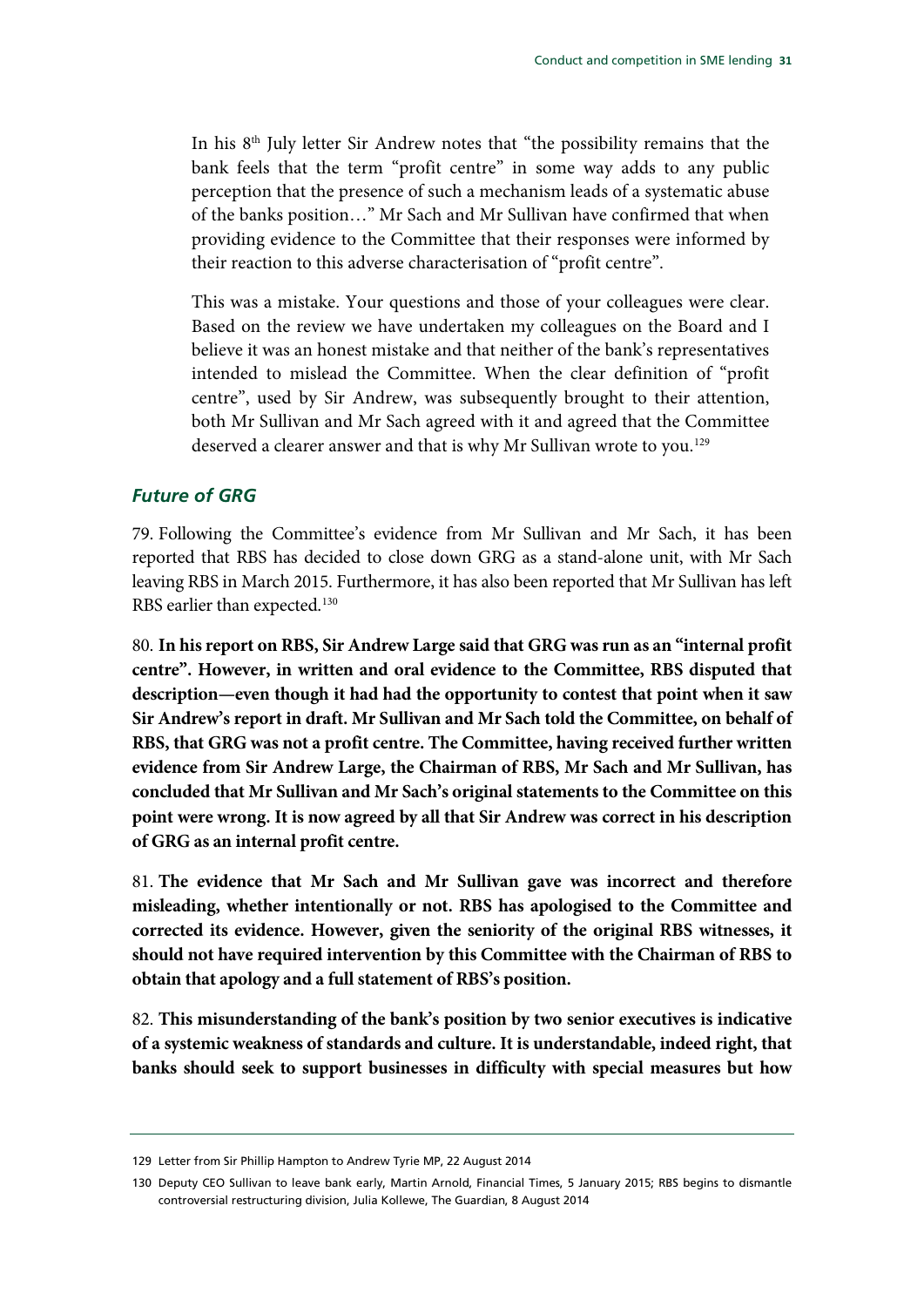**that is done and whether the institution or the customer is the main beneficiary needs much greater clarity.**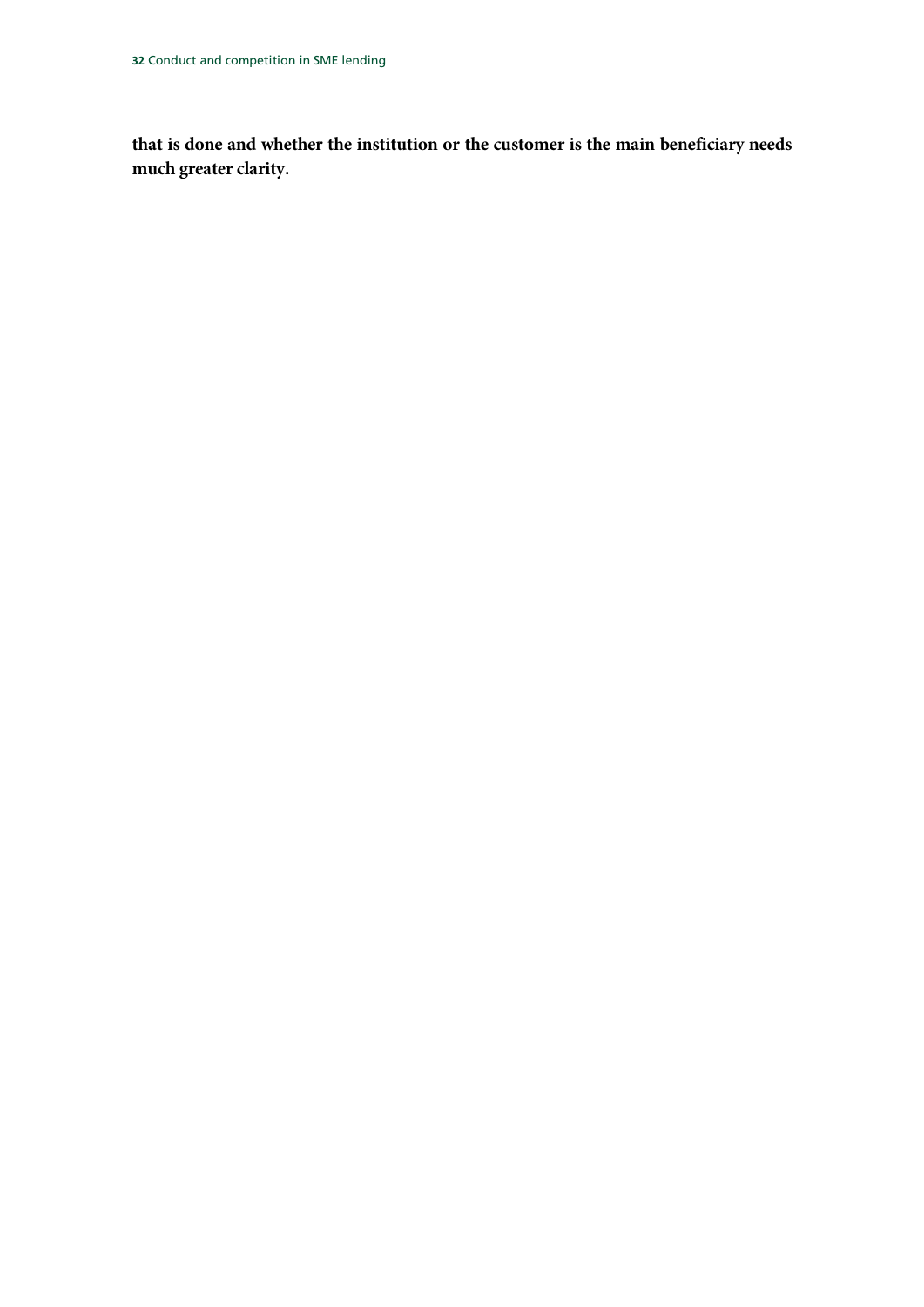# <span id="page-34-0"></span>4 Mis-sale of Hedging Products

### **Box 1: Interest rate hedging products and Tailored Business Loans**

Variable interest rates on loans rise or fall in line with the base rate or benchmark on which they are based. Adverse movements in variable rates are a risk to the business with the loan and to the bank through the business's diminished interest rate cover.

Businesses can protect themselves from this interest rate risk by purchasing a stand-alone interest rate protection product, called an Interest Rate Hedging Product (IRHP), or by taking out a loan with the hedging features embedded within the contract itself.

Standalone **Interest Rate Hedging Products (IRHP)** are a type of derivative contract sold by banks. They are a separate contract to that of the underlying loan or portfolio of loans. Businesses with IRHPs typically pay for their loan separately from the IRHP. The IRHPs can then provide interest rate protection to a business by creating a separate set of payments to and from the business that offset the variability of the interest rate paid on the underlying loan. IRHPs are regulated by the FCA as Contracts for Difference. These products are sometimes referred to as "swaps".

**Loans with embedded interest rate hedging features** are individual loan products that contain interest rate hedging features embedded within the contact of the loan itself. When paying off the loan, the business typically makes only a single payment that accounts for both loan interest and interest rate protection. These loans are also referred to as "loans with embedded swaps" and "loans with embedded IRHPs". Clydesdale sold such loans under its **Tailored Business Loan (TBL)** brand. Such loans are not regulated by the FCA as they are classified as commercial lending.

Both methods of interest rate hedging can come in a variety of types, with each type offering different types of interest rate protection. There are three key types of protection available: caps, swaps and collars. Standalone IRHPs and loans with embedded IRHPs can both contain cap, swap or collar features. Each type can perform the same economic function whether they are sold as standalone IRHPs or as an embedded interest rate hedging feature within a loan.

**Caps** can set a maximum interest rate to be paid by the business for the underlying loan, but do not set a floor. This means that, over time, the interest paid on the underlying loan cannot exceed a certain amount, but is allowed to fall freely when interest rates fall.

**Collars** can set both maximum and minimum interest rates to be paid by the business for the underlying loan. This means that, over time, the interest paid on the underlying loan can both rise and fall, but only to a pre-determined maximum or minimum level. Collars can vary in complexity, with **structured collars** offering more complex interest rate ceilings and floors.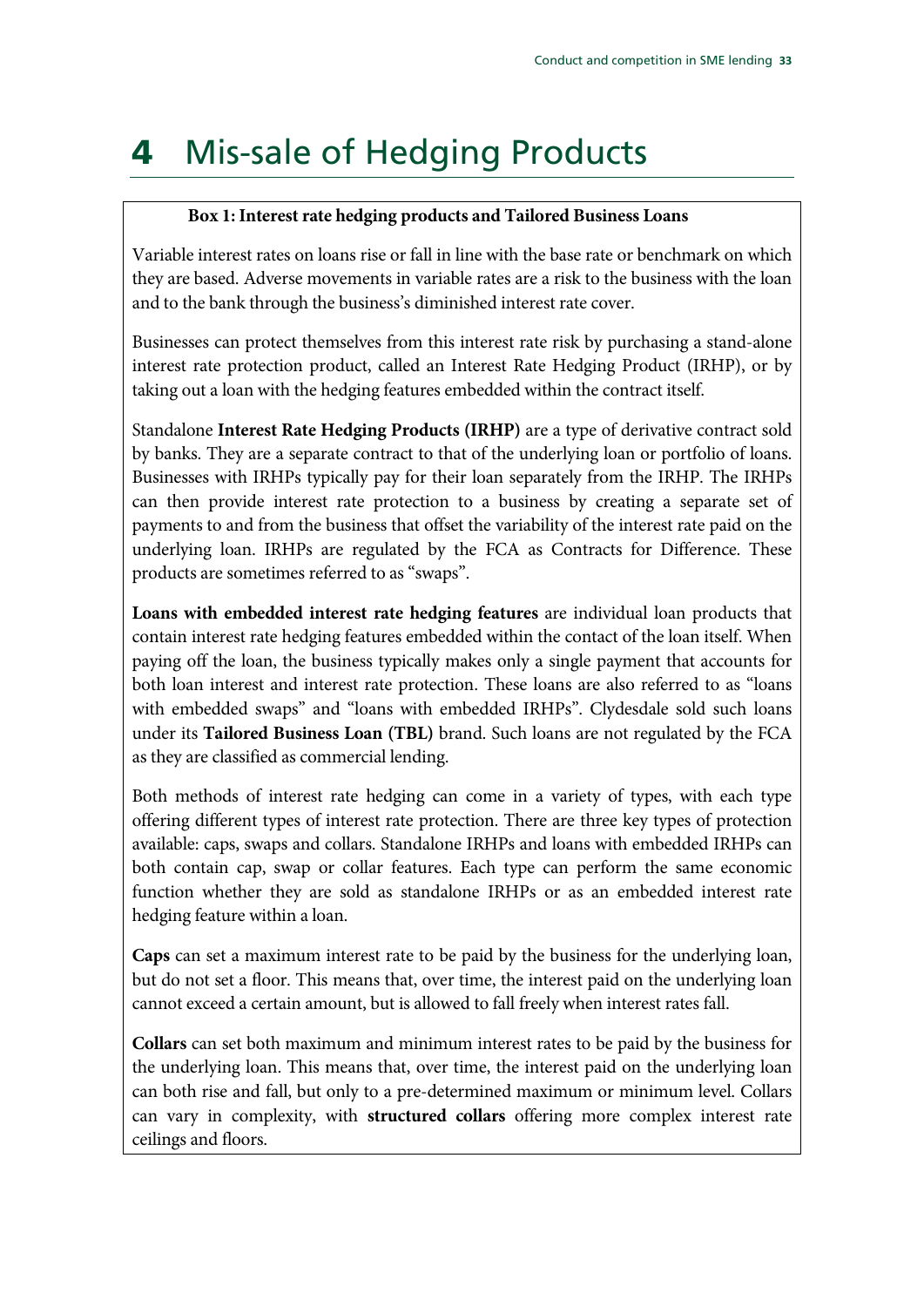**Swaps** can be used to fix the interest rate to be paid by the business for the underlying loan—over time, the interest paid for the underlying loan can vary, but the total amount paid by the business remains unchanged. The term 'swap' is also frequently used to describe an interest rate hedging product. Used in this context, the term does not exclusively refer to fixed rate products.

## <span id="page-35-0"></span>**FCA Interest Rate Hedging Product review**

83. Stand-alone interest rate hedging products (IRHPs) are sold by banks to help businesses to manage the interest rate they pay on loans. In June 2012 the Financial Services Authority (FSA) announced that it had found "serious failings in the sale of IRHPs to some small and medium sized businesses".[131](#page-35-1) The FSA identified a range of poor sales practices including:

- Poor disclosure of exit costs;
- Failure to ascertain the customers' understanding of risk;
- Non advised sales straying into advice;
- "Over-hedging" (i.e. where the amounts and/or duration did not match the underlying loans); and
- Rewards and incentives being a driver of these practices.<sup>[132](#page-35-2)</sup>

84. On 29 June and 23 July 2012, the FSA announced that a number of UK banks had entered into voluntary agreements to conduct a redress exercise in relation to their sales of IRHPs. This review covers only stand-alone IRHPs. Initially, a pilot study of "a small sample of the typically more complex cases" was undertaken. The FSA said that "the pilot was vital to ensuring that each bank's approach to reviewing their sales would deliver fair and reasonable outcomes for customers".[133](#page-35-3)

85. The full review of IRHPs started in May 2013 and involved a total of nine banks: Allied Irish Bank (UK), Bank of Ireland, Barclays, Clydesdale & Yorkshire Banks, Co-operative Bank, HSBC, Lloyds Banking Group, Royal Bank of Scotland and Santander UK. The FCA has recently said that "all nine banks have now completed their sales reviews and have delivered redress letters to all but a handful of these customers":[134](#page-35-4)

The review population covered 29,568 sales of IRHPs.

<span id="page-35-1"></span><sup>131</sup> Financial Services Authority, FSA agrees settlement with four banks over interest rate hedging products, 29 June 2012

<span id="page-35-2"></span><sup>132</sup> Financial Services Authority, FSA agrees settlement with four banks over interest rate hedging products, 29 June 2012

<span id="page-35-3"></span><sup>133</sup> Financial Services Authority, Interest rate hedging products pilot findings, March 2013, p 5-6

<span id="page-35-4"></span><sup>134</sup> FCA, Interest rate hedging products, 26 February 2015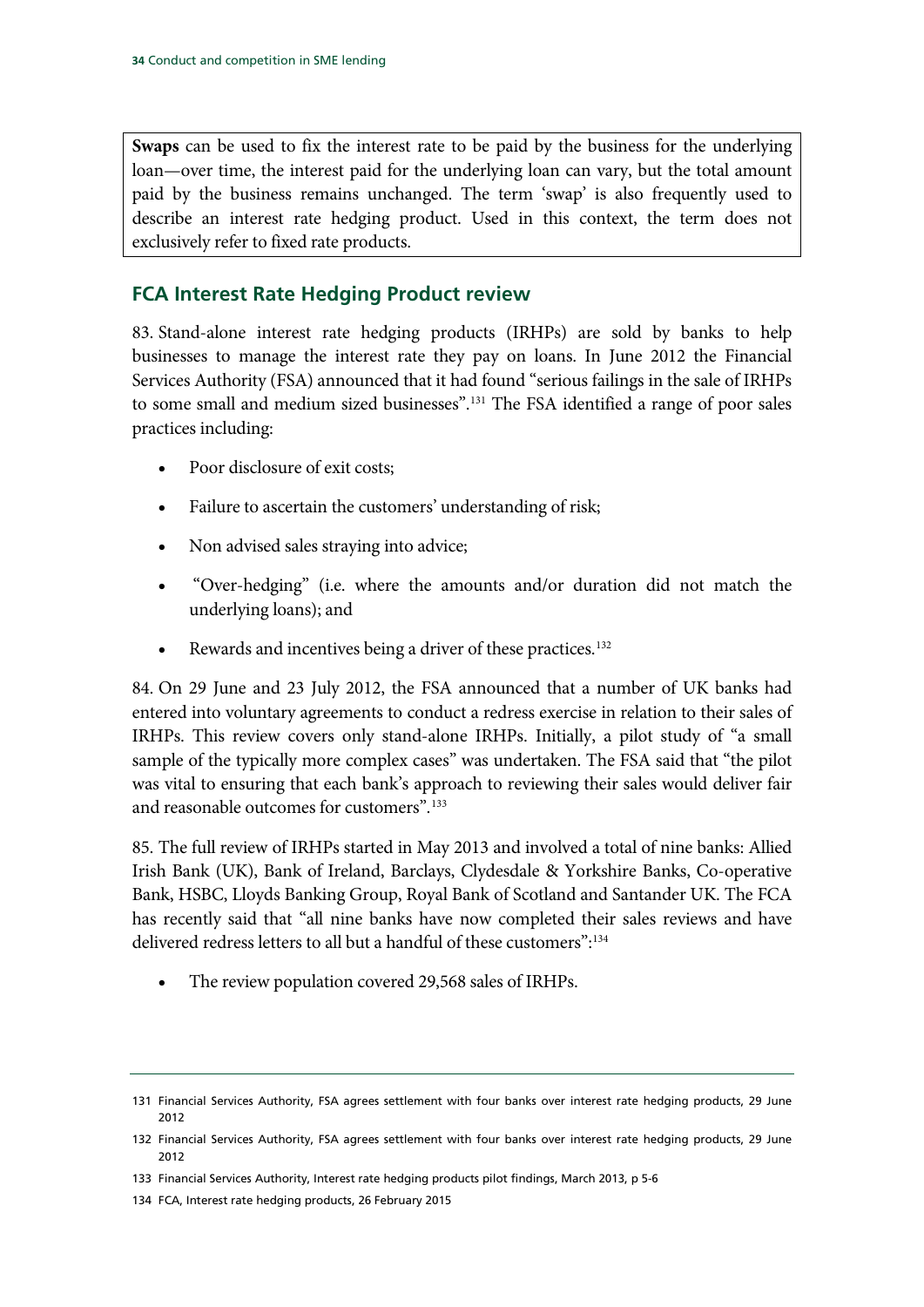- As at 31 December 2014, 19,185 customers were found eligible for review, 10,372 customers were classified as "sophisticated" and subsequently excluded from the review, and 10 sophistication assessments remained in progress.
- Of the 19,185 customers eligible for review. 14,119 had been given redress offers. Of the remainder, around 2,000 had opted out, around 1,500 had been assessed as requiring no redress, and around 100 assessments remained in progress.
- 11,200 redress offers by banks had been accepted, paying out a total of  $£1.79$ billion.<sup>135</sup>

86. The definition of a sophisticated customer was deemed to be those with an aggregate annual turnover of "over £6.5 million net (or  $£7.8$  million gross)", along with either an aggregate balance sheet total of "more than £3.26 million net (or £3.9 million gross)", or more than 50 employees. Customers were also deemed to be sophisticated if the aggregate notional value of "all live (i.e. not matured) IRHPs" held by the customer immediately after the IRHP sale exceeded  $£10$  million. This was a definition agreed between the FCA and the banks that is not based on the legal definition of sophistication.

# *Operation of the scheme*

87. The IRHP review is being conducted by the nine banks involved. The FCA states that the core tenet of the review is to pay "fair and reasonable redress to customers where appropriate" and that "fair and reasonable redress requires that the customer be put back into the position they would have been in if there had not been such a breach of the Regulatory Requirements".<sup>[136](#page-36-1)</sup> In a case where mis-selling is identified, three outcomes for redress are possible:

- Full redress—where the product is refunded in full;
- Alternative product redress—where an alternative product to the purchased IRHP is offered as part of a firm's redress package. The cash redress paid to the customer is the notional full redress sum, minus the notional cost to the customer of the alternative product; or
- No redress. $137$

88. The FSA has noted that banks had been concerned that the principles of the review were "too high level and hence open to interpretation". In response, the FSA said that "general guidance will not assist banks when carrying out this review, because a case by case assessment is necessary". It also said that the redress process requires "an objective assessment of the facts to determine whether, in [each] customer's circumstances, the firm has complied with the Regulatory Requirements […], and in particular, whether the

<span id="page-36-0"></span><sup>135</sup> Progress of sales through stages of the review as at 31 December 2014, Financial Conduct Authority, 28 January 2015

<span id="page-36-1"></span><sup>136</sup> Letter from Clive Adamson to banks, 29 January 2013

<span id="page-36-2"></span><sup>137</sup> Financial Services Authority, Interest Rate Hedging Products Pilot Findings, March 2013, p 14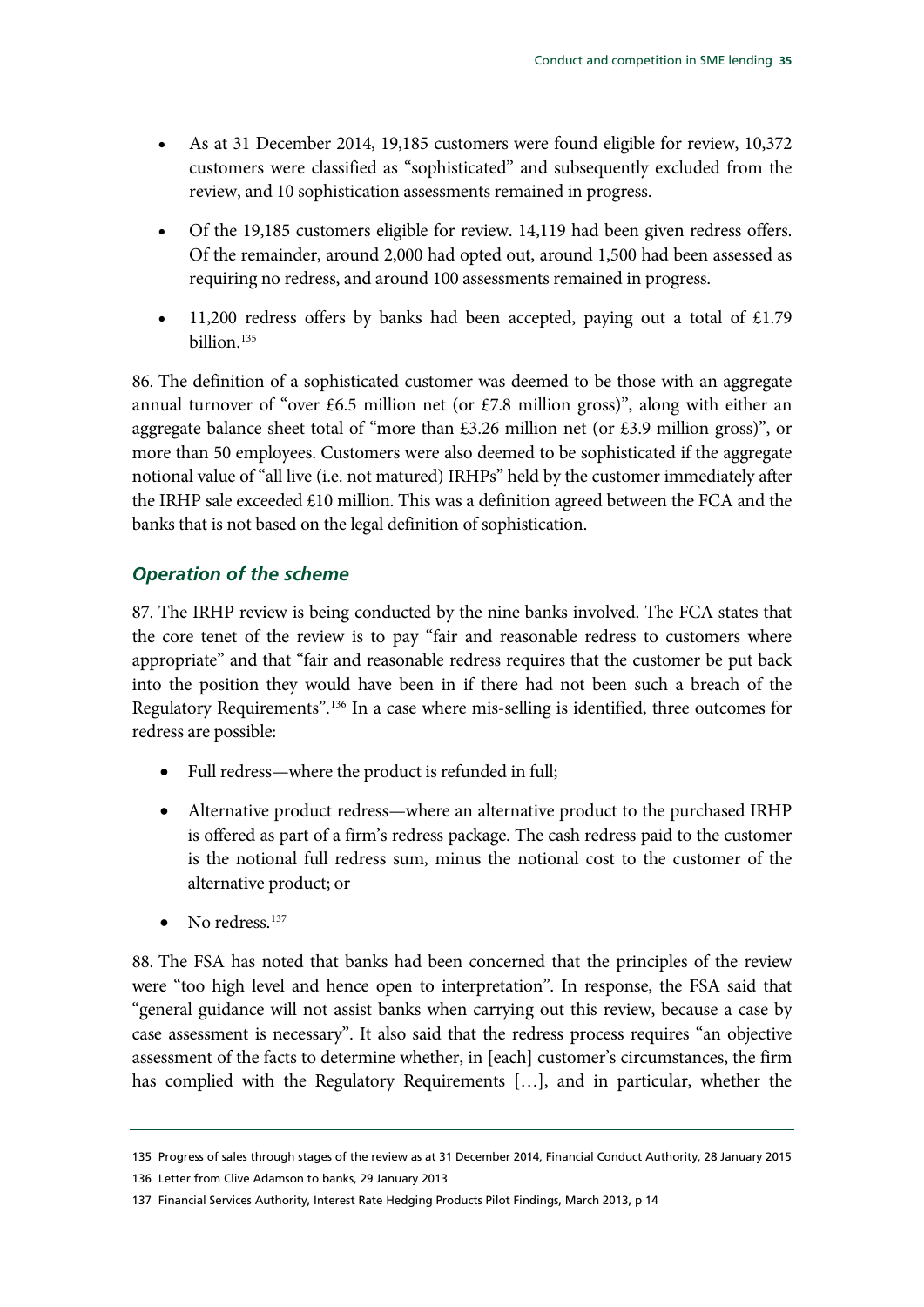Customer was provided with sufficient information to enable the Customer to understand the features and risks of the product".<sup>[138](#page-37-0)</sup>

89. The redress scheme itself has been conducted on a voluntary basis between banks and the FCA. Discussing the rationale for the voluntary nature of the scheme, John Griffiths-Jones, Chairman of the FCA, said:

I think that if we, as a regulator, are to do mass redress schemes, of which this is classically one, we have two ways of doing it. Either we go through the law courts, which takes a very great length of time and costs a very great deal of money, or, as a proactive regulator, we go out on the front foot and say, "This is how we are going to do it", and the necessary part of "this is how we are going to do it" is coming to an arrangement with the banks that is "voluntary", or at least contractually voluntary, to do it that way. If they refuse, we end up in the law court and we get into a PPI-type situation.<sup>[139](#page-37-1)</sup>

Discussing the benefits of a voluntary scheme, the Mr Griffiths-Jones said:

[...] on the back of the knowledge of the PPI unsatisfactory outcome, Martin [Wheatley] and his team took the proactive decision to do it on an arranged basis. The upside to that was that people would get their money quicker and it would be much cheaper for the consumers who we were trying to protect. The downside would be that it was potentially subject to legal challenge thereafter, which would unravel the scheme because we are subject to judicial review, and we could be unravelled.[140](#page-37-2)

90. Oversight of the process is primarily through an 'independent reviewer'.The FCA said:

The independent reviewer will review all aspects of the proactive redress exercise and past business review. This will include the methodology and review of each individual case.<sup>[141](#page-37-3)</sup>

Independent reviewers are professional services firms hired by banks as 'skilled persons' under section 166 of the Financial Services and Markets Act. Independent reviewers are approved by the FCA with the aim of ensuring that they have "appropriate skills, knowledge and expertise to scrutinise the bank's review and that there are no conflicts of interest".[142](#page-37-4)

91. **The FCA's IRHP redress process is guided by the principle that "redress must be fair and reasonable", and that "redress should aim to put customers back in the position they would have been in had the breach of regulatory requirements not** 

<span id="page-37-0"></span><sup>138</sup> Letter from Clive Adamson to banks, 29 January 2013

<span id="page-37-1"></span><sup>139</sup> Oral evidence by John Griffiths-Jones to the Treasury Committee, 9 September 2014, q 168

<span id="page-37-2"></span><sup>140</sup> Oral evidence by John Griffiths-Jones to the Treasury Committee, 9 September 2014, q 168

<span id="page-37-3"></span><sup>141</sup> FCA, Interest rate hedging product review—FAQs, as at 24 February 2015

<span id="page-37-4"></span><sup>142</sup> Financial Services Authority, Interest Rate Hedging Products Pilot Findings, March 2013, p 6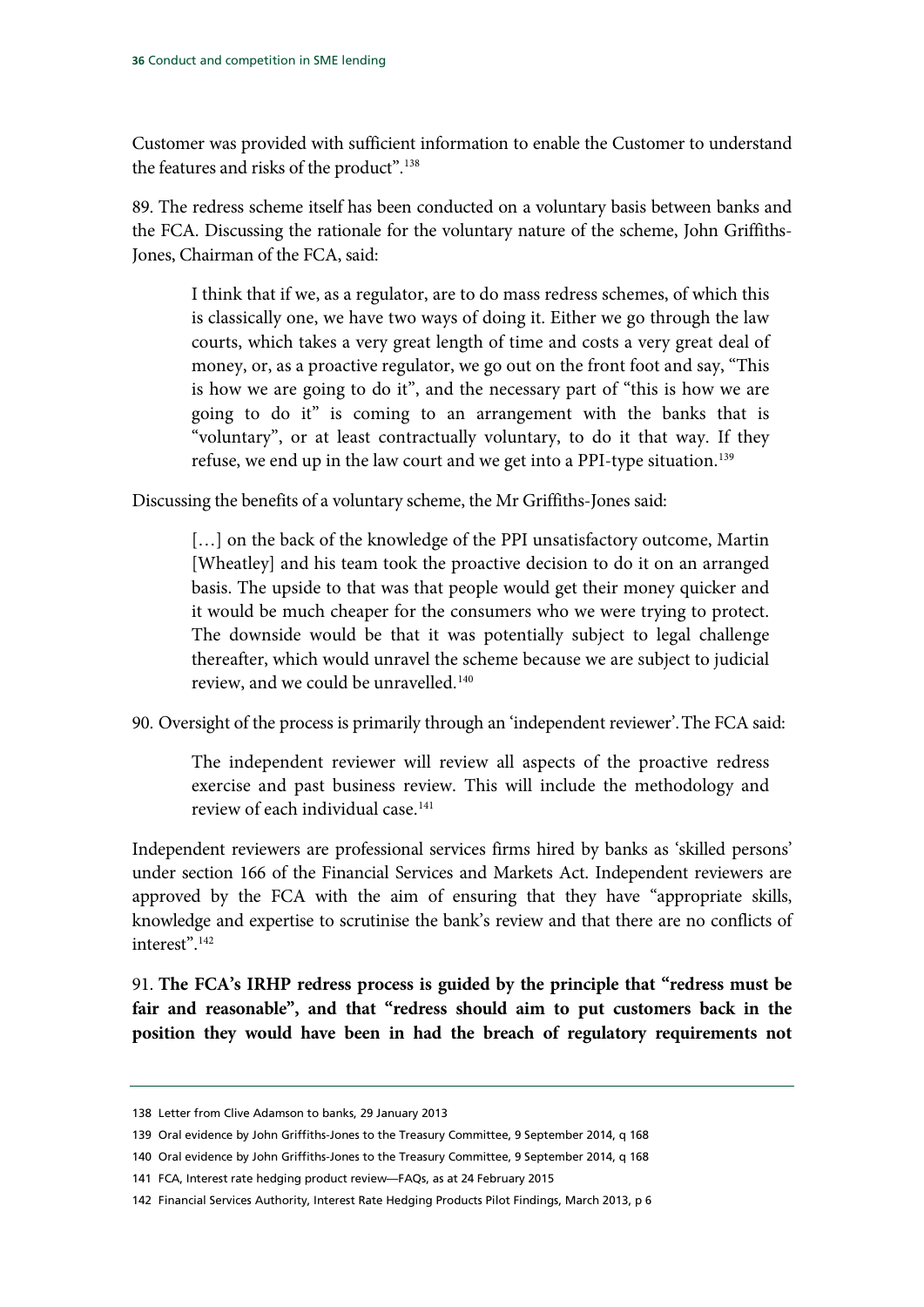**occurred." This is a statement of principles, and is open to interpretation by banks conducting the review. The outcome in each customer's review therefore relies primarily on the judgement of the bank, on a case by case basis, subject to approval from an independent reviewer. In addition different banks came to different conclusions with inconsistency between different independent reviewers.**

92. **The arbitrary sophistication test may have been necessary to obtain agreement to a voluntary scheme from banks, but it is clear that not all non-sophisticated customers have been included in the review.**

#### *Alternative product redress*

93. The FCA sets out the circumstances in which alternative redress should be offered by the Bank to the SME as follows:

If it is reasonable to conclude that, had the sale complied with the regulatory requirements, the customer would have purchased a different IRHP, fair and reasonable redress will be the alternative product and the refund of any difference in payments between the alternative product and the product actually purchased, including, where appropriate, the difference in any break costs previously paid.<sup>[143](#page-38-0)</sup>

The FCA states that, in cases where fair and reasonable redress is an alternative product, two principles will apply to the alternative redress offered:

The alternative product will be simple—this is because we believe that, if the original sale had complied with our regulatory requirements, customers would only have purchased simple products (e.g. a cap, vanilla swap or vanilla collar).

The alternative product would not have had potential break costs in excess of 7.5%, in a pessimistic but plausible scenario, of the amount hedged at the point of sale—this is because we believe that, if the original sale had complied with our regulatory requirements, customers would have not entered into a product with potentially sizeable break costs.<sup>[144](#page-38-1)</sup>

According to FCA published statistics to December 2013, just over 40 per cent of cases where redress has been due have involved alternative products.<sup>145</sup>

94. Alternative product redress means a business is given a different IRHP as part of its redress, and therefore less cash than would have been the case with a full tear-up. The more expensive such an alternative product is deemed to be, the less cash redress will be

<span id="page-38-0"></span><sup>143</sup> Interest Rate Hedging Products Pilot Findings, FSA, March 2013, p 14

<span id="page-38-1"></span><sup>144</sup> Interest Rate Hedging Products Pilot Findings, FSA, March 2013, p 14

<span id="page-38-2"></span><sup>145</sup> Progress of sales through stages of the review as at 31 December 2014, Financial Conduct Authority, 28 January 2015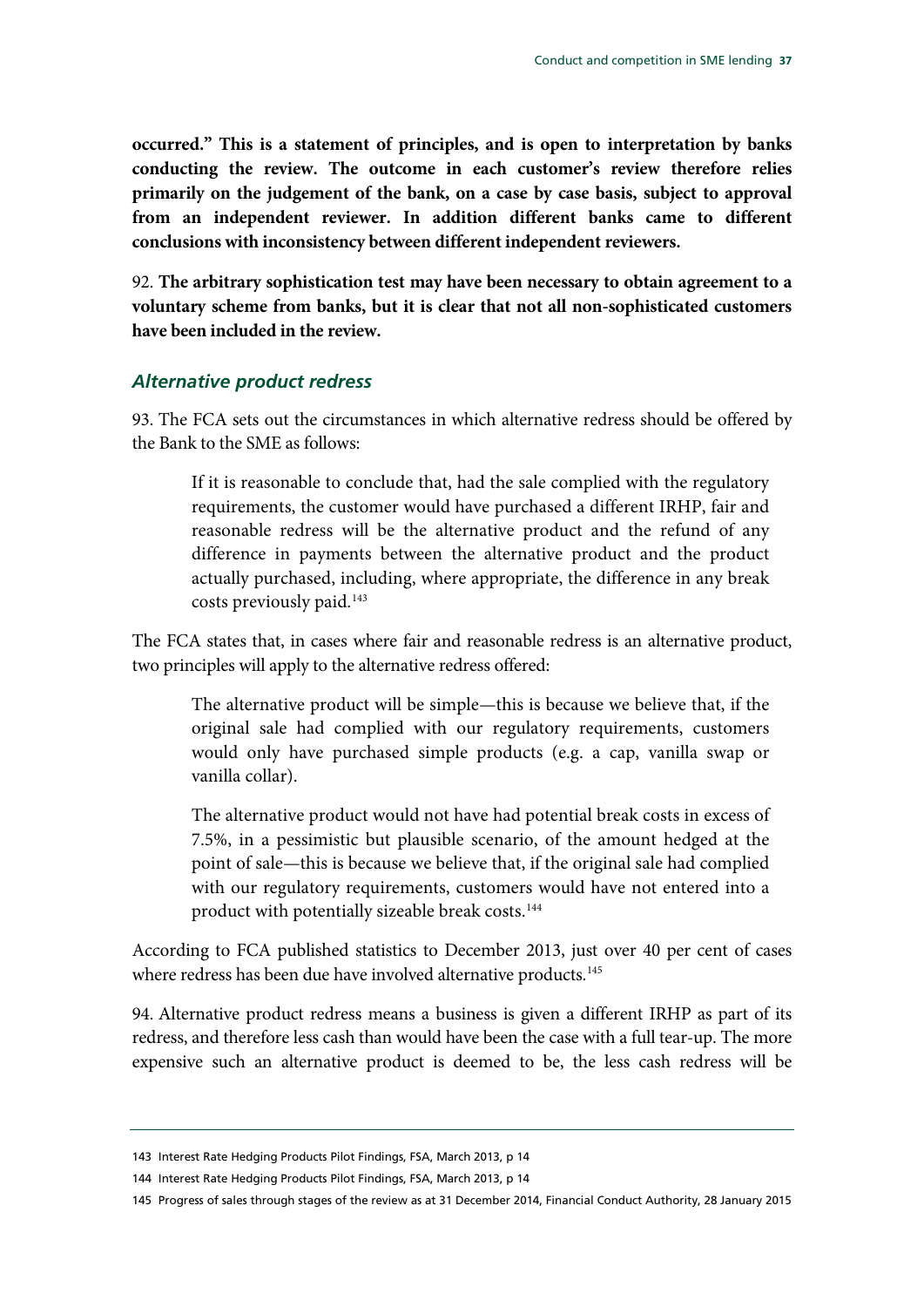offered.<sup>146</sup> Some customers have been dissatisfied by such offers, and have challenged their validity as redress.<sup>[147](#page-39-1)</sup> Fox Williams said:

On occasion an entirely different product has been proposed as an Alternative IRHP, such as an interest rate cap. […] it is unclear on what basis a Participating Bank can assume that an interest rate cap would have been purchased by a customer in circumstances where it is clear that no such product other than the transacted IRHP was ever discussed with the customer.[148](#page-39-2)

AHV Associates, a corporate finance advisory firm, said that "often, there is no evidence that the company would have bought such a cap since such a product was not discussed or it could not have afforded the premium."[149](#page-39-3) Martin Berkeley of Vedanta Hedging, a derivatives consultancy, said "the replacements are quite expensively priced and are often not particularly suitable or perhaps what a client would have chosen"[.150](#page-39-4)

95. Particular concern has been expressed regarding long dated caps offered as alternative products, and whether customers would have bought them. Guto Bebb MP, chair of the All Party Parliamentary Group on Interest Rate Mis-Selling, said that "experts in the field of derivatives and interest rate protection tell me that there is no demand in the marketplace for a 10-year cap".<sup>[151](#page-39-5)</sup> However, he said banks offered such products as alternative redress:

Yet, time and again when businesses are offered a cap as an alternative product, the cap is for 10 years. It will not surprise hon. Members to learn that a 10-year cap is significantly more expensive than a five-year one.<sup>[152](#page-39-6)</sup>

When asked by the Committee whether "it is typical for a 15-year loan to be covered by a 15-year cap", Mr Wheatley said:

Yes, I have looked at it. In these products it is not in itself unusual for the protection to be the same period as the loan.<sup>[153](#page-39-7)</sup>

96. **Alternative product redress is determined by the bank and the independent reviewer, who retrospectively determine what a business would have bought had a sale** 

<span id="page-39-0"></span><sup>146</sup> Berg, Backbench business debate on Financial Conduct Authority Redress Scheme House of Commons, Main Chamber—4 December 2014, Case study evidence examples,3 December 2014; Warwick Risk Management, Replacement Caps Valuation Report, 18 February 2015

<span id="page-39-1"></span><sup>147</sup> Berg, Backbench business debate on Financial Conduct Authority Redress Scheme House of Commons, Main Chamber—4 December 2014, Case study evidence examples," 3 December 2014

<span id="page-39-2"></span><sup>148</sup> SME0163

<span id="page-39-3"></span><sup>149</sup> SME0174

<span id="page-39-4"></span><sup>150</sup> Vendanta Hedging, Martin Berkeley interviewed by IB Times about hidden problems of FCA IRHP Redress offers, 10 February 2014

<span id="page-39-5"></span><sup>151</sup> HC Deb, 4 December 2014, Col 481

<span id="page-39-6"></span><sup>152</sup> HC Deb, 4 December 2014, Col 480-481

<span id="page-39-7"></span><sup>153</sup> Oral evidence by Martin Wheatley to the Treasury Committee, 10 February 2015, q 8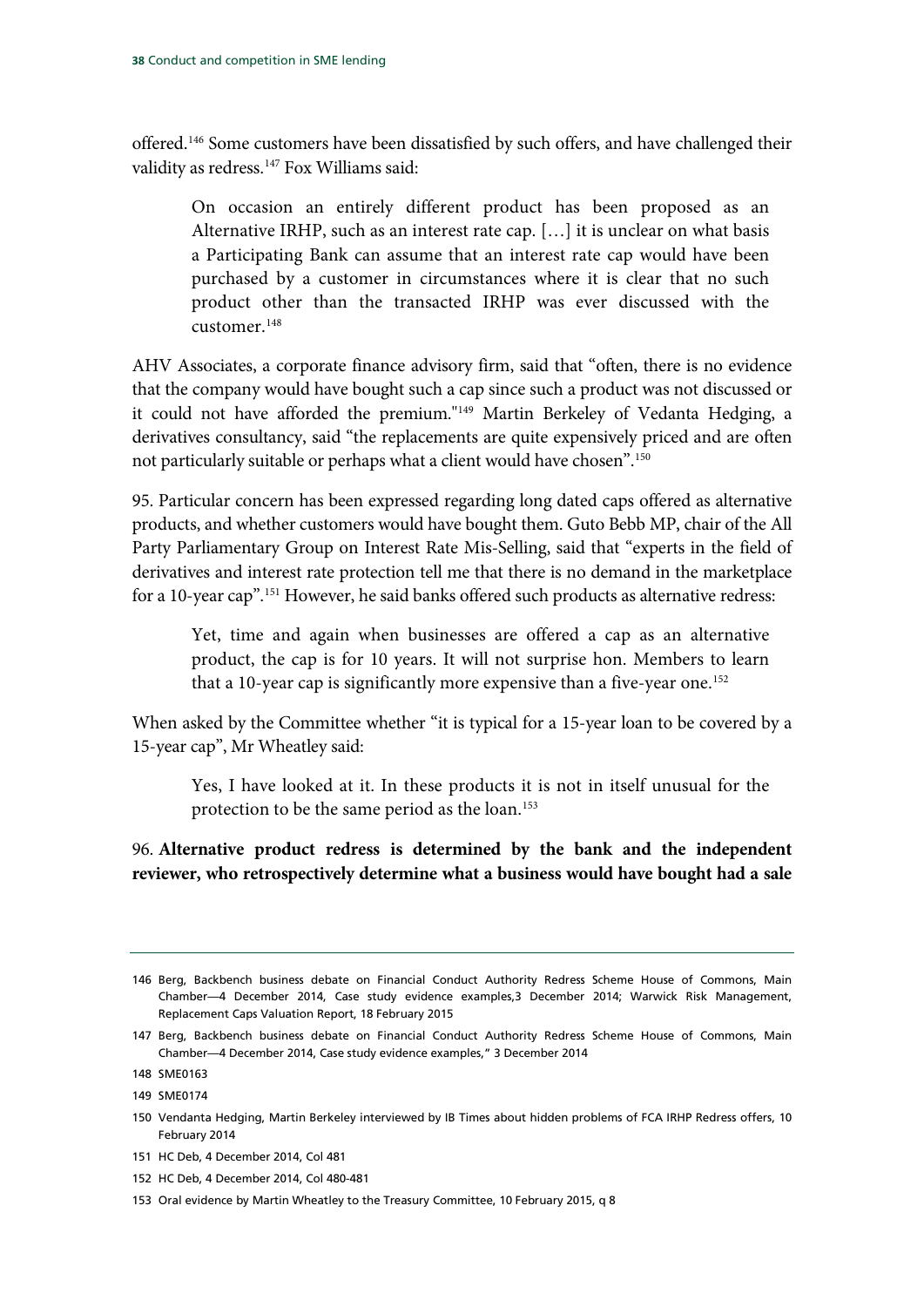**been compliant. This is a matter of judgement, and one not necessarily easily made, by the bank and the independent reviewer.**

# **Criticisms of the FCA IRHP review**

#### *Drafting of the voluntary agreements*

97. In addition to the agreements between the FSA and banks disclosed by the FCA, the Committee has seen an earlier draft of the letter from Mr Adamson to banks dated 17 January 2013. [154](#page-40-0) This draft letter contains some material differences to the final version of the letter sent on the 29 January 2013. Some of the important differences are:

- The first letter does not contain the  $£10$  million cap on the customer's aggregate nominal IRHP hedge value that the review applies;<sup>[155](#page-40-1)</sup>
- There are 17 instances where reference to involvement of the skilled person in the decision making process of the review was removed from the document. With reference to the second letter, the relevant paragraphs are 6, 17, 20, 22 (ii), 24, 26, 30, 36, 38, 39, 40, 41, 43, 44, 46, 47, 49, 50, and 51.[156](#page-40-2)
- The decision not to proceed with a special Financial Ombudsman Service scheme for the IRHP review is mentioned in the second letter but not the first;<sup>[157](#page-40-3)</sup>
- A requirement for banks to "presume" that certain facts are correct or that the customer would have behaved in a certain way, in the absence of evidence to the contrary, is included in the final letter.<sup>158</sup>
- The test applied to check whether a sale was compliant was altered from the first letter to the second. Specifically, the test was changed from whether the customer "understood the features and risks of the product", [159](#page-40-5) to whether the customer "was provided with sufficient information to enable the Customer to understand the features and risks of the product".[160](#page-40-6)

98. The Committee raised some of these differences with the FCA in oral evidence on 10 February 2015. Martin Wheatley, CEO of the FCA, acknowledged that the £10 million cap on the aggregate notional hedge value of an IRHP added to the final letter "took out about a third of the total of the products that were sold".[161](#page-40-7) He also acknowledged that the value of the products removed by this cap would be higher than a third, as the removed caps

<span id="page-40-0"></span><sup>154</sup> Letter from Clive Adamson to banks, 17 January 2013

<span id="page-40-1"></span><sup>155</sup> Letter from Clive Adamson to banks, 29 January 2013, p 5, Annex 1, para 9 (iv)

<span id="page-40-2"></span><sup>156</sup> Letter from Clive Adamson to banks; 17 January 2013, 29 January 2013

<span id="page-40-3"></span><sup>157</sup> Letter from Clive Adamson to banks, 29 January 2013, p 5, para 9 (iv)

<span id="page-40-4"></span><sup>158</sup> Letter from Clive Adamson to banks, 29 January 2013, Annex 3, paras 11-13; 16, 22 (i), (ii), 52

<span id="page-40-5"></span><sup>159</sup> Letter from Clive Adamson to banks, 17 January 2013, Annex 2, para 9

<span id="page-40-6"></span><sup>160</sup> Letter from Clive Adamson to banks, 29 January 2013, Annex 2, para 2

<span id="page-40-7"></span><sup>161</sup> Oral evidence by Martin Wheatley to the Treasury Committee, 10 February 2015, q 20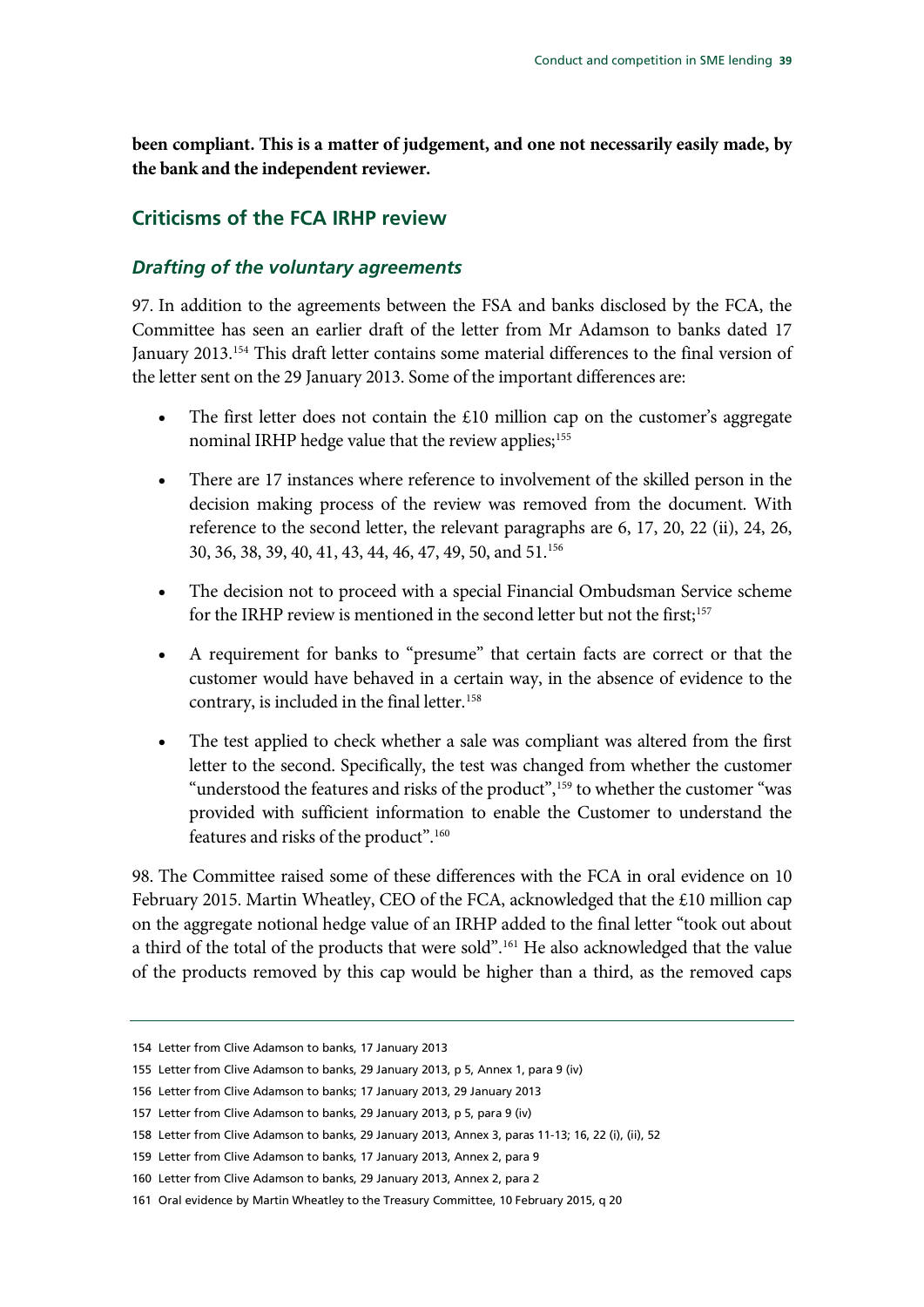were "typically the larger customers".<sup>[162](#page-41-0)</sup> On the removal of references to the independent reviewer between drafts, Mr Wheatley subsequently wrote:

[...] the Committee raised concerns that the role of the independent reviewers had in some way been 'watered down' when it came to assessing the legitimacy of the banks' conditions of lending. Please be assured that on this point, the final drafting of the IRHP agreement clarified the fact that the parties to the agreement were the FCA and the banks but did not change the requirement of the independent reviewers to look at every case and assess whether the revised methodology was applied appropriately by the banks, including on the condition of lending. The independent reviewers specifically report to us on this particular point.<sup>[163](#page-41-1)</sup>

99. **The FCA has acknowledged that the introduction of a £10 million cap on the size of an IRHP has excluded approximately one third of the largest IRHP review participants. The FCA should write to the Committee to explain its decision-making on this cap. This explanation must state whether, in its view, it represented a concession to bank lobbying, and if not, why not.**

### *Possible conflicts of interest*

100. Fox Williams, a law firm, submitted evidence raising potential conflicts of interest in the independent reviewers hired by each bank:

We are […] aware of a case where an Independent Reviewer for a Participating Bank was implicated in mis-selling IRHPs whilst employed at another bank. This clearly in breach of the role of the reviewer envisaged by the FSA.[164](#page-41-2)

In response, the FCA said that banks had been asked to identify potential conflicts of interest, including the "nature and value of previous work undertaken by the independent reviewer" and their possible "involvement in the design of the products and sales processes being reviewed". The FCA said that "to the best of our knowledge there are no former bank employees who were involved in the sale of IRHPs within the independent review teams"[.165](#page-41-3)

101. Fox Williams also said that that conflicts of interest could arise in bank's own internal review teams:

We have found evidence that the Participating Banks are employing individuals as case reviewers who themselves have been implicated in mis-

<span id="page-41-1"></span>163 Letter from Martin Wheatley to Andrew Tyrie MP, 16 February 2015

<span id="page-41-2"></span>164 SME0163

<span id="page-41-0"></span><sup>162</sup> Oral evidence by Martin Wheatley to the Treasury Committee, 10 February 2015, q 22

<span id="page-41-3"></span><sup>165</sup> Letter from Martin Wheatley to Andrew Tyrie MP, 16 February 2015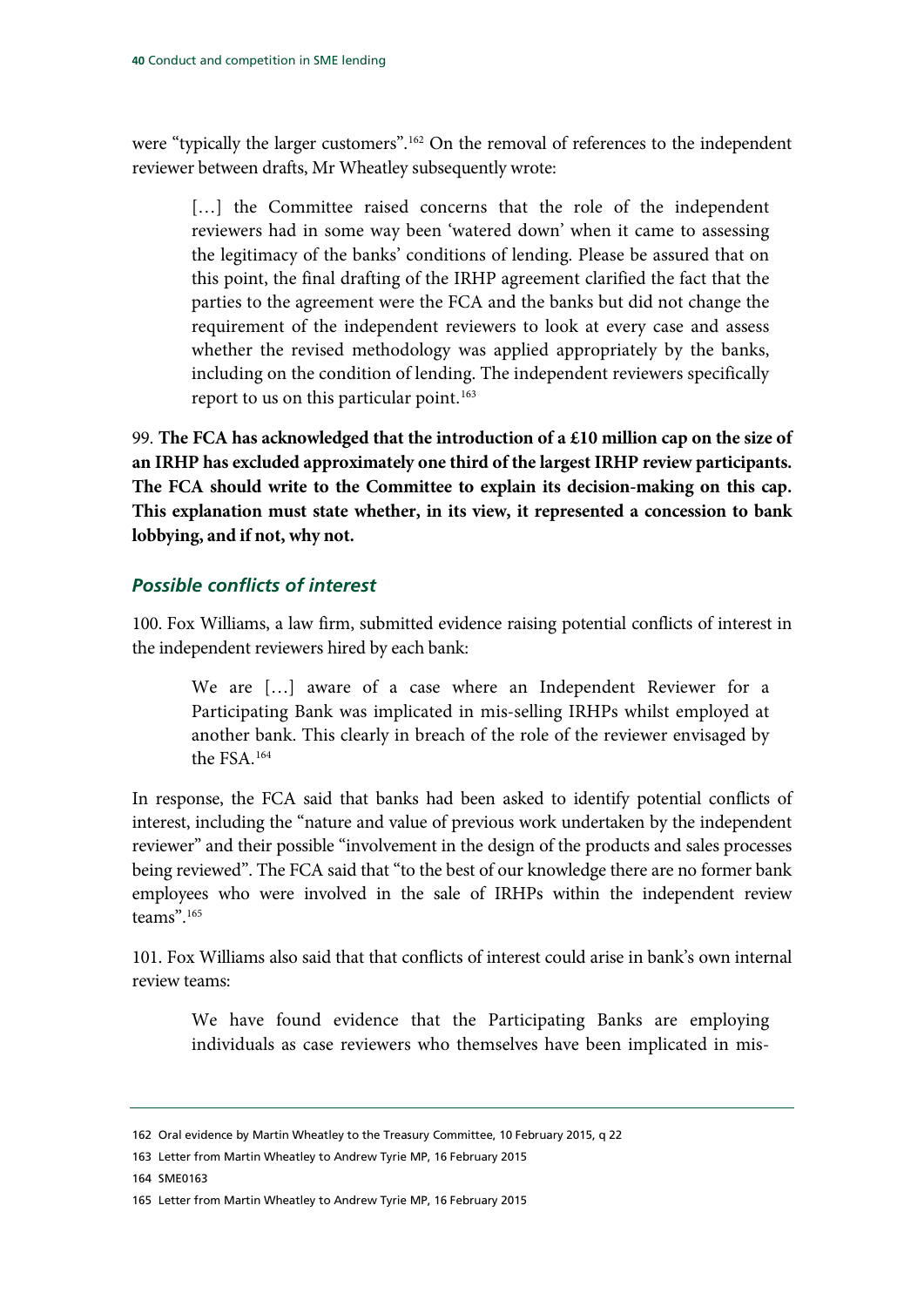selling IRHPs either at the same bank or during their previous employment at another bank[.166](#page-42-0)

The FCA said that "some staff who were connected to the sale of IRHPs may be involved in some basic processing roles on the banks' IRHP review teams". However, the FCA said that "they are unable to influence customer outcomes".[167](#page-42-1) The FCA also said:

We understand concerns about bank employees who were involved in the sale of IRHPs having even a limited role in the banks' review teams however, more than 3,000 people have been involved in the banks' IRHP reviews and it would be impractical for us to try and remove every one.<sup>[168](#page-42-2)</sup>

#### *Complainant access to the independent reviewer*

102. When asked by the Committee whether the FCA would expect independent reviewers to be "contacting the firms in order to obtain the firms' views", Mr Wheatley told the Committee that he would "expect them to". However, he said that the FCA would not check whether this was happening on every case but "if we had complaints that they were not doing that we would go back to the bank and the skilled person to check on that". [169](#page-42-3)

103. Evidence received by the Committee suggested that in some cases independent reviewers had not been contacting firms seeking their views and that firms had in some cases been barred from contacting the independent reviewer altogether. Larry Berkovitz, on behalf of a business participating in the IRHP review, said:

We have not heard from nor been allowed or given any access to the independent reviewer ("skilled person") whatsoever; we do not even know who that person is; nor, crucially, what that person has been shown.

[…]

We have been told by RBS that—

a) We are not able / entitled to have any contact with the independent reviewer ("skilled person")

b) They will not be providing copies of any document or transcript upon which they have relied in arriving at their decision.<sup>[170](#page-42-4)</sup>

Chris Mounsor, who owns a business participating in the IRHP review, told us that "There has been no clarity in the appeal process whatsoever and I have never had any direct contact with the [independent reviewer]. I don't know his name and I have never spoken

<span id="page-42-0"></span><sup>166</sup> SME0163

<span id="page-42-2"></span><span id="page-42-1"></span><sup>167</sup> Letter from Martin Wheatley to Andrew Tyrie MP, 16 February 2015

<sup>168</sup> Letter from Martin Wheatley to Andrew Tyrie MP, 16 February 2015

<span id="page-42-3"></span><sup>169</sup> Oral evidence by Martin Wheatley to the Treasury Committee, 10 February 2015, q 17

<span id="page-42-4"></span><sup>170</sup> SME0173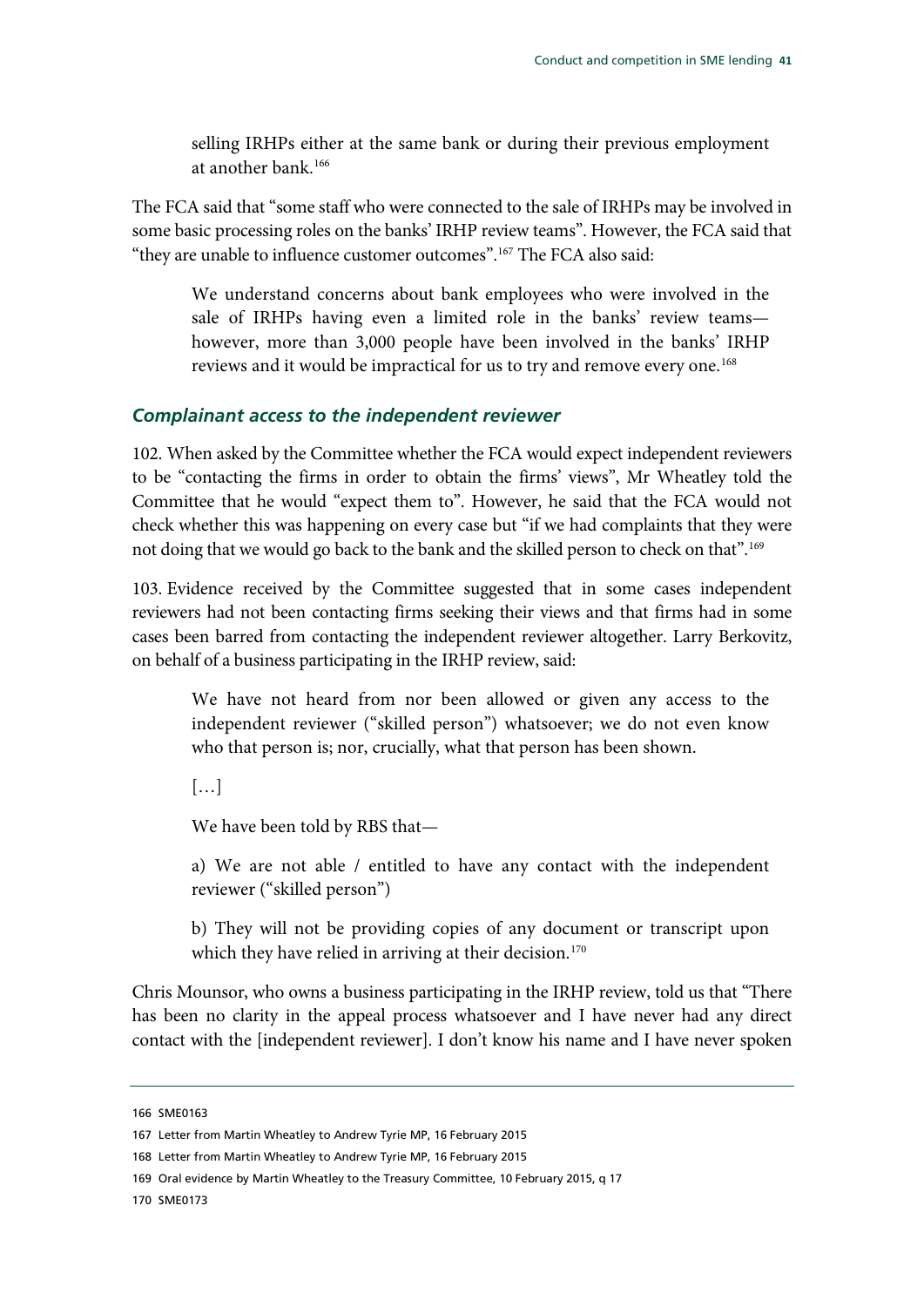to him (despite requesting to do so)". He also said that "RBS have specifically denied me access to the [independent reviewer]" and that "the only information that our [independent reviewer] has had from us is 3rd hand and sanctioned by RBS—despite our requests"[.171](#page-43-0)

### *Complainant access to case information*

104. Banks are required by the FCA to explain the rationale for redress on a case by case basis. The FCA said that "for customers to make an informed decision as to whether to accept a redress offer, banks are required to clearly explain how they have reached their determination, including what facts they have relied on".<sup>[172](#page-43-1)</sup> It also said:

Redress offer letters must at a minimum set out the basis of banks' decisions. In addition to the letter, all customers are also offered a face to face meeting. All letters are reviewed by independent reviewers, and they also oversee the meetings.[173](#page-43-2)

Regarding the quality of disclosures by banks, the FCA said that, overall, it believed "banks are explaining their decisions to a reasonable and consistent standard." However, it did acknowledge that "in a number of cases, the explanations provided by the banks in redress meeting have been judged to be insufficient by the independent reviewers. In these cases, the banks have had to hold the meeting again or provide a more comprehensive written explanation".[174](#page-43-3)

105. Regarding disclosure of information about a businesses' IRHP case, the FCA said that it expects "banks to carefully consider customer requests for copies of documents in line with their usual policies and legal obligations".<sup>[175](#page-43-4)</sup> However, the Committee has received complaints about the willingness of banks to provide information used to form the basis of redress determinations to complainants. Fox Williams said:

Participating banks have refused to engage in dialogue as to the basis of the assumptions they have relied up and to provide documentary evidence for the conclusions drawn. In each case, we have been informed that the Participating Bank is not required to do so in accordance with the rules agreed between the bank and the FCA.[176](#page-43-5)

Berg said that, for one case, Barclays was "not prepared to disclose the internal documents upon which they relied when determining their offer of redress".[177](#page-43-6) Bully banks said that

<span id="page-43-0"></span><sup>171</sup> SME0169

<span id="page-43-1"></span><sup>172</sup> FCA, Interest rate hedging product review—FAQs, as at 24 February 2015

<span id="page-43-2"></span><sup>173</sup> Letter from Martin Wheatley to Andrew Tyrie MP, 16 February 2015

<span id="page-43-3"></span><sup>174</sup> Letter from Martin Wheatley to Andrew Tyrie MP, 16 February 2015

<span id="page-43-4"></span><sup>175</sup> SME0171

<span id="page-43-5"></span><sup>176</sup> SME0163

<span id="page-43-6"></span><sup>177</sup> Berg, Backbench business debate on Financial Conduct Authority Redress Scheme House of Commons, Main Chamber – 4 December 2014, Case study evidence examples, 3 December 2014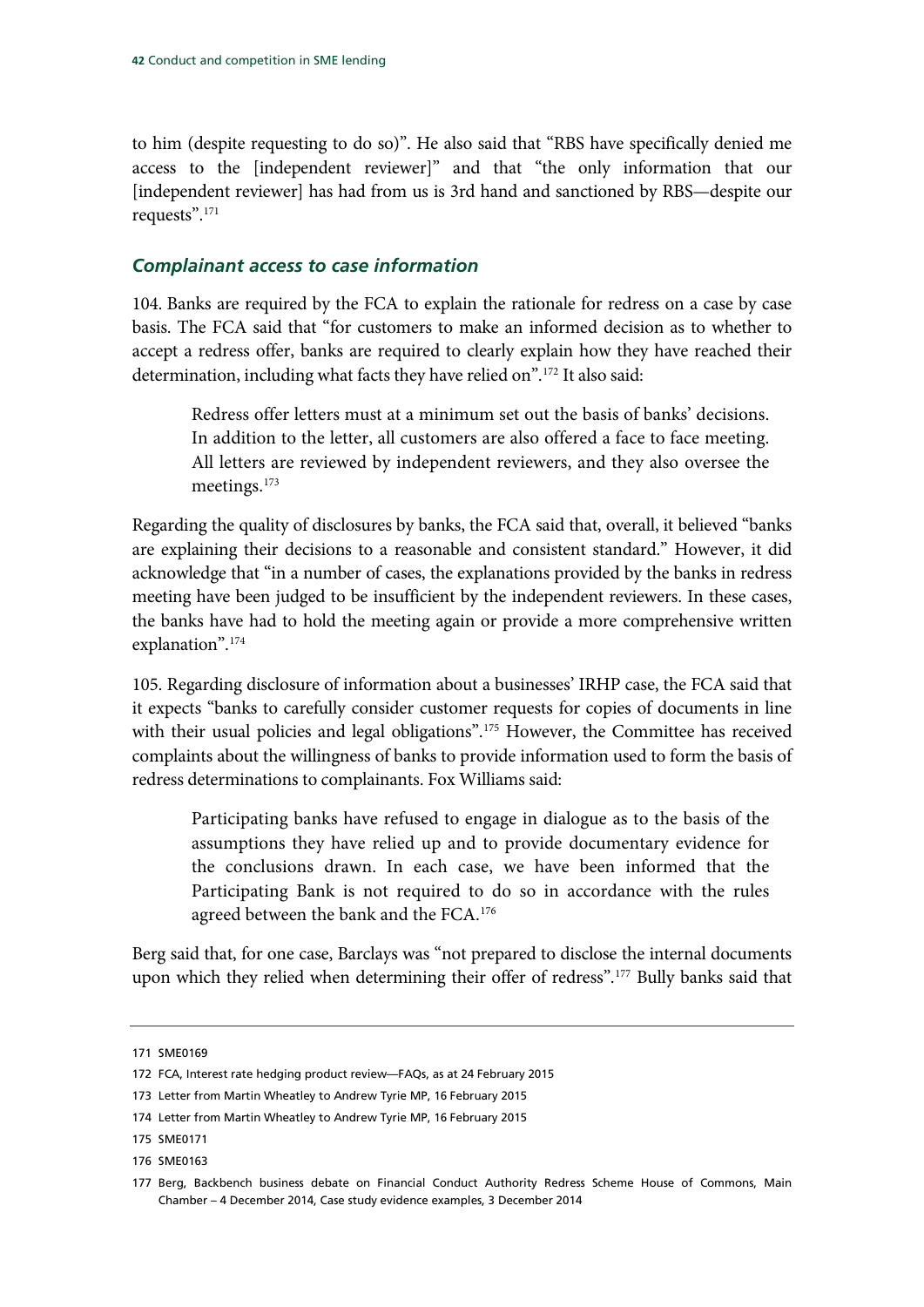"banks refuse to disclose key documentation upon which the review decision and the redress decision are made".[178](#page-44-0) AHV Associates, a corporate finance advice firm, said that "certain information about the IRHP transaction is often not made available, e.g. telephone transcripts, e-mails, etc".[179](#page-44-1) AHV Associates also wrote that there appeared to be inconsistency between banks regarding the provision of information:

[Bank B] in particular has not provided telephone transcripts for customers incorporated as companies stating that it is not in a position to provide copies of voice recording or transcripts of any recorded call. However, other banks such as HSBC have provided such voice recording and transcripts.<sup>[180](#page-44-2)</sup>

Banks have, we are told, been unwilling to provide information as to how the pricing of alternative products has been arrived at. Seneca Banking Consultants, a claims management firm, said that banks "fail to provide any indication as to how they arrived at the cap rate (for example) or the value of the premium being charged".[181](#page-44-3)

## *An appeals process?*

106. The FCA states that the IRHP review scheme has "an in-built appeal mechanism". This is described as "a face to face meeting, during which they can […], if appropriate, challenge the outcome. The banks and independent reviewers will carefully consider any points raised by customers and, if necessary, will review their decision".[182](#page-44-4) The FCA said that the circumstances where an appeal can be considered were:

After hearing the bank's explanations, the customer considers that the bank has clearly relied on erroneous information, such that the bank's rationale is based on faulty evidence; or

The customer believes that the bank has clearly missed an important piece of information, such that the bank's explanation is based on incomplete evidence.<sup>[183](#page-44-5)</sup>

Regarding the appeals process, the FCA also said:

It is important to understand that whilst we expect banks to explain their decisions, we do not expect them to present their evidence and debate their judgments in the same way that perhaps you might expect in a courtroom the review does not replicate litigation. If customers wish to put all the evidence and facts on the table and then let experts argue over how to

<span id="page-44-3"></span>181 SME0148

<span id="page-44-0"></span><sup>178</sup> Letter from Bully Banks to Vince Cable MP, 7 July 2014

<span id="page-44-1"></span><sup>179</sup> SME0174

<span id="page-44-2"></span><sup>180</sup> SME0174

<span id="page-44-4"></span><sup>182</sup> "Interest rate hedging product review—FAQs," FCA website, as at 24 February 2015

<span id="page-44-5"></span><sup>183</sup> SME0172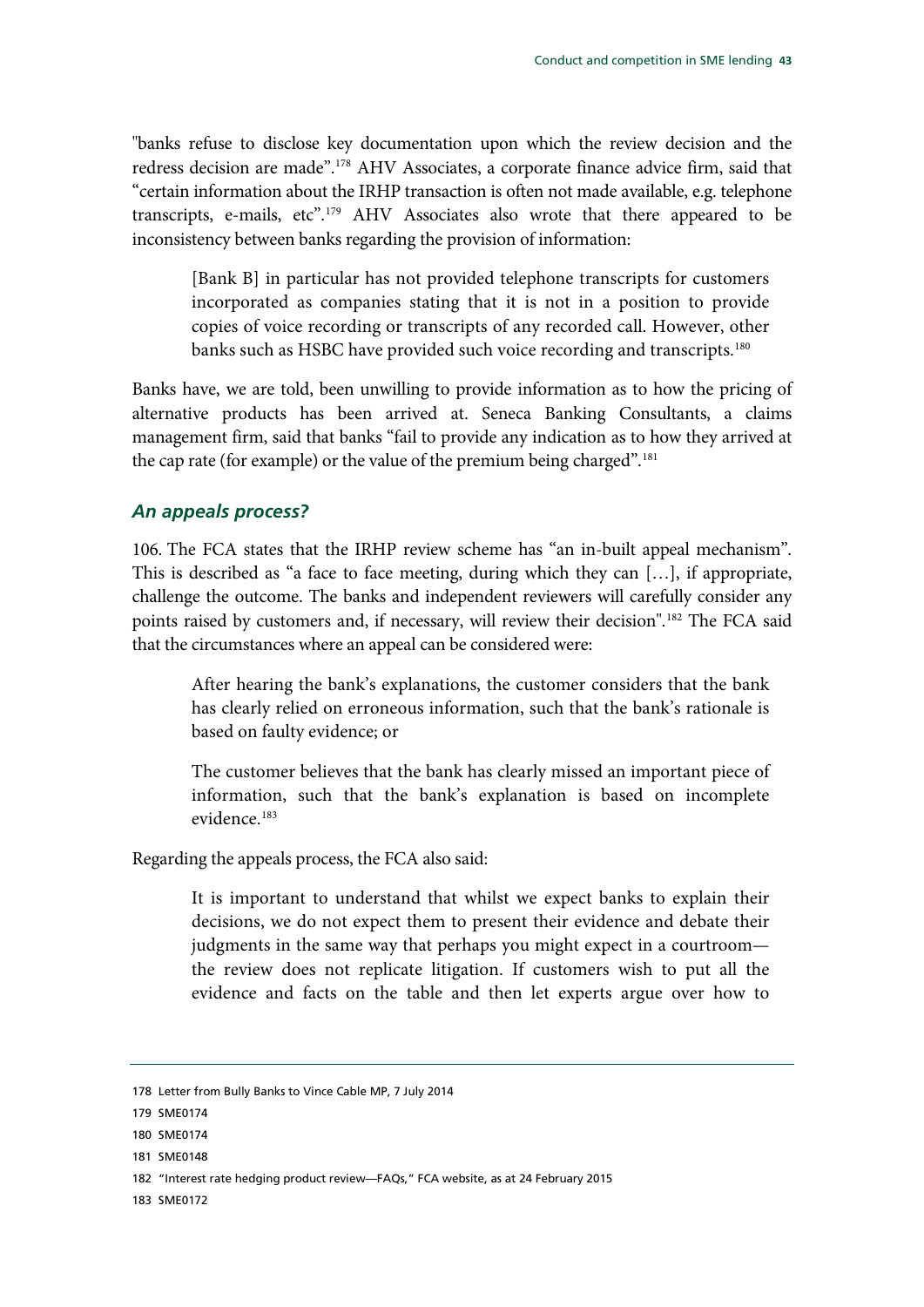interpret it in an adversarial way, then the IRHP review simply won't deliver this.[184](#page-45-0)

Complainants are limited in what information they are allowed to present during the appeals process. The FCA wrote that certain "expert reports" and "written submissions" are "unlikely to be viewed as new evidence and are therefore unlikely to change the outcome".[185](#page-45-1) Banks' refusal to provide businesses with information about their case may also limit a customer's ability to appeal. Berg wrote:

Barclays […] confirmed that they were not prepared to disclose the internal documents upon which they relied when determining their offer of redress and so Berg and Vogue Jewels were unable to review the justification behind their decision.[186](#page-45-2)

Berg also wrote:

Businesses do not have full information and documentation. The Banks refuse to provide this. The Banks are seeking to limit the number of challenges (or appeals) to one, with requests for information and documents being treated as that 'one challenge'. This means that businesses are having to appeal before they are in a credible position to do so, due to this lack of information and documentation and the Banks "have the upper hand ". It is not a level playing field.<sup>[187](#page-45-3)</sup>

107. The Committee has received one report of an appeal meeting where the independent reviewer had no knowledge at all of the customer's case. Mr Mounsor said:

At the appeal process in August with the bank an IR from KPMG did attend—but at the outset of the meeting this IR read out a statement that "he was not the IR who oversaw my case, he had no knowledge of our case, that he was an observer and that he would ask no questions nor answer any"— which is what happened during a four hour meeting.<sup>[188](#page-45-4)</sup>

108. Businesses who are eligible to take complaints to the FOS can still do so if dissatisfied with the outcome of their review.<sup>[189](#page-45-5)</sup> While considered by the regulator, a special FOS scheme for the IRHP review was not created:

In our announcement in June 2012 we said we would approach the FOS to ask if it would consider offering a specific Scheme for dealing with the outcome of the review and related matters. We have decided not to proceed

<span id="page-45-4"></span>188 SME0169

<span id="page-45-0"></span><sup>184</sup> SME0172

<span id="page-45-1"></span><sup>185</sup> SME0172

<span id="page-45-2"></span><sup>186</sup> Berg, Backbench business debate on Financial Conduct Authority Redress Scheme House of Commons, Main Chamber—4 December 2014, Case study evidence examples," 3 December 2014

<span id="page-45-3"></span><sup>187</sup> Berg, Summary note of issues regarding the sale of interest rate hedging products (IRHP), 3 December 2014

<span id="page-45-5"></span><sup>189</sup> Oral evidence from Martin Wheatley to the Treasury Committee, 10 February 2015, q 23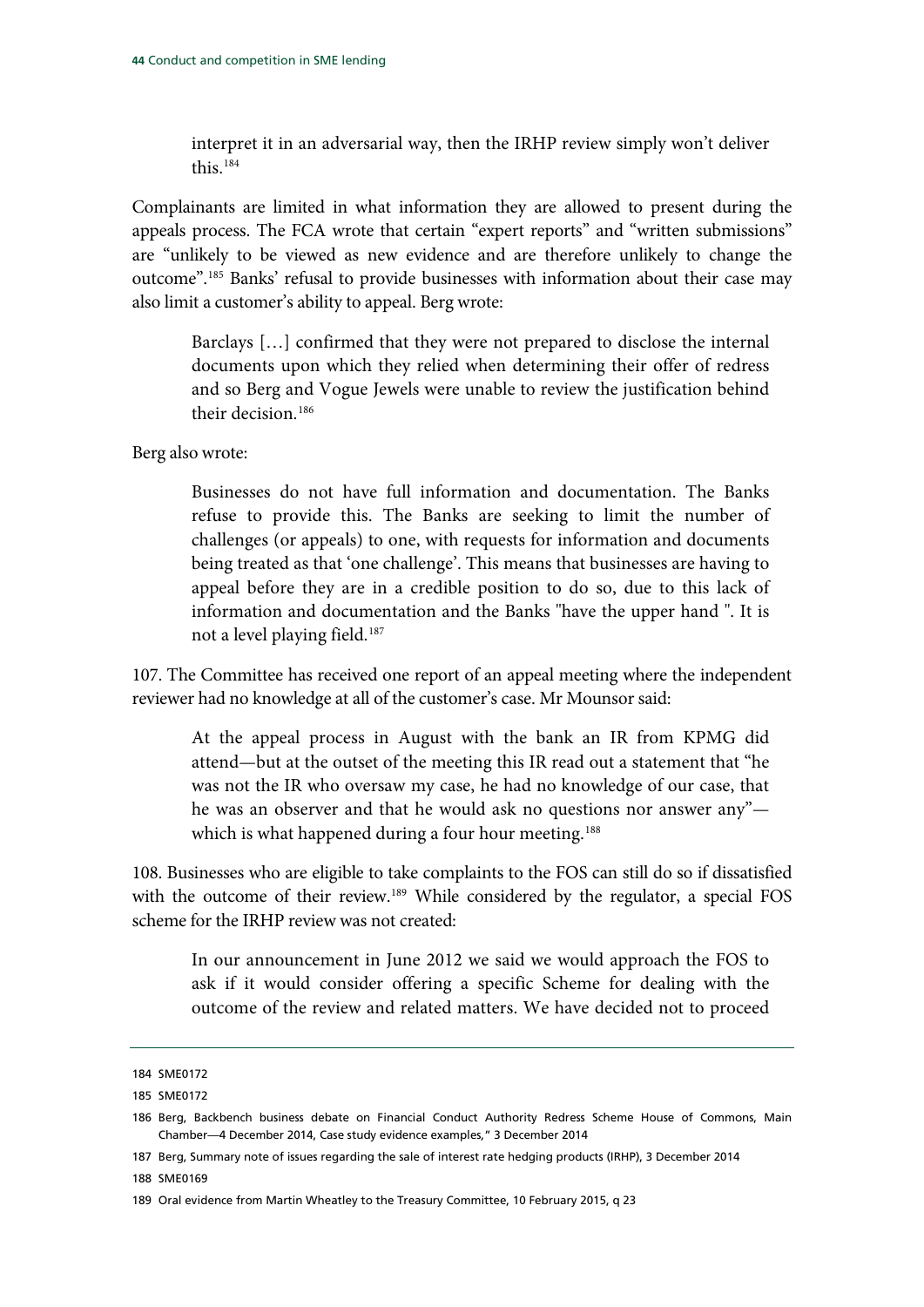with a FOS Scheme for customers dissatisfied with the determination of their case. We accept that a FOS Scheme will lengthen the review process. However, this means it is extremely important that the Skilled Persons are effective in their role, providing independent oversight and ensuring that the banks follow the FSA's position and provide fair outcomes for consumers.<sup>[190](#page-46-0)</sup>

109. Mr Bebb has argued for a stronger appeals process within the IRHP review. He said:

There would be much more confidence in that scheme if there were an appeals process. […] It would give some comfort without complicating issues too much if, for example, assessors working for one bank in the redress scheme were able to provide an appeals process for another bank in it. That may not be perfect, but it would help to avoid over-complicating what is already a complicated redress process and it would give businesses the confidence that there is an appeal process and that they can turn to somebody else to argue their case. We should be very concerned about having a redress scheme without any appeal process, as it goes against the principle of natural justice, while opening up the door to litigation, when the whole point of the redress scheme was supposed to be to avoid litigation.<sup>[191](#page-46-1)</sup>

110. The FCA does not know how many redress determinations have been altered as a result of the appeals process.[192](#page-46-2)

#### *The scale of the problem*

111. 29,568 IRHP sales were considered by the IRHP review.[193](#page-46-3) In total, 1,223 complaints have been received by the FCA about the redress scheme, representing 602 unique correspondents. Of these, 116 unique correspondents have complained about their redress offer, while 45 have complained about the conduct of their bank.<sup>194</sup>

112. The FCA has maintained that the IRHP review has worked as it intended. Mr Wheatley said:

To say that there were complaints—there absolutely have been complaints and some of the small businesses have felt it was unfair or unbalanced against them. We have looked into the process and we consider the process to have been reasonable and fair.<sup>[195](#page-46-5)</sup>

113. Members of the House of Commons have raised a number of concerns about the IRHP review. Primarily, complaints raised were regarding a lack of consistency in the

<span id="page-46-0"></span><sup>190</sup> Letter from Clive Adamson to banks, 29 January 2013

<span id="page-46-1"></span><sup>191</sup> HC Deb, 24 Oct 2013, Col 462

<span id="page-46-2"></span><sup>192</sup> Letter from Martin Wheatley to Andrew Tyrie MP, 16 February 2015

<span id="page-46-3"></span><sup>193</sup> Progress of sales through stages of the review as at 31 December 2014, Financial Conduct Authority, 28 January 2015

<span id="page-46-4"></span><sup>194</sup> Letter from Martin Wheatley to Andrew Tyrie MP, 16 February 2015

<span id="page-46-5"></span><sup>195</sup> Oral evidence from Martin Wheatley to the Treasury Committee, 10 February 2015, q 18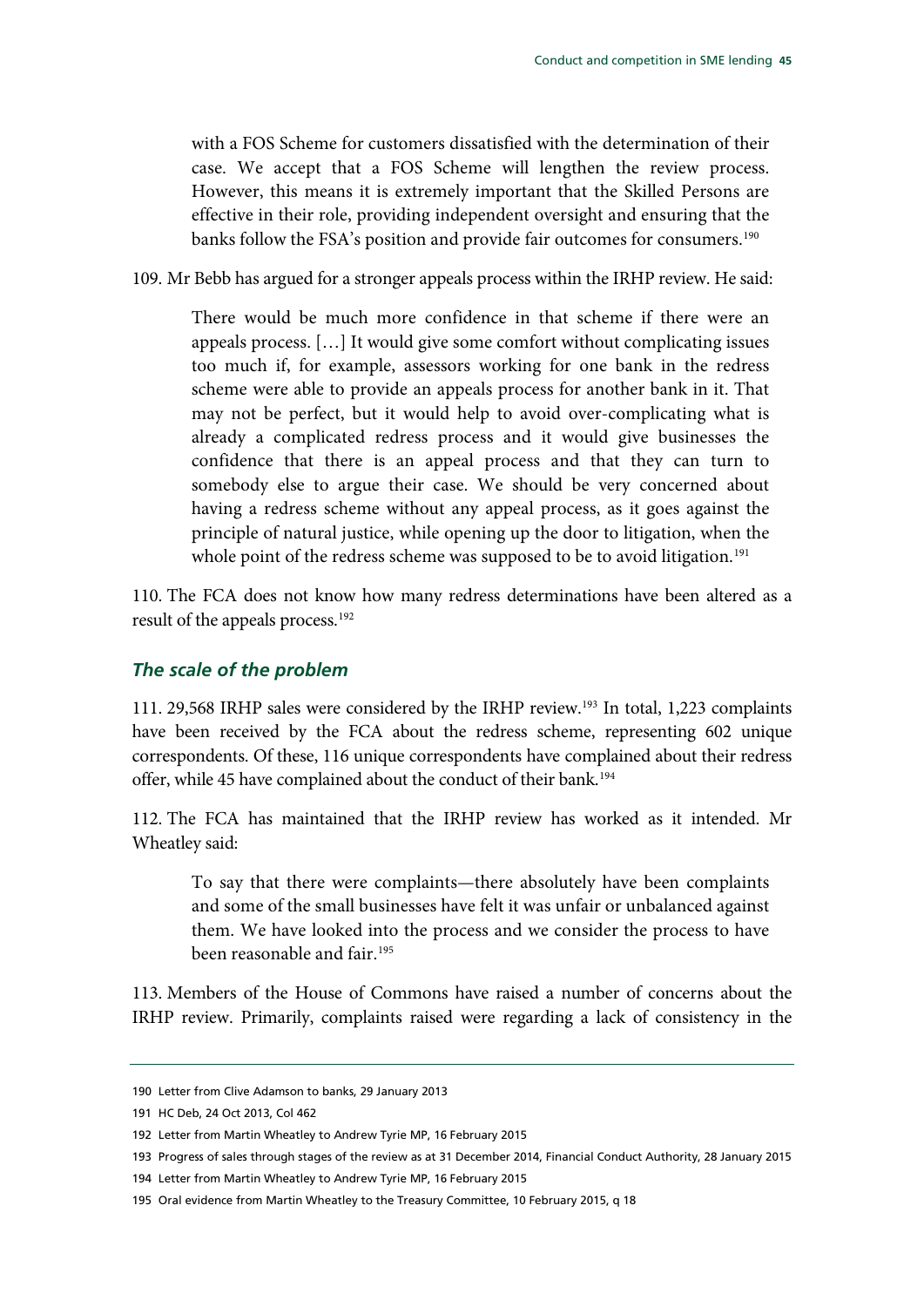application of the scheme between banks,<sup>[196](#page-47-0)</sup> a lack of transparency about how the scheme was being run,<sup>[197](#page-47-1)</sup> a lack of appeals process,<sup>198</sup> and the inappropriate nature of some alternative redress offered to businesses.<sup>[199](#page-47-3)</sup>

114. **The FCA has consistently maintained that the redress process has worked as intended. But there have been complaints that the process of the IRHP review falls short of delivering fair and reasonable redress. It has been difficult for this Committee to determine, however, whether these complaints are examples of isolated exceptions to an adequate process, or are signs of a wider, systemic problem with the review.**

115. **This in itself is indicative of a flaw in the process which the FCA should address. In particular, the FCA should collect the information necessary to establish whether there are systemic failures in the review. The FCA should publish its findings, a summary of the complaints it has examined, and take any action it decides is appropriate to ensure that all customers receive fair and reasonable redress.**

#### *Transparency of the voluntary agreements*

116. The agreement between the FSA and banks itself was not published at the time the IRHP review commenced. Following a request from the Committee for copies of the agreements, the FCA responded on 26 June 2014, stating that it was unable to disclose the agreements without permission from the banks themselves. The FCA stated that it had sought guidance from external legal counsel that found that "a request from a select committee does not of itself allow the FCA to disclose confidential information", [200](#page-47-4) and that:

The FSA has been able to provide materials protected by section 348 to the select committee and the Parliamentary Commission on Banking Standards when the relevant firms have consented to disclosure of the information. This is not the position in this case.

We have considered whether we could provide the Committee with an anonymised version of the agreement. However, given that the agreement reached with all the banks was almost identical, this would still result in disclosing information which is confidential under section 348.[201](#page-47-5)

Section 348 of the Financial Services and Markets Act states:

<span id="page-47-0"></span><sup>196</sup> HC Deb, 4 Dec 2014, Col 479-480

<span id="page-47-1"></span><sup>197</sup> HC Deb, 4 Dec 2014, Col 484

<span id="page-47-2"></span><sup>198</sup> HC Deb, 4 Dec 2014, Col 482-484

<span id="page-47-3"></span><sup>199</sup> HC Deb, 4 Dec 2014, Col 489, 492-493

<span id="page-47-4"></span><sup>200</sup> Letter from Sean Martin to Andrew Tyrie MP, 26 June 2014

<span id="page-47-5"></span><sup>201</sup> Letter from Sean Martin to Andrew Tyrie MP, 26 June 2014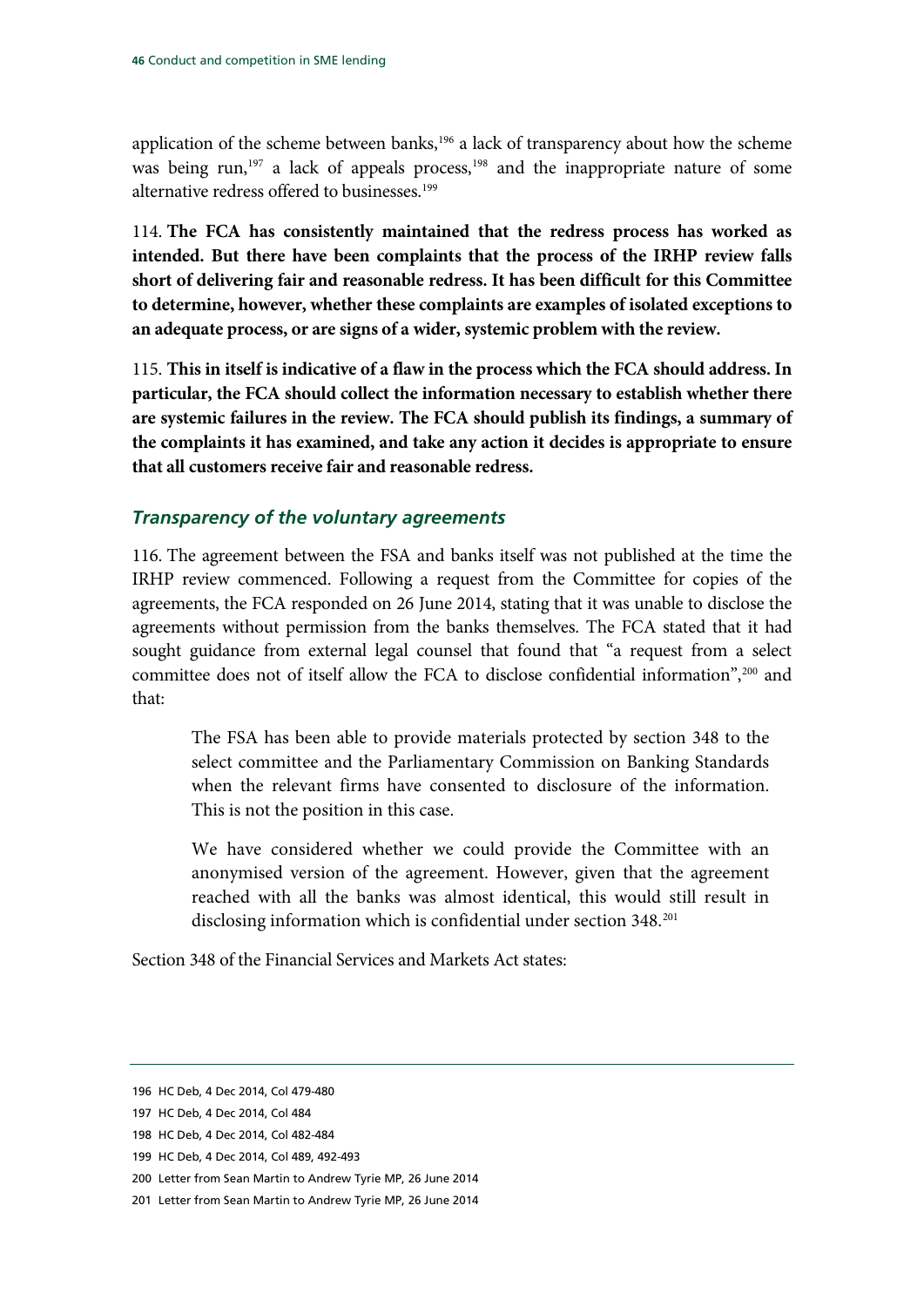(1) Confidential information must not be disclosed by a primary recipient, or by any person obtaining the information directly or indirectly from a primary recipient, without the consent of—

(a) the person from whom the primary recipient obtained the information; and

(b) if different, the person to whom it relates.<sup>[202](#page-48-0)</sup>

117. The Committee was not satisfied with the FCA's response and raised the matter with the FCA publicly on three separate occasions: 1 July 2014, 9 September 2014 and 10 February 2014.<sup>[203](#page-48-1)</sup> On 12 February 2015, following its eventual disclosure to the Committee by the FCA, a generic copy of the agreements between the FCA and banks was published by the Committee[.204](#page-48-2) This was following the FCA obtaining permission for publication from all banks participating in the IRHP review.

118. **Section 348 of the Financial Services and Markets Act 2000 (FSMA) prevents the FCA from disclosing confidential information to third parties without the permission of the regulated entity to which that information relates. The FCA cited this provision as the reason for its reluctance to provide the Committee with the agreement it had reached with banks about the IRHP review. At no stage did the FCA suggest that the Committee's request was unreasonable. The FCA did eventually provide the agreement, but only after considerable delay. The FCA should come forward with suggestions as to how such difficulties could be prevented in future.**

## **Tailored Business Loans**

119. Over the course of the review of standalone IRHPs, the FCA identified, as a potential problem, loans with the features of interest rate hedging facilities written into the contract.[205](#page-48-3) Martin Wheatley, Chief Executive of the FCA, wrote in a letter to the Financial Secretary of the Treasury:

[...] the size of the issue is potentially significant. Data collected from Barclays, HSBC, Lloyds, National Australia Bank Group and RBS shows that more than 60,000 of fixed rate loans with mark to market break costs have been sold since 2001, significantly more than the 40,000 standalone IRHP's covered by our review.[206](#page-48-4)

<span id="page-48-0"></span><sup>202</sup> Financial Services and Markets Act 2000

<span id="page-48-1"></span><sup>203</sup> Qq 728-730; Oral evidence by John Griffiths-Jones to the Treasury Committee, 9 September 2014, Qq 168-169; Oral Evidence by John Griffiths-Jones to the Treasury Committee, 10 February 2015, Qq 2-6

<span id="page-48-2"></span><sup>204</sup> Letter from Clive Adamson to banks, 29 January 2013; FCA and banks, Agreement relating to past sales of interest rate hedging products, June 2012; FCA and banks, Supplemental agreement relating to past sales of interest rate hedging products, January 2013

<span id="page-48-3"></span><sup>205</sup> Letter from Martin Wheatley to Rt Hon Greg Clark MP, 9 May 2013

<span id="page-48-4"></span><sup>206</sup> Letter from Martin Wheatley to Rt Hon Greg Clark MP, 9 May 2013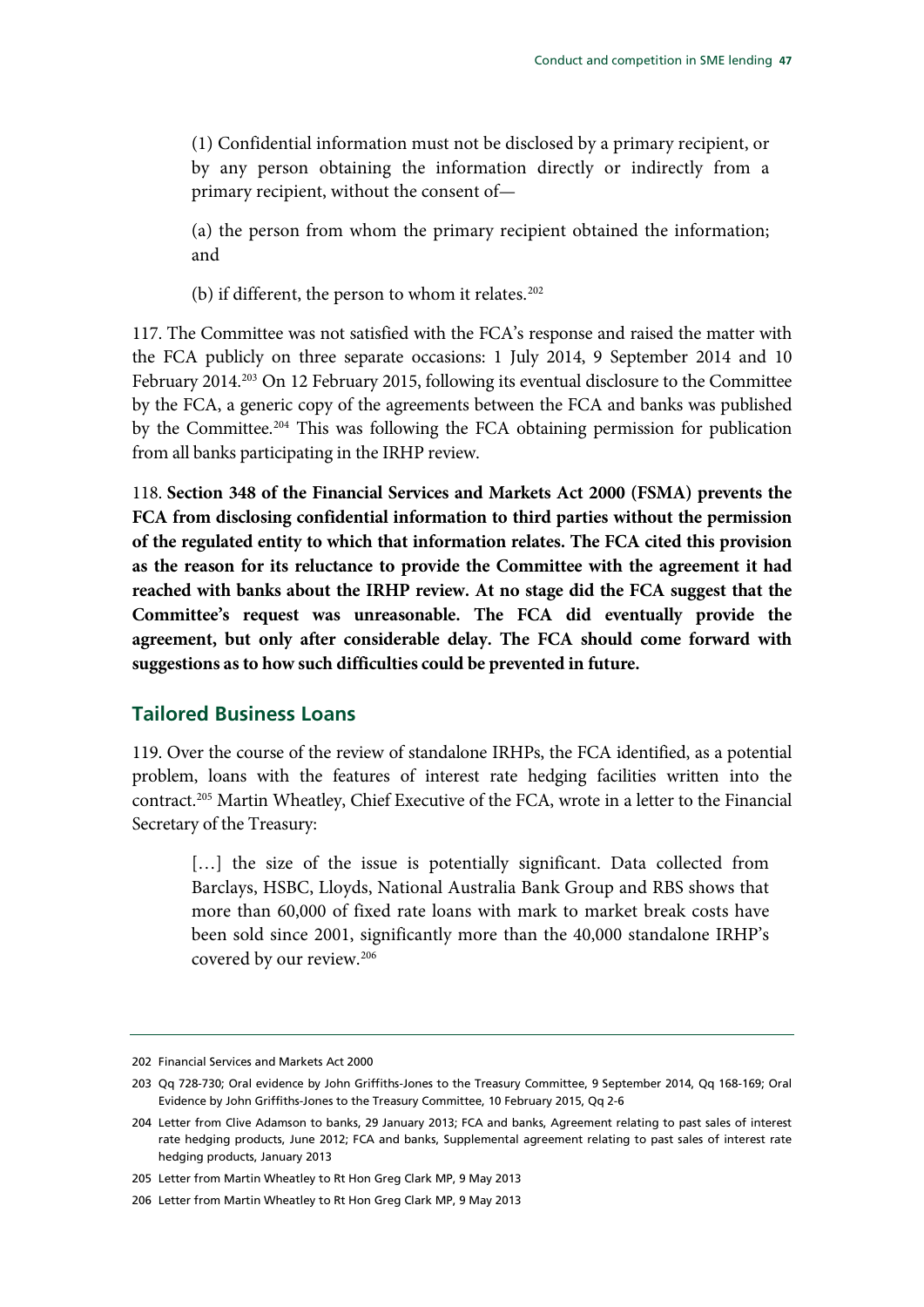120. The campaign group Bully Banks identified at least ten banks whose customers had complained to the Financial Ombudsman Service about the sale of commercial loans with 'embedded' interest rate hedging facilities.<sup>[207](#page-49-0)</sup> This Committee has received a large number of written submissions, in particular from customers of Clydesdale Bank.

121. Clydesdale Bank plc, through both its own branches and through those under its trading name Yorkshire Bank, sold both standalone IRHPs and loans with embedded swaps. These loans were sold under its 'Tailored Business Loan' (TBL) brand. Clydesdale's target market for TBLs was "a very broad range of SMEs".<sup>[208](#page-49-1)</sup> Clydesdale wrote that it sold 11,271 loans across all of its Tailored Business Loan variants between September 2002 and July 2012. This included both fixed-rate products and more complex arrangements. Between December 2001 and July 2012, the firm states that it provided 8,372 fixed-rate Tailored Business Loans to 6,153 customers. [209](#page-49-2)

## *Break costs and similarities with standalone IRHPs*

122. The hedging element of a TBL and a standalone IHRP have very similar features and economic functions. David Thorburn, Chief Executive of Clydesdale and Yorkshire banks, described TBLs as having "many of the effects of a swap".<sup>[210](#page-49-3)</sup> The FCA said that TBLs "have a very similar economic impact to an IRHP coupled with a variable rate loan".<sup>211</sup> Mr Wheatley wrote to the Government:

A customer who has taken out a loan with an 'embedded' IRHP may be faced with exactly the same repayment features and exactly the same (potentially large) break cost that the customer would have faced had the customers taken out a loan and a standalone IRHP.<sup>[212](#page-49-5)</sup>

123. Like standalone IHRPs, TBLs can incur break costs when a customer exits the loan early. Debbie Crosbie, Executive Director of National Australia Group Europe, Clydesdale Bank's parent company, explained how mark to market TBL break costs were calculated:

[...] we look at [...] the difference between the interest rate that is prevailing at the moment and when the interest rate was set, and for the remaining period of time, the customer is charged the difference effectively of those interest rates.<sup>213</sup>

This break cost calculation process for a TBL appears to be the same as for a standalone IRHP delivering the same hedging function. Mr Thorburn said:

- <span id="page-49-1"></span>208 Q 409
- <span id="page-49-2"></span>209 SME0142
- <span id="page-49-3"></span>210 Q 425
- <span id="page-49-4"></span>211 SME0140
- <span id="page-49-5"></span>212 Letter from Martin Wheatley to Rt Hon Greg Clark MP, 9 May 2013
- <span id="page-49-6"></span>213 Q 431

<span id="page-49-0"></span><sup>207</sup> SME0116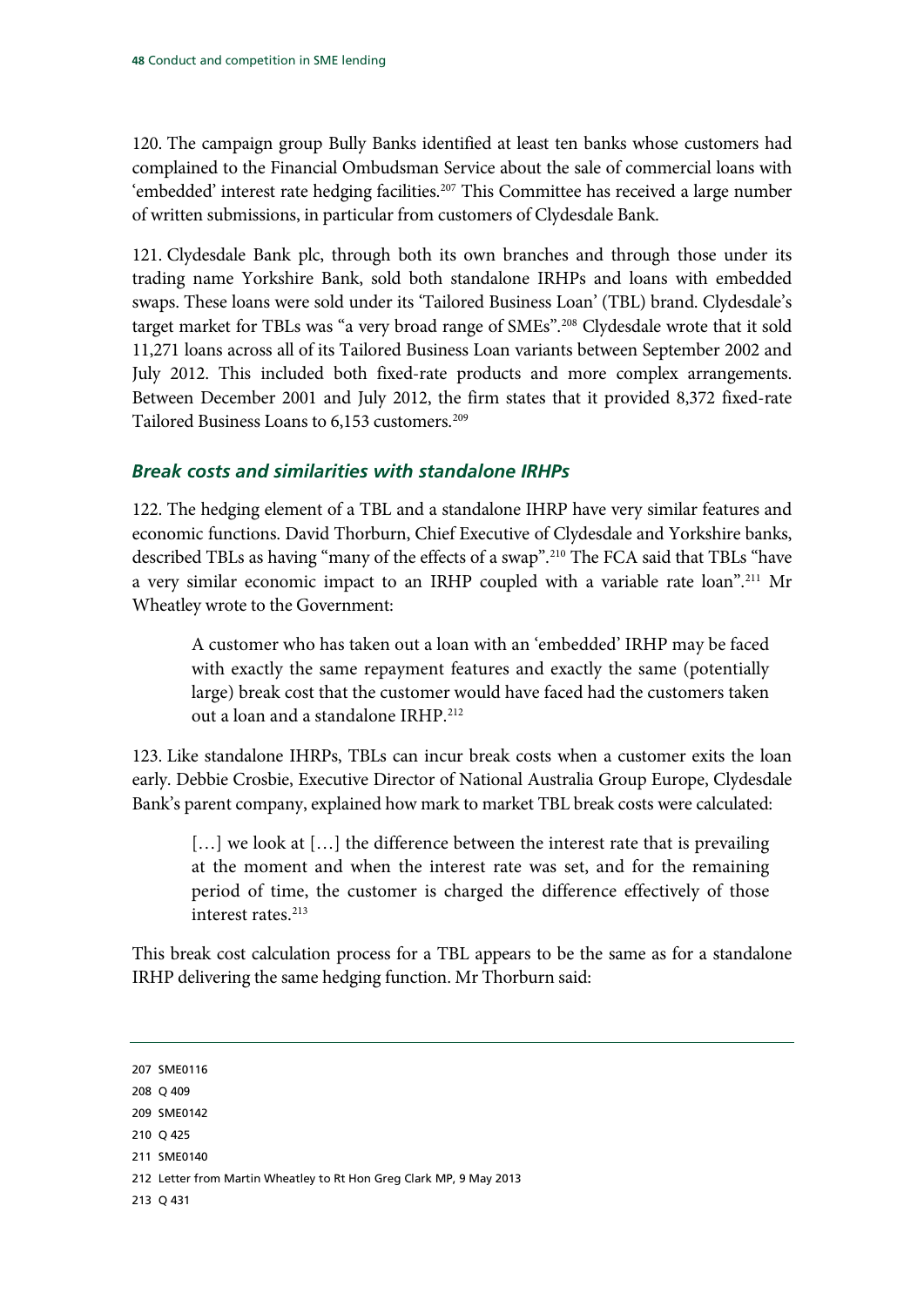As long as it is for the same loan for the same duration broken at the same point in time and entered into at the same point in time [the break cost] should be the same. $214$ 

124. Break costs on TBLs can be substantial. The costs reported to the Committee that customers have experienced have been as high as 40 per cent of the principal value of the original loan.[215](#page-50-1) For example, Michael Neeld, who purchased a TBL, said that he faced a break cost of "up to £200,000" on a loan of £1,000,000 of which £600,000 was fixed for 22 years.[216](#page-50-2) Lawrence Beere, who also purchased a TBL, said that he faced a "breakage cost in excess of £1.1 million" on a £3.9 million facility.<sup>217</sup>

125. TBL break costs therefore appear to be significantly higher than the "1 per cent to 3 per cent of the capital loan" that Mr Thorburn estimated the standard break cost of a residential mortgage to be.<sup>[218](#page-50-4)</sup> Part of the reason for these higher break costs may be the long duration of interest rate fix in many TBLs. Mr Thorburn said:

Although someone may have a 25-year mortgage, they would tend to fix the term for two, three, maybe five years maximum, whereas some of these business loans were fixed for up to 20 years, so you have a huge difference in the break costs because of the different term of them. The other one is that the standard practice in this country is to have a cap on mortgages for domestic customers and, therefore, there is a limit beyond which the customer's break costs cannot go. For a business mortgage, that was not the  $case.<sup>219</sup>$ 

126. To protect themselves against the risk of providing a TBL's hedging function, banks need to hedge the risk themselves. The FCA said that "the bank will have entered into a separate IRHP with a third party in order to manage its financial risk of entering into the loan".<sup>[220](#page-50-6)</sup> Mr Thorburn confirmed that this was the case for Clydesdale Bank.<sup>221</sup> Break costs therefore partially reflect the cost to the bank of their own underlying hedge.

#### *Disclosure*

127. A number of Clydesdale's customers wrote to the Committee stating they did not and could not fully understand certain features of the product they were sold, in particular break costs.[222](#page-50-8) Anthony Maher wrote that "at the point of sale of the loan we were never given any information about break costs and were certainly not warned of the possible

<span id="page-50-8"></span><span id="page-50-7"></span><span id="page-50-6"></span><span id="page-50-5"></span><span id="page-50-4"></span><span id="page-50-3"></span><span id="page-50-2"></span><span id="page-50-1"></span><span id="page-50-0"></span>214 Q 437 215 SME0083 216 SME0099 217 SME0023 218 Q 452 219 Q 451 220 SME0140 221 Q 402 222 SME0010; SME0094; SME0070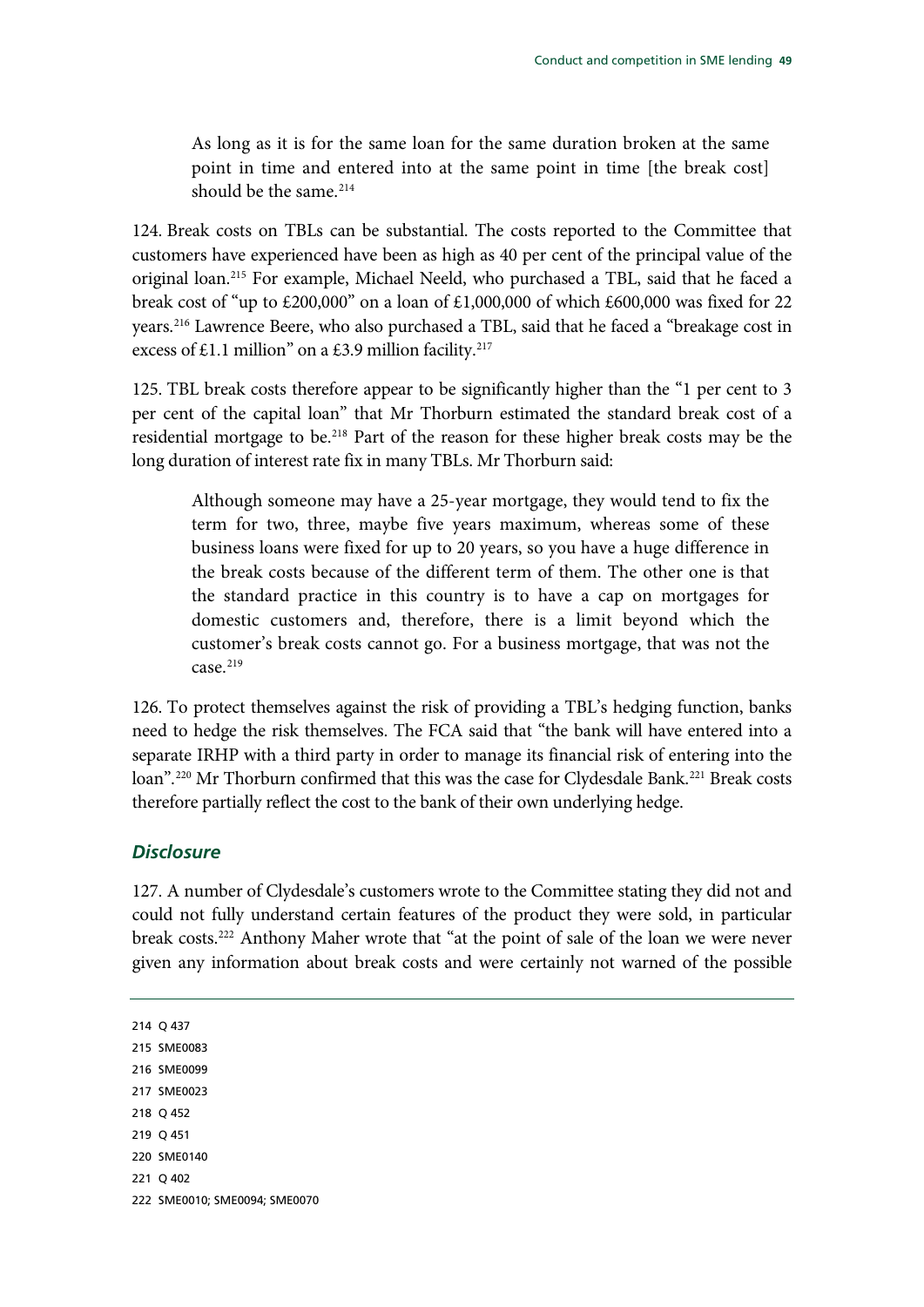magnitude of the break costs".[223](#page-51-0) Gael Properties wrote that they "would definitely not have taken on" a TBL had they been given "a clear indication of the likely break cost", which did not happen "due to the lack of documentation provided and explanations given"[.224](#page-51-1) Laurence Beere, the owner of a small business who had purchased a TBL, said:

[...] the information that we were given was sorely lacking and I can sum that up simply by saying if in the process of completing our loan they had turned around and said to me, "Do you understand that on day one, you will have a breakage cost in excess of £1 million relative to this £3.9 million loan?" do you honestly think that I would have said, "That is perfectly acceptable"? For the bank to say, "Well, we told you there were breakage costs, so you should have understood" that is to me where trust breaks down. The bank understood what it was selling and it relied upon the fact that I did not.<sup>[225](#page-51-2)</sup>

128. In particular, it appears that the size of potential break costs was often not set out in detail in the terms and conditions of the loan document. For example, Mr Neeld said that his product literature said that break costs "could be substantial" and that this explanation of risks "is wholly inadequate and provides no quantum of potential cost or the cost relative to the value of the loan".<sup>[226](#page-51-3)</sup> Clydesdale said that some break cost information was provided in the form of a flyer.<sup>[227](#page-51-4)</sup> However, this information was not contained within the offer letter itself, and was provided late in the sales process.[228](#page-51-5) Patrick Walton, a former Managing Partner of Clydesdale's Financial Solutions Centre in Leeds, said:

My review of customer files found no clear evidence that any bespoke TBL presentation was made to customers to explain the complexity of the TBL product. Features, risks and benefits explanation were simply conveyed by the general statement that the product would be "marked to market" if terminated early. The treasury experts may have sought to explain this at the meeting, however, I suspect that given the nature of the [Clydesdale and Yorkshire Bank] customer base they would not have appreciated the full ramifications of the contract into which they were entering.<sup>[229](#page-51-6)</sup>

He also said that Clydesdale's "documentation was inferior to that used at other banks to explain the products held by the customer".<sup>230</sup> Furthermore, Mr Walton said that without "detailed explanation" it would be "unusual that SME customers would consider this key risk"[.231](#page-51-8) Tim Murphy of Seneca Banking Consultants told the Committee:

<span id="page-51-8"></span><span id="page-51-7"></span><span id="page-51-6"></span><span id="page-51-5"></span><span id="page-51-4"></span><span id="page-51-3"></span><span id="page-51-2"></span><span id="page-51-1"></span><span id="page-51-0"></span>223 SME0069 224 SME0042 225 Q 205 226 SME0099 227 SME0165 228 Q 411 229 SME0155 230 SME0155 231 SME0155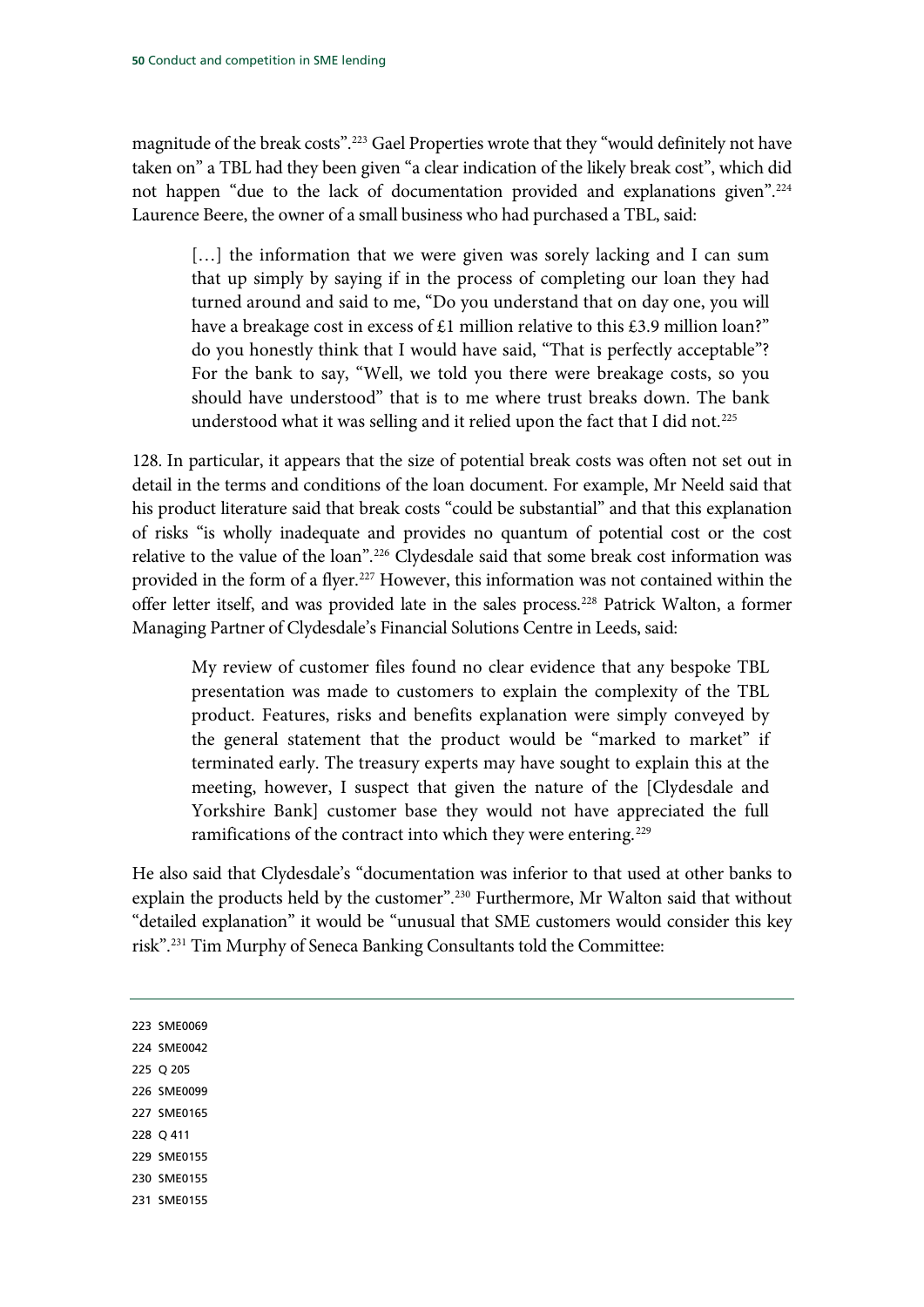On the TBLs, I think, with a standalone bank facility letter, it is difficult for a non-financially-aware person to understand all the nuances of that facility letter and it is skewed towards the bank. It is in the bank's favour.<sup>[232](#page-52-0)</sup>

129. Some customers believed that break costs would be comparable to regulated residential mortgages. The proprietors of the Muker Village Store wrote to the Committee saying that their "understanding was that we were taking out a Fixed Rate Loan much like the Fixed Rate Mortgages we had had in the past".<sup>233</sup> Similarly, NAB Customer Support Group told the Committee:

Most affected customers perceived that any break cost would be in the region of between 1% or 2% of the amount of the loan, consistent with those of domestic mortgages.[234](#page-52-2)

130. When asked whether it was possible that customers of Clydesdale could have misunderstood the break costs of a TBL by thinking they were similar to a residential mortgage, Mr Thorburn said it was "possible" because "customers do not always read what you give them".[235](#page-52-3) However, when asked by the Committee whether "the terms and conditions letter […] issued with the loans […] would not pass a plain English test", Mr Thorburn replied "yes"[.236](#page-52-4) He said:

I think the standard terms and conditions were unfortunately the usual bank terms and conditions, which customers do not find very easy to understand. There were other documents that were used in this process, such as the flyer that accompanied the facility letter, which I think is pretty plain English. The terms and conditions themselves, no, they were not. That is one of the things we have learned, that that kind of language is unhelpful to customers.<sup>[237](#page-52-5)</sup>

<span id="page-52-8"></span><span id="page-52-7"></span><span id="page-52-6"></span><span id="page-52-5"></span><span id="page-52-4"></span><span id="page-52-3"></span><span id="page-52-2"></span><span id="page-52-1"></span><span id="page-52-0"></span>131. Discussing whether the level of break costs could have been anticipated by customers, Mr Thorburn conceded that he did "not think that customers could reasonably have anticipated" the high level of break costs.<sup>[238](#page-52-6)</sup> He agreed that many SME customers have very limited financial sophistication,<sup>239</sup> and that "with the benefit of hindsight it was clear we were selling [TBLs] to customers who did not always understand what they were getting into in a falling interest rate environment.<sup>240</sup> He acknowledged that "there is always that issue that the bank has a lot more information and sophistication compared with the customer", that the sales process "should be designed to close that gap and help the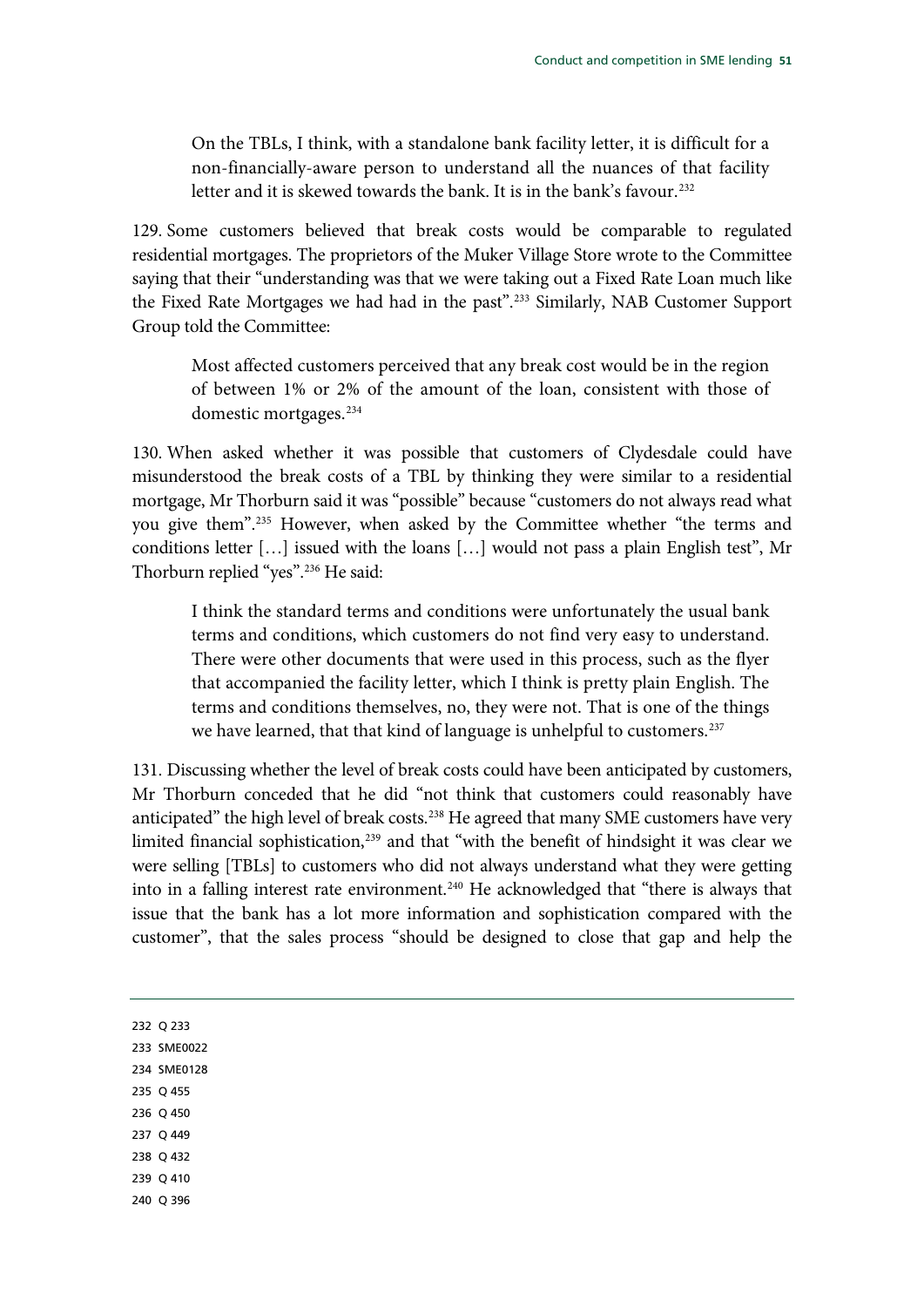customer understand what they are getting into", and said that Clydesdale operated with "an honest endeavour to do just that".<sup>[241](#page-53-0)</sup>

132. Mr Thorburn also admitted that the bank itself did not anticipate the high level of break costs:

[...] we did not foresee potentially the scale of break costs [...] in a situation where interest rates fell sharply from a relative high to a historic low and stayed there for a long period of time. That exaggerates the break costs required for customers caught at that moment in time.<sup>[242](#page-53-1)</sup>

He also said:

The shortcoming on that product was when we illustrated the break costs we did not foresee the interest rate circumstances that took place between 2008, 2009 and today. I think the product actually works but we didn't see that scenario playing out.<sup>[243](#page-53-2)</sup>

# *Sales practices*

133. Some of Clydesdale's customers reported the use of pressure sales tactics by the bank in selling TBLs. Andrew Dykes of Crusoe Hotel wrote that, prior to the sale of their TBL, Clydesdale "bombarded us with phone calls".[244](#page-53-3) GW & M Singleton & Sons said that, following their relationship manager's move to Clydesdale, they "put pressure" on the business to transfer their loans to Clydesdale.<sup>[245](#page-53-4)</sup> Ballantyne Property Services described being "exposed to extreme pressure to the point of bullying and intimidation" in 2008 when Clydesdale attempted to increase the interest rate of their TBL agreed just over a year before.[246](#page-53-5)

134. Patrick Walton, a former Managing Partner of Clydesdale's 'Financial Solutions Centre' in Leeds, wrote negatively about Clydesdale's sales process. Mr Walton said that "there was immense pressure to sell TBLs." He said that the bank had a culture in which there was a "pressure to sell at all costs that was driven from the top of the organisation." Staff who did not meet targets faced "disciplinary action". Mr Walton described Clydesdale's culture "to be the most corrosive and threatening [he had] ever encountered".[247](#page-53-6)

<span id="page-53-0"></span>241 Q 463

- <span id="page-53-1"></span>242 Q 440
- <span id="page-53-2"></span>243 Q 465
- <span id="page-53-3"></span>244 SME0087
- <span id="page-53-4"></span>245 SME0066
- <span id="page-53-5"></span>246 SME0037
- <span id="page-53-6"></span>247 SME0155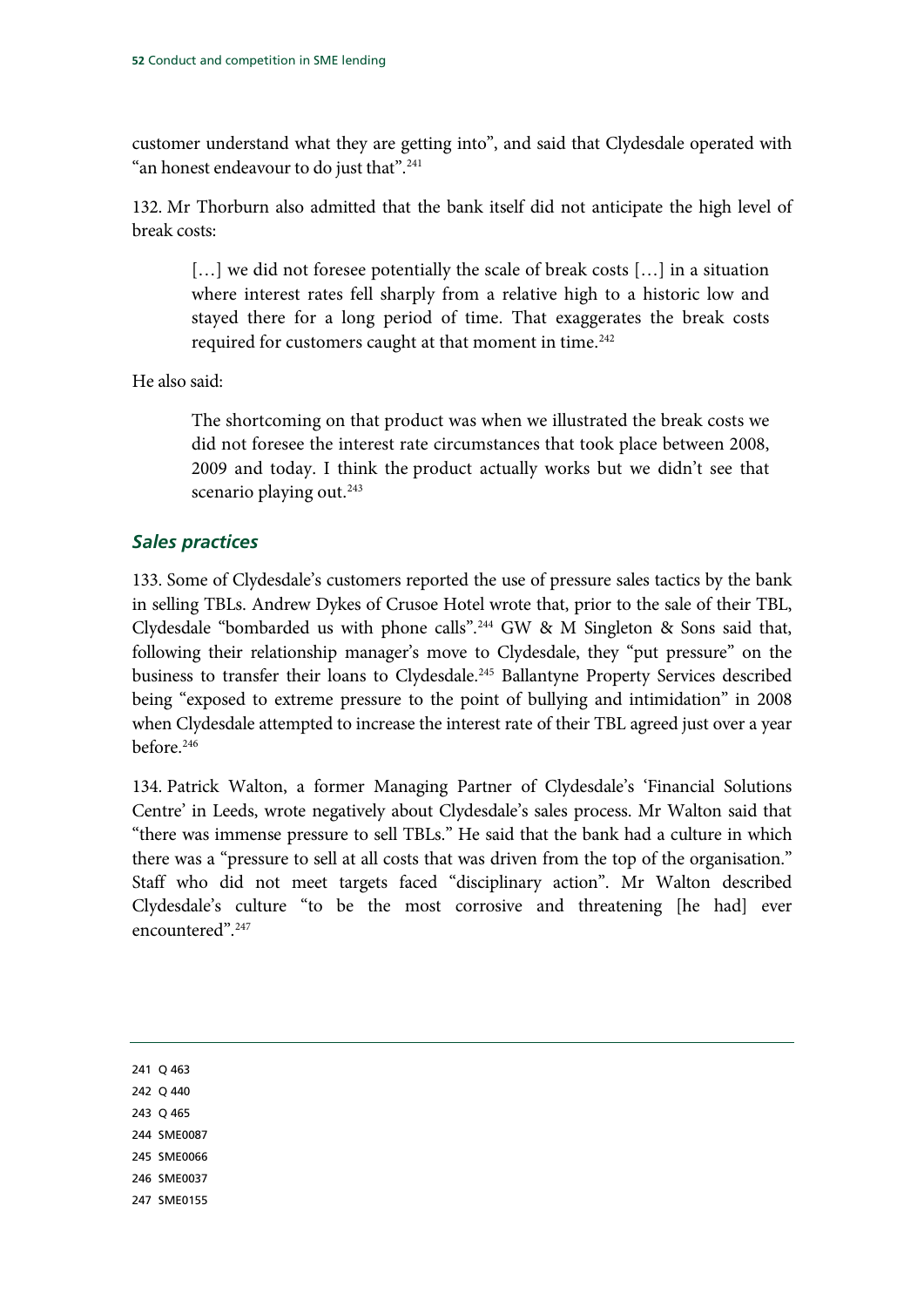135. Mr Thorburn admitted that Clydesdale was undergoing rapid growth pre-crisis and that, sometimes, "staff overstepped the mark".<sup>[248](#page-54-0)</sup> He told the Committee:

There was a lot of organisational focus on doing more business with existing customers, attracting new customers […]. It was an environment of growth and in the tailored business-loan product we felt that we had something that, because of its relative simplicity, was a bit different from some of the other banks. Therefore we put quite a lot of emphasis on introducing this service to customers. It should not have gone beyond that to anything associated with a pressurised sales environment. Sometimes staff overstepped the mark and when we find evidence of that, we will fix it for the customer. That is kind of a long answer but I just want to be open with you. It was a time of growth and we did focus on the product but it should never have crossed the line into being a pressurised sale from a customer perspective.<sup>[249](#page-54-1)</sup>

136. However, Clydesdale also defended its practices. Mr Thorburn told the Committee that the bank's treasury representatives involved in the transaction "were regulated" and "trained to sell" TBLs.<sup>[250](#page-54-2)</sup> However, the FCA challenged the relevance of this statement. Chris Woolard, Director of Policy, Risk and Research at the FCA, said that while these individuals were "financial advisers who were regulated", this was only for "the sale of products that were within our regulatory boundary."[251](#page-54-3) According to Mr Woolard:

What you can't do is simply say here is someone who is qualified to sell regulated products and they are going to take what is effectively an unregulated product and somehow they are regulated while they are selling that. There is a bit of a misnomer in terms of what was said on the record there.<sup>[252](#page-54-4)</sup>

137. These are not the first allegations of poor incentives and sales cultures to be made against the banking sector. As the Parliamentary Commission on Banking Standards concluded, poorly designed incentive schemes and cultures within banks have distorted behaviour and encouraged mis-selling and poor conduct:

Though they have been much less generous than in investment banking, poorly constructed incentive schemes in retail banking have also hugely distorted behaviour. They are likely to have encouraged mis-selling and misconduct. Senior management set incentive schemes for front-line staff which provided high rewards for selling products and left staff who did not sell facing pressure, performance management and the risk of dismissal. It shows a disregard for their customers and front-line staff that some senior

- <span id="page-54-2"></span><span id="page-54-1"></span>250 Q 412
- <span id="page-54-3"></span>251 Q 703
- 
- <span id="page-54-4"></span>252 Q 703

<span id="page-54-0"></span><sup>248</sup> Q 416 249 Q 416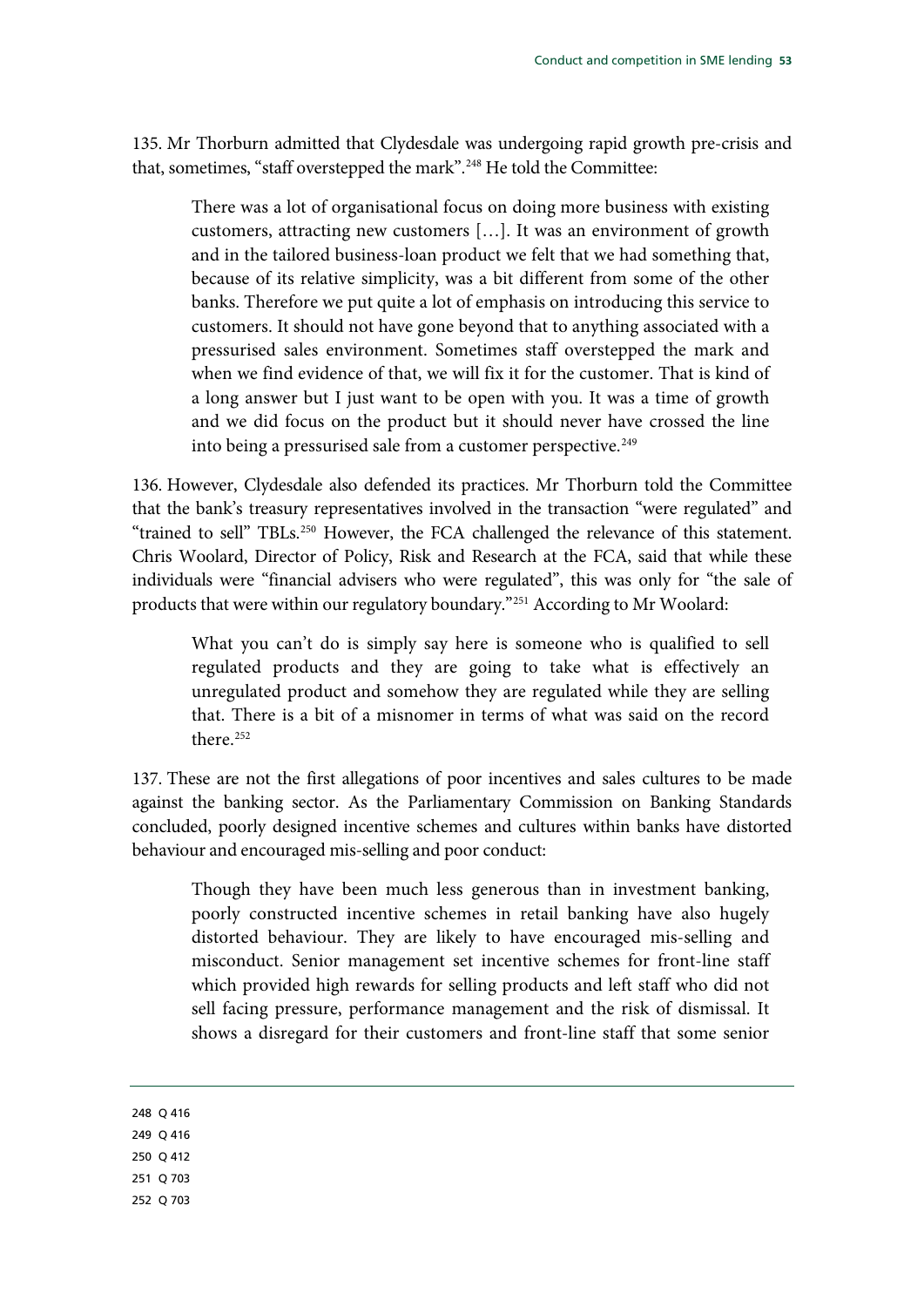executives were not even aware of the strong incentives for mis-selling caused by their own bank's schemes. These remuneration practices are ultimately not in the interests of banks themselves, still less of the customers they serve.<sup>[253](#page-55-0)</sup>

# **Regulation of TBLs**

138. The Financial Conduct Authority's (FCA) remit, or regulatory perimeter, is determined by the Financial Services and Markets Act 2000 (Regulated Activities Order) 2001 (RAO). In written evidence to the Committee, the FCA said that standalone IRHPs were covered by the perimeter of regulation, but that TBLs were not. They said:

Standalone IRHPs are contracts for differences (CFDs) for the purposes of Article 85 of the Regulated Activities Order. A CFD includes rights under a contract the purpose of which is to secure a profit or avoid a loss by reference to fluctuations in, for example, interest rates. Where interest rate contracts are purchased separately to a variable rate loan which the client wishes to hedge, they are a form of CFD.

In contrast, [Tailored Business Loans] are not CFDs because the purpose of the loan is not to secure a profit or avoid a loss by reference to fluctuations in interest rates. Rather, the purpose of the loan from the customer's perspective is to borrow money on the specified terms in the loan, for example, relating to the interest rate payable on the loan.<sup>[254](#page-55-1)</sup>

The Committee sought a legal opinion from its specialist advisor, Jonathan Fisher QC, who agreed with the FCA on this matter.<sup>[255](#page-55-2)</sup> Commercial loans are not listed as a regulated activity in the Regulated Activities Order 2001.<sup>[256](#page-55-3)</sup> As a result of this, the FCA has extremely limited powers to investigate or bring enforcement action in respect of the sale of loans with embedded interest rate hedging features. The existing FCA IRHP review does not extend to TBLs or other loans with embedded interest rate hedging features.<sup>257</sup>

139. However, as discussed previously, the hedging features of TBLs are extremely similar, if not identical, to those of standalone IRHPs. Mr Woolard summarised the contrast between the legal treatment of TBLs and their economic impact on customers:

[...] in many ways you could say they walk like a duck and quack like a duck but, legally, they are a very different product. [258](#page-55-5)

- <span id="page-55-4"></span>257 SME0162
- <span id="page-55-5"></span>258 Q 678

<span id="page-55-0"></span><sup>253</sup> Parliamentary Commission on Banking Standards, Changing Banking for Good, First Report of Session 2013–14, HC 175–II, June 2013, p 131, para 119

<span id="page-55-1"></span><sup>254</sup> SME0140

<span id="page-55-2"></span><sup>255</sup> SME0162

<span id="page-55-3"></span><sup>256</sup> Regulated Activities Order 2001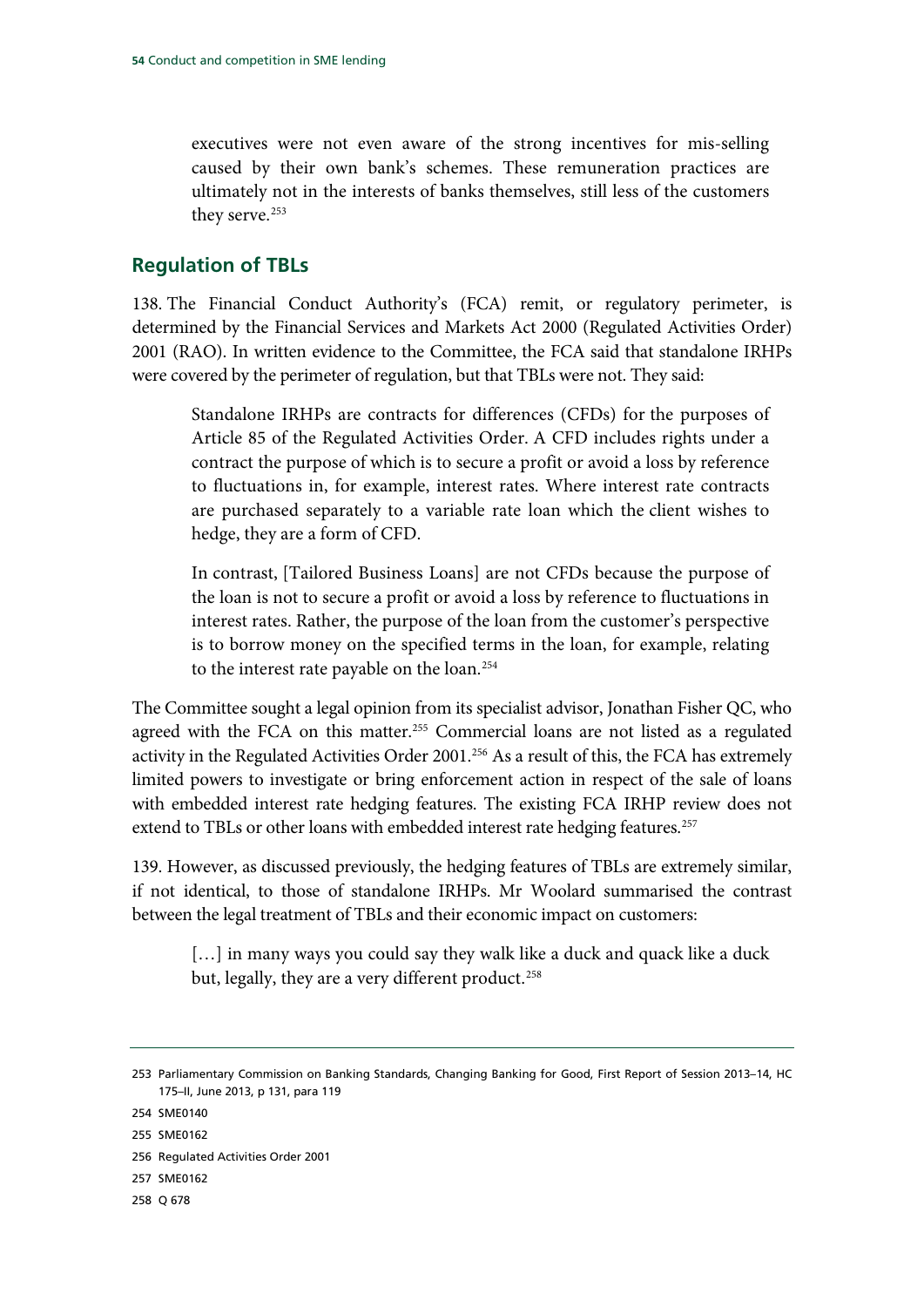140. Indeed, Clydesdale told the Committee that avoiding regulation was one of the reasons they created TBLs. In particular, Clydesdale wished to avoid the complex documentation that the sale of regulated products required. In explaining the design of TBLs, Mr Thorburn said:

The difference was simplicity essentially. A standalone interest rate hedging product will have a separate ISDA agreement quite separate to the loan. The documentation associated with it is really complex and really extensive. A tailored business loan provides potentially a similar outcome to an interest rate hedging product but without the complexity so the documentation is much, much simpler. It was modelled on a domestic mortgage product to try to make it more understandable. In a nutshell that is the difference between the two[.259](#page-56-0)

Mr Thorburn also said:

[...] because the standalone [IRHP] is a regulated product you are required to go through a certain process, uses the documentation, which is very complex. That was something we did not need to put our smaller business customers through. If they wanted a loan that was fixed for a period of time we didn't need to put them through all that.<sup>[260](#page-56-1)</sup>

141. The Committee explored the issue of the regulatory perimeter on multiple occasions, particularly in relation to commercial loans with 'embedded' interest rate hedging products, such as Tailored Business Loans. The FCA, when asked about problems illustrated by the possible mis-sale of certain TBLs by Clydesdale Bank, said:

I think we are of the view that this is a product that appears to be so close to one where we have had significant regulatory questions it would be better if we had the ability to regulate it.<sup>[261](#page-56-2)</sup>

142. However, banks expressed concerns about the consequences of a widening of the regulatory perimeter. Shawbrook Bank told the Committee that they supported "proportionate" regulation that created "good customer outcomes", but that there was a risk that overzealous change "could inhibit supply of credit for business lending"[.262](#page-56-3) Similarly, Lloyds Banking Group said that the current perimeter of regulation was sufficient. It told the Committee that "the distinctive needs of SMEs" needed to be "considered so that there are not unintended consequences from applying a one-size fits all solution." It also believed that "increasing prescriptive and standardised rules" could "limit the flexibility and efficiency" of small business support.<sup>263</sup> RBS questioned "whether extending the perimeter of regulation to include commercial lending would help the

- <span id="page-56-2"></span>261 Q 701
- <span id="page-56-3"></span>262 SME0123
- <span id="page-56-4"></span>263 SME0118

<span id="page-56-0"></span><sup>259</sup> Q 392

<span id="page-56-1"></span><sup>260</sup> Q 486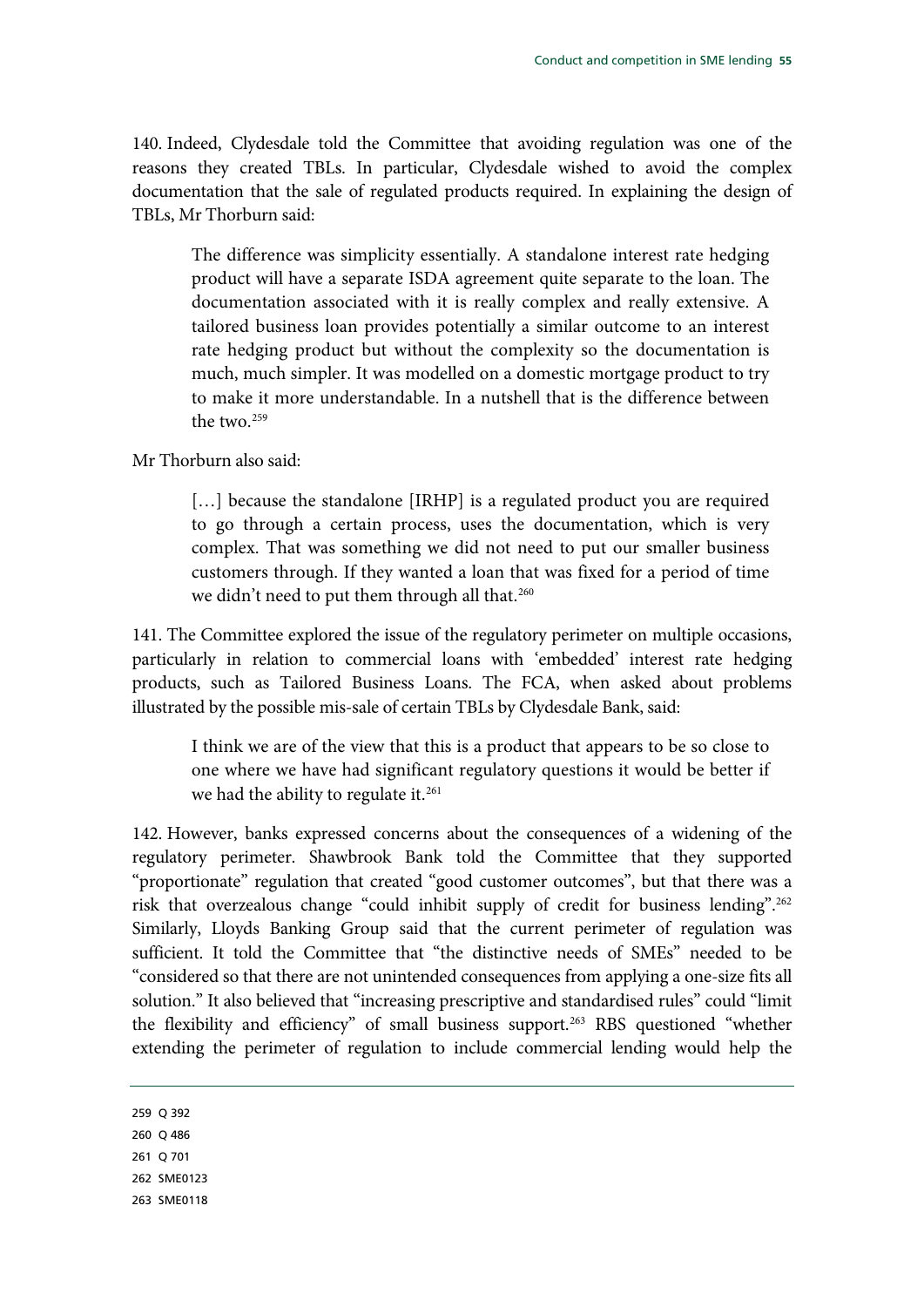supply of finance to SMEs", as to do so would "increase the operating costs of providers of SME lending, further depressing the weak returns on such lending." It also warned that increased "costs of compliance, which include a significant fixed cost element, would also disproportionally affect smaller, challenger banks".<sup>264</sup>

143. Other witnesses told the Committee that banks would not change without some form of intervention. Mr Tomlinson told the Committee that "nothing" would "happen by leaving the banks to do it themselves."[265](#page-57-1) Others were critical of the regulators' ability to create effective change, but believed that a change in regulation could lead to better outcomes for SMEs. Mr Roe, of the campaign group Bully Banks, said cultural change within the regulator to become "much more assertive" was required.<sup>266</sup> Professor Mark Watson-Gandy, of Thirteen Old Square Chambers, described the current regulatory framework as combining "the two unattractive qualities of being leviathan in its volume and at the same time strikingly patchy in the protection it affords." However, he appreciated that "when it does work, it works well.["267](#page-57-3) Professor Watson-Gandy called for the regulatory perimeter to "be expanded to include more lending and selling of financial products to SMEs", as businesses can misunderstand the regulatory protection afforded to them.[268](#page-57-4) Jonathan Fisher QC said, "In so far as issues of consumer protection are concerned, there is a lacuna in the law".<sup>[269](#page-57-5)</sup>

144. Small businesses' understanding of financial products and the current regulatory perimeter has been highlighted as problematic, in that larger SMEs are not afforded the same protections of smaller businesses. Frances Coulson, Head of Insolvency and Litigation at Moon Beever Solicitors and former President of R3, the insolvency trade body, thought that an "SME at the smaller end of the SME market is slightly akin to a consumer" in their understanding of financial transactions.<sup>[270](#page-57-6)</sup> This is corroborated by the CBI, who have found that SMEs "find it difficult to access the skills necessary" to understand financial transactions. According to the CBI, "25% of SMEs have a formally qualified financial manager". As a result, they state that "the resource and skills to do deals is often not held internally" and that only 16% of SMEs "consult external advisers before making finance decisions".[271](#page-57-7)

145. The Government, however, believes the regulatory perimeter should not be extended to business lending. The Economic Secretary to the Treasury said:

There is this fundamental principle that business lending itself is not regulated. It is provided normally by regulated entities but business loans

- <span id="page-57-2"></span>266 Q 256
- <span id="page-57-3"></span>267 SME0061
- <span id="page-57-4"></span>268 SME0061
- <span id="page-57-5"></span>269 SME0162
- <span id="page-57-6"></span>270 Q 339
- <span id="page-57-7"></span>271 SME0080

<span id="page-57-0"></span><sup>264</sup> SME0093

<span id="page-57-1"></span><sup>265</sup> Oral evidence by Lawrence Tomlinson to the Treasury Committee, 29 January 2014, q 107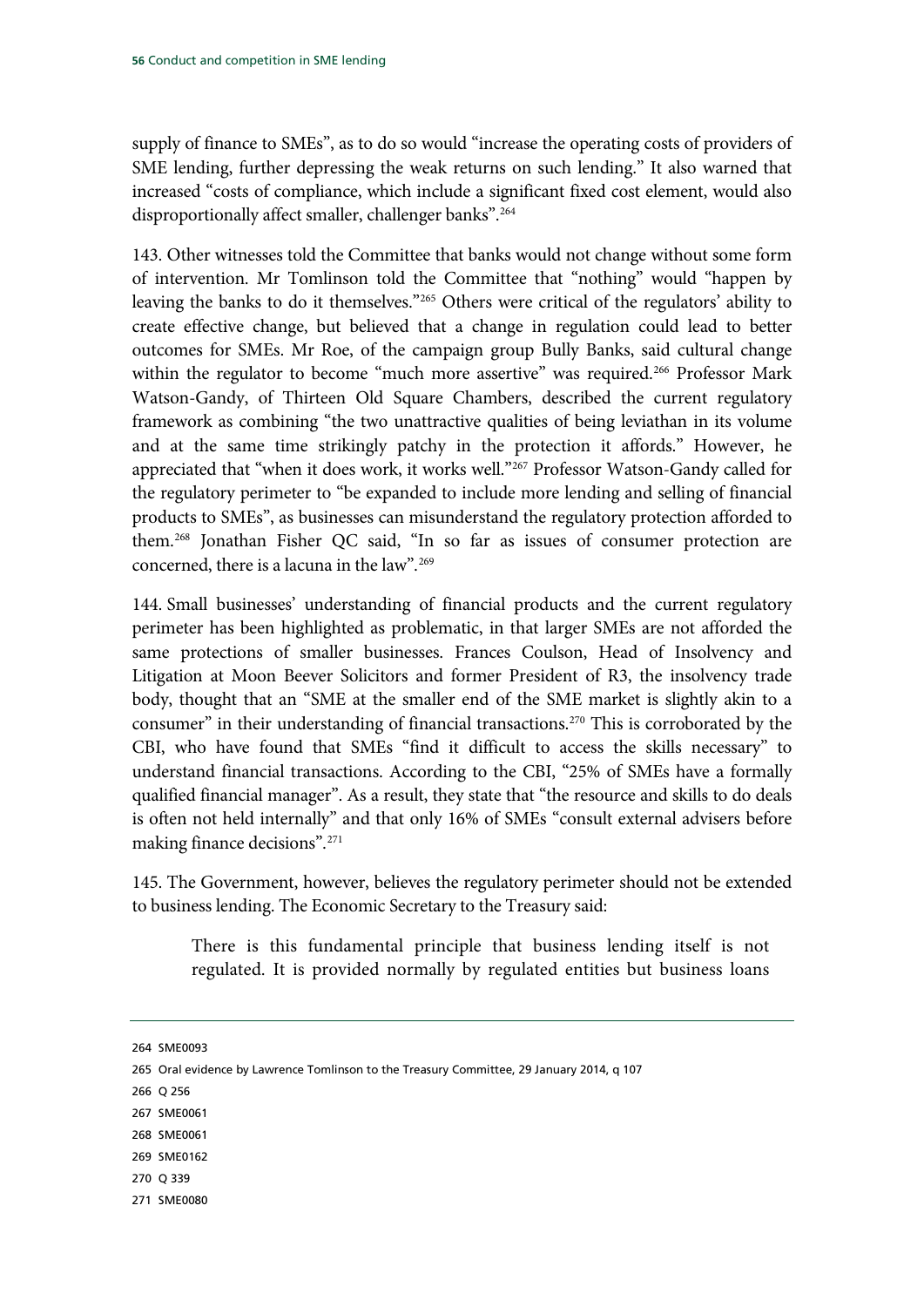themselves have not traditionally been regulated and I think according to the industry, there is not an appetite for general business lending to come under regulation.[272](#page-58-0)

146. The FCA has written twice to the Treasury to raise concerns about the sale of loans with embedded interest rate hedging features and the FCA's inability to address the problem under the current perimeter of regulation.<sup>273</sup> However, the Treasury appears not to have responded formally to the FCA on the matter:

I am not aware—and this is just from memory—if we replied to Martin's letter as such. Certainly, he would have had frequent meetings with the then FST, so it would have been discussed there in the context of TBL.<sup>[274](#page-58-2)</sup>

In oral evidence, the Committee suggested to the Economic Secretary to the Treasury that the Government's Small Business, Enterprise and Employment Bill could be used to change the FCA's perimeter of regulation.<sup>275</sup> However, the Government has published no plans to alter the regulatory perimeter to include loans with embedded interest rate hedging features.

147. **We have received evidence suggesting that Clydesdale Bank mis-sold Tailored Business Loans. Clydesdale has itself admitted that its terms and conditions letters would not pass a plain English test, and that its TBL customers could not reasonably have anticipated the high levels of potential break costs to which they had exposed themselves. Many small businesses indeed did not grasp their exposure to such high break costs, nor could they reasonably have been expected to do so.**

148. **It appears that the bank did not explain the potential scale of break costs in a low interest rate environment because the bank itself had not taken into account this potential risk. Banks, however, should be the experts in assessing the potential risk of products they sell, and explain those risks to their customers. The sale of TBLs has led to considerable consumer detriment. The bank's failure adequately to assess the potential risk of its product may explain the detriment that the bank has caused to its customers, but does not excuse it.**

149. **From the point of view of the customer, the services provided by the hedging element of a loan with an embedded interest rate hedging facility—such as a Tailored Business Loan—and a stand-alone IRHP are extremely similar, if not identical. But stand-alone IRHPs are regulated, while loans with embedded interest rate hedging facilities are not. It is a logically inconsistent result of the perimeter of regulation that products whose effects may be identical fall on both sides of the perimeter.**

<span id="page-58-0"></span><sup>272</sup> Q 741

<span id="page-58-1"></span><sup>273</sup> Letter from Martin Wheatley to the Financial Secretary to the Treasury, 9 May 2013; Letter from Martin Wheatley to the Financial Secretary to the Treasury, 23 February 2013

<span id="page-58-2"></span><sup>274</sup> Q 769

<span id="page-58-3"></span><sup>275</sup> Qq 781-782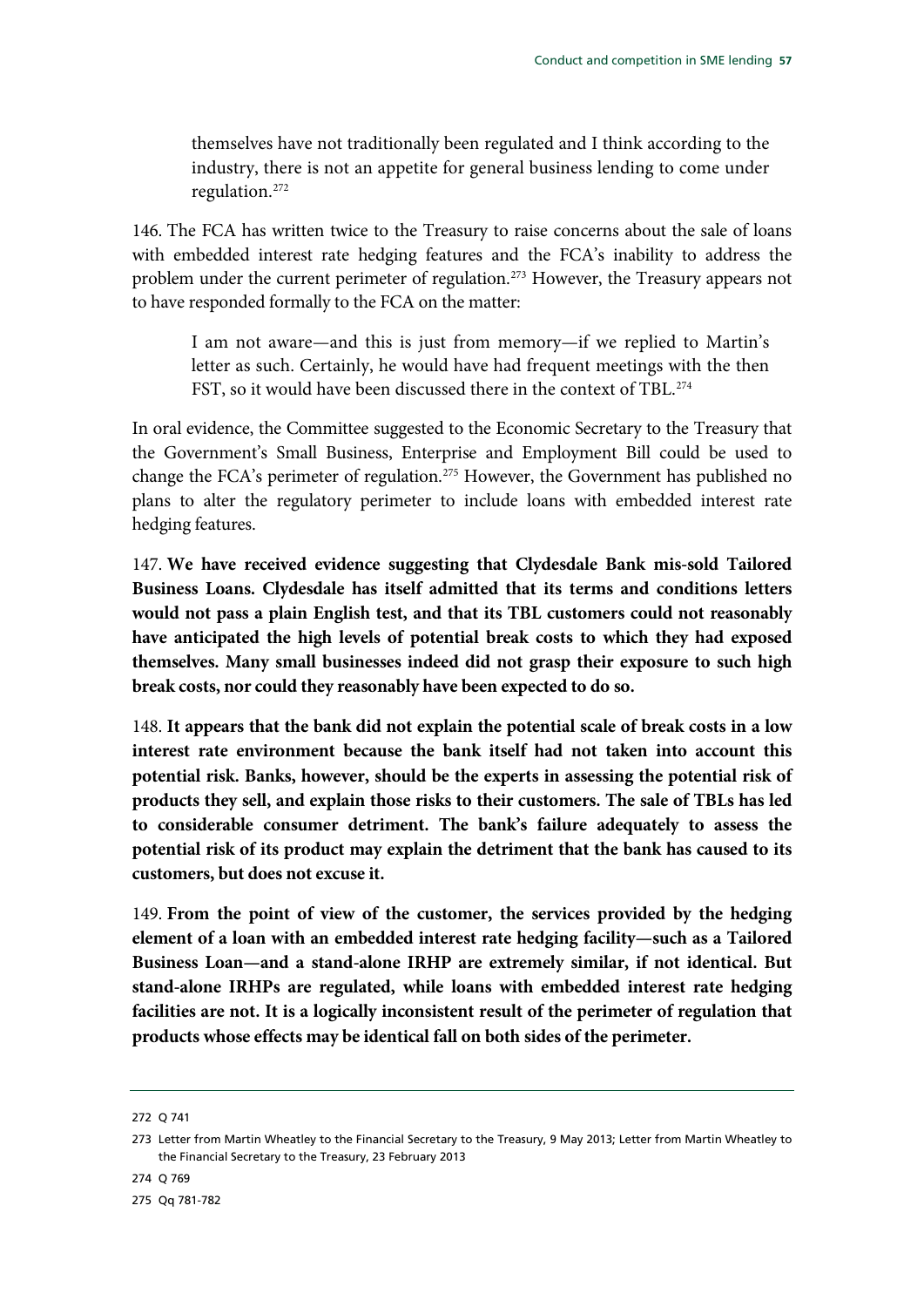150. **Clydesdale understood that TBLs were unregulated. It created TBLs to avoid requirements imposed by the regulator on the sale of a regulated product, IRHPs. It claims that this was to simplify the associated documentation, and to make the product easier for customers to understand. The use of TBLs has left regulators powerless to enforce compensation for customers to whom products were mis-sold, as they have done with IRHPs. Clydesdale created a product that retained the risks and complexities of the regulated product, but had none of the safeguards.**

151. **The Treasury should publish an assessment of the feasibility, benefits and costs of adjusting the perimeter of regulation to cover loans with features of interest rate hedging products. This assessment will need to take into account the possibility that other products may inadvertently be included in the perimeter as a by-product, and the negative consequences that this could entail.**

# *Clydesdale's review of TBLs*

152. Clydesdale has taken some action to address allegations that it mis-sold TBLs. Mr Thorburn told the Committee that in 2012, Clydesdale made adjustments to the TBL products they sold due to "difficulties surrounding their sale", noting that the type of product Clydesdale now sold was a "straightforward fixed-rate loan."[276](#page-59-0) He said:

[...] we further simplified the products so we still offer a fixed-rate business loan, a simpler fixed-rate business loan, to our customers today but the more complex ones—the category A and B products, as the FCA describes them have been off sale since this situation arose. [277](#page-59-1)

153. As well as its FCA-mandated review of standalone IRHPs, Clydesdale has also been voluntarily reviewing past sales of some TBL products. However, not all TBL products are eligible to be part of Clydesdale's voluntary review. TBLs where "the interest rate was fixed for the period of the loan or any part of it", are excluded.<sup>[278](#page-59-2)</sup> Mr Thorburn said:

What we excluded from it were variable-rate tailored business loans and fixed-rate tailored business loans that do not have the same characteristics as the more complex interest-rate hedging products [...].<sup>[279](#page-59-3)</sup>

In written evidence, Clydesdale said that its voluntary TBL review did not apply to 8,372 fixed rate loans—81 per cent of its TBL portfolio.<sup>[280](#page-59-4)</sup>

<span id="page-59-3"></span>279 Q 458

<span id="page-59-4"></span>280 SME0142

<span id="page-59-0"></span><sup>276</sup> Qq 396, 405

<span id="page-59-1"></span><sup>277</sup> Q 396

<span id="page-59-2"></span><sup>278</sup> Clydesdale Bank, Information relating to Clydesdale and Yorkshire Banks' Review of Interest Rate Hedging Products (IRHPs), April 2013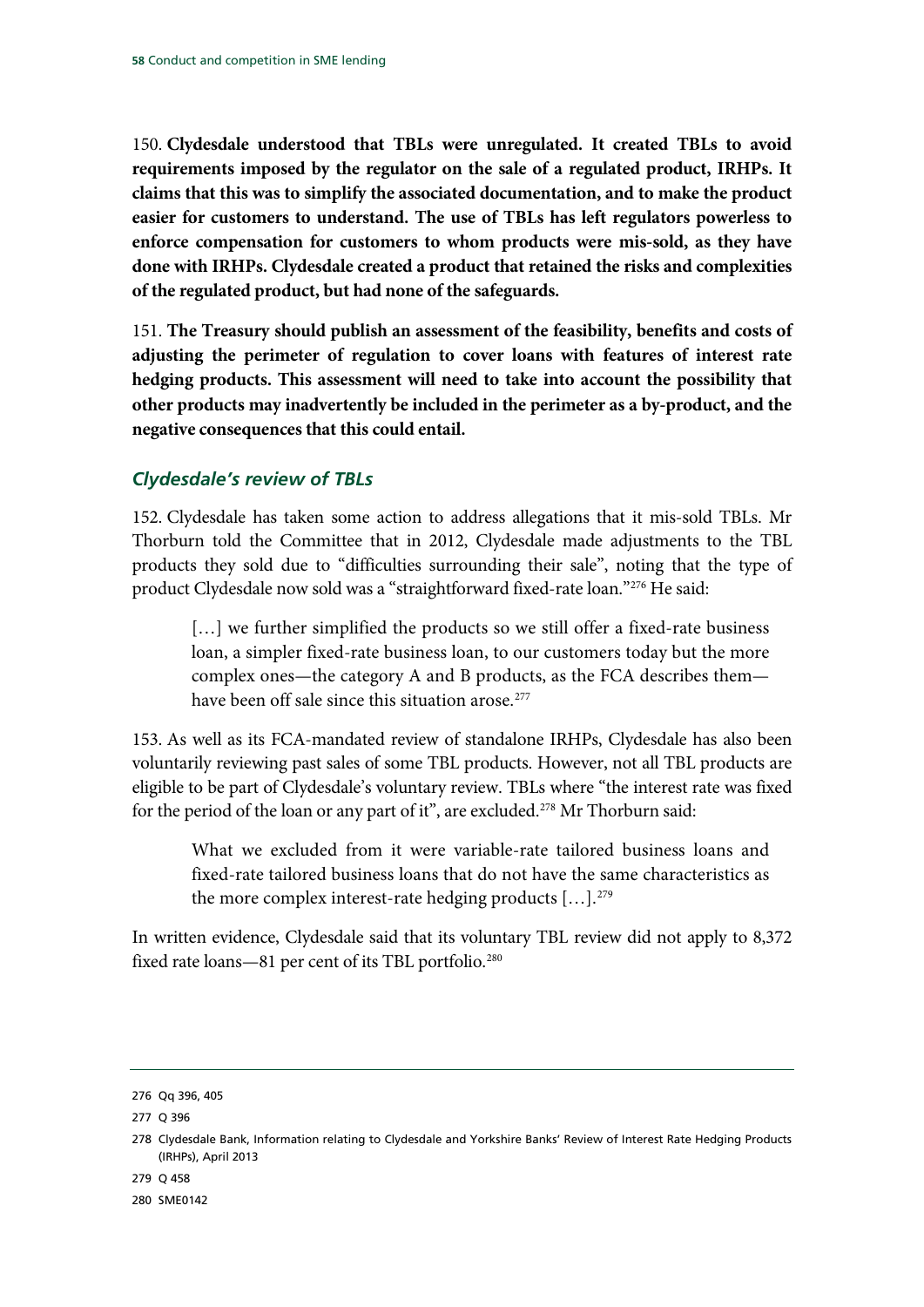154. Clydesdale have justified the exclusion of fixed-rate TBLs from their review of TBLs on the basis that they are not equivalent in complexity to standalone fixed-rate IRHPs. Ms Crosbie of Clydesdale Bank told the Committee:

The FCA standalone review detailed a set of products and they refer to them as category A, B and C. We accepted that a number of our tailored business loans had very similar characteristics, in that they would also be categorised as A, B and C. Where we found that to be the case we have opted all of those products in […] Any products that have been excluded from that review are fixed-rate products and we believe they are different, simpler to understand because the customer gets a fixed payment for a fixed period of time and that payment will never change as long as the customer does not want to terminate the agreement early.<sup>[281](#page-60-0)</sup>

155. Standalone interest rate hedging products which exchange or "swap" two interest rate payments are used to fix the interest rate that a customer pays.<sup>282</sup> Such products are included in the in the FCA review as Category B.<sup>[283](#page-60-2)</sup> Fixed rate TBLs also fix the interest rate that a customer pays. Functionally, these two products are therefore very similar. Furthermore, the Financial Ombudsman Service has been determining TBL cases in a similar way to standalone IRHP cases. Tony Boorman, then Interim Chief Executive and Chief Ombudsman of the Financial Ombudsman Service, said:

The analysis that my ombudsmen have done suggests that our outcomes for the tailored business loans will be very similar to the analysis that we are undertaking in relation to the swaps cases. [284](#page-60-3)

156. Clydesdale states that its own review uses "the same internal and external governance for the review of its in-scope Tailored Business Loans, including the same Independent Reviewer (Berwin Leighton Paisner), as it has used for the formal FCA review of standalone IRHPs".[285](#page-60-4) However, aside from information submitted by Clydesdale to this Committee in in June 2014, and Clydesdale's publication *Information relating to Clydesdale and Yorkshire Banks' Review of Interest Rate Hedging Products (IRHPs),* dated 9 April 2013*,* publicly available information on the operation and progress of Clydesdale's voluntary review remains limited.[286](#page-60-5) For example, Clydesdale has not published statistics on the progress of its review.

157. Customers with Fixed Rate Loans—which are all outside Clydesdale Bank's voluntary TBL review—can complain to the bank directly through its normal complaints process. Ms

<span id="page-60-0"></span><sup>281</sup> Q 472

<span id="page-60-1"></span><sup>282</sup> Financial Conduct Authority, Interest rate hedging product review - FAQs, 11 August 2014

<span id="page-60-2"></span><sup>283</sup> Financial Conduct Authority, Interest rate hedging product review - FAQs, 11 August 2014

<span id="page-60-3"></span><sup>284</sup> Q 711

<span id="page-60-5"></span><span id="page-60-4"></span><sup>285</sup> SME0142

<sup>286</sup> Clydesdale Bank, Information relating to Clydesdale and Yorkshire Banks' Review of Interest Rate Hedging Products (IRHPs), 9 April 2013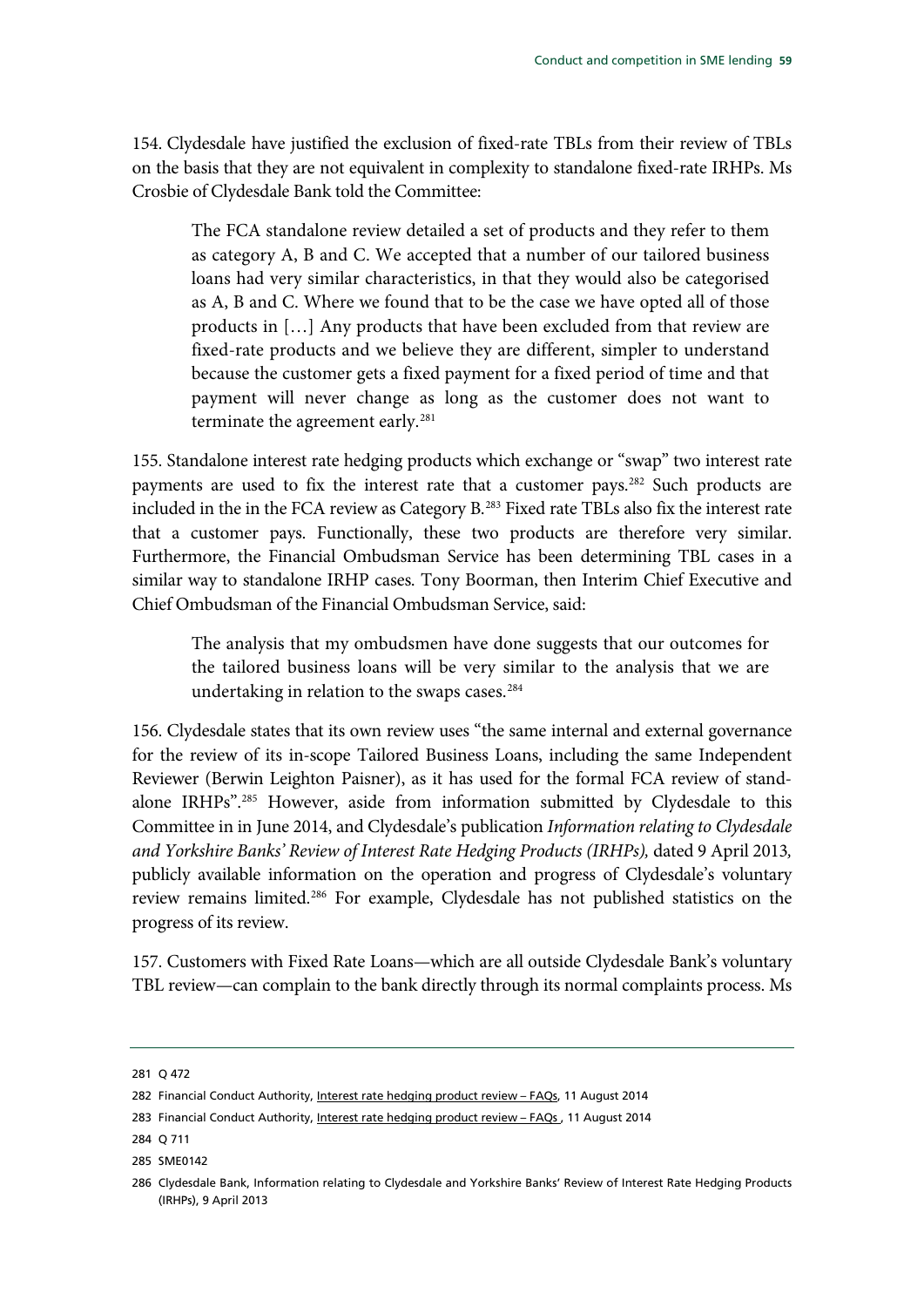Crosbie told the Committee that Clydesdale had sold "just over 8,300" fixed-rate TBLs and by June 2014 had "received 550 complaints about the sales process".<sup>[287](#page-61-0)</sup>

158. Ms Crosbie told the Committee that offers following reviews of past complaints are "informed by any adjudications [Clydesdale] have had from FOS".<sup>[288](#page-61-1)</sup> She said that, of these complaints, Clydesdale project that somewhere "in the order of 60%" of customers will receive "some form of redress". The main reason for redress were problems "around break cost". [289](#page-61-2) When comparing findings of the FCA review of sales of standalone IRHPs to the sale of TBLs, Ms Crosbie said she did not see "the lack of understanding through the sales process that was evident in standalone review [...] mirrored" in the sale of TBLs.<sup>[290](#page-61-3)</sup>

159. In the absence of an FCA review of Tailored Business Loan sales, Clydesdale has created its own review to assess potential mis-selling of such products. It has employed the same independent reviewer as for its FCA review of IRHPs.<sup>[291](#page-61-4)</sup>

160. However, Clydesdale's review excluded fixed rate products.[292](#page-61-5) This represents 80 per cent of all TBL sales.<sup>293</sup> Customers with fixed rate products can complain to the bank through its usual internal complaints process.<sup>[294](#page-61-7)</sup> Clydesdale told us that this exclusion was on the grounds that there was no equivalent product within the FCA review.[295](#page-61-8)

161. **The lack of public oversight, minimal transparency and limited coverage of the scheme mean that the Committee cannot be confident that Clydesdale's separate internal review will deliver outcomes equivalent to the FCA review upon which it is intended to be based. If Clydesdale's aim is to build public trust in its actions, it should address all three of these problems.**

#### *Challenging banks through the courts*

162. SMEs which are not covered by the FOS can challenge decisions by their banks through the courts. Bully Banks wrote: "the regulation of the banks in a free market economy is traditionally left to the courts and on many occasions the SME is advised to look to the courts for a remedy if they have a complaint which the bank refuses to recognize".[296](#page-61-9)

<span id="page-61-7"></span>294 Clydesdale Bank, Information relating to Clydesdale and Yorkshire Banks' Review of Interest Rate Hedging Products (IRHPs), 9 April 2013

<span id="page-61-8"></span>295 Q 472

<span id="page-61-9"></span>296 SME0116

<span id="page-61-0"></span><sup>287</sup> Q 415

<span id="page-61-1"></span><sup>288</sup> Q 443

<span id="page-61-2"></span><sup>289</sup> Q 501

<span id="page-61-3"></span><sup>290</sup> Q 470

<span id="page-61-4"></span><sup>291</sup> Clydesdale Bank, Information relating to Clydesdale and Yorkshire Banks' Review of Interest Rate Hedging Products (IRHPs), 9 April 2013

<span id="page-61-5"></span><sup>292</sup> Clydesdale Bank, Information relating to Clydesdale and Yorkshire Banks' Review of Interest Rate Hedging Products (IRHPs), 9 April 2013

<span id="page-61-6"></span><sup>293</sup> SME0142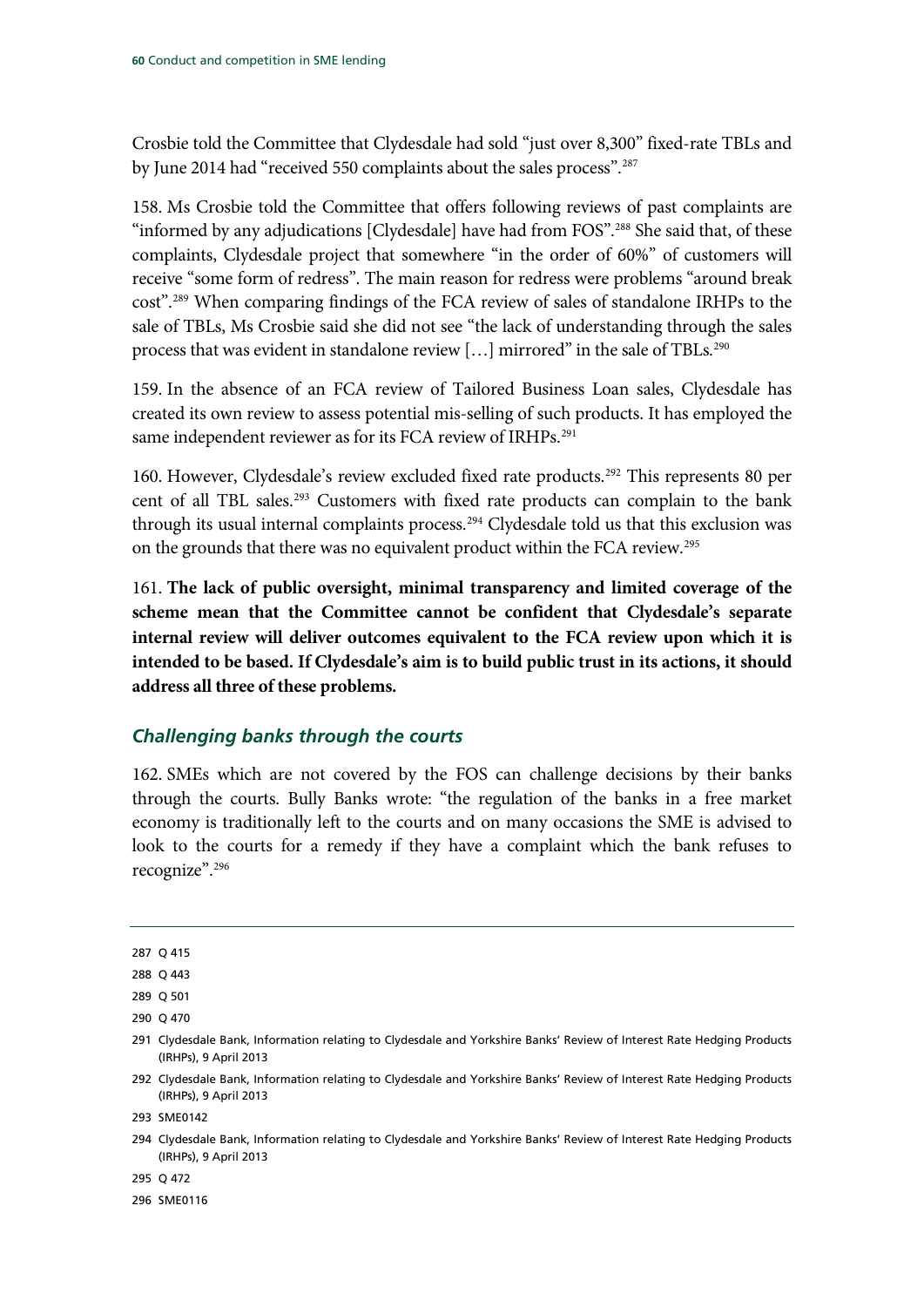163. However, many who wrote to the Committee complained that the cost of taking a bank to court would often be prohibitive. Bully Banks wrote:

The banks conduct litigation with a strategic aim of increasing the costs of litigation as a deterrent to the customer to take or pursue legal proceedings. The costs of proceedings are huge. Just one current example will suffice to illustrate the point: one of our members with an IRHP to the value of  $£3.5$ million is litigating against a bank for what appears to be an obvious mis-sale where the costs of both parties are currently estimated to be of the order of £700K. This level of costs is beyond the reach of the vast majority of SMEs  $[\ldots]^{297}$  $[\ldots]^{297}$  $[\ldots]^{297}$ 

Minotaur, a claims management company, gave examples to the Committee that "highlight the plight of directors/owners who having appealed to the authorities available to them, realise their only real option for redress is court action that they are unable to finance".<sup>[298](#page-62-1)</sup> Leander Joseph Difford, a care home owner, wrote to the Committee about his legal case against Clydesdale:

We had already paid out approximately £40,000 in legal fees. On the 29th January our lawyers asked for another £10,000 to appear in court the next day. We could not afford it and later that day we decided as a family that we could no longer fight […][299](#page-62-2)

164. Bully Banks also noted that the continuing relationship between an SME and its bank made legal action difficult, saying that "the practical reality is that, given the dependence of the SME on its bank, it is an incredibly difficult decision for an SME to decide to sue its bank[.300](#page-62-3)

#### *Financial Ombudsman Service*

165. The Financial Ombudsman Service (FOS) currently provides a dispute resolution service to consumers and some SME businesses. The FOS describes itself as an "independent service for settling complaints fairly, reasonably, quickly and informally"[.301](#page-62-4) Customers who are dissatisfied with the outcome of a bank's internal complaints procedure have the option to raise their case with the FOS, which can re-assess the case on a "fair and reasonable basis".<sup>[302](#page-62-5)</sup> For a complaining customer, access to the FOS is free. The FOS is paid for by businesses through individual case fees, and an annual levy.<sup>[303](#page-62-6)</sup>

<span id="page-62-6"></span>303 Financial Ombudsman Service, Funding and case fees, April 2014

<span id="page-62-0"></span><sup>297</sup> SME0124

<span id="page-62-1"></span><sup>298</sup> SME0102

<span id="page-62-2"></span><sup>299</sup> SME0054

<span id="page-62-3"></span><sup>300</sup> SME0124

<span id="page-62-4"></span><sup>301</sup> Financial Ombudsman Service, Alternative dispute resolution for consumers: implementing the alternative dispute resolution directive and online dispute resolution regulation, 3 June 2014

<span id="page-62-5"></span><sup>302</sup> Financial Ombudsman Service, information for businesses covered by the ombudsman service, 5 March 2015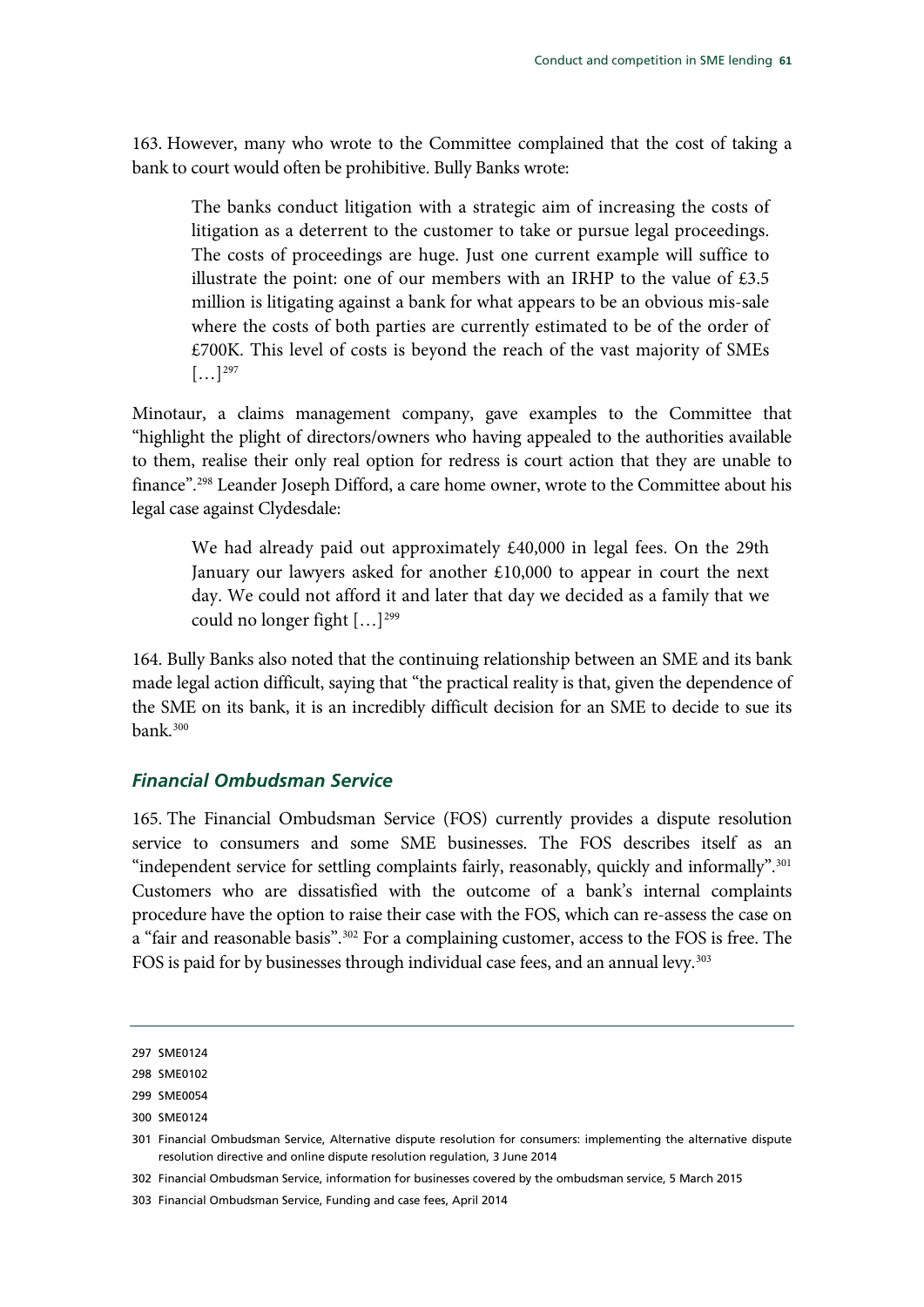166. The FOS may be of benefit to both banks and the customer. Walter Merricks, then Chief Ombudsman, said of the benefits to banks in 2001: "for the industry it has obvious side benefits: the financial contributions to the scheme are probably less than the legal fees it would pay if cases went to court, and there is probably a saving in management time." On the benefits to consumers, he said: "the person who has a complaint can approach the ombudsman, without fear of having to pay more, or of forfeiting any legal rights—a real "no lose" situation".[304](#page-63-0) The Treasury Committee said in 2004 that: "The Financial Ombudsman Service currently commands wide support among the industry and consumers as an inexpensive and speedy way of resolving disputes and achieving redress where redress is due."[305](#page-63-1) More recently, the CBI said that "the FOS framework helps the efficiency of the complaints process and avoids the need on either side for lengthy and costly court battles".[306](#page-63-2)

167. Existing FOS rules restrict the SME complaints it can take up. As Mr Boorman explained:

I am limited to looking at small businesses, the microenterprise definition, which obviously cuts out a lot of the people that often are talked about.<sup>[307](#page-63-3)</sup>

This microenterprise definition limits FOS coverage to businesses with an annual turnover of less than €2 million and fewer than ten employees. The FOS also has an award limit of £150,000.[308](#page-63-4) Mr Boorman told the Committee the current limit did not give the FOS "award powers that cover most of these swap and swap-related cases." When referring to the lead decision on these cases Mr Boorman explained that the redress offer cost the "bank concerned about  $£3$  million".<sup>[309](#page-63-5)</sup> He said that the bank "did not technically have to follow" the ombudsman's decision.[310](#page-63-6)

168. The Committee asked witnesses whether the remit of the FOS should be expanded. Laurence Beere, who had purchased a TBL, expressed the frustration some small businesses experience when they fall outside the FOS remit.<sup>311</sup> HSBC wrote that they were in favour of a consultation to consider the extension of the FOS's remit to "include more SMEs".[312](#page-63-8) Tim Murphy, of Seneca Banking Consultants, said that he had "no faith in [bank's] internal procedures".<sup>313</sup> He suggested that a wider FOS remit, possibly delivered

- <span id="page-63-4"></span>308 Financial Ombudsman Service, "The Ombudsman and Smaller Businesses," 1 June 2014
- <span id="page-63-5"></span>309 Q 714
- <span id="page-63-6"></span>310 Q 714
- <span id="page-63-7"></span>311 Q 258
- <span id="page-63-8"></span>312 SME0115
- <span id="page-63-9"></span>313 Q 250

<span id="page-63-0"></span><sup>304</sup> Speech by Walter Merricks, Chief Ombudsman of the Financial Ombudsman Service, to the Chantrey Vellacott DFK Annual Reception, 6 June 2001

<span id="page-63-1"></span><sup>305</sup> Treasury Committee, Restoring confidence in long–term savings, Eighth Report of Session 2003–04, HC 71–1, 19 July 2004, p 44, para 86

<span id="page-63-2"></span><sup>306</sup> Confederation of British Industry, The Financial Conduct Authority: Approach to Regulation, CBI response, September 2011

<span id="page-63-3"></span><sup>307</sup> Q 679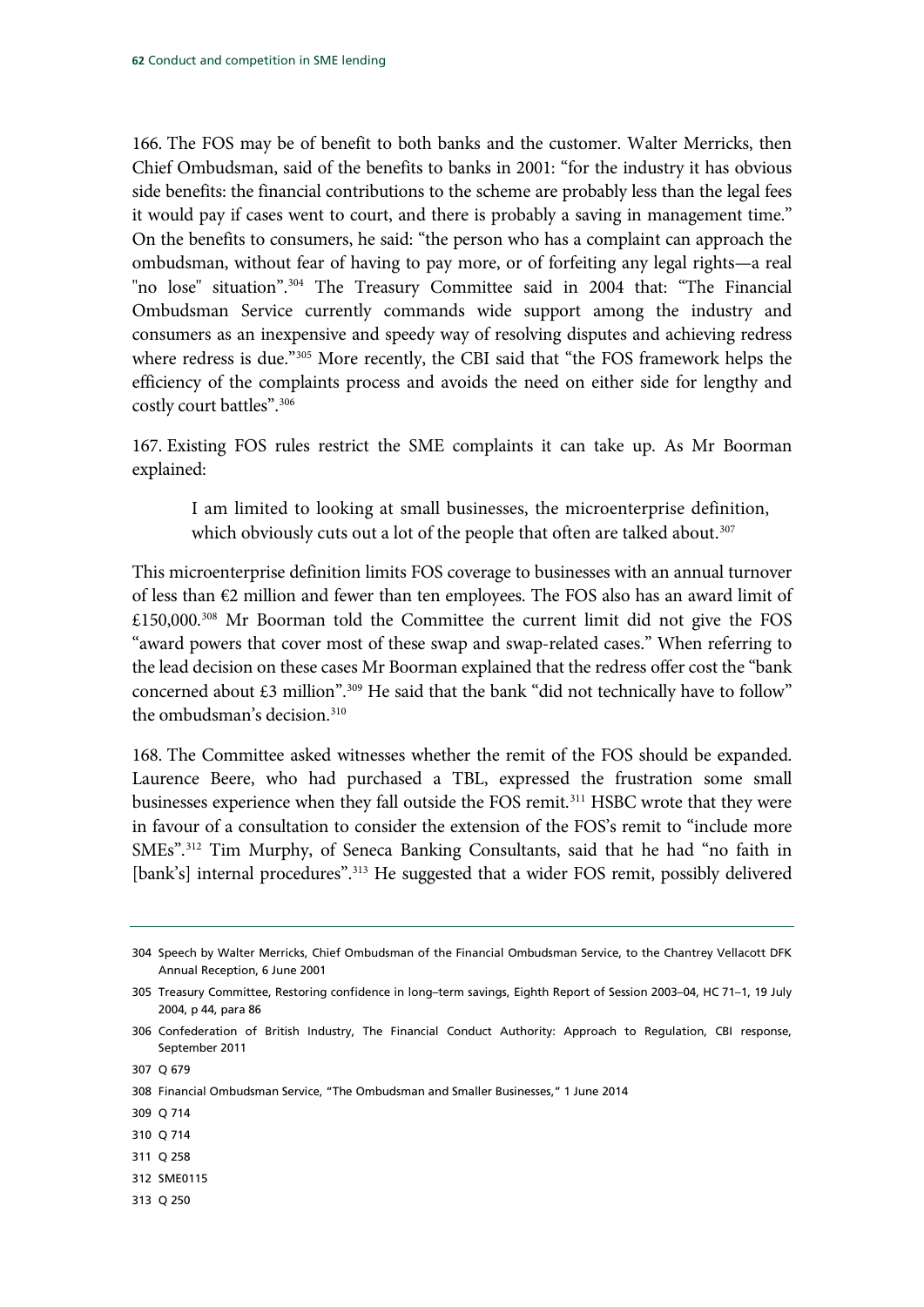by a "FOS Mark 2," which extended to businesses of around "£25 million turnover", would "hopefully keep banks' internal procedures on their toes".<sup>314</sup> Mr Roe of Bully Banks called for the enhanced "publication by each bank" of "what is happening within its complaint processes" and to ensure that the Ombudsman service had "appropriate jurisdiction" to permit a greater number of SMEs to access the FOS.[315](#page-64-1)

169. The ACCA said in its written evidence that the current remit of the FOS was not proportionate to the level of financial sophistication of SME businesses:

Indicatively, businesses with more than  $£1.7m$  in turnover cannot generally take cases to the Financial Ombudsman—even though at least a third of these do not have financially trained staff, another third don't have a written business plan, and one in six do not produce regular management accounts. A £5m turnover threshold would be much more sensible, ensuring that most businesses above the threshold have appropriate financial capabilities in place. But ideally, sophistication should be considered in terms of the adequacy of businesses' resources and expertise in relation to the complexity and significance of the financial decisions they are required to make.<sup>[316](#page-64-2)</sup>

170. Any expansion to the FOS remit would, according to Mr Boorman, need to be met with an increase in the FOS's award limit. Mr Boorman also challenged the capacity of the Ombudsman to be a suitable substitute for litigation:

[...] from my perspective a business-to-business dispute is one that is better resolved in court with court procedures rather than through an ombudsman service that is invited by Parliament to be informal and to make decisions on the basis of what is fair and reasonable.<sup>[317](#page-64-3)</sup>

Overall, Mr Boorman believed there was some "nervousness" on the board of the FOS about extending its "powers of resolving matters on a fair and reasonable basis, into very sizeable financial disputes".<sup>[318](#page-64-4)</sup>

171. The jurisdiction of the FOS is determined by FCA rules.<sup>[319](#page-64-5)</sup> In response to a recommendation of the Parliamentary Commission on Banking Standards (PCBS)<sup>[320](#page-64-6)</sup> the FCA committed to consult on an expansion of the FOS.<sup>[321](#page-64-7)</sup>

172. **Regulation has, in many cases, failed to prevent mis-selling. Dispute resolution services—such as the Financial Ombudsman Service (FOS)—can provide a means of** 

<span id="page-64-7"></span>321 SME0140

<span id="page-64-0"></span><sup>314</sup> Q 251

<span id="page-64-1"></span><sup>315</sup> Q 254

<span id="page-64-2"></span><sup>316</sup> SME0011

<span id="page-64-3"></span><sup>317</sup> Q 714

<span id="page-64-4"></span><sup>318</sup> Q 721

<span id="page-64-5"></span><sup>319</sup> FCA Handbook, Jurisdiction of the Financial Ombudsman Service (DISP 2), 6 March 2015

<span id="page-64-6"></span><sup>320</sup> Parliamentary Commission on Banking Standards, Changing Banking for Good, First Report of Session 2013–14, HC 175-II, 11 March 2014, p 278, para 523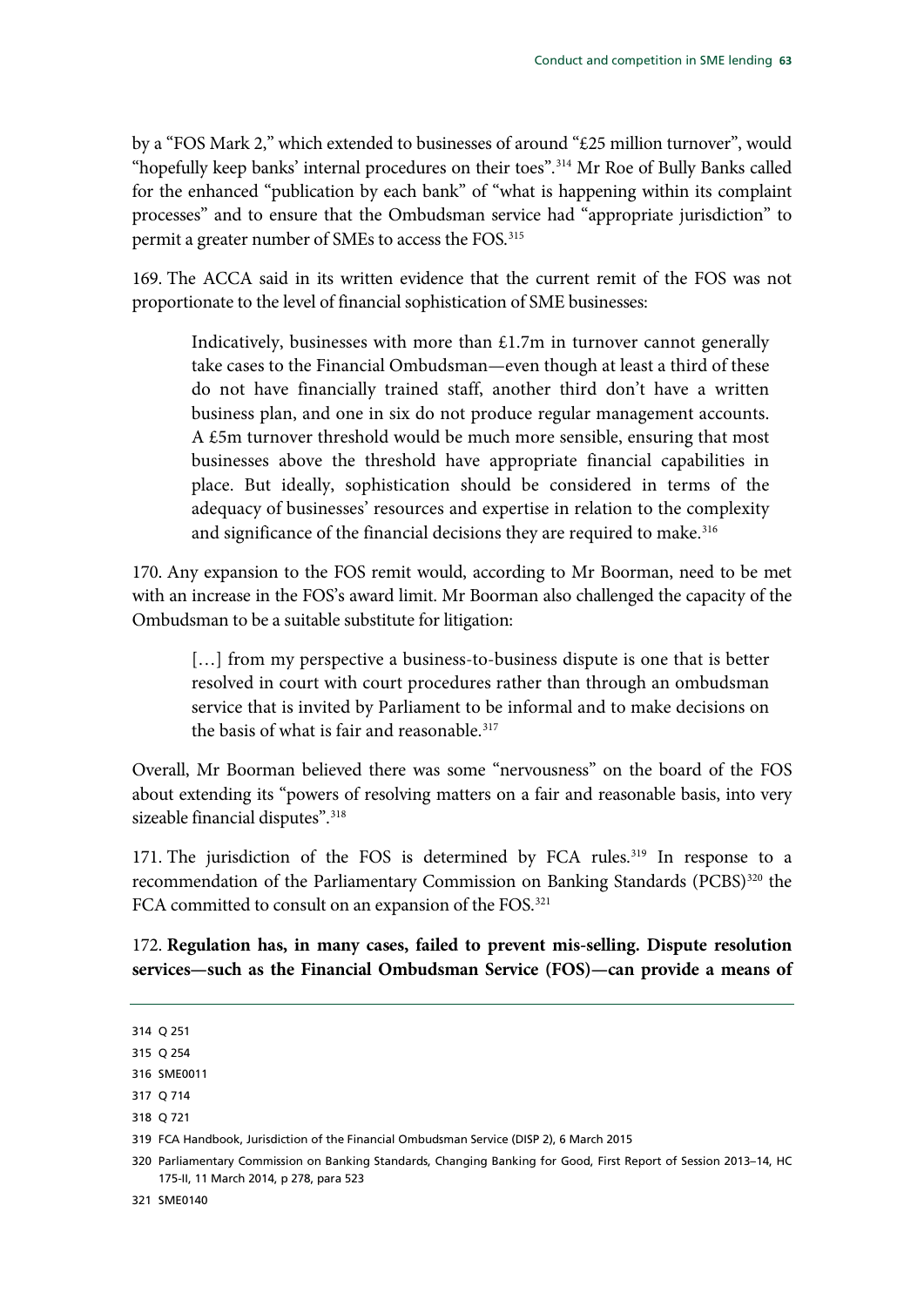**redress to bank customers when things go wrong. The existence of the FOS has, overall, been positive for both banks and their customers. It provides a means of independent, affordable and effective dispute resolution through which to challenge a bank's decision making.** 

173. **There is a risk that a wider remit and the greater complexity of SME cases could greatly increase the workload of the FOS and overburden it. This could be detrimental to existing users of the FOS. However, it is clear that there is a group of small businesses which are too large to be covered by the FOS but too small to be able to afford to challenge their bank in court effectively. Such businesses are often unable to challenge poor decision making by banks or to seek redress when their banks treat them badly, even when their case is valid. It is not acceptable that these businesses should be denied adequate redress or that banks should, as it appears, be permitted to game the system to avoid responsibility for their actions.**

174. **Bearing in mind the risk identified above, the FCA consultation on the scope of the FOS, prompted by the Parliamentary Commission on Banking Standards, should also consider how this gap in coverage can be closed, and, as a matter of urgency, report to Parliament their conclusions.**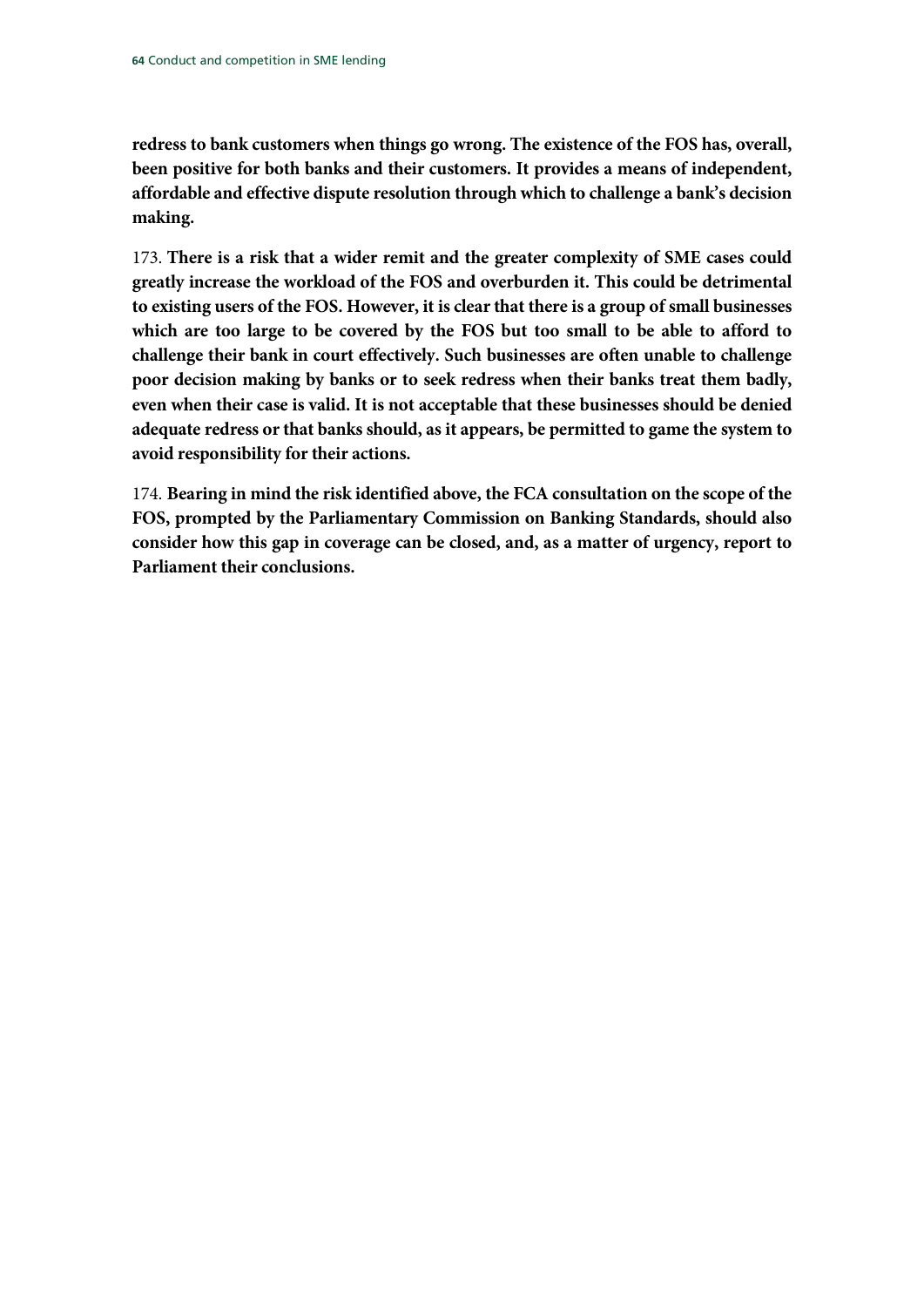# **5** Competition in SME lending

# **A history of competition problems**

175. Competition in the banking sector has been perceived as a problem for many years. In March 2000, the Sir Donald Cruickshank examined the competition in the SME banking market as part of his report *Competition in UK Banking*. He concluded that "competition problems were found in all markets investigated".<sup>[322](#page-66-0)</sup>

176. Over the subsequent decade, a number of studies and follow up reports into banking competition were performed by the UK's competition authorities—the Competition Commission (CC) and Office of Fair Trading (OFT), and later the Competition and Markets Authority (CMA). These are:

- *The supply of banking services by clearing banks to small and medium-sized enterprises* by the Competition Commission in March 2002<sup>323</sup>
- *SME Banking—Review of the undertakings given by banks following the 2002 Competition Commission repor*t by the OFT in August 2007[324](#page-66-2)
- *Review of barriers to entry, expansion and exit in retail banking* by the OFT in November 2010.[325](#page-66-3)

177. The most detailed of these reports was the Competition Commission's 2002 market study into competition in SME banking services. At the time, it found competition problems including market concentration, a reluctance among customers to switch provider, practices that restricted and/or distort price competition, pricing transparency, and barriers to entry and expansion. [326](#page-66-4) The further reviews conducted in 2007 and 2010 found that elements of problems identified in 2002, for example low switching activity and low comparability of products, had persisted.<sup>[327](#page-66-5)</sup>

178. Competition in banking has also been investigated by Parliament and by the Independent Commission on Banking (ICB). In 2011, the ICB expressed concern about the state of competition in retail banking. Its final report said:

<span id="page-66-0"></span><sup>322</sup> Sir Donald Cruickshank, Competition in UK Banking: A Report to the Chancellor of the Exchequer, March 2000

<span id="page-66-1"></span><sup>323</sup> Competition Commission, The supply of banking services by clearing banks to small and medium-sized enterprises, March 2002

<span id="page-66-2"></span><sup>324</sup> Office of Fair Trading, SME Banking—Review of the undertakings given by banks following the 2002 Competition Commission report, August 2007

<span id="page-66-3"></span><sup>325</sup> Office of Fair Trading, Review of barriers to entry, expansion and exit in retail banking, November 2010

<span id="page-66-4"></span><sup>326</sup> Competition Commission, The supply of banking services by clearing banks to small and medium-sized enterprises – Volume 1, March 2002, p.3

<span id="page-66-5"></span><sup>327</sup> Office of Fair Trading, SME Banking—Review of the undertakings given by banks following the 2002 Competition Commission report, August 2007, p 6, 8; Office for Fair Trading, Review of barriers to entry, expansion and exit in retail banking, November 2010, p 6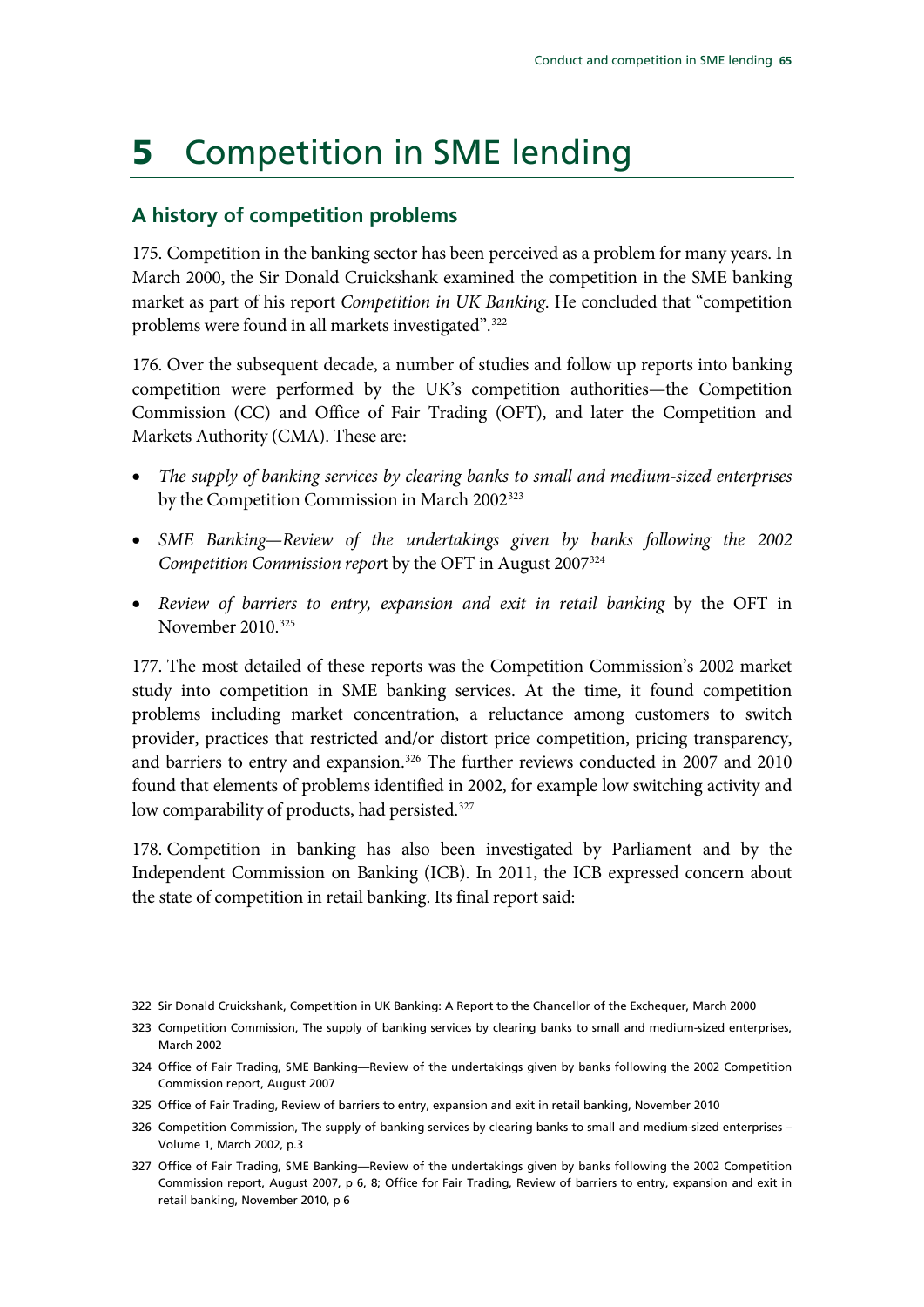There have been long-standing problems with competition in UK retail banking markets, resulting in competition being both insufficient and misdirected. These problems stem from a concentrated market structure and significant barriers to entry, in conjunction with poor conditions for consumer choice, which reduce the threat of losing market share if a bank offers poor prices or service.<sup>[328](#page-67-0)</sup>

179. In June 2013, the Parliamentary Commission on Banking Standards (PCBS) also concluded that competition problems in banking persisted. However, it also recognised that action was being taken to try to improve banking competition:

A large number of regulatory reforms to the banking sector are already in train, as well as those recommended by this Commission. An immediate Competition Commission referral would further add to the burden of uncertainty on the sector and would divert the banks from their core objective of recovery and lending to the real economy.[329](#page-67-1)

The PCBS acknowledged that these developments "could have a significant impact on competition in this market", but it considered that delay should "not be allowed to serve as an argument for indefinite inaction."[330](#page-67-2) As a result, the PCBS recommended that the CMA "immediately commence a market study of the retail and SME banking sector" to be completed on a timetable "consistent with making a market investigation reference, should it so decide, before the end of 2015".[331](#page-67-3)

#### **Box 2: Ongoing measures to improve competition**

There have been a number of recent measures by industry, business groups and the Government intended to improve competition in SME finance. These have included:

**Divestments from Lloyds Banking Group and the Royal Bank of Scotland Group** to create two additional banks. These divestments, the result of EU state aid rules, have created TSB and are in the process of creating Williams and Glyn.

**Changes to the authorisations and prudential regulation regime for new banks**. These were introduced by the FSA in March 2013, and included a simplified bank authorisations process and temporary reductions in capital requirements for new entrants.<sup>332</sup>

<span id="page-67-0"></span><sup>328</sup> Independent Commission on Banking, Final Report, November 2011, p 197

<span id="page-67-1"></span><sup>329</sup> Parliamentary Commission on Banking Standards, Changing Banking for Good, First Report of Session 2013–14, HC 175-II, 11 March 2014, p 240, para 403

<span id="page-67-2"></span><sup>330</sup> Parliamentary Commission on Banking Standards, Changing Banking for Good, First Report of Session 2013–14, HC, 11 March 2014, 175-II, p 236, para 396; p 240, para 403

<span id="page-67-3"></span><sup>331</sup> Parliamentary Commission on Banking Standards, Changing banking for good, First Report of Session 2013–14, 11 March 2014, HC 175-II, 11 March 2014, p 240, para 404

<span id="page-67-4"></span><sup>332</sup> Financial Services Authority, A review of requirements for firms entering into or expanding in the banking sector, March 2013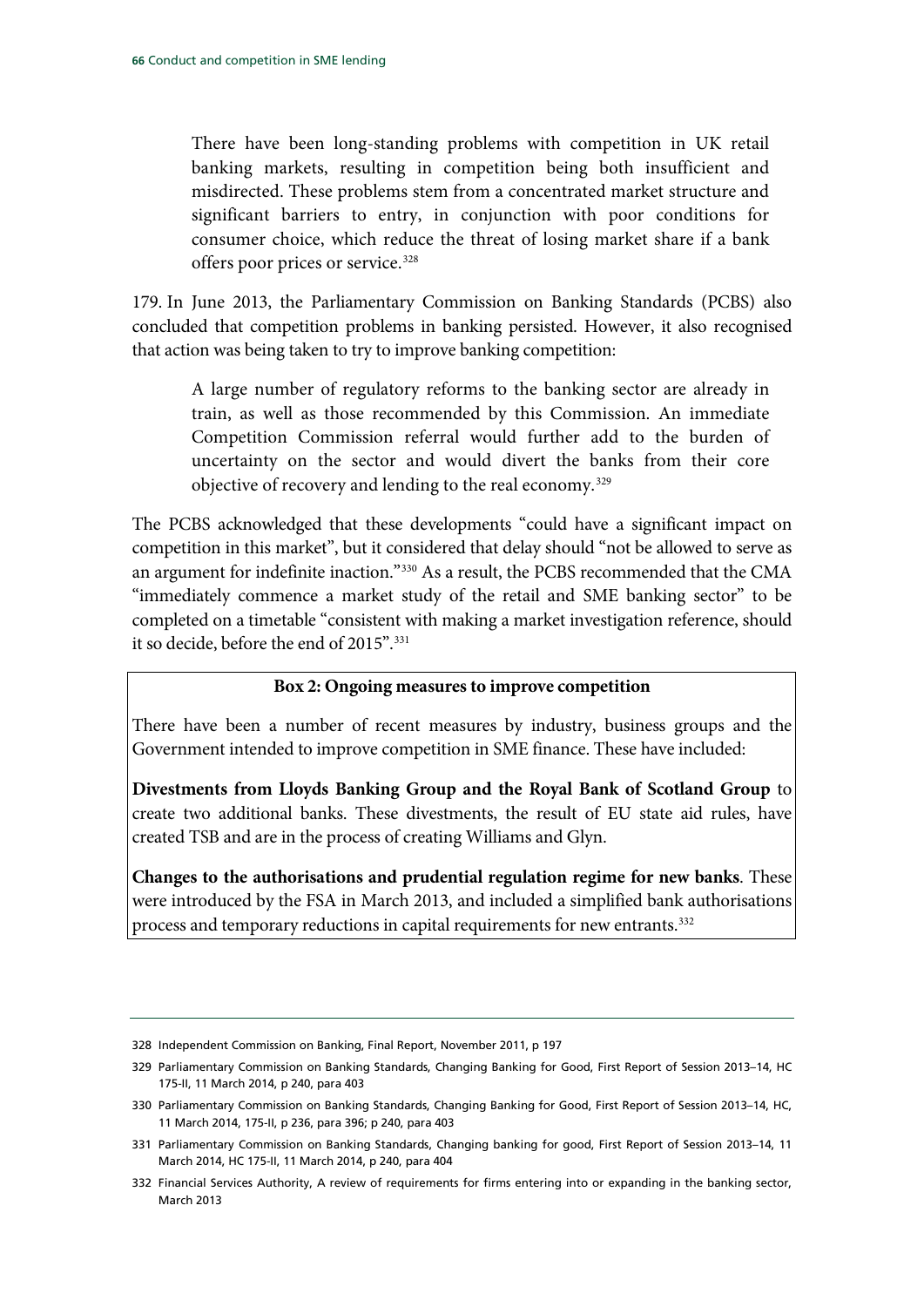**The establishment of the Payment Systems Regulator (PSR)** which will become fully operational in April 2015. The PSR's objectives will be to promote competition, innovation and the interests of end-users through overseeing designated UK domestic payment systems. [333](#page-68-0)

**The introduction of a seven-day Current Account Switch Service (CASS)**, which is available to smaller SMEs. Benefits for small businesses include automatic switching of direct debits, and a payments redirection service for money accidentally sent to the old account.<sup>334</sup> The Government announced at the 2014 Autumn Statement that coverage of the service would be expanded to "99% of all SMEs" and that the redirection service would be extended to 36 months.<sup>[335](#page-68-2)</sup>

**Measures to increase the availability of SME creditworthiness information** to help newer or smaller providers to make more effective lending decisions. [336](#page-68-3) The Small Business, Enterprise and Employment Bill is intended to legislate for this scheme.<sup>[337](#page-68-4)</sup>

A programme called **Business Banking Insight** that regularly collects survey data on business customers' experiences of banks. The survey is conducted once every six months, and published online. The program is run by HM Treasury in conjunction with some major banks and business groups.<sup>338</sup>

A programme to **refer SMEs that have been rejected for loans to challenger banks and alternative finance providers** who are looking to offer finance. The Small Business, Enterprise and Employment Bill is intended to legislate for this scheme.<sup>[339](#page-68-6)</sup>

# **The current state of competition**

180. In response to the PCBS, the OFT brought forward its planned market study into small business banking. This study, *Banking services to small and medium enterprises,* was published in July 2014 by the OFT's successor the CMA, in conjunction with the FCA.

181. In its 2014 market study, the CMA and FCA acknowledged that, as the PCBS had highlighted, a number of developments had the potential to help alleviate competition concerns in SME banking.[340](#page-68-7) However, while these developments were considered "valuable in addressing some of the historical concerns" in competition, the CMA and FCA said that "fundamental competition concerns" remained.<sup>[341](#page-68-8)</sup> In particular, the CMA and FCA said that take up of seven-day switching had been "low", with only 7,300 SMEs

<span id="page-68-0"></span><sup>333</sup> Competition and Markets Authority, Banking services to small and medium-sized enterprises, 18 July 2014, p 6

<span id="page-68-1"></span><sup>334</sup> Payments Council, Current Account Switch Service Small Business Fact Sheet, as at 21 January 2015

<span id="page-68-2"></span><sup>335</sup> Autumn Statement 2014, HM Treasury, 3 December 2014, p 84, para 2.178

<span id="page-68-3"></span><sup>336</sup> Competition and Markets Authority, Banking services to small and medium-sized enterprises, 18 July 2014, p 6

<span id="page-68-4"></span><sup>337</sup> Small Business, Enterprise and Employment Bill 2014-15

<span id="page-68-5"></span><sup>338</sup> Business Banking Insight, using this website, as at 21 January 2014

<span id="page-68-6"></span><sup>339</sup> HM Treasury, SME finance: help to match SMEs rejected for finance with alternative lenders, 18 December 2014

<span id="page-68-7"></span><sup>340</sup> Competition and Markets Authority, Banking services to small and medium-sized enterprises, 18 July 2014, p 6

<span id="page-68-8"></span><sup>341</sup> Competition and Markets Authority, Banking services to small and medium-sized enterprises, 18 July 2014, p 7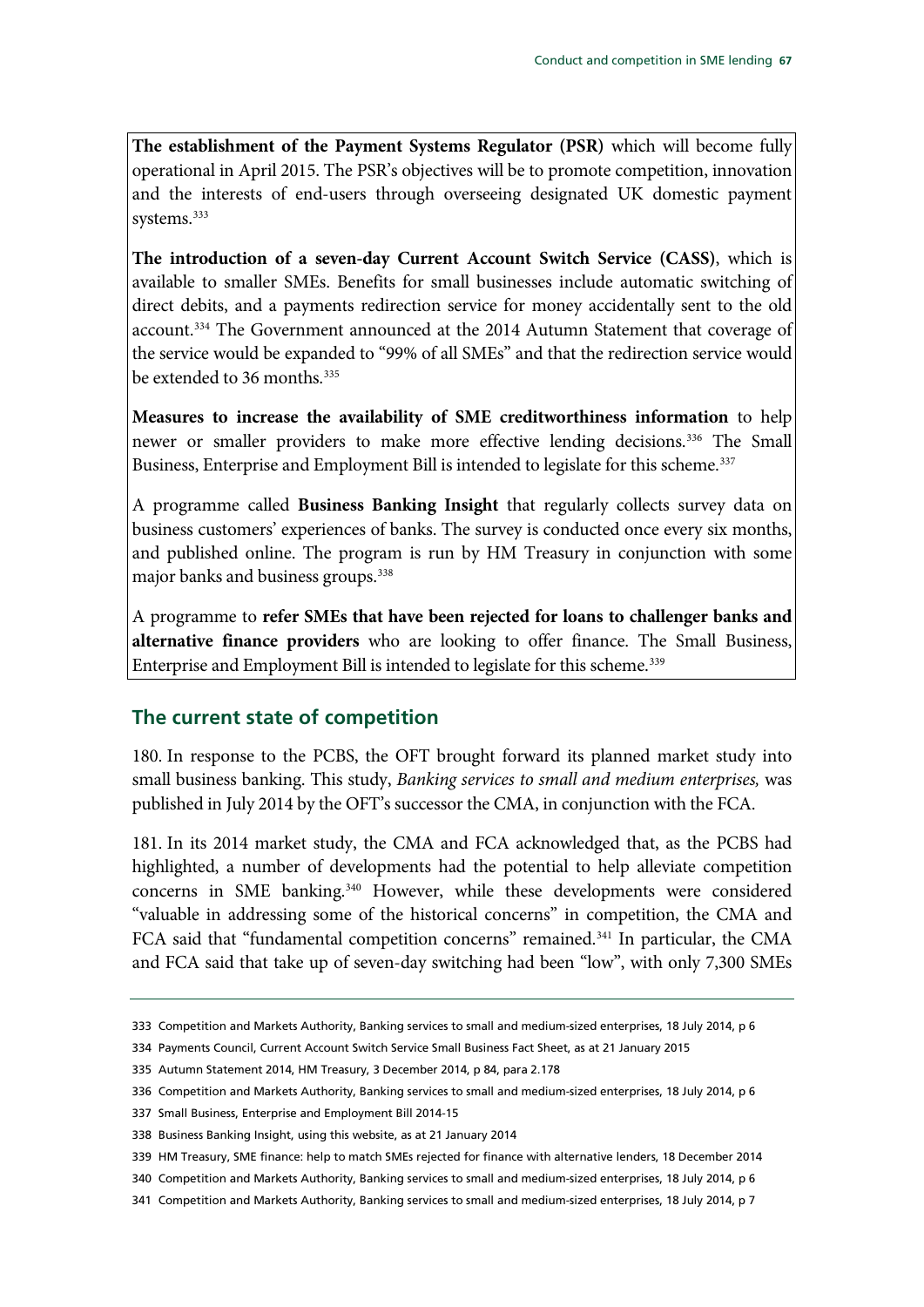switching out of a population of 3.5 million business current account (BCA) holders.<sup>[342](#page-69-0)</sup> The study also concluded that the divestment of Lloyds and RBS would only have "limited" impact on competition.<sup>343</sup> The market study was, however, positive about changes to bank authorisations, predicting that the changes would be "likely to reduce some barriers to entry and expansion."<sup>[344](#page-69-2)</sup> It was also positive about the Government's scheme to increase the availability of SME creditworthiness information, saying that "action currently being taken by the Government provides an effective mechanism substantially to address any of the concerns in these areas if implemented in full.["345](#page-69-3)

182. Overall, the CMA and FCA concluded that the UK SME banking sector still did not exhibit many of the characteristics of a "well-functioning" and competitive sector. The report found four significant characteristics in the UK market that it considered consistent with markets where "competition is prevented, restricted or distorted":<sup>[346](#page-69-4)</sup>

- Markets were concentrated, with concentration levels persisting over an extended period of time;
- Barriers to entry and expansion, although reduced, continued to be present and significant in the markets;
- There were low rates of switching, negotiation and shopping around (in spite of the availability of easier switching), with evidence of a belief among SMEs that "all banks are the same"; and
- Transparency and comparability were limited.<sup>347</sup>

183. Alex Chisholm, Chief Executive of the Competition and Markets Authority, told the Committee that competition had worsened since the crisis. He said that the "the market context is different today from where it was five years ago", and that the financial crisis had undone much of the progress in improving competition achieved in the early and mid 2000s: [348](#page-69-6)

I think there has been progress, but clearly not enough. It is also fair to say, when you look back over that decade, things were moving towards a better place from a competition point of view and then took a number of steps back because of the financial crisis. Certainly, that is very evident in the levels of consolidation.[349](#page-69-7)

<span id="page-69-3"></span>345 Competition and Markets Authority, Banking services to small and medium-sized enterprises, 18 July 2014, p 99

<span id="page-69-0"></span><sup>342</sup> Competition and Markets Authority, Banking services to small and medium-sized enterprises, 18 July 2014, p 12

<span id="page-69-1"></span><sup>343</sup> Letter from OFT to Chancellor: recommendations on Lloyds Banking Group and Royal Bank of Scotland divestments, 11 September 2013

<span id="page-69-2"></span><sup>344</sup> Competition and Markets Authority, Banking services to small and medium-sized enterprises, 18 July 2014, p 64

<span id="page-69-4"></span><sup>346</sup> Competition and Markets Authority, Banking services to small and medium-sized enterprises, 18 July 2014, p 176

<span id="page-69-5"></span><sup>347</sup> Competition and Markets Authority, Banking services to small and medium-sized enterprises, 18 July 2014, p 176

<span id="page-69-6"></span><sup>348</sup> Q 977

<span id="page-69-7"></span><sup>349</sup> Q 973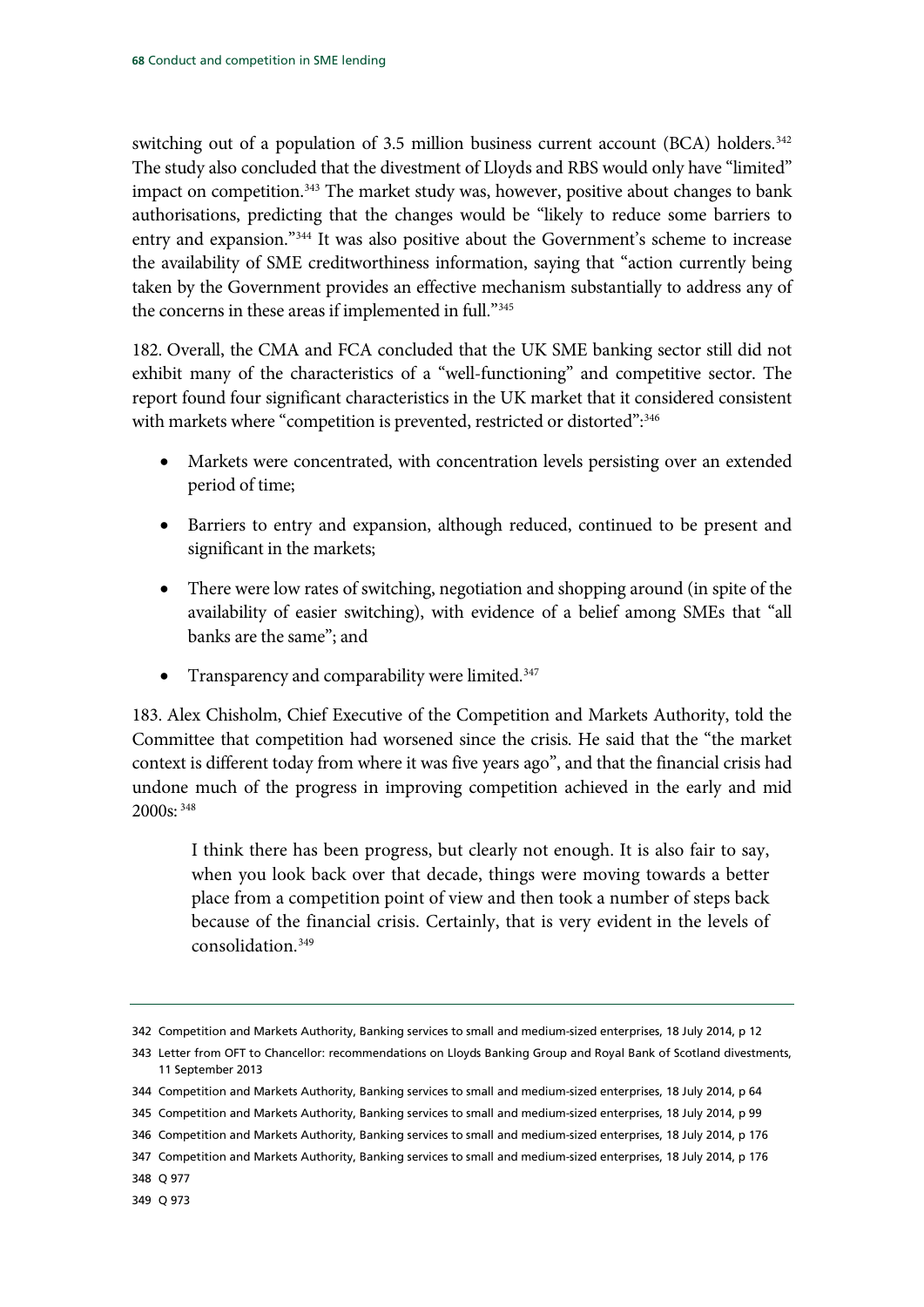The Committee also received evidence which suggested that competition had worsened. The Association of Chartered Certified Accountants said that "the financing landscape has become less competitive for most UK SMEs over the last two years, following a surge in competition in the early days of the recovery".[350](#page-70-0)

184. The market study concluded that many of the problems identified in 2014 were not new, noting that "many of the concerns identified in previous reviews remained".<sup>[351](#page-70-1)</sup> These included:

- The provision of BCAs and business loans was concentrated among the largest four banks, with those providers maintaining relatively stable market shares; indeed, the sector was now as concentrated as it was in 1999;
- New entry had been limited and there were still high barriers to entry and expansion for newer and smaller banks;
- SME customers believed there to be little differentiation between providers;
- SMEs had difficulty comparing offers across providers and demonstrated low levels of shopping around; and
- The banks with lower customer satisfaction levels had high market shares and were not losing significant market share—while those with the highest customer satisfaction were not able to expand[.352](#page-70-2)

185. As a result of its findings, the CMA decided to make a provisional market investigation reference, subject to consultation and a final decision on the matter.<sup>[353](#page-70-3)</sup> On 6 November 2014, the CMA confirmed that it would undertake an "in-depth market investigation into the personal current account and SME retail banking sectors".[354](#page-70-4)

186. Witnesses to the Committee agreed with assertions from the CMA and FCA that competition in banking remained weak. Mr Lane of Kingston Smith and Dr Tomlinson, Entrepreneur in Residence at the Department for Business, Innovation and Skills, believed that competition in SME banking was limited.<sup>[355](#page-70-5)</sup> Mr Hollis, owner of Hollis & Co, agreed, telling the Committee that he did not see "any meaningful competition between the four large banks at all".<sup>356</sup> He also said that competition amongst banks for business was stronger for large firms than it was for small firms:

<span id="page-70-0"></span><sup>350</sup> SME0011

<span id="page-70-1"></span><sup>351</sup> Competition and Markets Authority, Banking services to small and medium-sized enterprises, 18 July 2014, p 5

<span id="page-70-2"></span><sup>352</sup> Competition and Markets Authority, Banking services to small and medium-sized enterprises, 18 July 2014, p 64

<span id="page-70-3"></span><sup>353</sup> Competition and Markets Authority, Banking services to small and medium-sized enterprises, 18 July 2014, p 16

<span id="page-70-4"></span><sup>354</sup> Competition and Markets Authority, Personal current account and small business banking face full competition investigation, 6 November 2014

<span id="page-70-6"></span><span id="page-70-5"></span><sup>355</sup> Q 137; Oral evidence by Lawrence Tomlinson to the Treasury Committee, Banks' lending practices: treatment of business in distress, 29 January 2014, q 71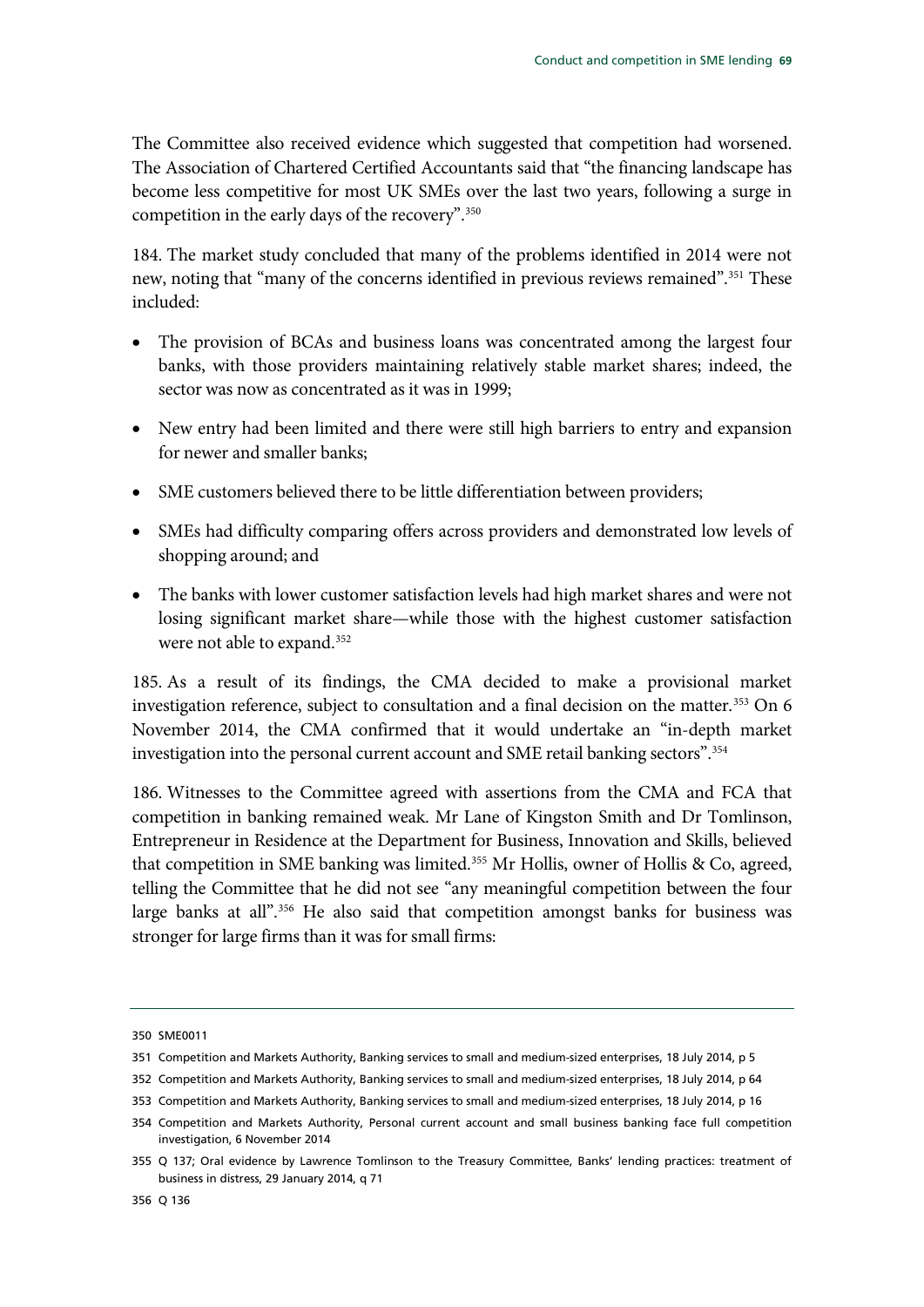If you are a large company at the top end of the SME scale and you are very profitable, I think banks will compete for that business, but for the great majority of people out there, I do not think there is any competition.<sup>[357](#page-71-0)</sup>

The Treasury also acknowledged there was a problem. The Economic Secretary to the Treasury said that "in the area of SME lending […] there are improvements but there is a long way to go".<sup>[358](#page-71-1)</sup>

## *How have new entrants affected concentration?*

187. The SME banking market has seen some changes arising from challenger banks. Metro Bank represents an entirely new entrant into the UK's banking market, whilst banks such as Aldermore, Shawbrook and Handelsbanken have expanded their operations significantly since the financial crisis. From its first branch in 2010, Metro Bank opened its 33<sup>nd</sup> branch in February 2015.<sup>[359](#page-71-2)</sup> Handelsbanken announced its 175<sup>th</sup> UK branch in June 2014,[360](#page-71-3) and told the Committee that while it had operated in the UK since 1982, it was only in the "last couple of years the expansion has really picked up".<sup>361</sup>

188. In terms of debt financing, a number of innovate alternative finance providers have also emerged. For example, peer-to-peer and crowdfunding platforms such as Platform Black, Funding Circle and Zopa all provide loans to UK SMEs. The Liberium AltFi Index a survey of alternative lending industry performance—found that the peer-to-business lending it surveyed had seen an annual growth rate of approximately 200 per cent between January 2014 and January 2015.<sup>[362](#page-71-5)</sup>

189. One potential measure of competition is market concentration, which measures the market shares of players in a market. Mr Woolard told the Committee that the FCA used concentration an indicator of competition in a sector:

We look at a range of measures when we are approaching individual particular markets. We will certainly look at things like concentration. How many players are there in the market? Who has the majority of share? You could have very many players, but if three or four have 90% of the market that clearly tells you something else about it.<sup>[363](#page-71-6)</sup>

<span id="page-71-3"></span>360 Q 273

<span id="page-71-0"></span><sup>357</sup> Q 138

<span id="page-71-1"></span><sup>358</sup> Q 742

<span id="page-71-2"></span><sup>359</sup> Metro Bank, Metro Bank brings the banking revolution to Brighton, 10 February 2015

<span id="page-71-4"></span><sup>361</sup> Q 274

<span id="page-71-5"></span><sup>362</sup> Liberum AltFi Volume Index*,* as at 19 January 2015

<span id="page-71-6"></span><sup>363</sup> Q 686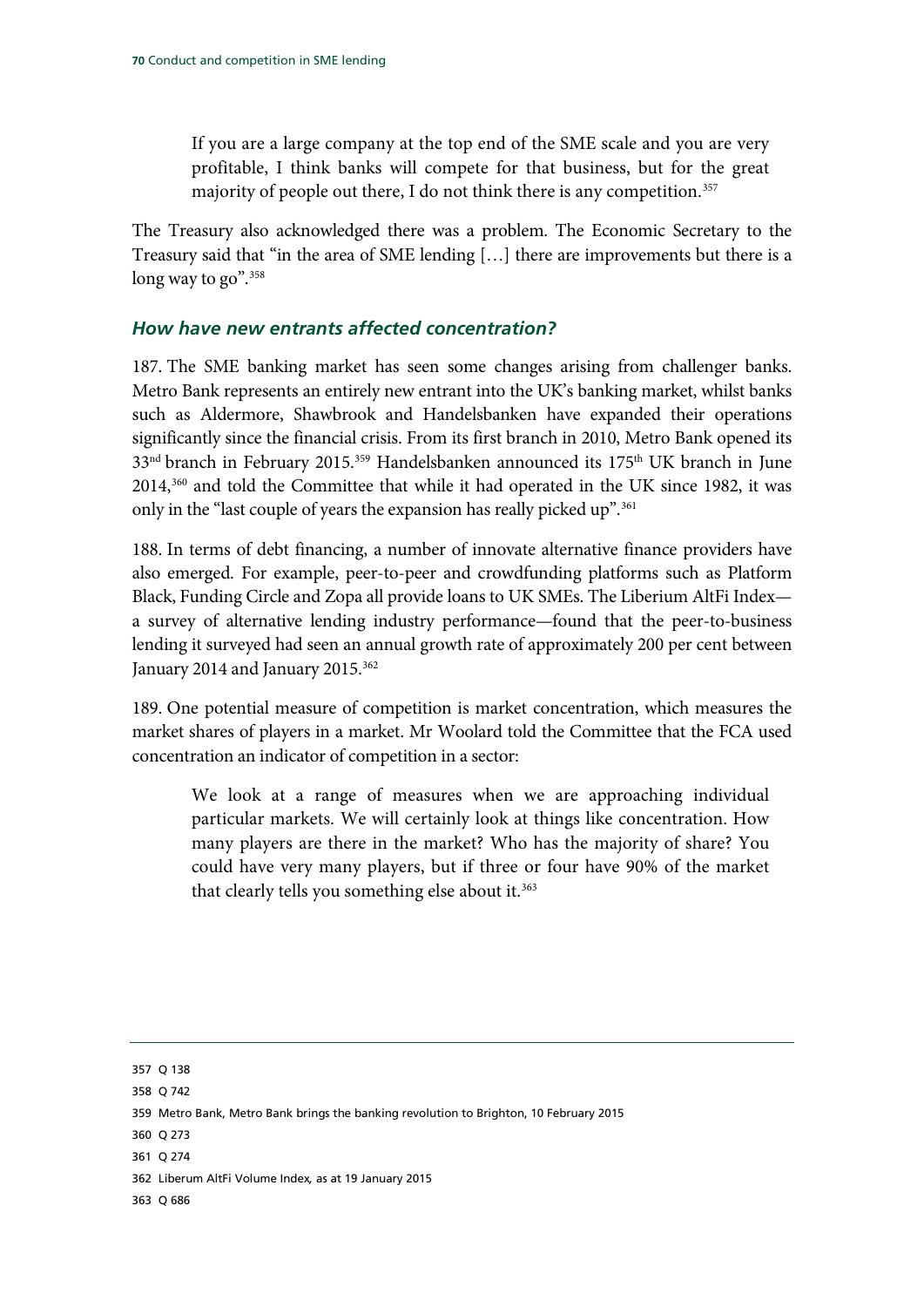

Chart 3: Market shares in the provision of BCAs to SMEs by volume of accounts/main banking relationships, England and Wales

*Source: Competition and Markets Authority, Banking services to small and medium-sized enterprises, 18 July 2014, p 46*

190. Despite the presence of new entrants and new types of providers, evidence still shows little change in the level of concentration in the UK SME banking market since 2002. In its market study, the CMA and FCA found that, in England and Wales, the "UK's four largest banks have accounted for at least 85 per cent of SMEs' main banking relationships for the past 14 years".[364](#page-72-0) For Scotland, it found that the "largest three banks (RBS, Lloyds and Clydesdale) have accounted for over 80 per cent of the main banking relationships of SMEs since 1999".<sup>[365](#page-72-1)</sup> In Northern Ireland, it found that two large and two mid-sized market participants cumulatively accounted for 90 per cent of the market for liquidity management services.<sup>[366](#page-72-2)</sup> Similarly, for business loans, it found that the 2013 market shares of the top three or four providers in England and Scotland both had a 90 per cent share of the market—unchanged from the Competition Commission's review in 2002.<sup>[367](#page-72-3)</sup> The Economic Secretary to the Treasury said:

<span id="page-72-3"></span><span id="page-72-2"></span><span id="page-72-1"></span><span id="page-72-0"></span><sup>364</sup> Competition and Markets Authority, Banking services to small and medium-sized enterprises, 18 July 2014, p 45 365 Competition and Markets Authority, Banking services to small and medium-sized enterprises, 18 July 2014, p 46 366 Competition and Markets Authority, Banking services to small and medium-sized enterprises, 18 July 2014, p 48 367 Competition and Markets Authority, Banking services to small and medium-sized enterprises, 18 July 2014, p 49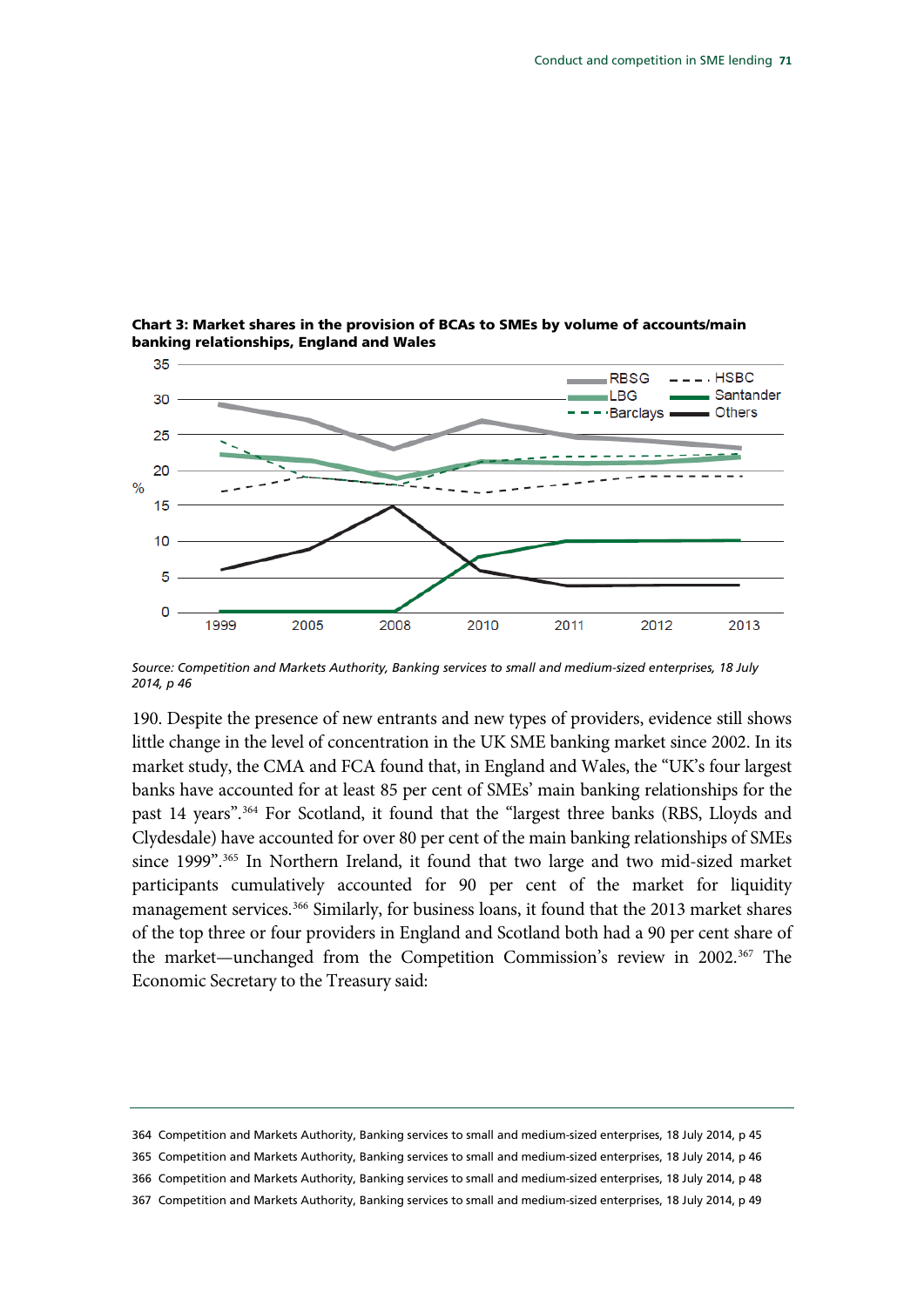80% of all SME lending is done by the Big Four banks. The Herfindahl Index of Concentration suggests that the BBA's latest estimate is that SME lending is just over 2,000, which is extremely concentrated. [368](#page-73-0)

<span id="page-73-0"></span>Indeed, the CMA and FCA found that the high Herfindahl index—a measure of competition in a market—for business current accounts across the UK as a whole was relatively unchanged over time: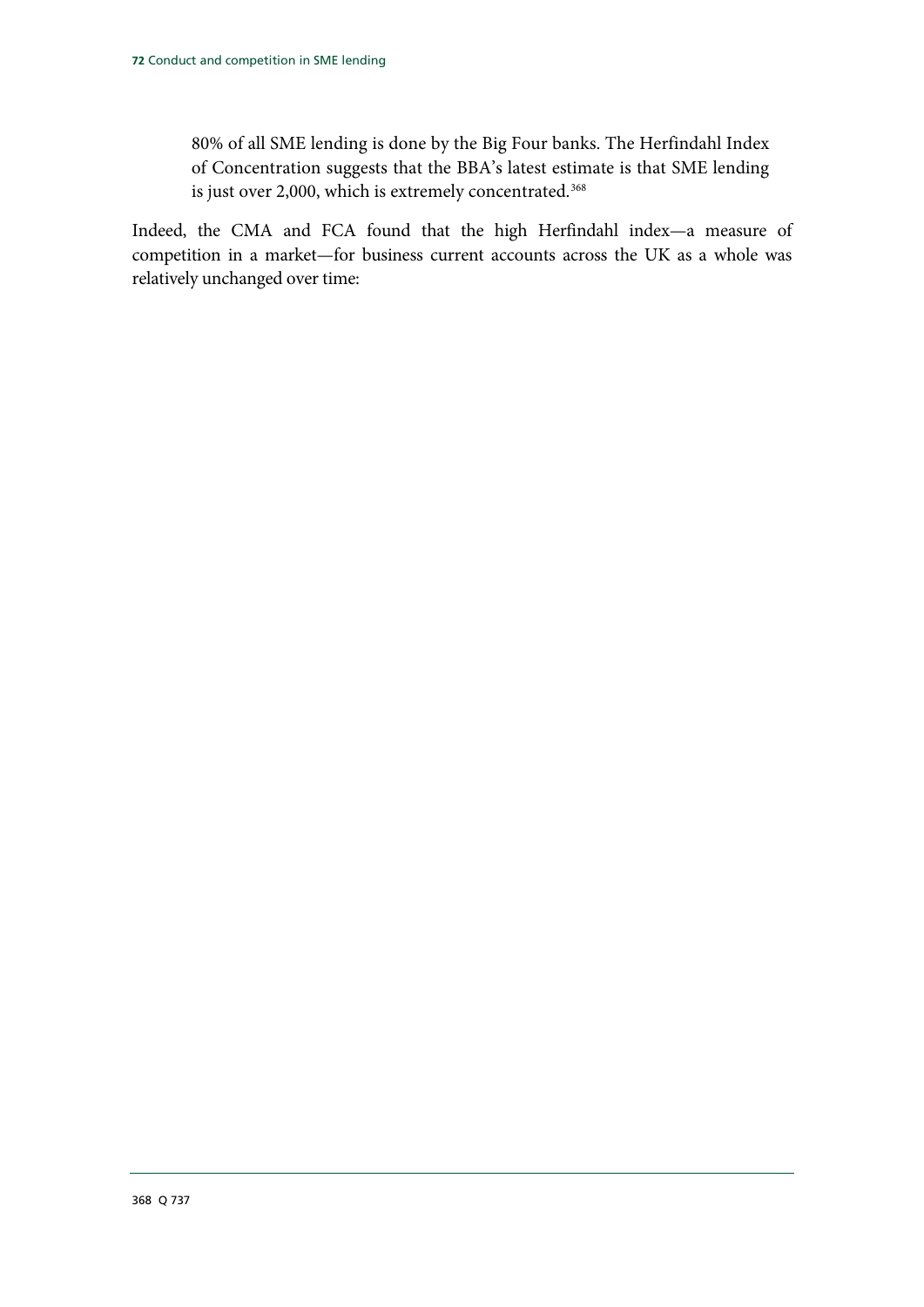

#### Chart 4: Concentration in BCA supply in Great Britain as measured by the HHI

*Source: Competition and Markets Authority, Banking services to small and medium-sized enterprises, 18 July 2014, p 46*

191. The CMA report notes that some progress had been made in new entry into the banking sector, but concludes that the effect on the overall market has so far been limited:

For full-service providers, providing multiple products, there are positive indications that several historic barriers to entry or expansion may be diminishing as a result of technological and regulatory change. However, it remains the case that only one new full-service provider has entered the SME banking market in recent years. We see no evidence that the newer providers in the sector represent a real scale threat to the largest banks.<sup>[369](#page-74-0)</sup>

192. Alternative lenders also appear to have made only a limited impact on the overall shape of the SME finance market. Alternative lender penetration in debt markets overall appears to be low. The October 2013 Trends in Lending by the Bank of England said:

The vast majority of gross flows of external finance raised by UK businesses in recent years were from bank lending and capital market issuance, based on available data. The largest flow of external finance raised was bank lending to large businesses. The flow of new asset finance (leasing and hire purchase) was smaller in comparison, though was slightly higher in 2014 H1 compared to 2013 H1. Some of this lending is likely to be to small and medium-sized enterprises (SMEs).

SMEs can also use other types of external finance such as peer-to-peer lending/crowdfunding. Flows of peer-to-peer business lending increased in 2014 Q2 compared to the previous quarter, though at £0.3 billion for the first half of 2014 were small compared to gross bank lending to SMEs. Flows of other forms of peer-to-peer lending/crowdfunding, such as equity-based and reward-based crowdfunding, were very small in 2013.<sup>[370](#page-74-1)</sup>

193. Alternative lenders, in particular peer-to-peer finance and crowdfunding, are discussed in more detail in section six of this report.

<span id="page-74-1"></span><span id="page-74-0"></span><sup>369</sup> Competition and Markets Authority, Banking services to small and medium-sized enterprises, 18 July 2014, p 107 370 Bank of England, Trends in Lending October 2014, 20 October 2014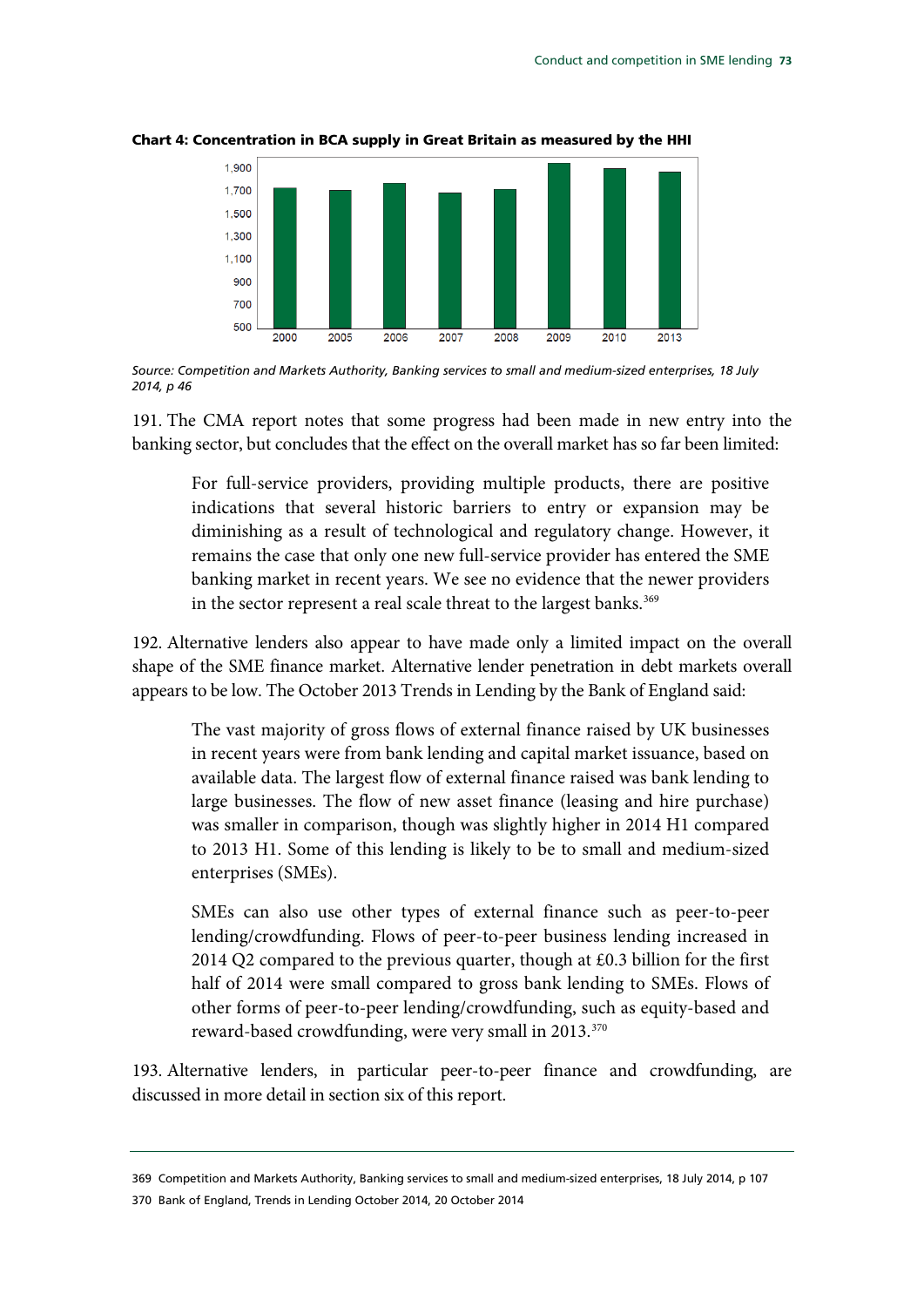# **Why have competition problems persisted?**

## *Barriers to entry*

194. Regulatory barriers to entry have, in the past, been identified as being detrimental to competition in the UK SME banking market. The Parliamentary Commission on Banking Standards concluded that "for a very long time, the regulatory authorities in the UK have displayed an instinctive resistance to new entrants" and that the new bank authorisation process had "long stifled entry to the banking market".<sup>[371](#page-75-0)</sup>

195. There are some signs that progress has been made in reducing these barriers to entry. In March 2013, the FSA announced two key changes to the authorisation of new banking firms.[372](#page-75-1) Mr Woolard of the FCA told the Committee:

One of the first things we did was look at the barriers to entry that are created by regulation and how we can make that authorisation process getting into the system easier. To give you a sense of scale around that, if you went back just over a year ago we had around seven potential new entrants in the system at any one point in time, roughly speaking. Since we have made a number of changes around that, we are now in a position where we have up to 20 new entrants over half of whom are genuinely new businesses.<sup>[373](#page-75-2)</sup>

196. However, other barriers to entry also exist. The SME banking market study lists these barriers under two categories:

- Inputs to develop an SME banking business. These included the need for IT systems, access to payments systems, access to customer credit information, the need for a distribution network and SME behaviours; and
- The behaviour of incumbent banks. These include waivers and deeds of priority, bundling of products, price discrimination and restrictions on banking services.

197. The market study found that some of these barriers were being gradually lifted, for example access to IT systems.<sup>[374](#page-75-3)</sup> However, the CMA said:

The most significant of these barriers continues to be the features of SME behaviour that make it difficult to acquire customers and the continued importance of branch networks[.375](#page-75-4)

Some of these barriers are discussed in detail in the sections below.

<span id="page-75-0"></span><sup>371</sup> Changing Banking for Good, Parliamentary Commission on Banking Standards, March 2013, para 327

<span id="page-75-1"></span><sup>372</sup> See box 2 for further information

<span id="page-75-2"></span><sup>373</sup> Q 664

<span id="page-75-3"></span><sup>374</sup> Competition and Markets Authority, Banking services to small and medium-sized enterprises, 18 July 2014, p 90

<span id="page-75-4"></span><sup>375</sup> Competition and Markets Authority, Banking services to small and medium-sized enterprises, 18 July 2014, p 107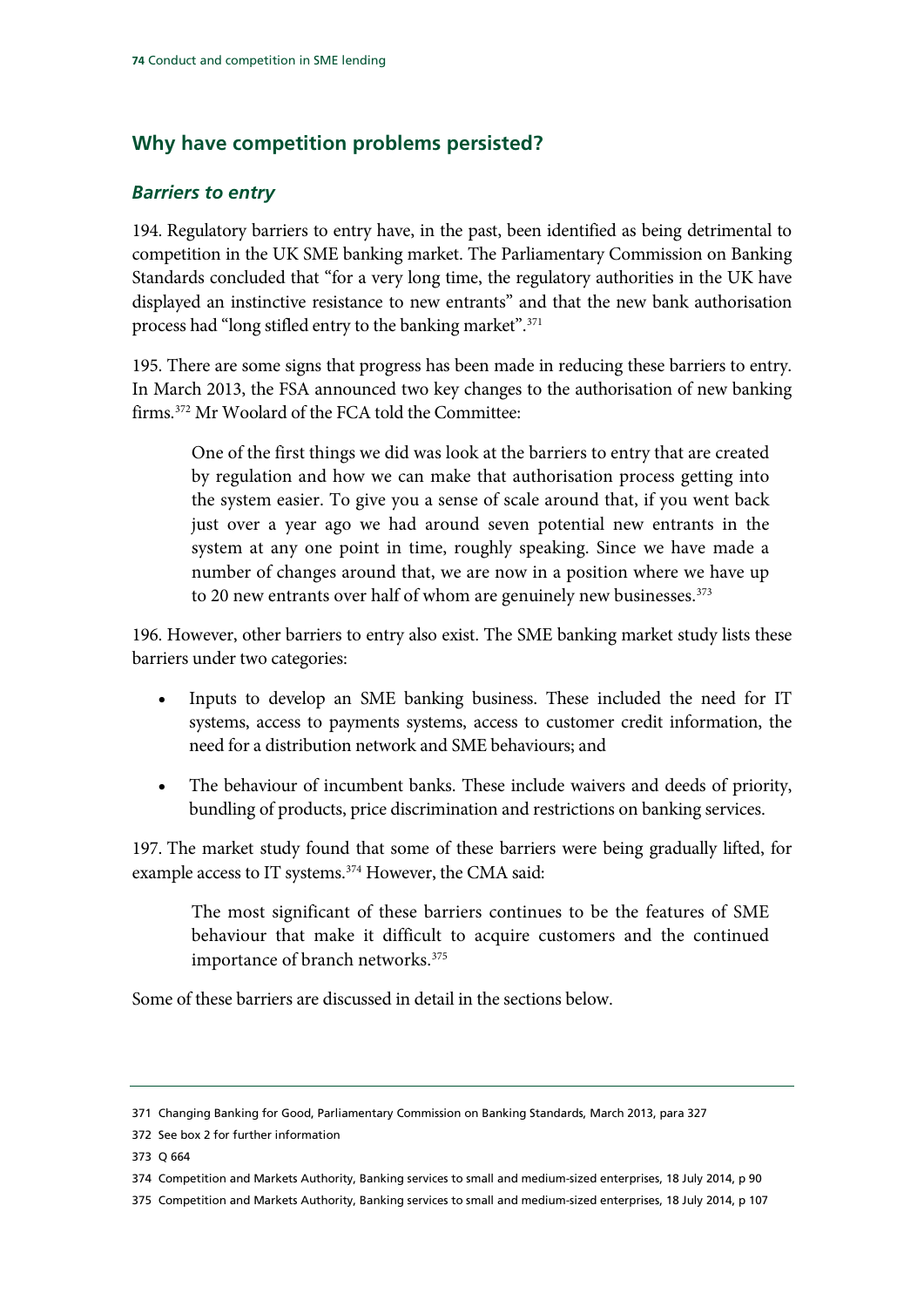#### *New entrants, branch networks and "critical scale"*

198. A problem of scale was mentioned by some as a barrier to establishing stronger competition in the sector.<sup>[376](#page-76-0)</sup> A number of challenger banks have entered and expanded in the banking market, and other new entrant banks appear to be in the process of authorisation. But some have argued that there is a minimum scale before new entrants can effectively challenge incumbent banks. Mr Chisholm of the CMA said:

[...] when you are trying to get the market to work better, you can have some entry occurring, but until it reaches a real level of scale it does not provide the right kind of competitive pressure to change the behaviour of the most established firms. That was certainly the experience in the UK or Ireland where I was working before and in a number of other European countries. In mobile comms, for example, it was only after a number of years where the third or the fourth player got up to a level of scale and put so much pressure on the market leaders that they had to change their way of working. That points to the need for scale of competition.[377](#page-76-1)

In particular, the market study stated that, "whilst the usage of local branches by SMEs has diminished in recent years", a branch network "continues to be particularly important to enable a bank to both acquire and service a wide range of customers".<sup>[378](#page-76-2)</sup>

199. In 2011, the Independent Commission on Banking also concluded that minimum scale was needed to create an effective challenger bank.<sup>379</sup> It said that smaller banks on average grew at a slower rate than larger ones:

Evidence from the previous decade shows that small banks (below 5% PCA market share) on average have grown only slowly, with an average annual growth in market share of 0.07%. Banks with a PCA market share of between 5% and 12%, by contrast, grew significantly more quickly, with an average annual growth in market share of 0.34%.<sup>[380](#page-76-4)</sup>

200. Dan Moore, Project Director of the SME Banking Market Study at the Competition and Markets Authority, added that existing concentration worsened the problem. Challenger banks need scale to compete effectively with large incumbents, but achieving scale was difficult because it required competitiveness:

From our perspective, there is a real issue in that it is very difficult for any new or smaller provider to obtain substantial market share. It is very difficult to get customers to grow and then, because the large banks effectively have a

<span id="page-76-0"></span><sup>376</sup> Q 972

<span id="page-76-1"></span><sup>377</sup> Q 972

<span id="page-76-2"></span><sup>378</sup> Competition and Markets Authority, Banking services to small and medium-sized enterprises, 18 July 2014, p 85

<span id="page-76-3"></span><sup>379</sup> Independent Commission on Banking, Independent Commission on Banking: Final Report, September 2011, pp 201- 212

<span id="page-76-4"></span><sup>380</sup> Independent Commission on Banking, Independent Commission on Banking: Final Report, September 2011, p 210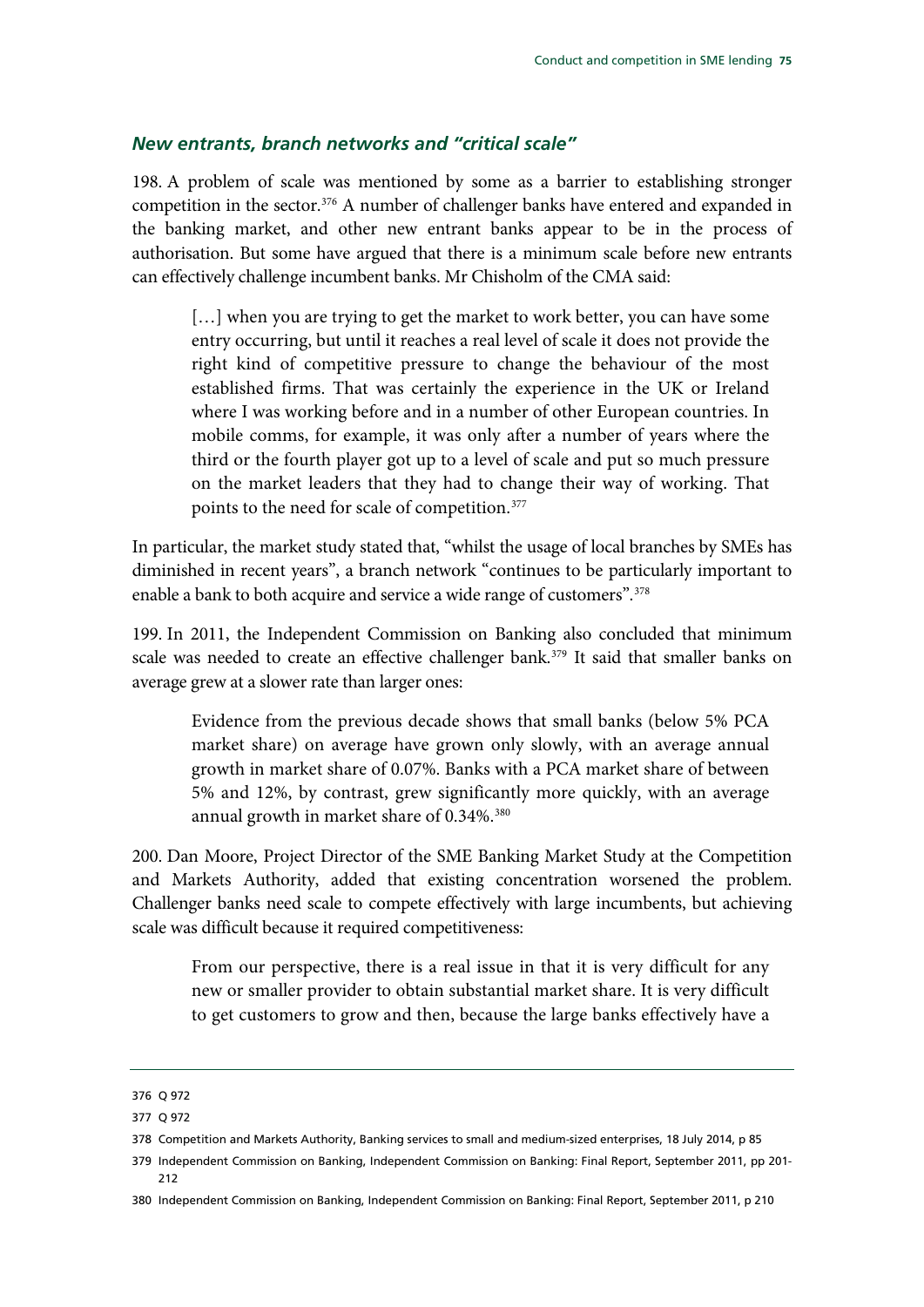large-scale business, the important issue is: can I grow as a new or smaller provider to try to be in a position to effectively compete with those providers? Concentration certainly gives the larger banks an advantage, which just makes it very difficult for the smaller providers to be able to compete on scale.<sup>[381](#page-77-0)</sup>

#### *Limited switching behaviour from SMEs*

201. The SME banking market study identified "low rates of switching, negotiation and shopping around" as both a symptom and cause of poor competition. In particular, the CMA found that shopping activity—when a business queries many banks searching for the best deal—was low amongst SMEs.<sup>[382](#page-77-1)</sup> The study said that "the majority of SMEs (71%) approached only one provider on the last occasion they sought finance" and that "SMEs tended to spend very little time shopping around, with research showing that almost 60% of SMEs that shop around spend less than an hour considering their financing options"[.383](#page-77-2)

202. The problem of limited switching behaviour was highlighted by the persistence of high market shares for those with the lowest satisfaction score. Mr Chisholm told the Committee that the SME banking sector had "low levels of satisfaction by comparison with some other sectors,["384](#page-77-3) and that despite low satisfaction, SME customers did not switch providers. Mr Moore said that there was a "generalised pattern where those who have the highest satisfaction levels do not seem to be making that much progress".<sup>[385](#page-77-4)</sup> He said:

What you would expect in a healthy market is to say, "Well, if people are not satisfied with their current provider, they would be shopping around and going elsewhere", but we have not seen that in this market, which is why we feel that these problems are quite entrenched. The switching levels that we have seen have tended to be around about 3% or 4% in both these markets.<sup>[386](#page-77-5)</sup>

203. Overall, the market study said that this lack of switching arose from three key factors:

- strong belief that there is limited differentiation between the offers available at different banks;
- limited negotiation between SMEs and banks; and
- the relatively high complexity of business current account and loan pricing.<sup>[387](#page-77-6)</sup>

<span id="page-77-0"></span><sup>381</sup> Q 980

<span id="page-77-1"></span><sup>382</sup> Competition and Markets Authority, Banking services to small and medium-sized enterprises, 18 July 2014, p 176

<span id="page-77-2"></span><sup>383</sup> Competition and Markets Authority, Banking services to small and medium-sized enterprises, 18 July 2014, p 128

<span id="page-77-3"></span><sup>384</sup> Q 974

<span id="page-77-4"></span><sup>385</sup> Q 982

<span id="page-77-5"></span><sup>386</sup> Q 975

<span id="page-77-6"></span><sup>387</sup> Competition and Markets Authority, Banking services to small and medium-sized enterprises, 18 July 2014, p 12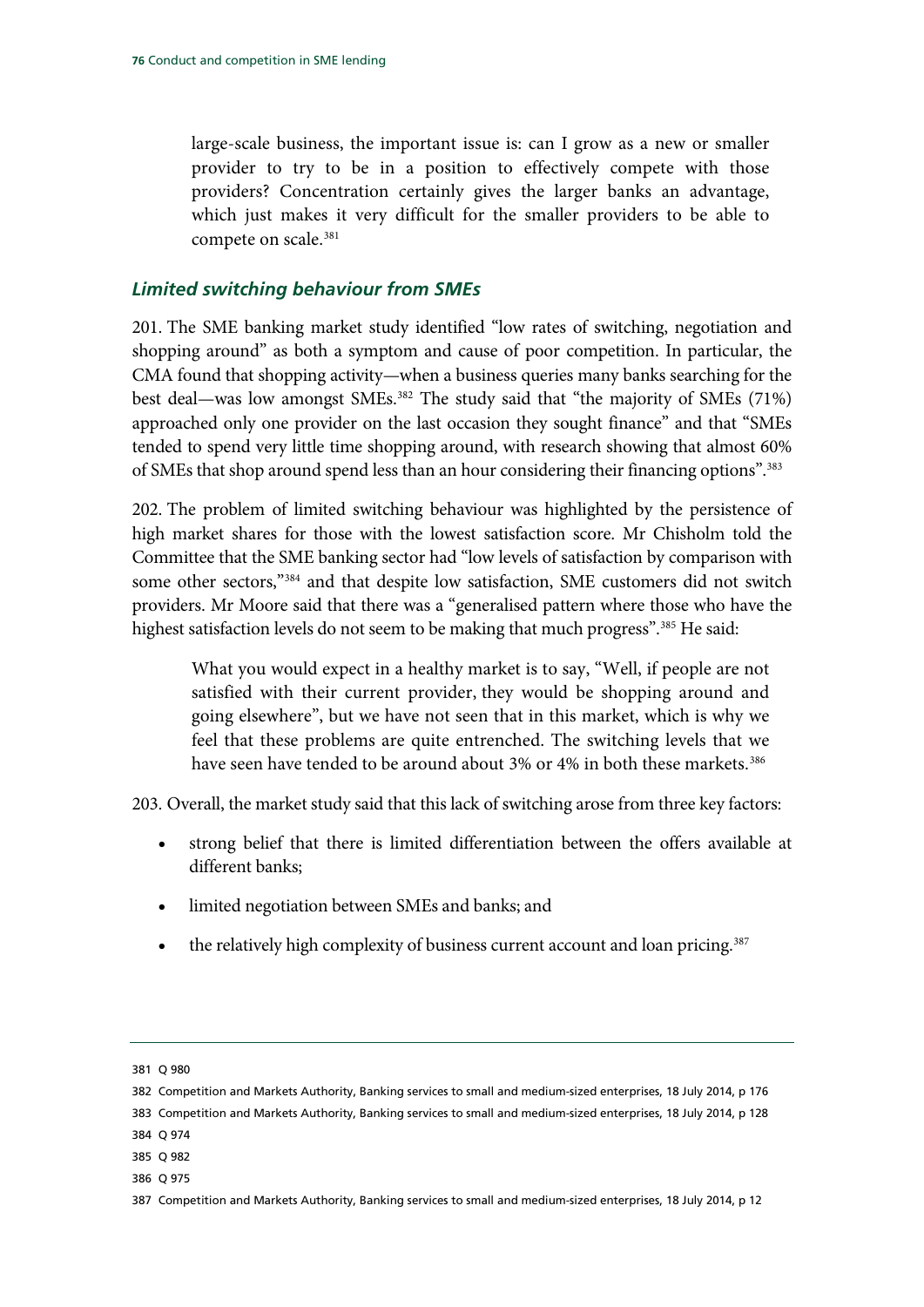#### *Product comparability and SMEs' perceptions of banks*

204. Some evidence to the Committee suggested that the perception amongst SMEs was that there was very little difference between the offerings of major banks. Mr Moore of the CMA said:

The strong impression that we get from SMEs is that all banks are the same; that it is impossible to differentiate. I think that is something that is consistent both with the survey evidence we have seen but also directly what we keep on hearing from SMEs.<sup>[388](#page-78-0)</sup>

In its written submission, the manufacturers' organisation EEF noted that its companies "point to a lack of differentiation between the major retail banks".<sup>[389](#page-78-1)</sup> Peter Hollis, owner of accountancy firm Hollis and Co, said that "I do not see any meaningful competition between the four large banks at all".<sup>390</sup>

205. SMEs perceived no difference between major banks, but some differences may indeed exist. Professor Russell Griggs, Independent External Reviewer of the Banking Taskforce Appeals Process, said:

I think it is competitive in terms of all the banks are different. There seems to be this view that all the big banks are the same, but they are not in how they operate and make decisions[.391](#page-78-3)

Mr Moore agreed, and said that the CMA had found "some differences between service levels and, in some cases, some significant differences between service levels and, in some cases, prices".<sup>[392](#page-78-4)</sup>

206. Asked why many SMEs could not perceive differences between providers, Mr Moore suggested that limited information on banks' products and performance might be a source of the problem:

At the moment, it is quite difficult for the average SME to be able to make an effective comparison so they can see those differentials. We think an important thing that needs to occur in this industry is that greater level of transparency, comparability and engagement on the part of SMEs.<sup>[393](#page-78-5)</sup>

<span id="page-78-5"></span><span id="page-78-4"></span><span id="page-78-3"></span><span id="page-78-2"></span><span id="page-78-1"></span><span id="page-78-0"></span>This lack of information may be reinforced by an overall lack of financial acumen on the part of SMEs, particularly small firms. The SME Finance Monitor found that the "proportion of SMEs with a financially qualified person looking after their finances has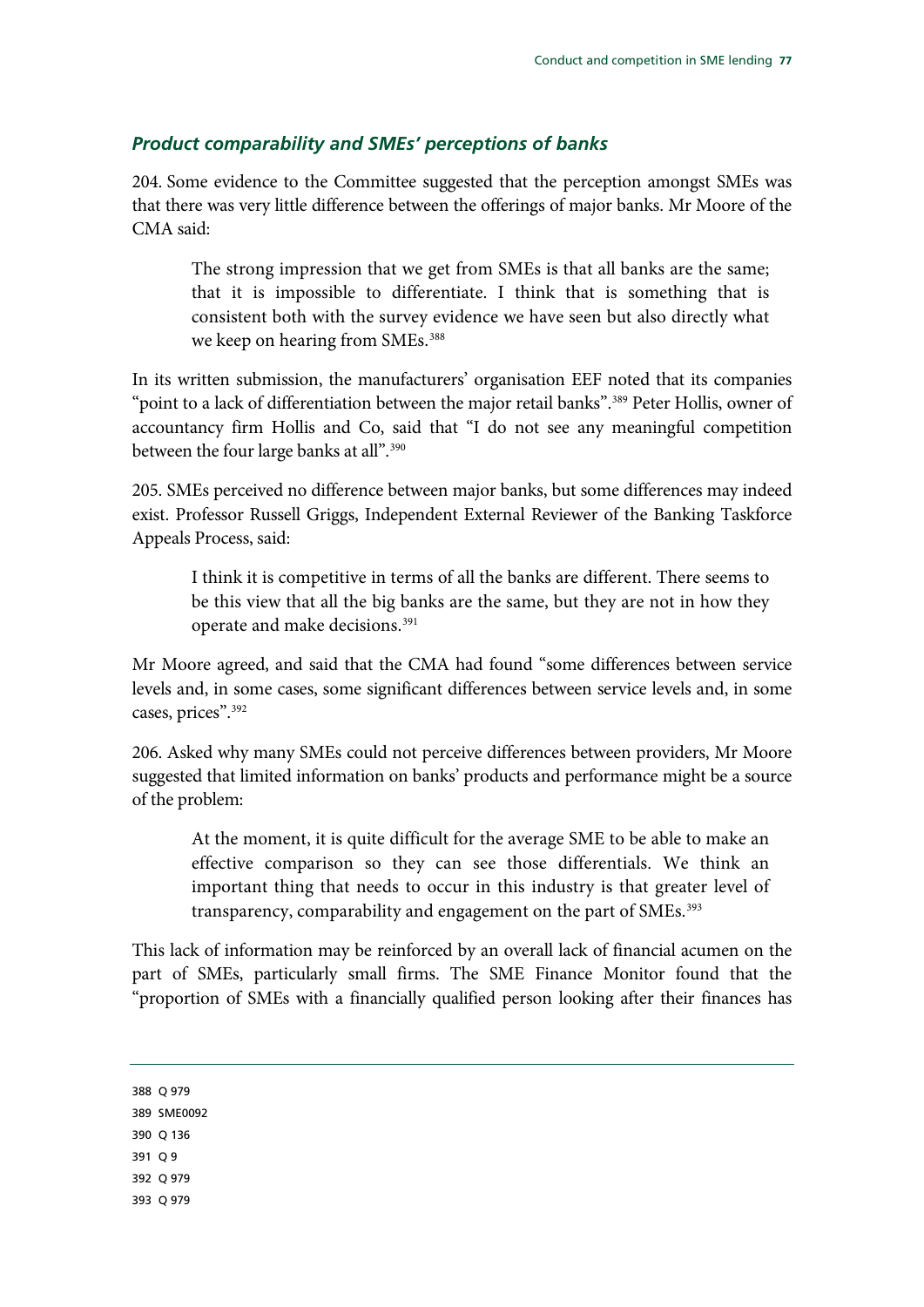remained relatively stable, and was 28% in Q2 2014".<sup>[394](#page-79-0)</sup> Some evidence also suggests that few SMEs take external advice. For example, the SME Finance Monitor said that the proportion of SMEs seeking advice before they applied for an overdraft was 9 per cent for overdrafts of under £25,000, rising to 18 per cent for overdrafts above  $\text{\pounds}100,000$ .<sup>395</sup> The Association of Chartered Certified Accountants recommended that "encouraging and helping businesses build up their in-house finance capabilities early on could help steer them away from disengagement".<sup>[396](#page-79-2)</sup>

## *Concentration and linkages between markets*

207. The CMA and FCA market study identifies links between:

- personal current accounts (PCAs) and BCAs; and
- BCAs and business loans.

On the link between PCAs and BCAs, the market study states that "there is a strong propensity for start-ups to choose a BCA provider based on their choice of PCA provider".[397](#page-79-3) The market study states:

Almost 60% of BCA customers at the four largest UK banks also have a PCA with the same bank, indicating the importance of the linkage between BCAs and PCAs. A strong propensity for start-up businesses to choose their BCA provider, based on where they hold their PCA, gives the larger banks an advantage over smaller stand-alone business bank providers and those lacking a strong presence in PCAs.<sup>[398](#page-79-4)</sup>

The CMA concludes that "a major bank is likely to be able to count on obtaining a significant volume of business from its PCA customers, limiting, in turn, its incentives to compete as vigorously as it would otherwise do".<sup>[399](#page-79-5)</sup>

208. On the link between BCAs and business loans, data published by the CMA suggests that close to 90 per cent of SMEs have sourced business loans from their main bank.<sup>[400](#page-79-6)</sup> The CMA said:

We observe that the banks which have high, and relatively stable, market shares in the supply of BCAs in each of the relevant geographic markets similarly have high shares in the supply of business loans.

[…]

<span id="page-79-0"></span><sup>394</sup> BDRC Continental, SME Finance Monitor Q2 2014, p 39

<span id="page-79-1"></span><sup>395</sup> BDRC Continental, SME Finance Monitor Q2 2014, p 97

<span id="page-79-2"></span><sup>396</sup> SME0011

<span id="page-79-3"></span><sup>397</sup> Competition and Markets Authority, Banking services to small and medium-sized enterprises, 18 July 2014, p 61

<span id="page-79-5"></span><span id="page-79-4"></span><sup>398</sup> Competition and Markets Authority, Banking services to small and medium-sized enterprises, 18 July 2014, p 9

<sup>399</sup> Competition and Markets Authority, Banking services to small and medium-sized enterprises, 18 July 2014, p 61

<span id="page-79-6"></span><sup>400</sup> Competition and Markets Authority, Banking services to small and medium-sized enterprises, 18 July 2014, p 57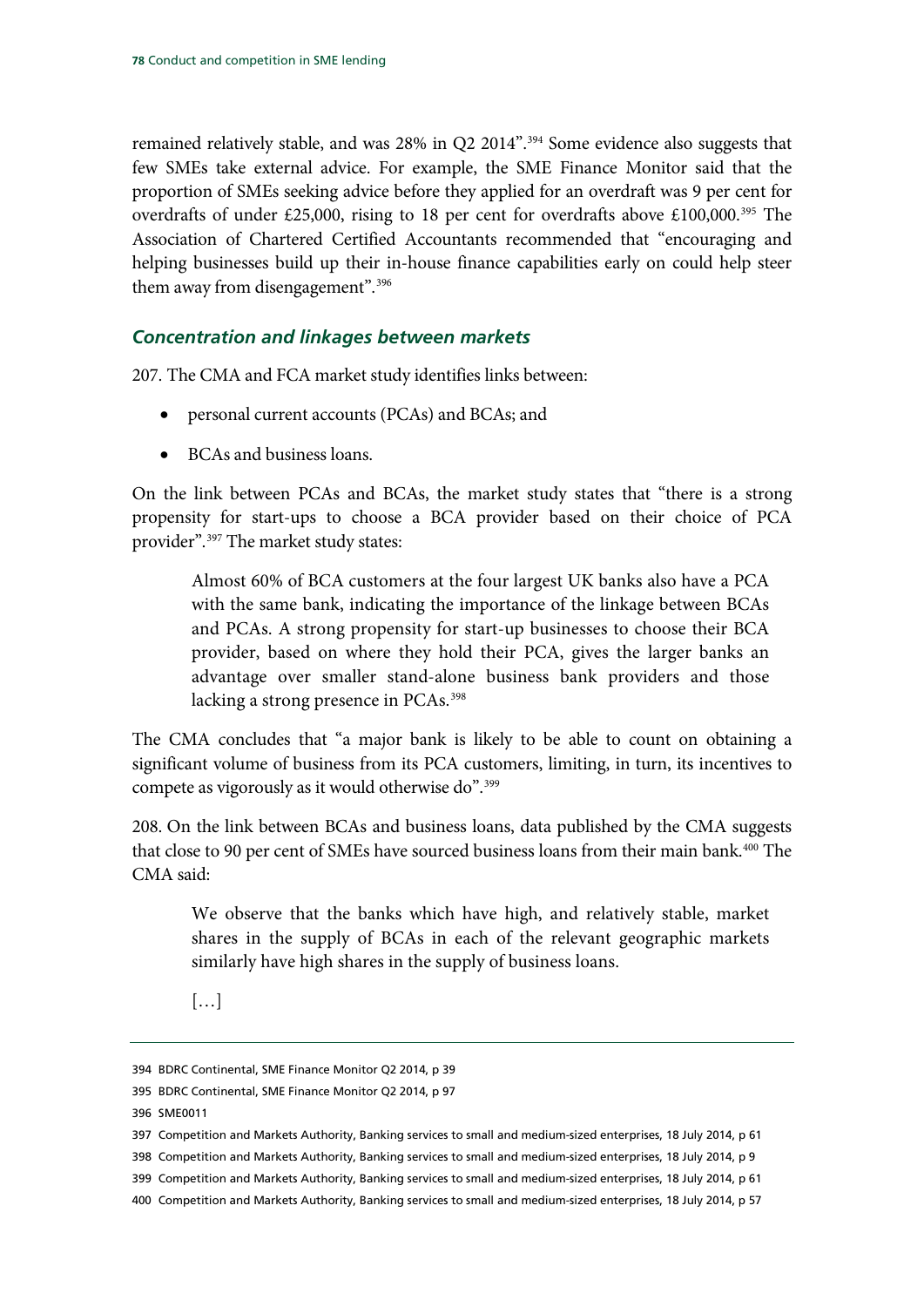This reflects the strong tendency we observe for SMEs to obtain a business loan from their BCA provider, such that the BCA appears to act as a so-called 'gateway product'. This is demonstrated through various surveys which confirm that the vast majority of SMEs source business loans through their main bank, where they will hold their BCA […]. This does not change significantly depending upon the relative size of the SME.<sup>[401](#page-80-0)</sup>

209. In written evidence to the Committee, Lloyds Banking Group said that owing to the constant flow of new business creation and destruction, a natural "churn" existed in Business Current Account (BCA) markets:

The market for BCAs remains very competitive due to the significant dynamics of SME start ups and closures and, while more concentrated than the lending market, has a number of features which underpin competitive pressure. Including new businesses and start ups, the level of natural 'churn' in the provision of BCAs is significant: the Group's stock of accounts turns over approximately 15-25% each year which is representative of the wider market.[402](#page-80-1)

While the CMA and FCA acknowledged that natural SME BCA customer turnover occurred, they believed it only had a limited positive effect on competition due to the links between PCAs, BCAs and business loans:

We recognise that, despite the levels of concentration we observe, the high rate of churn in this market could lead to providers having to compete more intensely for new business customers to avoid losing market share over time. However, despite more intense competition for new customers and switchers, we believe that the larger incumbents continue to enjoy certain advantages which mean that competition is not sufficiently effective even for these customers. In particular, we have found that most SMEs (especially the smaller SMEs) choose, initially at least, to obtain a BCA from their PCA provider, providing the largest providers with a 'first port of call' advantage. They then are likely to take other products from that provider, particularly lending products. A provider is, therefore, less likely to capture new-tomarket SMEs, and then to be able to cross-sell to them a range of products, if it does not currently provide their PCA. This limits the growth potential of stand-alone business bank providers or banks lacking a strong presence in the PCA market which, as we see in the accompanying market study into PCAs, is also a concentrated market.<sup>403</sup>

<span id="page-80-1"></span><span id="page-80-0"></span><sup>401</sup> Competition and Markets Authority, Banking services to small and medium-sized enterprises, 18 July 2014, p 57 402 SME0118

<span id="page-80-2"></span><sup>403</sup> Competition and Markets Authority, Banking services to small and medium-sized enterprises, 18 July 2014, p 11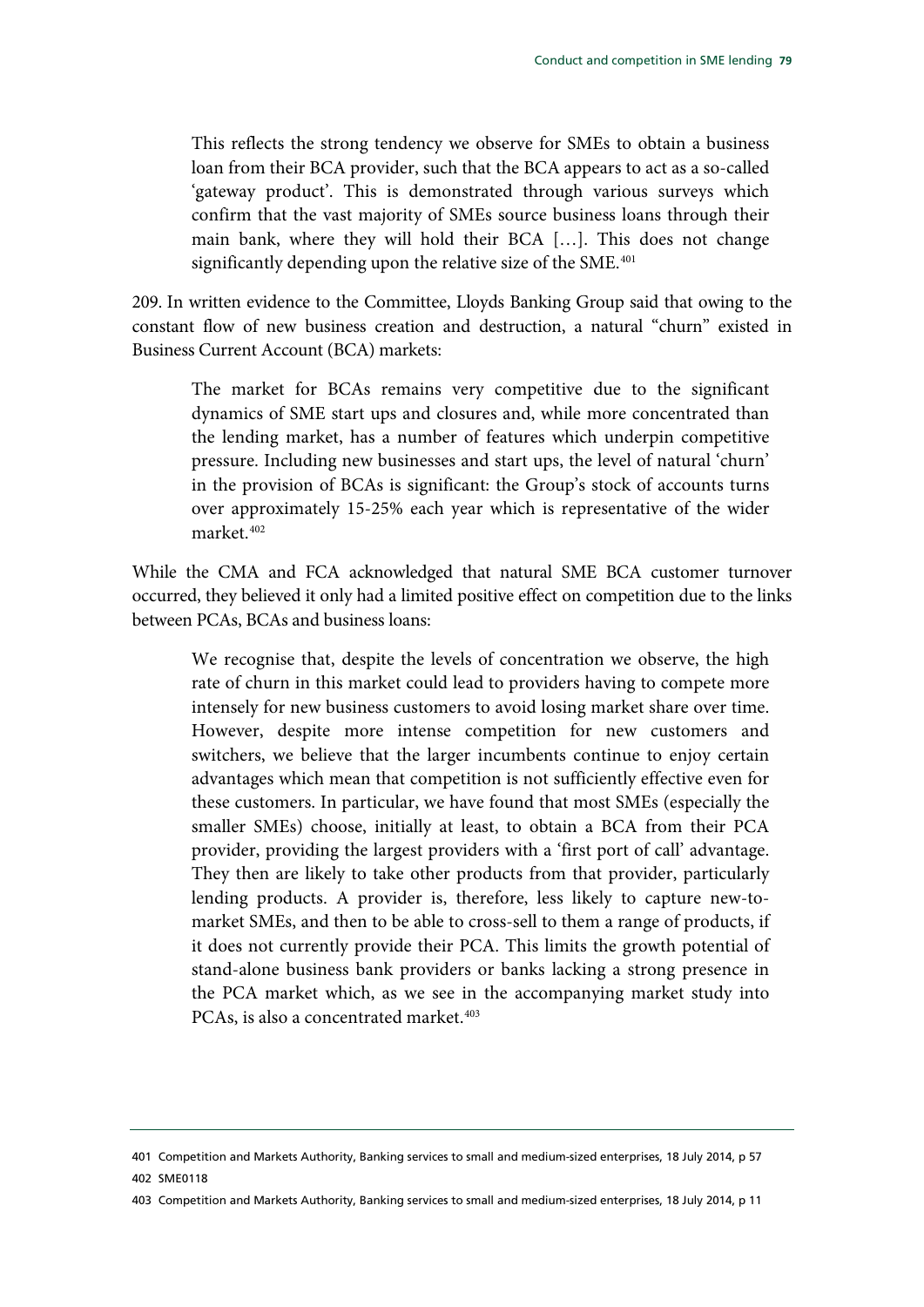#### *Mutual reinforcement of competition problems*

210. The CMA and FCA concluded in their market study that individual factors inhibiting competition were "closely interrelated and mutually reinforce one another, resulting in competition being more limited than it would otherwise be".[404](#page-81-0) The CMA's market study explained:

In particular, SME inertia weakens competitive constraints by reducing provider incentives to compete. It also creates significant barriers for other providers to enter the sector, by significantly reducing the number of profitable customers available for smaller and newer providers to grow and develop their business. Customers' belief that there is limited differentiation between providers, which may result from the relatively limited available choice of larger providers, each with a similar business model, results in SME inertia. This in turn means that there is no countervailing pressure on providers to improve offers to SMEs and differentiate themselves from the competition. To address these concerns, changes may therefore be necessary on the demand side (SME customer behaviour), on the supply side (to the market structure), or both.<sup>[405](#page-81-1)</sup>

211. The CMA identified concentration in particular as a problem that reinforced and amplified other competition problems. The market study said that "concentration is often not a competition concern in itself" but that "it is more likely to be a concern where there are barriers to entry and SME inertia".<sup>[406](#page-81-2)</sup> Mr Chisholm of the CMA said:

We see the concentration levels as being part of the problem. This is a complex, multidimensional problem. We want to work on all aspects of it and one of those is to make it easier for people to come into the market; one is to make it easy for people to expand in the market; on the other side of it, to make it easier for firms to make their choices, to make comparisons, to switch, or to lose their fear of switching. All these things should be reinforcing to each other to bring about a better dynamic, which I expect would be associated with reductions in the concentration levels.<sup>[407](#page-81-3)</sup>

<span id="page-81-4"></span>212. **Inadequate competition in banking is a long-standing problem. Many of the problems identified by the Parliamentary Commission on Banking Standards, the Independent Commission on Banking and the 2002 Competition Commission market investigation persist. The UK SME banking sector remains dominated by four major banking groups, who among them have a market share in England and Wales of 85 per cent. The largest firms have the lowest satisfaction scores.**

<span id="page-81-0"></span><sup>404</sup> Competition and Markets Authority, Banking services to small and medium-sized enterprises, 18 July 2014, p 13

<span id="page-81-1"></span><sup>405</sup> Competition and Markets Authority, Banking services to small and medium-sized enterprises, 18 July 2014, p 13-14

<span id="page-81-3"></span><span id="page-81-2"></span><sup>406</sup> Competition and Markets Authority, Banking services to small and medium-sized enterprises, 18 July 2014, p 63 407 Q 985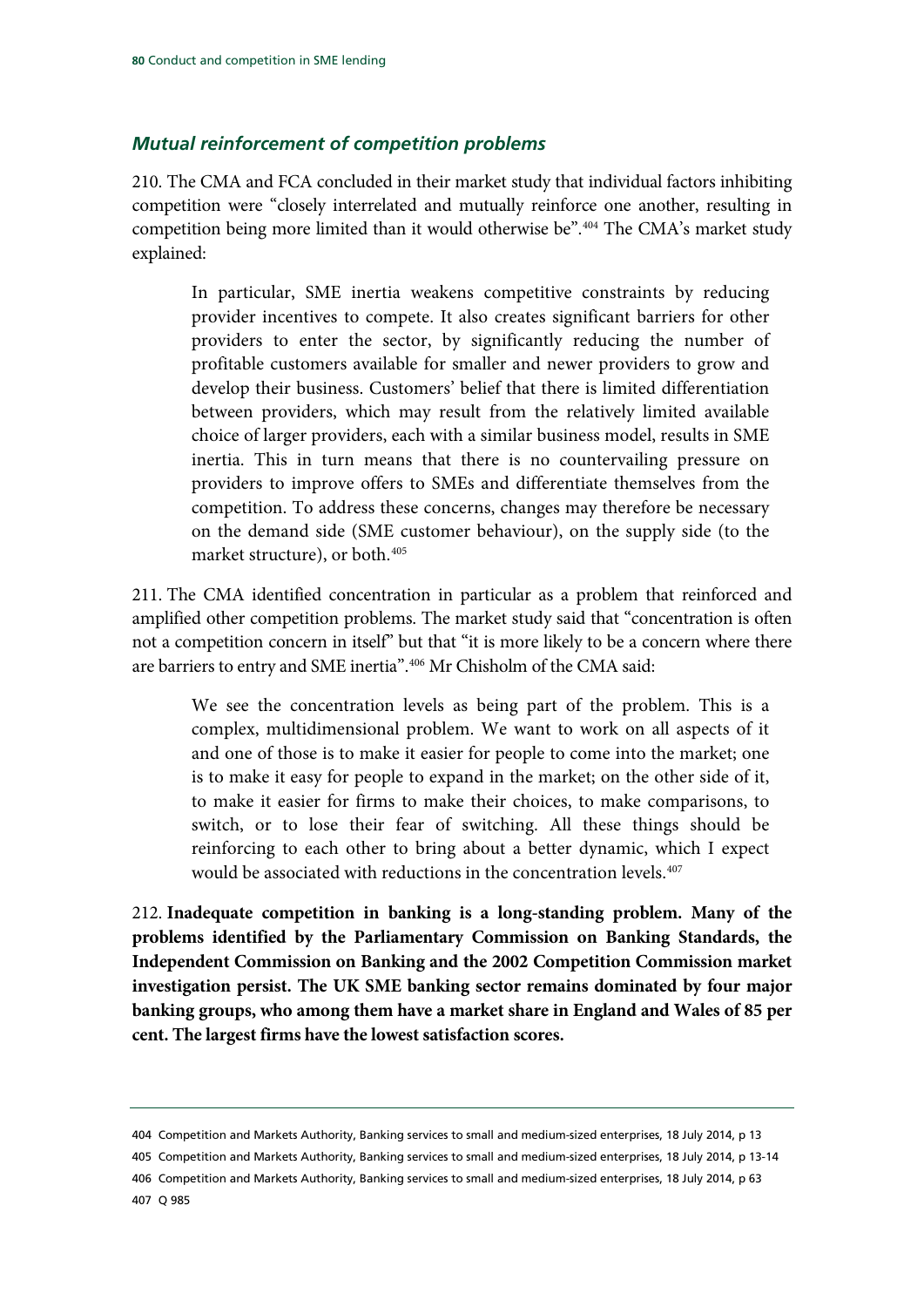<span id="page-82-4"></span>213. **Challenger banks and the growth in alternative lending have scope to increase competition. However, gross peer-to-peer lending to businesses in H1 2014 was £300m, only about 1% of the £24.8 billion lent by banks to SMEs over the same period, and the CMA found that the SME banking market share of banks outside the top 5 in England and Wales was less than 5%. Challenger banks and alternative lenders are therefore not yet at a scale sufficient to challenge incumbents. There is currently little evidence to suggest that new entrants in the SME finance market and existing measures to improve competition will deliver the transformation in competition that the industry needs. This lends weight to the importance of the CMA's market investigation into SME banking.**

#### **Policies to improve competition**

#### *Multiple credit searches*

214. The Committee received evidence about the role of credit score calculation methodology on competition. In particular, evidence to the Committee suggested that multiple credit searches by an SME could harm its credit score. In its written evidence to the Committee, HSBC explained:

Credit searches with Credit Reference Agencies (CRAs) are carried out each time a customer applies for credit. Multiple credit searches negatively impact a customer's credit score: this is because customers that apply for lending from multiple providers are statistically more likely to default on their loans.<sup>[408](#page-82-0)</sup>

215. Multiple credit searches may indicate heightened credit risk, but they may also merely indicate that an SME customer is shopping around. Rebecca McNeil, Head of Business Banking at Barclays, noted that multiple searches could mean "a customer is having to go to a lot of places to seek that finance because they are being turned down elsewhere".<sup>409</sup> However, as the ACCA noted, "while such behaviour often correlates with financial stress, it also correlates with 'shopping around' for a good deal".<sup>410</sup> HSBC added:

This correlation, whilst statistically valid, may partly be present because of the tendency for most customers to apply to a limited number of providers for credit, leaving only the highest risk customers (which may have been refused credit elsewhere) to shop around.<sup>[411](#page-82-3)</sup>

216. Evidence suggested that the existing treatment of credit searches creates a disincentive for SMEs to shop around for credit, reducing competitive forces in the SME market. HSBC wrote that this was "a potential barrier to switching, as customers may be deterred from

```
408 SME0115
```
<span id="page-82-1"></span>409 Q 863

<span id="page-82-2"></span>410 SME0011

<span id="page-82-3"></span>411 SME0115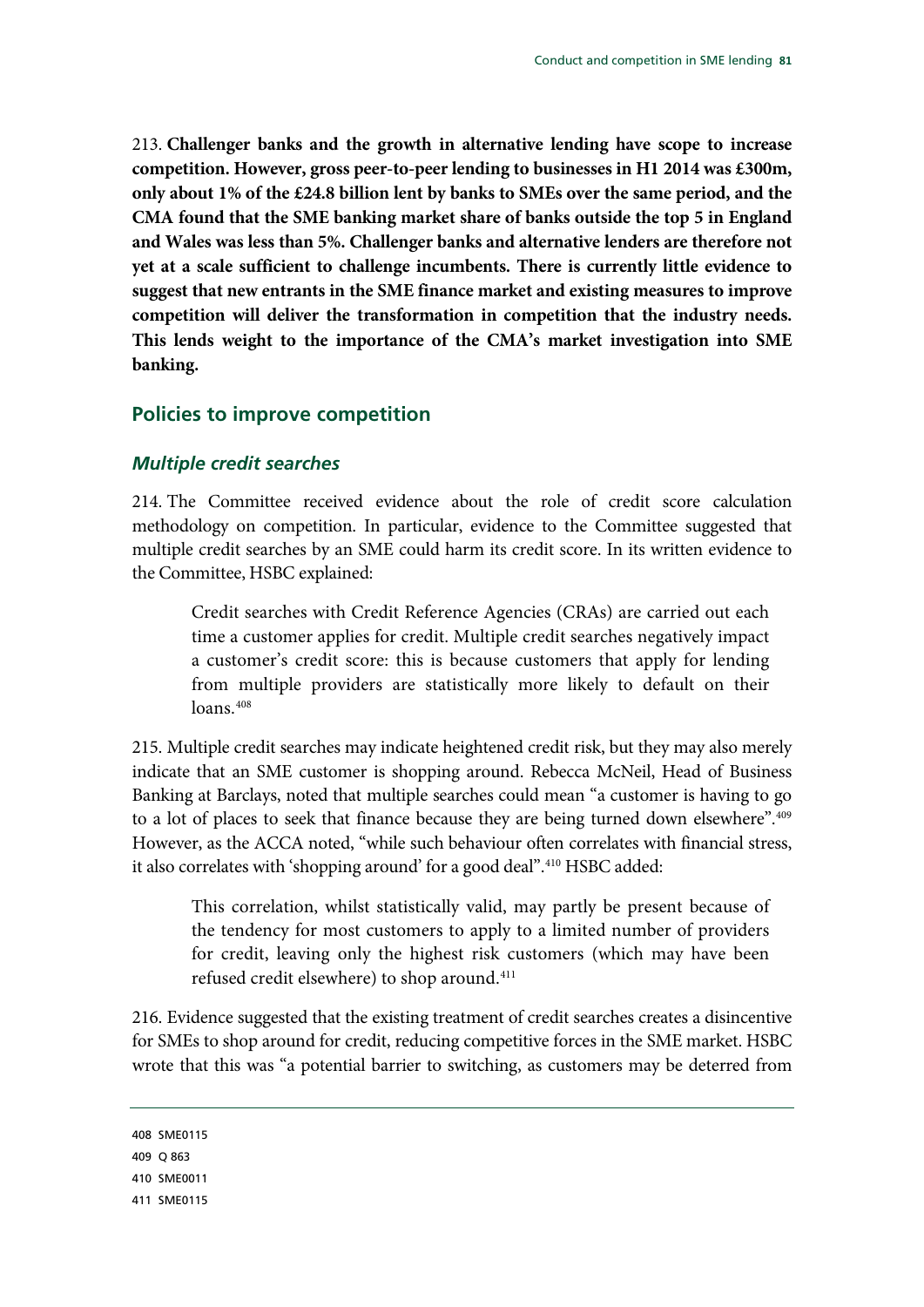shopping around for the best offer if they are concerned about the negative impact on their credit score["412.](#page-83-0) The ACCA notes that "the banks' collective advice to customers is to avoid asking for more than a simple quote when shopping around, in order to avoid impacting their credit score"[.413](#page-83-1) Evidence from the Forum of Private Business notes that, when searching for credit, businesses needed to "access the right type of finance from the right provider first time["414](#page-83-2). The negative repercussions of failed searches can also affect businesses who already had offers of credit. The FPB wrote:

[...] a business may apply for credit and fail a credit score, that failure denting their score further to an extent they cannot access credit from another institution that may have accepted them first time around.<sup>[415](#page-83-3)</sup>

217. At present, there does exist a facility within credit agencies that can differentiate between "quotations" and "applications" for credit. This is potentially a method for businesses to shop around without damaging their credit score. However, not all lenders provide such quotations. For example, Lloyds Banking Group said that its small SME services do not include providing "bespoke quotations".<sup>[416](#page-83-4)</sup>

218. HSBC has suggested that the existing disincentive could be "resolved by lenders agreeing to re-engineer their scorecards to remove or reduce such negative impact.["417](#page-83-5) However, Ms McNeil noted that it would be difficult to "separate out whether someone is shopping around or being turned down consistently".<sup>[418](#page-83-6)</sup>

<span id="page-83-7"></span>219. **The presence of multiple credit searches in a business's credit history can damage their credit score. Multiple credit searches may indicate that a customer's applications for credit have been repeatedly declined, and therefore suggest to a lender that they are a higher risk. But they may simply be evidence that the customer is shopping around. Borrowers are sometimes deterred by the banks themselves from comparing providers by the negative impact that making applications to multiple banks could have on their credit score. As part of its market investigation, the CMA should, in consultation with the industry and the Information Commissioner's Office, examine how this disincentive can be addressed.**

## *Price comparison*

220. The Committee received evidence which suggested that price comparison tools could contribute to improved competition in SME banking. However, the availability of price comparison tools appears to be limited. HSBC wrote in its written evidence that "there are

<span id="page-83-6"></span><span id="page-83-5"></span><span id="page-83-4"></span><span id="page-83-3"></span><span id="page-83-2"></span><span id="page-83-1"></span><span id="page-83-0"></span>412 SME0115 413 SME0011 414 SME0046 415 SME0046 416 SME0157 417 SME0115 418 Q 867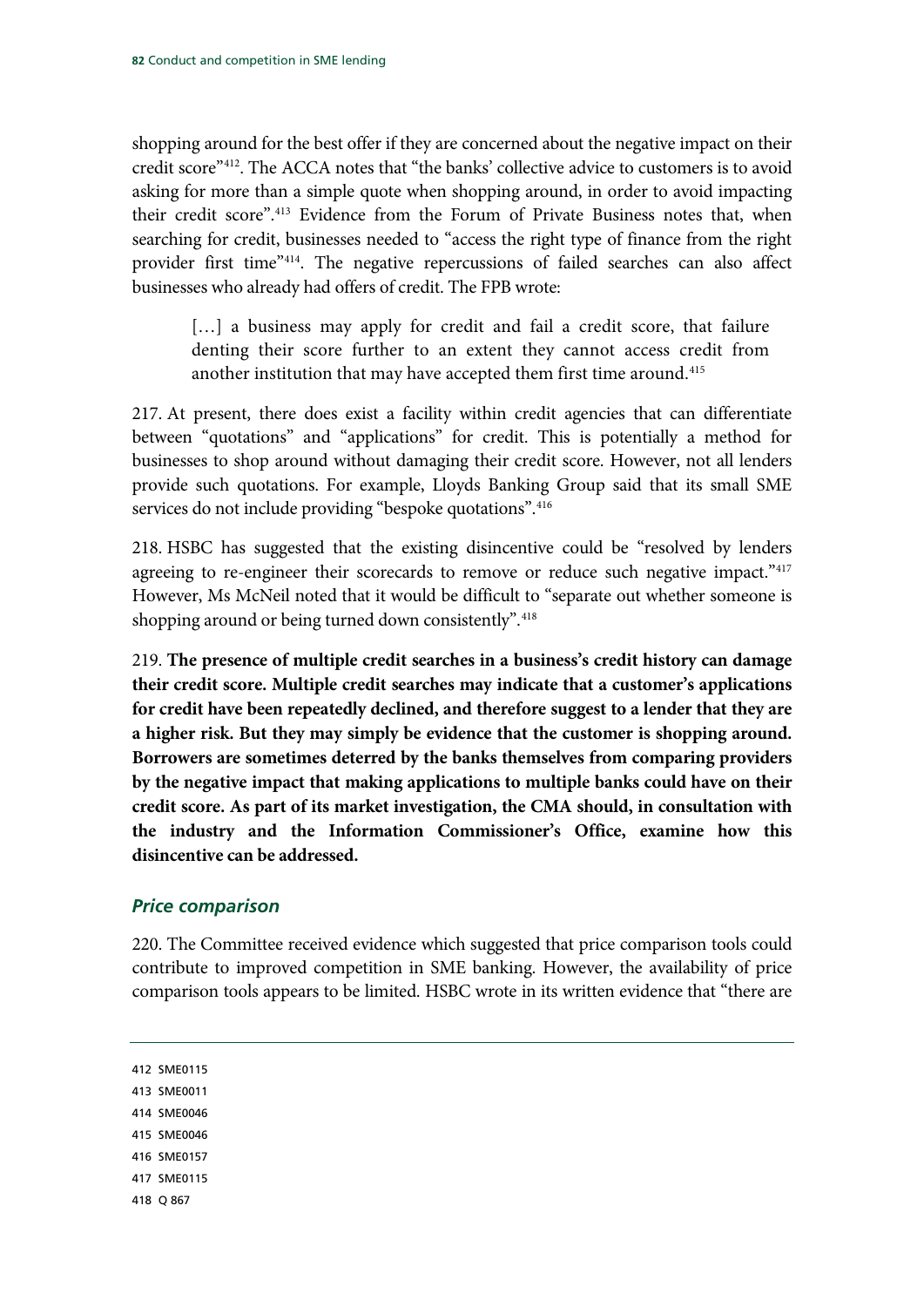currently limited online tools that particularly smaller SME customers can use to compare BCAs and loans offered by different banks".<sup>[419](#page-84-0)</sup> Lloyds also agreed, stating that "price comparison is not readily available from published tariffs".<sup>[420](#page-84-1)</sup>

221. Increasing the availability of price comparison tools may help to encourage competition. HSBC wrote that SME customers "may find it difficult to compare different banks' BCA propositions due to the diverse tariff models and the lack of a standardised way of presenting these offerings across the industry".HSBC wrote:

SME customers are likely to need to carry out a manual search of providers' websites in order to select the most appropriate BCA or loan product. This is likely to have a dissuasive effect on shopping around.

HSBC considers that a comparison website designed for SME customers would significantly help SME customers with their purchasing decisions. In our view, such a website could help further drive entry and expansion by making it easier for efficient finance providers to access informed customers and thereby expand. HSBC believes that this is an area that could be improved through industry action and we are looking at ways to progress this.[421](#page-84-2)

222. Mr Chisholm agreed with HSBCs position, noting that "electronic tools like price comparison websites can assist" in improving comparability.<sup>[422](#page-84-3)</sup> However, he also warned that effort would be needed from SMEs to engage with such tools. He said:

[...] it also does require the SMEs themselves to exercise their choice where it exists and to sometimes invest some time and effort in that. I know how difficult that is. I have been in business myself, particularly running small businesses. You are typically very busy and the amount of time and effort that you can put into analysing a choice like that is probably quite limited. [423](#page-84-4)

Mr Chisholm also noted some of the difficulties with generating comparisons for business banking services:

It is not just one figure, as you know. There are per item charges. There are sometimes standing charges per month. There are different levels of interest according to whether you have been authorised or not or how much you are borrowing. It is quite hard to be able to make a straight comparison between A, B and C. [424](#page-84-5)

- <span id="page-84-2"></span><span id="page-84-1"></span><span id="page-84-0"></span>419 SME0115 420 SME0118 421 SME0115 422 Q 987 423 Q 987
- <span id="page-84-5"></span><span id="page-84-4"></span><span id="page-84-3"></span>424 Q 987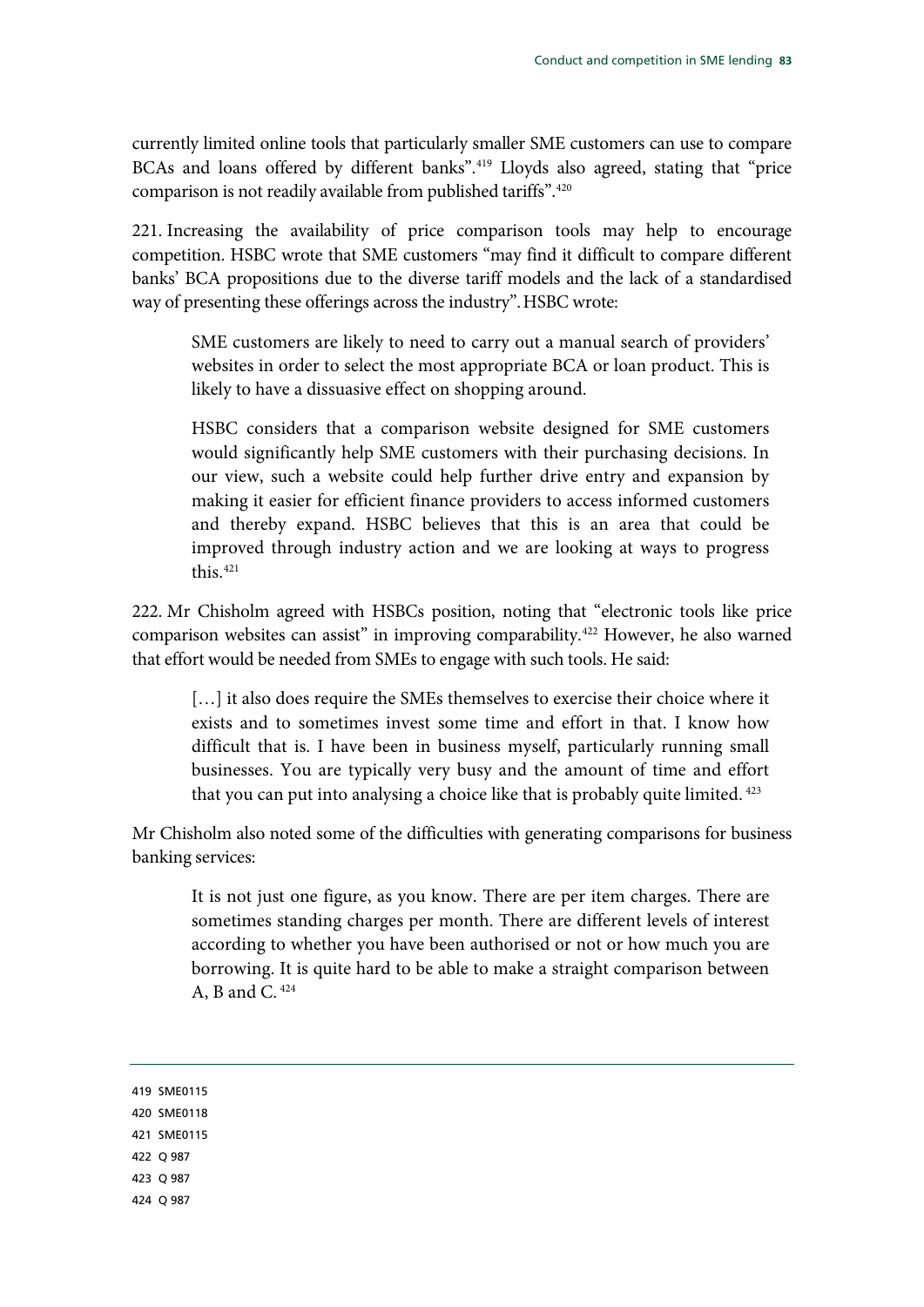223. Dr Andrea Coscelli, Executive Director of Markets and Mergers at the Competition and Markets Authority, added that price comparison was not the only factor in SMEs decision making, and that qualitative features were also important:

Our view is that price matters for comparisons, quality matters, and also some of the softer, more TripAdvisor-type comments are also important. Our view is Business Banking Insight is doing quite well on the service and has been very helpful on price. More can be done. It is quite complicated in this area, but certainly more can be done. There is also this third area, more TripAdvisor, more local, more comments, which can be very helpful for SMEs as well. That is another area we could work on.<sup>[425](#page-85-0)</sup>

224. Mr Chisholm also noted that stronger competition itself could lead to greater transparency that would complement the effectiveness of price comparison websites:

[...] customer engagement comes from much more competitive intensity on the supply side. If you have a lot more rivalry between firms then they find ways to make it easier for people to make those choices and to take an interest in the alternatives that they offer. You do not see enough of that intensity at the moment.<sup>[426](#page-85-1)</sup>

<span id="page-85-3"></span>225. **Price comparison tools are prevalent in retail banking and insurance markets, but less so in business banking. This may be due to the relative complexity of products in the SME banking market. It may also be a symptom of a lack of competitive pressure in the industry. As part of its market investigation, the CMA should examine, in consultation with the industry, why the provision of price comparison tools for SME banking has so far been limited, and the scope for increasing it.**

## *Account switching for SMEs*

226. A faster Current Account Switch Service (CASS) was launched in September 2013. The service offers a seven day switching service to retail customers, as well as some smaller businesses—those with fewer than ten employees and a turnover or balance sheet of less than  $E2$  million. Alongside the transfer of balances, the service also offers the automatic transfer of payment arrangements both into and out of the account.<sup>427</sup>

227. Use of the CASS by SMEs appears to have been relatively limited since its introduction. The CMA and FCA wrote in their SME Banking market study:

[...] at the current time, we cannot say that the CASS has had a substantial and sustained impact on SME switching behaviour. In particular, the CASS has resulted in a modest overall increase in year-on-year switching volumes for both PCAs and BCAs of 16% in the six-month period to the end of June

<span id="page-85-0"></span><sup>425</sup> Q 987

<span id="page-85-1"></span><sup>426</sup> Q 996

<span id="page-85-2"></span><sup>427</sup> Payments Council, Current Account Switch Service Small Business Fact Sheet, as at 5 March 2015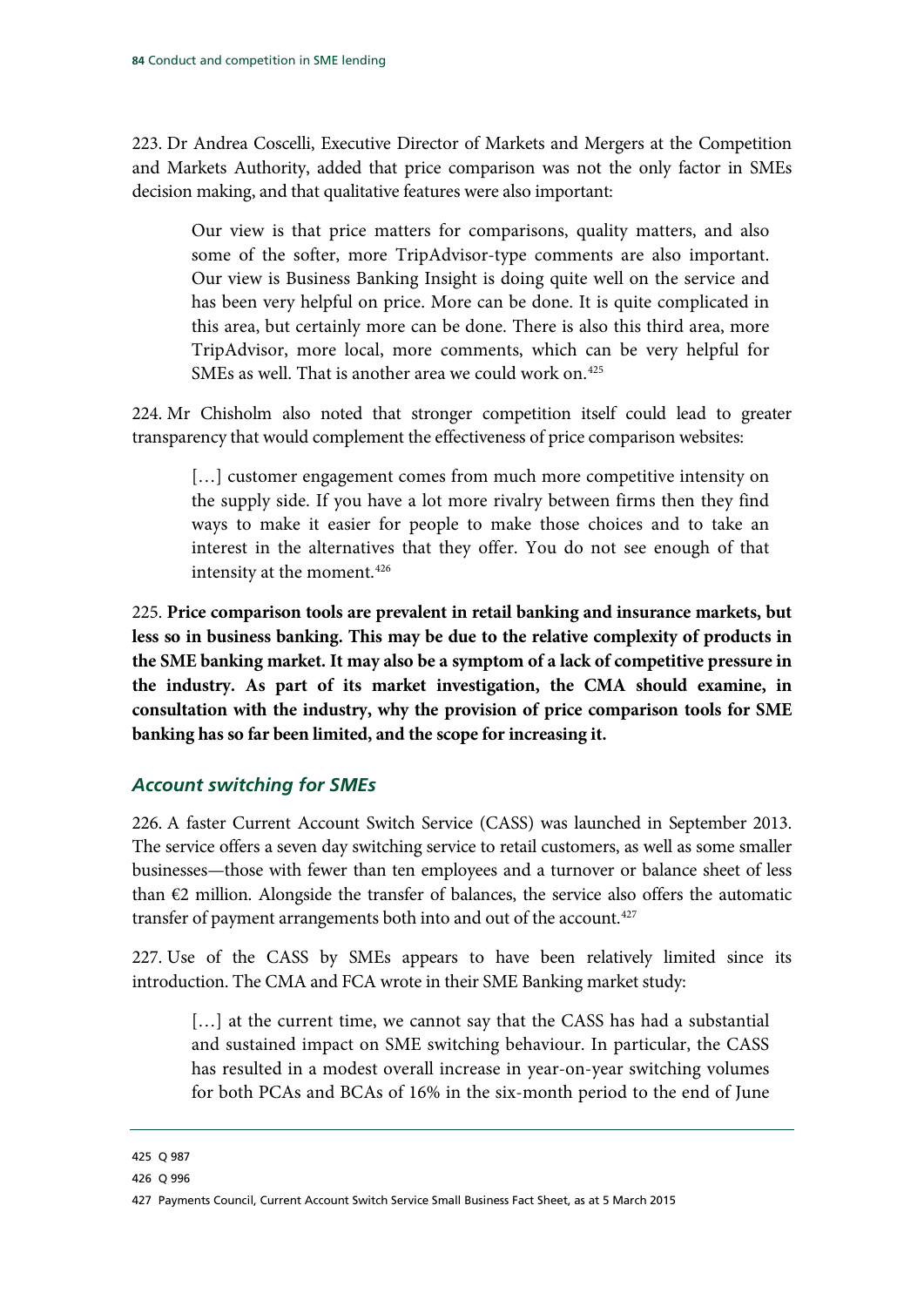2014. As regards SME banking specifically, only 1.8% of switchers using the service over this period were identified as being SMEs or charities. This means that some 7,330 SMEs switched using this service in that six-month period, out of a total of over 3.5 million BCA account holders.<sup>[428](#page-86-0)</sup>

228. Mr Chisholm noted that more could be done to increase awareness of the CASS amongst SMEs:

The Current Account Switch Service was mainly marketed on the personal market. I think they could push that much more strongly to SMEs. If the awareness issue is then addressed and people are still not doing it, it is likely to be either it is difficult to do or there is anxiety about it.<sup>[429](#page-86-1)</sup>

229. The CMA and FCA also found that SMEs were concerned about the risks of switching accounts. They found—from a study dating from before the introduction of the CASS that "many SMEs consider the process of switching BCA provider to be costly or risky or both"[.430](#page-86-2) Concerns included the need to contact customers to update their payments to the new bank, the risk that errors would be made when transferring payments, and a risk of payments delayed or missed altogether.[431](#page-86-3) Evidence from the Federation of Small Businesses suggests that the CASS may not be working as it should be for SMEs. The FSB wrote to the Committee that it was "concerned that small firms are still experiencing significant difficulties in switching accounts", and that "in some cases, this has taken longer than expected with much of the leg work being undertaken by the businesses rather than the bank"[.432](#page-86-4)

230. At the 2014 Autumn Statement, the Treasury announced changes to the existing CASS to improve availability for SME customers:

Autumn Statement 2014 announces an upgrade to the 7-day Current Account Switch Service to include 99% of all SMEs and an extension of the redirection service to 36 months. These upgrades will be delivered by March 2015. In addition, the Chancellor of the Exchequer has asked the Financial Conduct Authority, as part of their review of the switching service, to examine whether a 5-day switching period would deliver significant benefits to consumers and advise on this question before Budget 2015.<sup>[433](#page-86-5)</sup>

<span id="page-86-6"></span>231. **The Current Account Switch Service has been geared primarily towards retail customers, not businesses. Changes announced by the Government at the 2014 Autumn Statement to improve the CASS for SMEs are therefore welcome. As part of its** 

<span id="page-86-0"></span><sup>428</sup> Competition and Markets Authority, Banking services to small and medium-sized enterprises, 18 July 2014, p 144 429 Q 998

<span id="page-86-2"></span><span id="page-86-1"></span><sup>430</sup> Competition and Markets Authority, Banking services to small and medium-sized enterprises, 18 July 2014, p 139,

<span id="page-86-3"></span><sup>431</sup> Competition and Markets Authority, Banking services to small and medium-sized enterprises, 18 July 2014, pp 139- 140

<span id="page-86-4"></span><sup>432</sup> SME0168

<span id="page-86-5"></span><sup>433</sup> HM Treasury, Autumn Statement 2014, Cm 8961, 3 December 2014, p 84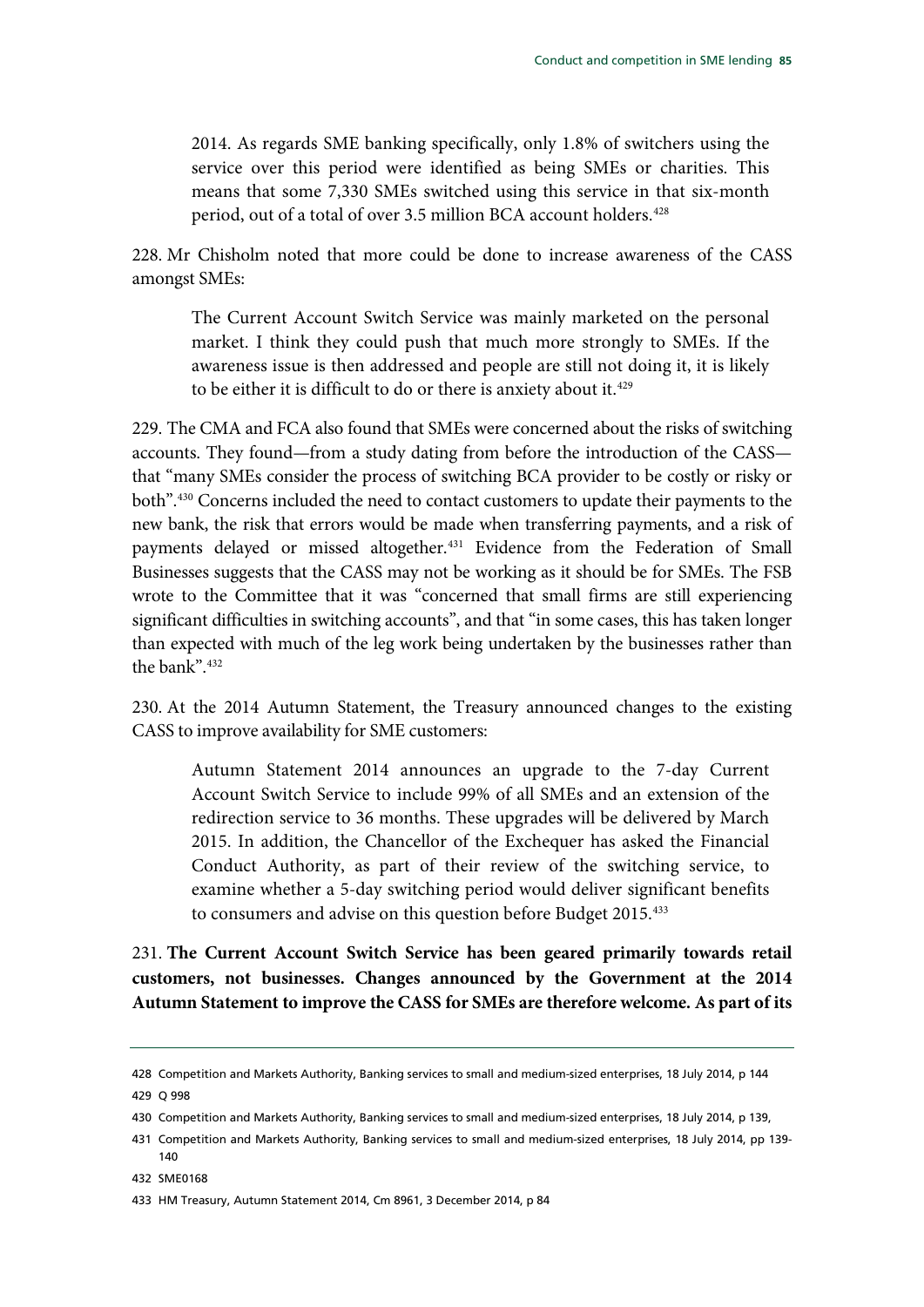**market investigation, the CMA should examine how the scheme could further benefit SMEs, and what steps can be taken to improve SME awareness of the scheme.**

#### *A structural remedy?*

232. As part of a market investigation, the Competition and Markets Authority has the power to enact two kinds of remedies to address competition problems it has identified. Describing its powers, the Competition and Market's Authority's predecessor, the Competition Commission, said:

The CC has significant powers to remedy problems it identifies. When considering remedies, the CC is required to "achieve as comprehensive a solution as is reasonable and practicable" to address the adverse effect (section 134(6) Enterprise Act). The CC may also have regard to any relevant customer benefits (section 134(7) Enterprise Act). When deciding on what is an appropriate remedy, the CC will consider the effectiveness of different remedies and their associated costs and will have regard to the principle of proportionality.

The CC's remedies fall into two basic categories: structural remedies and behavioural remedies. Structural remedies typically involve the divestment of assets—for example, in the Airports market investigation the CC has required the divestment of Gatwick, Stansted and either Glasgow or Edinburgh airports in order to remedy the adverse effects on competition identified.

Behavioural remedies fall into two categories. The first is enabling measures which are designed to overcome, for example, barriers to entry. The second category, very much a matter of last resort, is behavioural remedies which control the anti-competitive outcomes, for example by imposing a price cap. Both types of behavioural remedy are likely to require ongoing monitoring and, potentially, enforcement, to ensure compliance.<sup>[434](#page-87-0)</sup>

Indeed, the Competition Commission has previously noted the advantages of structural remedies over behavioural remedies:

The CC (and the OFT) has a preference for structural remedies over behavioural remedies. Structural remedies generally constitute a direct, oneoff, measure to restore the competitive position (for example, to restore the rivalry that would be lost by a merger). There is less risk of market distortion, and structural remedies avoid all the difficulties associated with monitoring and enforcing ongoing behavioural remedies. In merger inquiries the CC will

<span id="page-87-0"></span><sup>434</sup> Memorandum submitted by the Competition Commission to the Regulatory Reform Committee, Published 21 July 2009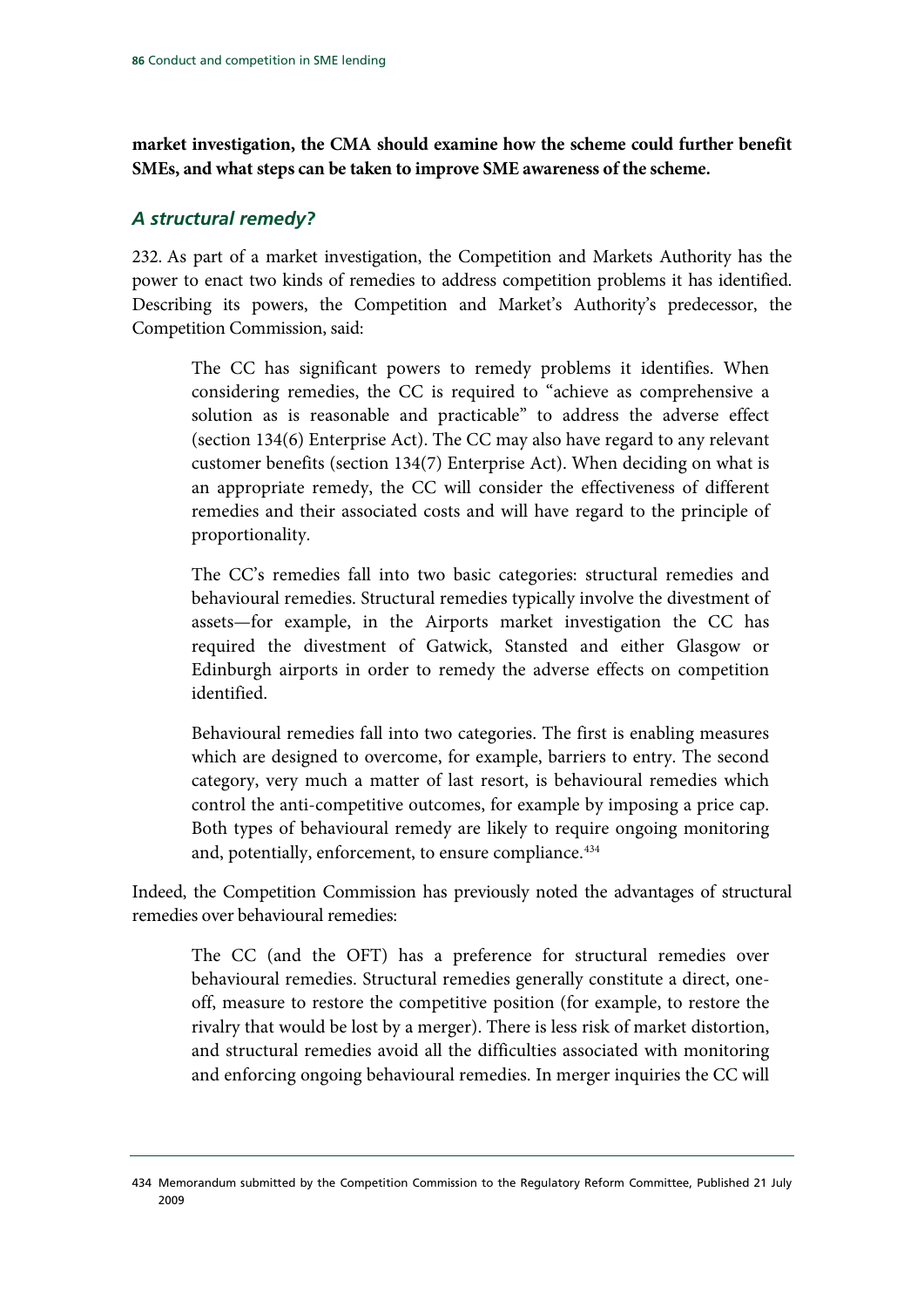generally seek divestiture of the smallest, viable stand-alone business that can compete successfully.[435](#page-88-0)

233. In 2002, as part of its market investigation The supply of banking services by clearing banks to small and medium-sized enterprises, the Competition Commission proposed a number of behavioural remedies designed to "assist entry or otherwise serve SMEs' interests and promote competition" in the SME banking sector.<sup>[436](#page-88-1)</sup> These took the form of commitments by the eight major clearing banks at the time to improve areas such as pricing transparency, ease of switching and credit data availability.<sup>437</sup>

234. However, at the time, the Competition Commission believed that these remedies would not solve completely the competition problems it had identified:

The behavioural remedies we have set out […] will, in our view, over time assist entry or otherwise serve SMEs' interests and promote competition. They are necessary directly to address a number of adverse effects, in particular the restriction of choice and lack of information […] hence should apply to all main clearing groups in England and Wales, Scotland and Northern Ireland. However, while they will assist the development of competition, and in time help reduce the current incidence of excessive prices of the four largest clearing groups to SMEs in England and Wales, there will inevitably remain a low propensity to switch in part because of SMEs' preference to maintain a relationship with their existing bank in case of future requirements for finance, and constraints on competition and entry will remain. Hence, we do not believe that these remedies will have sufficient impact on competition within the next two or three years to ensure that the incidence of excessive prices we have identified of the four largest clearing groups in England and Wales would disappear in a reasonable period of time. [...] we also do not believe that technological or other developments in the market will be sufficient to reduce the incidence of excessive prices and profits in a reasonable timescale; this would apply even if all our recommended behavioural remedies were implemented. [438](#page-88-3)

235. As a result of the perceived ineffectiveness of its behavioural solutions, the Competition Commission also examined structural remedies. Three options were examined—the divestment of physical branches, divestment of SME businesses without property and divestment of SME businesses, with physical assets. The report concluded that there would be "formidable, and potentially insuperable, obstacles to structural

<span id="page-88-0"></span><sup>435</sup> Memorandum submitted by the Competition Commission to the Regulatory Reform Committee, Published 21 July 2009

<span id="page-88-1"></span><sup>436</sup> Competition Commission, The supply of banking services by clearing banks to small and medium-sized enterprises, March 2002, p 146

<span id="page-88-2"></span><sup>437</sup> Supply of Banking Services to SMEs, Competition Commission press release, 14 March 2002

<span id="page-88-3"></span><sup>438</sup> Competition Commission, The supply of banking services by clearing banks to small and medium-sized enterprises, March 2002, p 146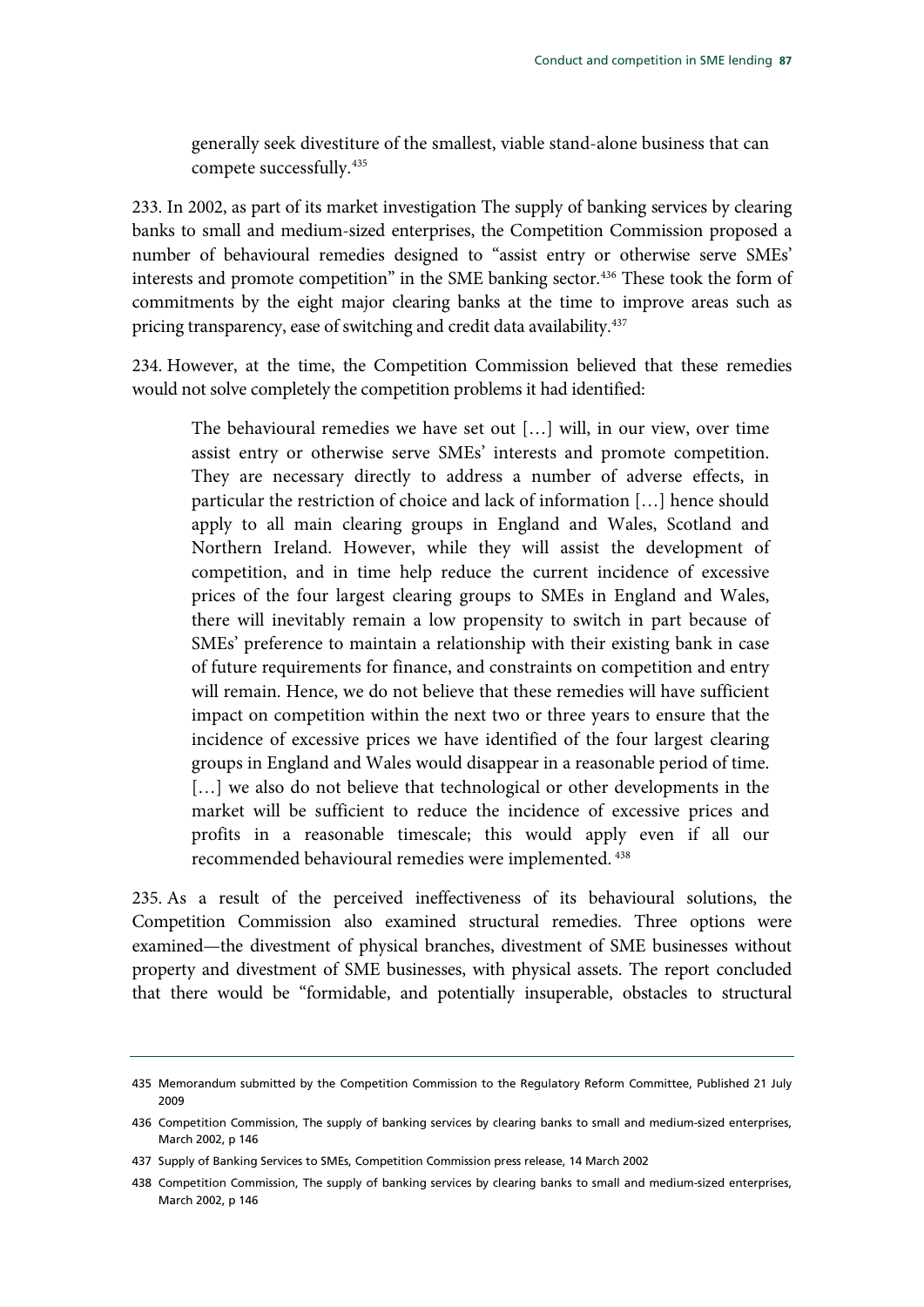remedies"[439,](#page-89-0) noting in particular that forcing the divestment of a business would not "be a proportionate remedy for the SME-related problems the CC has identified".[440](#page-89-1) The report also emphasised that personal as well as business customers would be affected by a business divestment and that such customers lay outside of the scope of the investigation.<sup>441</sup> At the time, structural remedies were not implemented.

236. Following the financial crisis and state support for some UK banks, both Lloyds Banking Group and RBS have conducted major branch divestments in order to comply with EU state aid rules. These projects—Verde at Lloyds and Rainbow at RBS—have created the challenger bank TSB from Verde, and will create Williams and Glyn from Rainbow. However, the Independent Commission on Banking warned that Verde was of insufficient scale to create an effective challenger bank:

there is a real danger that Verde will fall back into the range of small banks that have not exerted a strong competitive constraint in the past, if it remains at its current size. To ensure that the entity resulting from the divestiture has the best possible chance of becoming a strong, effective challenger, its PCA market share should be at least 6%, so that it is well within the scale of previous serious challengers.[442](#page-89-3)

237. The Financial Times has reported the Chancellor as saying that he made a "mistake" in not radically restructuring the state-controlled Royal Bank of Scotland in 2010. It went on to report that he had said that for several years he had gone along with RBS's insistence that the investment bank was going to be a viable business with operations all over the world.[443](#page-89-4)

<span id="page-89-5"></span>238. **Measures taken so far by the competition authorities and the Government have not resulted in a transformational improvement in the competitive environment. The CMA has concluded that concentration in banking is part of the problem. It must now also decide whether reducing concentration would help to address it. This has been examined more than once before. In 2002, the Competition Commission concluded that the forced break-up of large banking groups would not be "proportionate". The Parliamentary Commission on Banking Standards examined the possible benefits to banking from breaking up RBS into a 'good' and 'bad' bank. It stopped short of recommending an immediate breakup of the bank, but recommended that the Government commission a detailed analysis of the case for such a split. This study concluded against such a split. But the question of concentration will not go away. The** 

<span id="page-89-0"></span><sup>439</sup> Competition Commission, The supply of banking services by clearing banks to small and medium-sized enterprises, March 2002, p 147

<span id="page-89-1"></span><sup>440</sup> Competition Commission, The supply of banking services by clearing banks to small and medium-sized enterprises, March 2002, p 148

<span id="page-89-2"></span><sup>441</sup> Competition Commission, The supply of banking services by clearing banks to small and medium-sized enterprises, March 2002, p 147

<span id="page-89-3"></span><sup>442</sup> Independent Commission on Banking, Independent Commission on Banking: Final Report, September 2011, p 212

<span id="page-89-4"></span><sup>443</sup> Financial Times, George Osborne admits RBS error and calls for early sale, by George Parker and Laura Noonan, 5 March 2015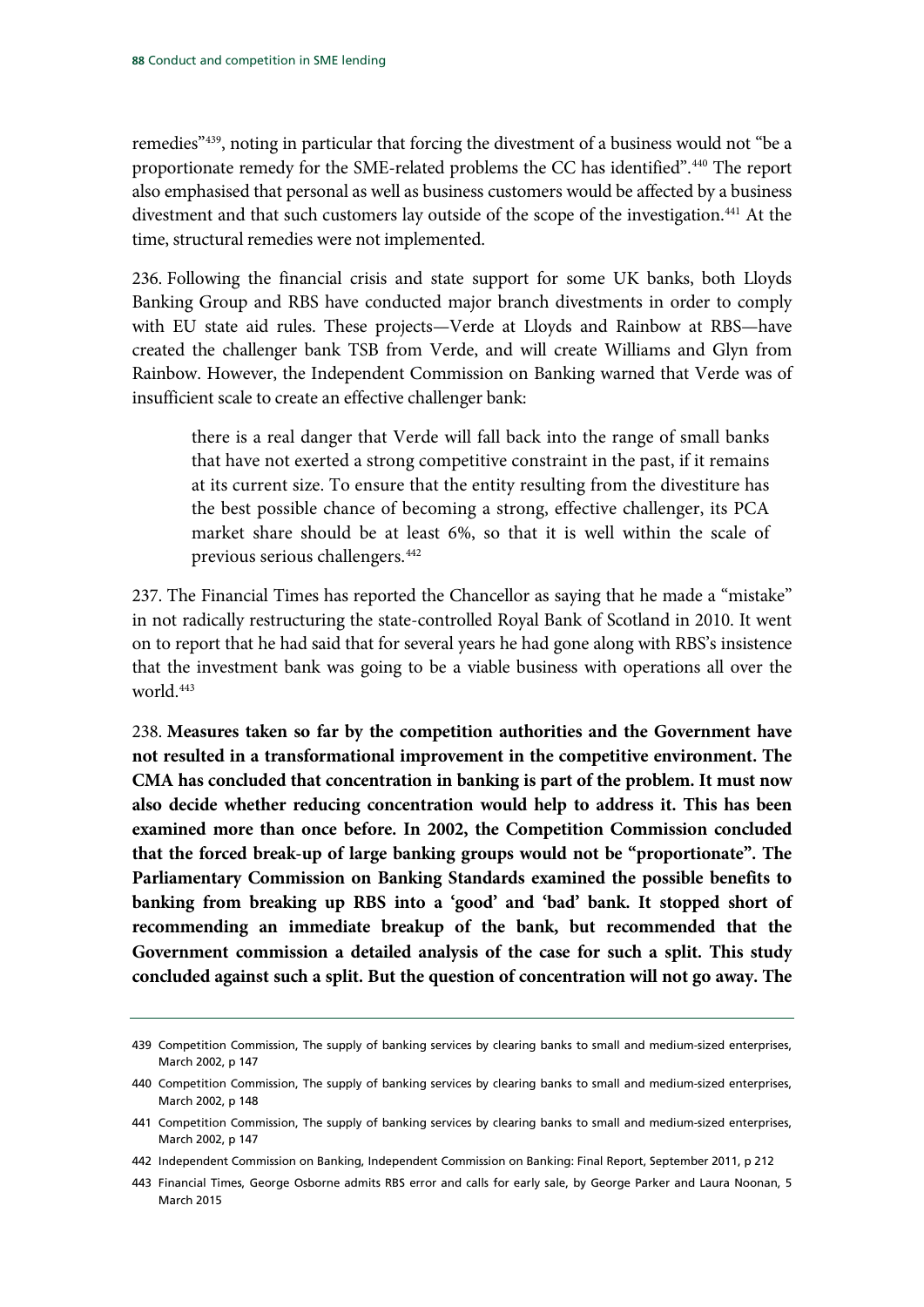**Chancellor is now reported as having said that he made a mistake in not radically restructuring RBS in 2010. The Committee recommends that the CMA's market investigation should include a detailed examination of whether the conclusions of both the Competition Commission and the Parliamentary Commission on Banking Standards remain relevant, and whether structural reforms may remain essential to secure a reduction in concentration in the market.**

#### *The FCA's competition objective*

239. In its final report, the Parliamentary Commission on Banking Standards noted that even well-intentioned regulation could, in some circumstances, do harm as well as good. The report concluded:

That regulation is well-intentioned is no guarantee that it is a force for good. Misconceived and poorly-targeted regulation has been a major contributory factor across the full range of banking standards failings. Regulators cannot always be expected to behave as disinterested guardians who will pursue the "right" approach. They are faced with complex challenges to which the appropriate solutions are ambiguous and contested. They have not in the past always risen to those challenges satisfactorily. They need to resist the temptation to retreat into a comfort zone of setting complex rules and measuring compliance. They also need to avoid placing too much reliance on complex models rather than examining actual risk exposures. Regulators were complicit in banks outsourcing responsibility for compliance to them by accepting narrow conformity to rules as evidence of prudent conduct. Such an approach is easily gamed by banks, and is no substitute for judgement by regulators.<sup>[444](#page-90-0)</sup>

240. In particular, the report refers to the existence of an "old regulatory contract" originally referred to by Sir Donald Cruickshank in his March 2000 report, *Competition in UK Banking: A Report to the Chancellor of the Exchequer*.  $445$  Sir Donald's report said:

In return for cooperating in the delivery of Government objectives, the banking industry escaped the rigours of effective competition. This contract cannot coexist with desirable levels of innovation, competition and efficiency in UK banking markets[.446](#page-90-2)

<span id="page-90-0"></span><sup>444</sup> Parliamentary Commission on Banking Standards, Changing banking for good, First Report of Session 2013–14, HC 175-II, 11 March 2014, 12 June 2013, p 148, para 158

<span id="page-90-1"></span><sup>445</sup> Sir Donald Cruickshank, Competition in UK Banking: A Report to the Chancellor of the Exchequer, March 2000

<span id="page-90-2"></span><sup>446</sup> Sir Donald Cruickshank, Competition in UK Banking: A Report to the Chancellor of the Exchequer, March 2000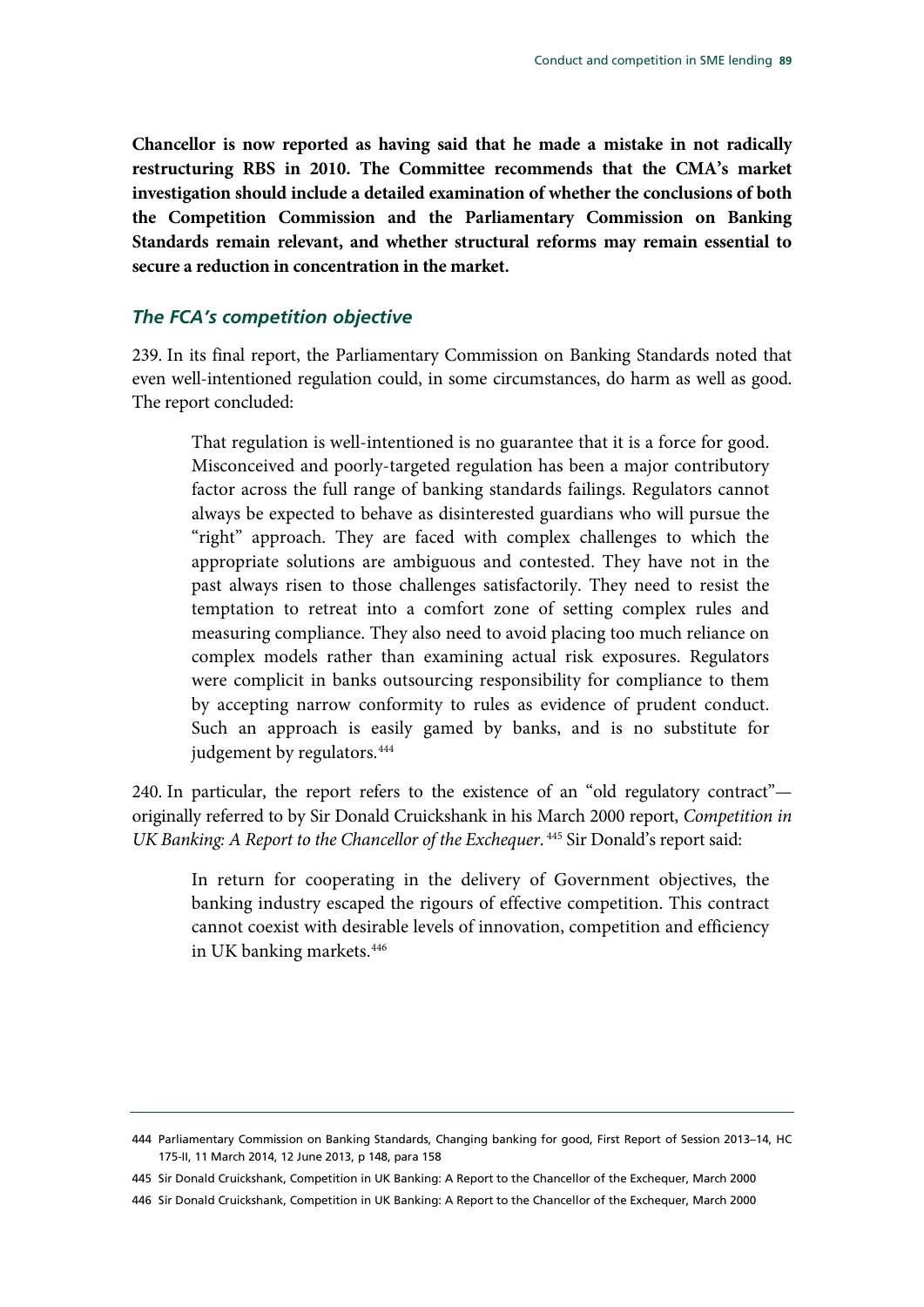The Commission noted comments from John Kay, Professor of Economics at the London School of Economics, that the "vestiges of the regulatory contract remain".<sup>[447](#page-91-0)</sup> The Commission also noted comments from Professor Kay about "regulatory comfort":

There is a very real phenomenon of what you have described as regulatory comfort. At the moment we are in the process of encouraging people to establish new banks, but implicitly and explicitly we say, "If you are going to be a new bank, you have to be pretty similar to an existing bank.<sup>448</sup>

241. The Financial Services Act 2012 sets out, as an operational objective for the FCA, "promoting effective competition in the interests of consumers".[449](#page-91-2) When questioned by the Committee about how deeply embedded the objective was in the culture of the regulator, Mr Woolard said:

We have a competition division established. We have around 60 people who specialise in competition within the organisation. We have already published a series of guidelines under section 1(k), which is the part of the legislation that says we have to say how we go about our business and how we intend to do those things. We have a number of market studies already out there and launched; for example cash savings, which is the big, live, current, ongoing case. We have said that we will bring forward a range of other work, including looking at wholesale markets at a strategic level. Again, I would hope we would publish that within the next few weeks in terms of kicking off that piece of work. We have also completed a first market study, which is around general insurance add-ons. I think it is fair to say, for a relatively new organisation, we have quite a lot around competition. There is obviously still more that we can do and that we are planning to do.<sup>[450](#page-91-3)</sup>

242. The Committee also asked the FCA whether its approach to meeting its competition objective would lead to a change in behaviour across the organisation in general. Mr Woolard replied:

In terms of our supervision department, we have rolled out a range of training around competition for those supervisors. In terms of the information we provide to supervision teams before they go on a visit and in terms of how we ask them to think about doing their jobs, we provide far more information about the market as opposed to the firm that sits within that particular market.<sup>[451](#page-91-4)</sup>

<span id="page-91-0"></span><sup>447</sup> Parliamentary Commission on Banking Standards, Changing banking for good, First Report of Session 2013–14, HC 175-II, 11 March 2014, 12 June 2013, p 145

<span id="page-91-1"></span><sup>448</sup> Parliamentary Commission on Banking Standards, Changing banking for good, First Report of Session 2013–14, HC 175-II, 11 March 2014, 12 June 2013, p 145, para 152

<span id="page-91-2"></span><sup>449</sup> Financial Services Act 2012, part 1a, chapter 1, 1E The competition objective

<span id="page-91-3"></span><sup>450</sup> Q 661

<span id="page-91-4"></span><sup>451</sup> Q 662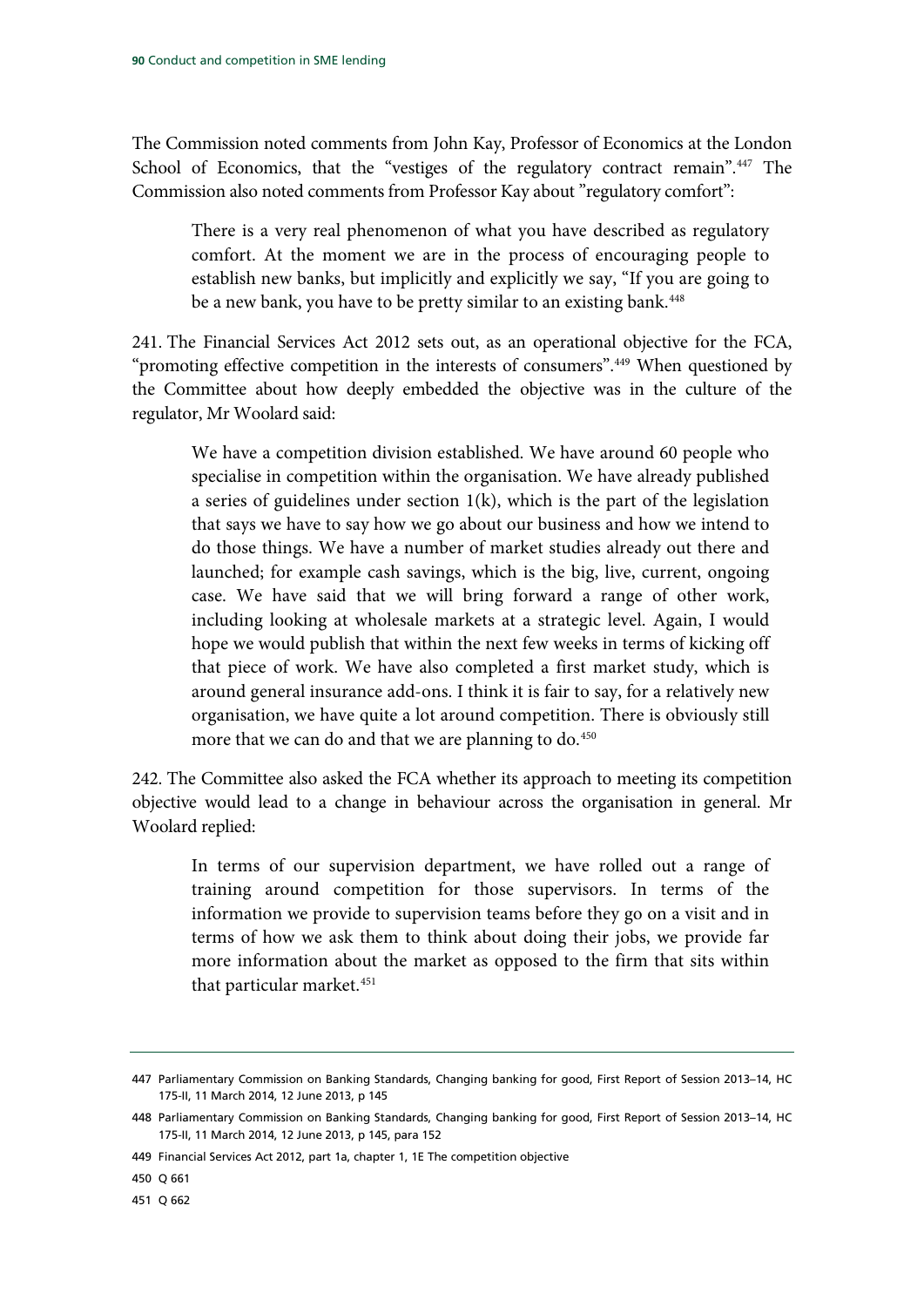243. The Committee also asked the Competition and Markets Authority about the FCA's ability to meet its competition objective. Mr Chisholm said that his impression was that the FCA was taking its competition duties "very seriously",<sup>[452](#page-92-0)</sup> but suggested that competition was not in the FCA's "DNA" and that the FCA was in the process of "learning a new set of skills". [453](#page-92-1) Regarding dialogue between the two organisations, he noted:

They have also engaged very much with us through the UK Competition Network, which the Financial Conduct Authority is a member of. […] We are making sure that we both share what is good practice in the competition space, whether it be a market study or an enforcement action, but also, […] we are a pressure on them as well to say, "Look, is this the best you can do?" That is a necessary and desirable force because there is always a risk for the regulator to feel that they like the rule they have made and it is justified. In a way, to have somebody externally as well as internally challenging that sometimes and saying, "It may be good in itself, but what is the effect on competition? Is there another better way to achieve your objective?" is a very productive and necessary dialogue.[454](#page-92-2)

## *The FCA and the Competition and Markets Authority (CMA)*

244. The FCA was given, as part of its operational objectives, a duty to promote "effective competition in the interests of consumers" in the Financial Services Act 2012.[455](#page-92-3) Under the Financial Services (Banking Reform) Act 2013, the FCA is also to become a concurrent competition authority alongside the CMA.[456](#page-92-4) Concurrency will come into force on 1 April 2015, and provide the following powers to the FCA:

under the Competition Act 1998 to enforce against and fine for breaches of domestic and EU competition law prohibitions on anticompetitive agreements (for example, cartels) and abuses of a dominant position, and

under the Enterprise Act 2002 to make a Market Investigation Reference to the Competition and Markets Authority (CMA).<sup>[457](#page-92-5)</sup>

The FCA has said:

These competition powers may also be exercised by the CMA with regard to financial services and other sectors of the economy. This means that, in respect of financial services, the CMA and the FCA will have 'concurrent powers' and the FCA will be a 'concurrent regulator'. These powers are

<span id="page-92-0"></span><sup>452</sup> Q 1002

<span id="page-92-1"></span><sup>453</sup> Q 1003

<span id="page-92-2"></span><sup>454</sup> Q 1003

<span id="page-92-3"></span><sup>455</sup> Financial Services Act 2012

<span id="page-92-4"></span><sup>456</sup> Financial Services (Banking Reform) Act 2013

<span id="page-92-5"></span><sup>457</sup> Financial Conduct Authority, Promoting effective competition, 27 February 2015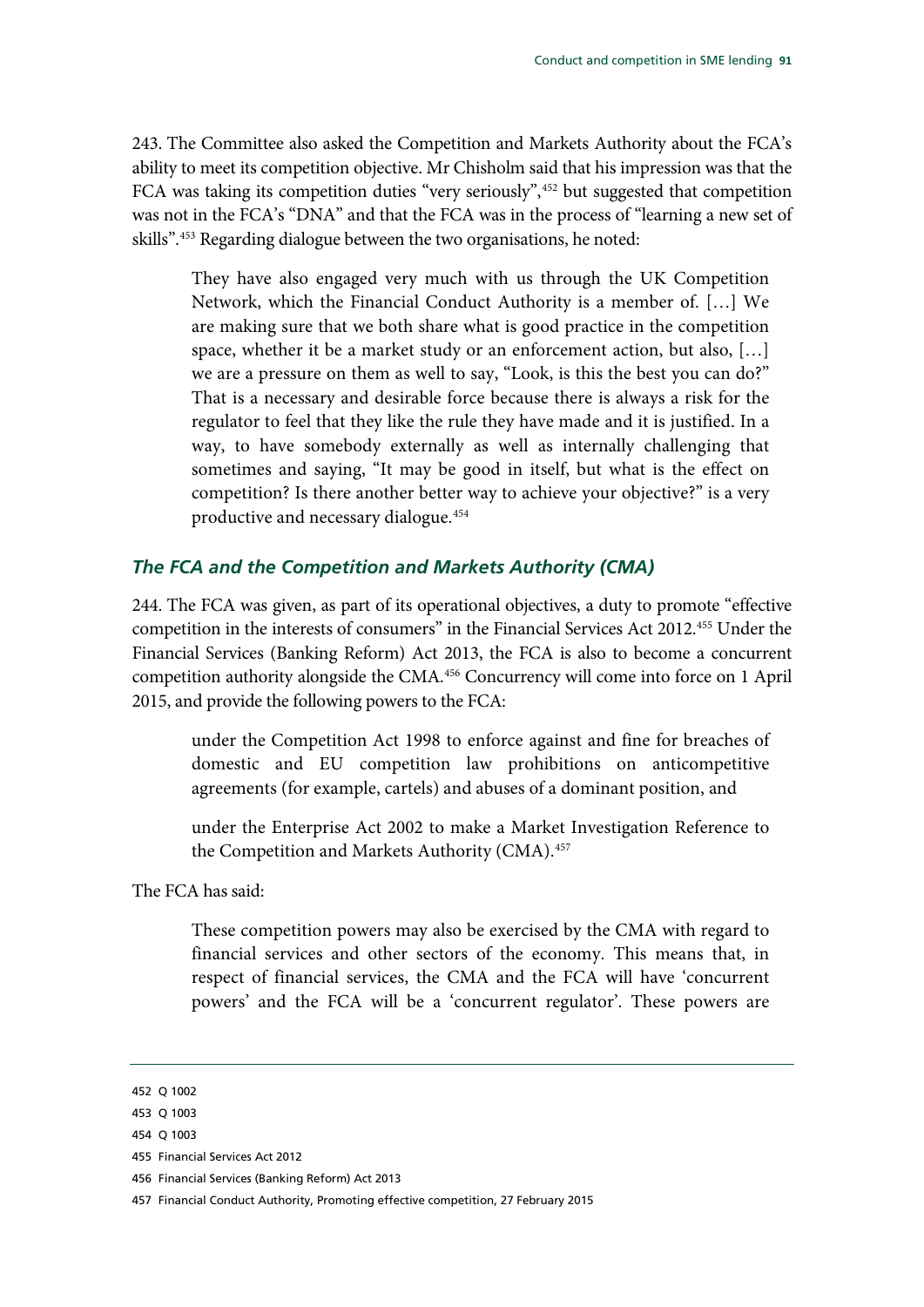additional to our ability to use FSMA powers in pursuit of the FCA's competition objective.[458](#page-93-0)

245. The FCA and CMA's powers differ in a number of places. For example, as the financial services conduct regulator, it has the various rule-making and guidance-giving powers under the Financial Services and Markets Act 2000. Another example is that the CMA has wider competition powers than the FCA, whose powers are limited to financial services.<sup>[459](#page-93-1)</sup> Some of the CMA and FCA powers are complementary. For example, the FCA has the power to request "the CMA to consider whether a feature, or combination of features, of a market in the United Kingdom for financial services may prevent, restrict or distort competition in connection with the supply or acquisition of any financial services  $[\ldots]$ ". 460

246. The FCA has a duty—set out under section 140G of FSMA—to consider advice provided to it by the CMA under section of 140B FSMA. The FCA must publish a response "stating how it proposes to deal with the advice", including whether it has taken any action and the justification for any action, within 90 days of receiving the advice.<sup>[461](#page-93-3)</sup>

247. The relationship between the FCA and the CMA regarding their competition duties have been set out in a memorandum of understanding between the two organisations. This describes the circumstances each organisation would take responsibility for competitionrelated activities:

In some cases it will be clear which organisation should take the lead. For example, we would expect that the FCA would take the lead in dealing with issues where regulatory solutions are most appropriate, such as changes to the authorisation process to better enable new entry, using rule-making powers to improve the way that products are distributed, or taking supervisory or enforcement action against particular firms where existing requirements are not being met. Similarly, we would expect that CMA action would be more appropriate where the issue is best dealt with through enforcement of competition law (such as an investigation of suspected cartel behaviour or abuse of dominance), or in situations where the competition problem is such that a market investigation by the CMA would be appropriate, e.g. because the type of remedies available to the CMA may be appropriate. It may also be more appropriate for the CMA to take the lead where the competition problem is not unique to financial services markets.<sup>[462](#page-93-4)</sup>

<span id="page-93-0"></span><sup>458</sup> Financial Conduct Authority, Promoting effective competition, 27 February 2015

<span id="page-93-1"></span><sup>459</sup> Financial Conduct Authority, FCA Competition Concurrency Guidance and Handbook amendments, January 2015, p 14

<span id="page-93-2"></span><sup>460</sup> Competition and Markets Authority and Financial Conduct Authority, Memorandum of Understanding between the Competition and Markets Authority and the Financial Conduct Authority, 12 June 2014

<span id="page-93-3"></span><sup>461</sup> Financial Services and Markets Act 2000, Section 140G

<span id="page-93-4"></span><sup>462</sup> Competition and Markets Authority and Financial Conduct Authority, Memorandum of Understanding between the Competition and Markets Authority and the Financial Conduct Authority, 12 June 2014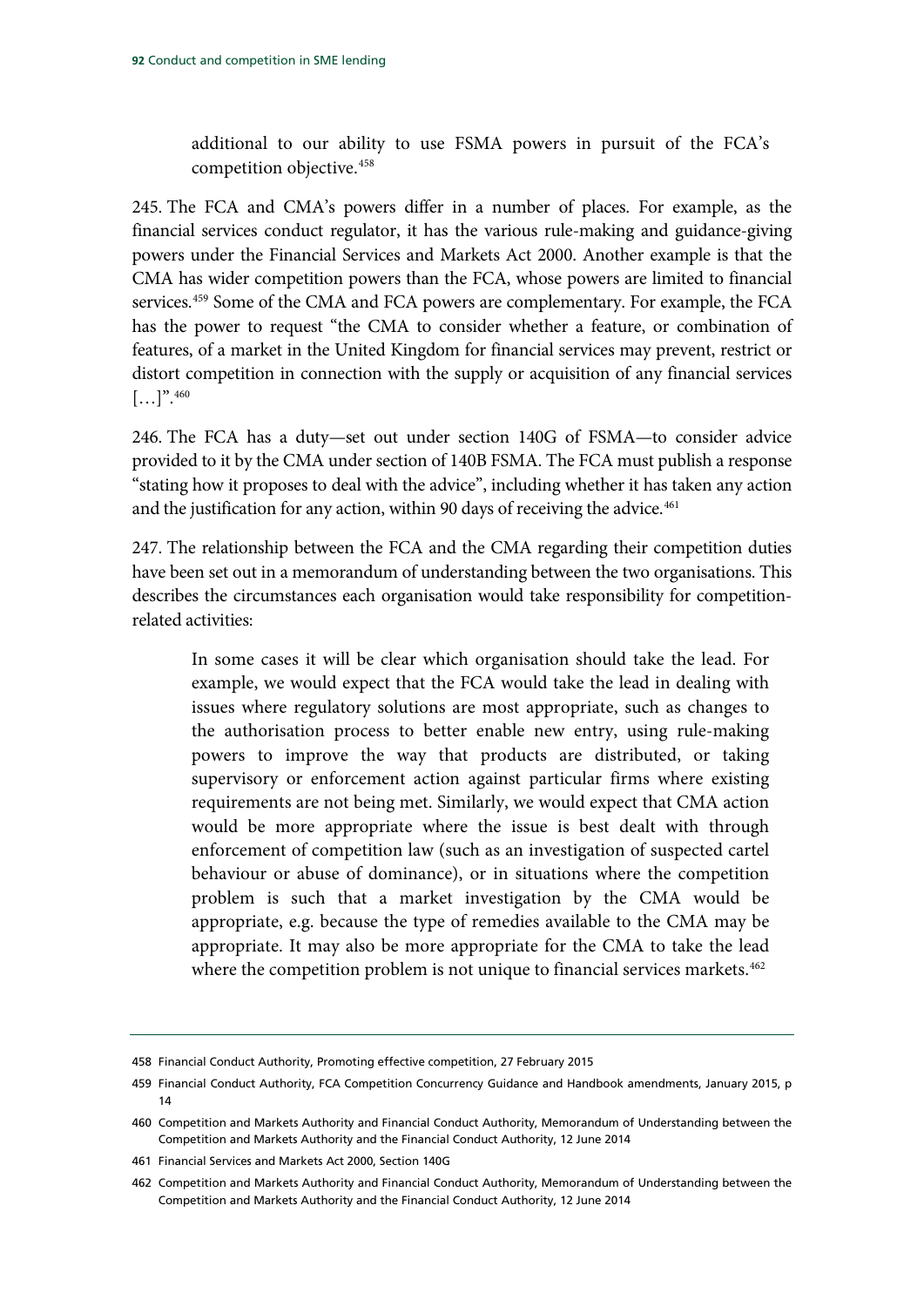248. The FCA and CMA aim to have a "co-ordinated" approach, and, for example, "have agreed to consult each other early on when considering taking action" to address potential overlaps and duplication of work. The memorandum also notes that the CMA has "developed deep expertise in considering competition matters across a variety of sectors", that the FCA has "significant sectoral experience in the financial services sector", and that "organisations will […] provide technical assistance to each other where it may be helpful".<sup>[463](#page-94-0)</sup> But Regulation 8 of The Competition Act 1998 (Concurrency) Regulations 2014 allows the CMA to direct a regulator, such as the FCA, to transfer a competition case to it where the CMA "exercising the Part 1 functions rather than the regulator would further the promotion of competition, within any market or markets in the United Kingdom, for the benefit of consumers".<sup>[464](#page-94-1)</sup> The CMA may not do this once the sector regulator has issued a "Statement of Objections".[465](#page-94-2)

249. The FCA will not be alone in having concurrent powers with the Competition and Markets Authority (CMA).<sup>466</sup> The Financial Conduct Authority is part of the UK Competition Network (UKCN), which includes other sector regulators, such as the Civil Aviation Authority and the Office of Gas and Electricity Markets. [467](#page-94-4) The Government describes the UKCN as "an alliance of the Competition and Markets Authority (CMA) with all the UK regulators that have a specific role to support and enable competition within their sectors"[.468](#page-94-5) The mission of the UKCN will be "to promote competition for the benefit of consumers and to prevent anti-competitive behaviour both through facilitating use of competition powers and development of pro-competitive regulatory frameworks, as appropriate."[469](#page-94-6)

<span id="page-94-7"></span>250. **Regulation can be an impediment to effective competition in banking. Regulators appear to have an instinctive resistance to new entrants: in the recent past, prudential requirements had been applied in a way that unnecessarily hindered new entrants, the authorisation process had been difficult for new entrants, and small banks had to reach an agreement with a larger one to have access to the payments system. The FCA now has a statutory objective to promote competition in the interests of consumers. The FCA must continue to transform its regulatory approach in order to fulfil this new objective. It is essential that the FCA's approach to meeting this objective is not siloed within an individual department of the regulator, but instead permeates through the entire culture and approach of the organisation.**

<span id="page-94-0"></span><sup>463</sup> Competition and Markets Authority and Financial Conduct Authority, Memorandum of Understanding between the Competition and Markets Authority and the Financial Conduct Authority, 12 June 2014

<span id="page-94-1"></span><sup>464</sup> The Competition Act 1998 (Concurrency) Regulations 2014, Regulation 8

<span id="page-94-2"></span><sup>465</sup> Competition and Markets Authority, Regulated Industries: Guidance on concurrent application of competition law to regulated industries, March 2014, CMA10, p 19, para 3.27

<span id="page-94-3"></span><sup>466</sup> Competition and Markets Authority, Regulated Industries: Guidance on concurrent application of competition law to regulated industries, March 2014, CMA10, p 62

<span id="page-94-4"></span><sup>467</sup> Gov.uk website, UK Competition Network, downloaded 6 March 2015

<span id="page-94-5"></span><sup>468</sup> Gov.uk website, UK Competition Network, downloaded 6 March 2015

<span id="page-94-6"></span><sup>469</sup> United Kingdom Competition Network (UKCN) Statement of Intent, p 2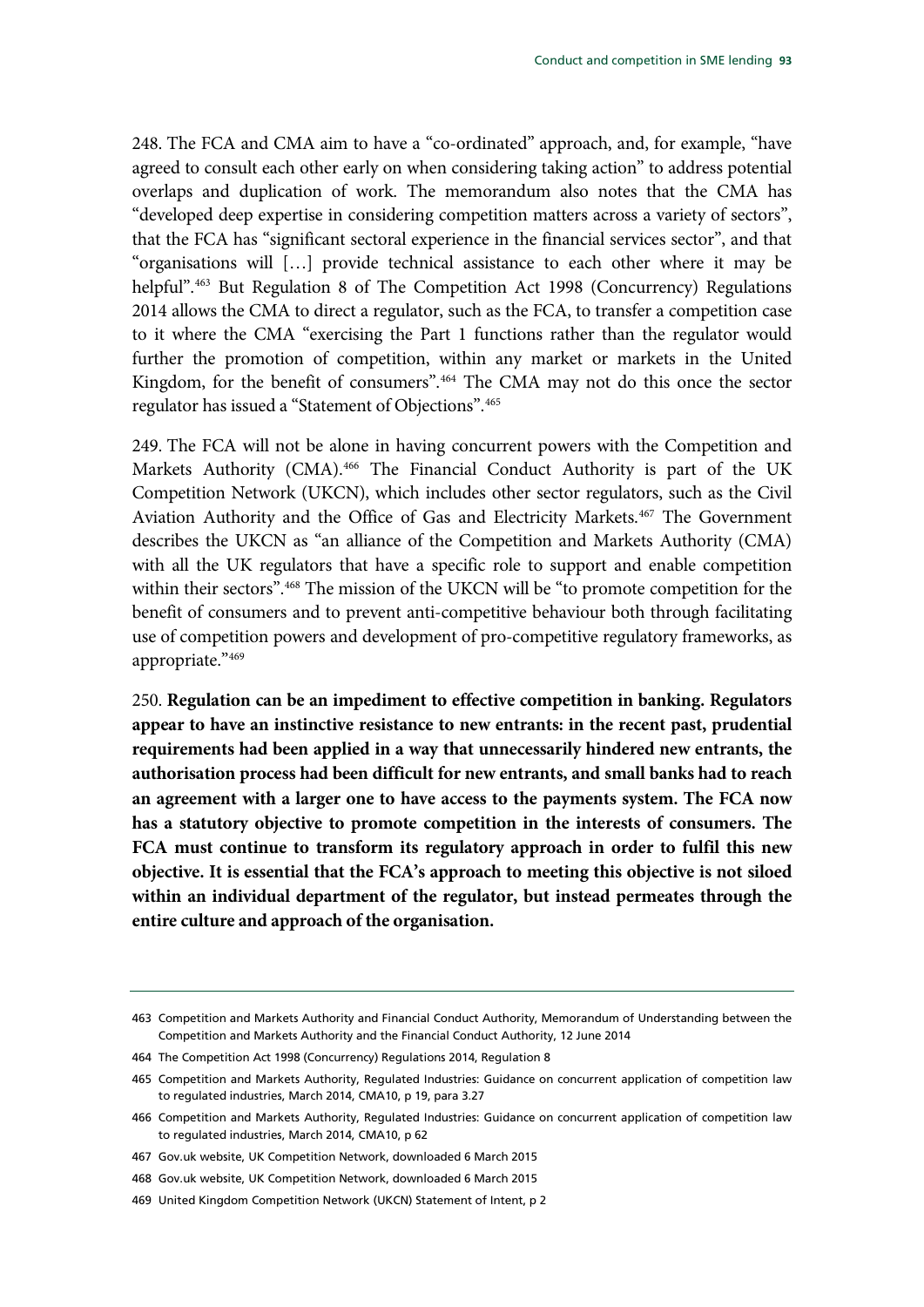<span id="page-95-0"></span>251. **The FCA's competition objective is new. The regulator is in the process of learning a new set of skills. The evidence suggests that this is a work in progress. The Committee recommends that the FCA, with oversight from the CMA, produce an annual report on the implementation of its pro-competition activities. In particular, the CMA should be invited to form a judgement on the effectiveness of the FCA's competition regime. The FCA and CMA have concurrent competition objectives. They both remain active in the competition field. The danger is that the CMA retreats, and the FCA does not vigorously fill in the space left. The CMA should report publicly if it believes the FCA is not fulfilling its competition duties.**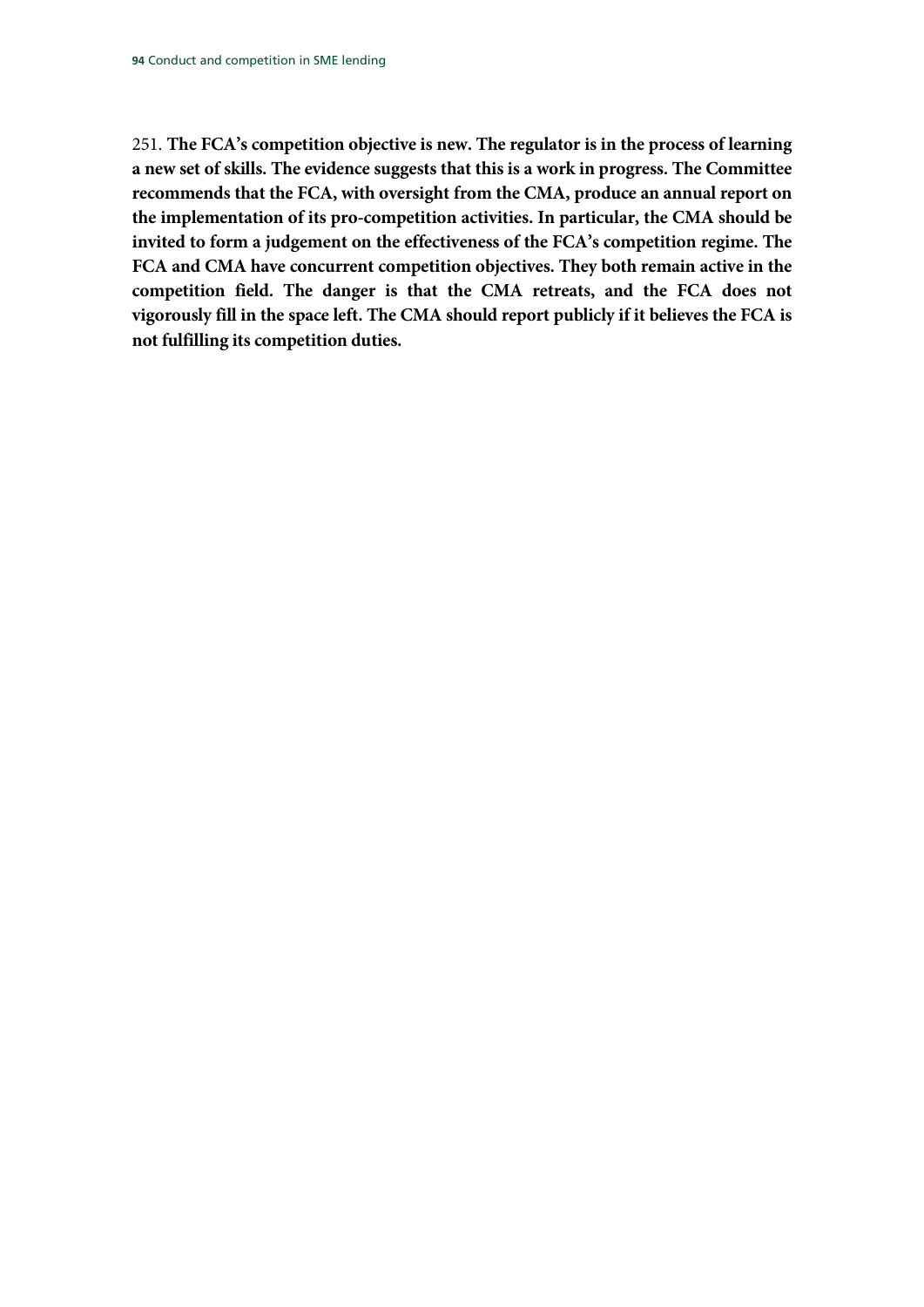# 6 Alternative finance

## **Crowdfunding/peer-to-peer finance**

252. While much of this report has focused on competition in SME banking, not all competition in SME finance comes from the banking sector itself. SMEs are able to obtain funding from a variety of alternative sources. This includes both equity and debt funding. In this report, the Committee has focused on a relatively new form of disintermediated SME financing—crowdfunding and peer to peer finance.

253. Crowdfunding, a term sometimes used interchangeably with peer-to-peer finance, is a relatively new type of business funding that has attracted broader attention in recent years.[470](#page-96-0) With regard to SME finance, crowdfunding/peer-to-peer finance encompasses a variety of models where small individual lenders directly fund businesses. Unlike saving through bank deposits, the risk is borne directly by the investor.<sup>[471](#page-96-1)</sup> Crowdfunding/peer-topeer lending can come in several different forms, including:

- Peer-to-business lending, or loan-based crowdfunding, is a form of debt-based funding where businesses borrow small amounts of money from many small investors.[472](#page-96-2)
- Equity or "investment-based" crowdfunding is a form of equity based funding where "people invest directly or indirectly in new or established businesses by buying shares" or other securities.<sup>473</sup>
- Peer-to-peer invoice financing, a form of asset-based finance where investors directly fund businesses through purchasing their invoices.<sup>[474](#page-96-4)</sup>

254. As discussed previously in this report, there are few sources of official statistics on crowdfunding/peer-to-peer finance. Those that do exist suggest that, while alternative lenders appear to be small in comparison to established banks, they do exhibit a high growth rate. The think-tank Nesta, in a 2013 report, estimated that total finance raised by the sector—including lending to individuals, businesses and charities—"more than tripled from £309 million in 2011 to £939 million in 2013".[475](#page-96-5) They also said that the "peer–to– business lending sector is more than doubling each year and the UK is the undisputable world leader of this alternative financing model"[.476](#page-96-6) In January 2015, the Liberium AltFi Index, an industry dataset on peer-to-peer and crowdfunding platforms, estimated that the total lent by alternative finance platforms had exceeded £2.7 billion. Of this, peer-to-

<span id="page-96-0"></span><sup>470</sup> Financial Conduct Authority, Policy Statement 14/4, March 2014

<span id="page-96-1"></span><sup>471</sup> Funding Circle, Understanding risk, 17 February 2015

<span id="page-96-2"></span><sup>472</sup> Financial Conduct Authority, Policy Statement 14/4, March 2014, p 10

<span id="page-96-4"></span><span id="page-96-3"></span><sup>473</sup> Financial Conduct Authority, Policy Statement 14/4, March 2014, p 11

<sup>474</sup> SME0154

<span id="page-96-5"></span><sup>475</sup> Nesta, *The Rise of Future Finance: The UK Alternative Finance Benchmarking Report*, December 2013, p 7

<span id="page-96-6"></span><sup>476</sup> Nesta, *The Rise of Future Finance: The UK Alternative Finance Benchmarking Report*, December 2013, p 10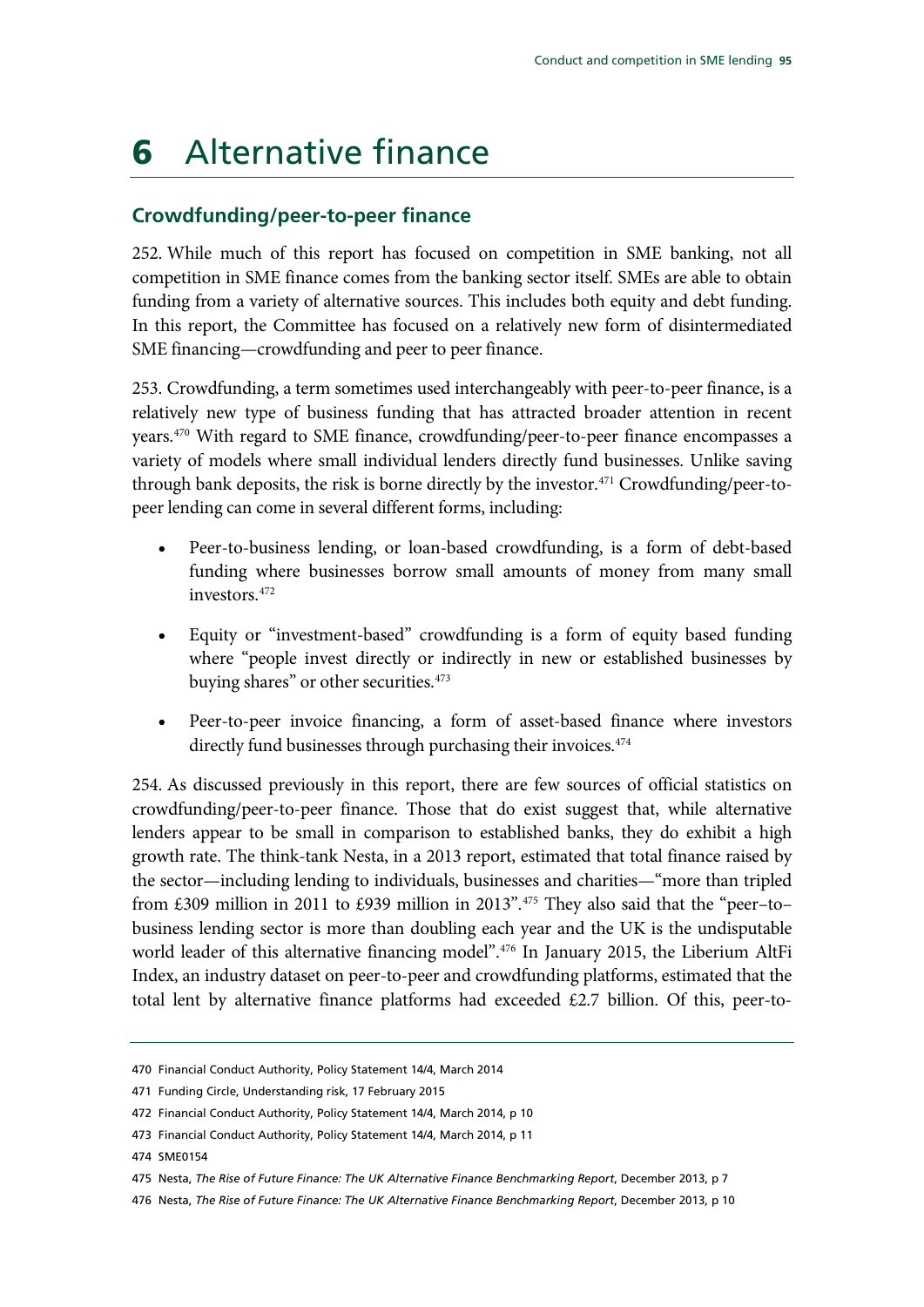business lending accounted for just over  $£1$  billion, with an annual growth rate of approximately 200 per cent.[477](#page-97-0)

#### *Advantages of crowdfunding/peer-to-peer lending*

255. Evidence to the Committee attributes the sector's growth to new technology and reduced confidence in traditional lenders following the financial crisis. Samir Desai, CEO and co-founder of the alternative lender Funding Circle, told the Committee that the "loss of trust and satisfaction with banks" was helping to drive growth in the industry. He added that "the costs of technology and being able to use technology have come down dramatically["478](#page-97-1) and that technology was beginning to disrupt status quo in the financial services industry:

What we think is happening now—in the case of Funding Circle and the same with MarketInvoice—is that technology or the internet is starting to disrupt financial services. We have seen that disruption in the book industry and music, and what is happening now is that you have the digital equivalent of lending—digital loan and digital invoice finance—starting to take off. I personally think that is an unstoppable force.<sup>479</sup>

Anil Stocker, founder and CEO of alternative lender MarketInvoice, agreed, saying that new alternative providers could build business models which were leaner than traditional lenders:

We have better data now than ever before. We have a chance to redefine completely how we think about these products. We can introduce new products. We are not saddled by branches, big bloated infrastructure, cost bases and people.<sup>[480](#page-97-3)</sup>

256. Mr Stocker emphasised the speed, flexibility and simplicity of crowdfunding/peer-topeer finance, saying that:

When I look at the products that the banks have, there are so many negative features about them. There is so much lock-in. There are so many opaque things around the fees. Businesses do not understand what they are going to get charged, how they can exit and what collateral they have to give. Banks are constantly changing the goalposts. Right now I think there is a huge opportunity in the alternative finance market to make everything more transparent, faster and easier […].[481](#page-97-4)

- <span id="page-97-1"></span>478 Q 922
- <span id="page-97-2"></span>479 Q 922
- <span id="page-97-3"></span>480 Q 929
- <span id="page-97-4"></span>481 Q 920

<span id="page-97-0"></span><sup>477</sup> Liberum AltFi Volume Index *AltFi,* as at 19 January 2015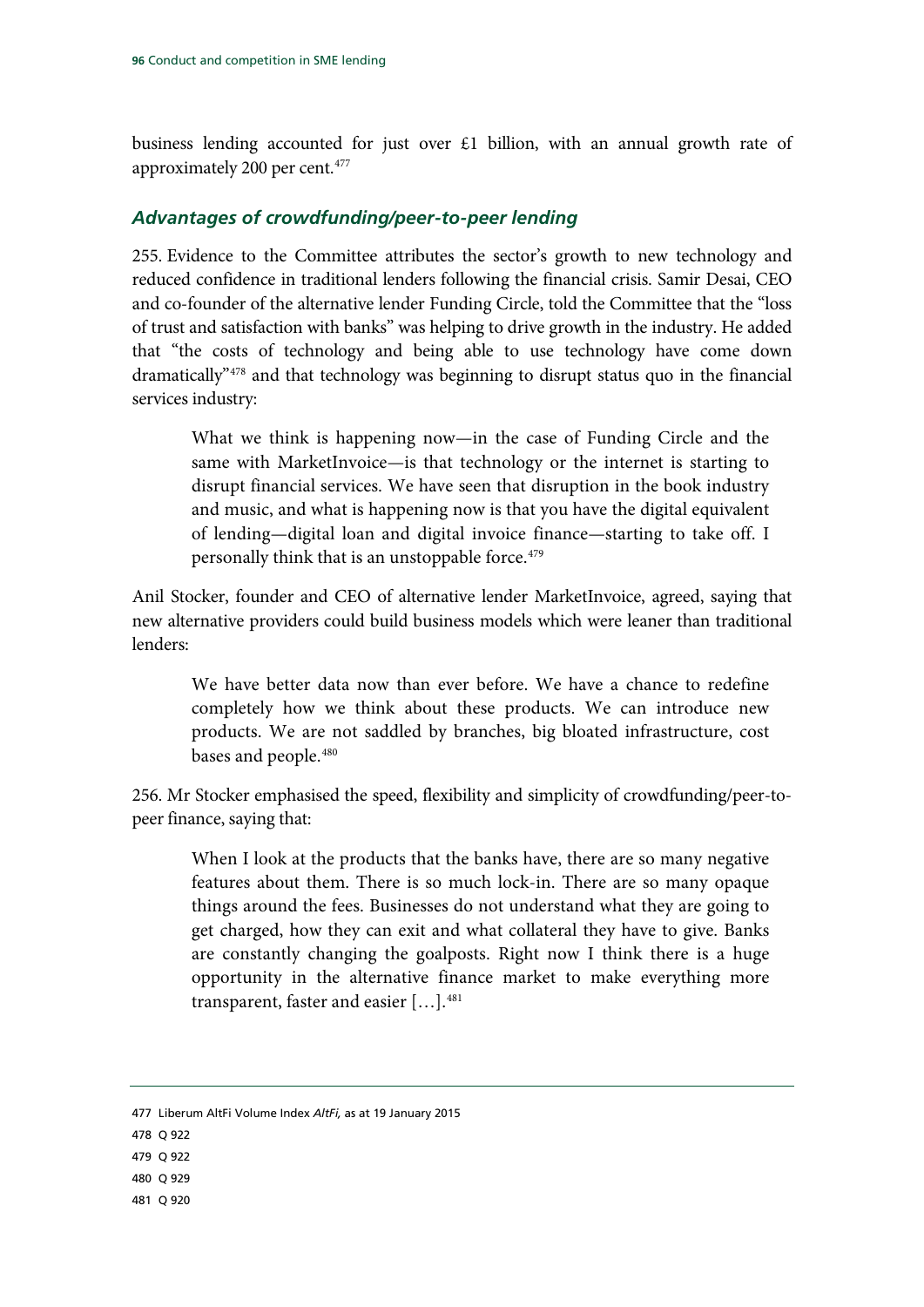257. With regard to the speed of funding, MarketInvoice's written evidence said that initially it took 21 days to fulfil an approved application for funds, which it stated was similar to the level that "banks have been stuck at for 30+ years". The firm said it had improved this, so that it could provide funding "in a few hours". This reduction was attributed by MarketInvoice to its "need to innovate" as a result of the "competitive marketplace" in which it operated.<sup>[482](#page-98-0)</sup> Funding Circle also claimed to be "faster and more efficient than a bank loan". It wrote that "on average it takes 12 days for a business to gain finance through Funding Circle, compared to  $\sim$  15–20 weeks with a bank".<sup>[483](#page-98-1)</sup>

258. The New Economics Foundation (NEF), a think tank, believed that part of the usefulness of crowdfunded loans was due to the unsecured nature of the loans, which it said was "particularly suitable for the SME sector where borrowers often lack suitable collateral". It said that, as a result, "borrowers who struggle to access bank finance, may be able to get credit and at lower rates than other sources of non-bank finance".<sup>[484](#page-98-2)</sup> Mr Desai highlighted the similarity that crowdfunded lending has with sources of finance open to larger firms:

[...] if you look at big businesses, they do not have to borrow from banks. They can go to bond markets or equivalent syndicated loan markets and borrow the money directly from big investors. Platforms like Funding Circle allow smaller businesses to borrow directly from investors as well. If you look at bond markets or syndicated loan markets, they can be anywhere between 20% and 40% of finance markets, or even higher in the US. There is precedent for this in larger business finance.<sup>[485](#page-98-3)</sup>

#### *Crowdfunding and competition*

259. In written evidence, the British Bankers' Association said that UK businesses had a "traditional overreliance" on bank-sourced credit "with banks providing nearly 80 per cent of all credit".[486](#page-98-4) RBS and HSBC said that crowdfunding and peer-to-peer finance were leading to greater competition. HSBC wrote:

There has been a range of new entrants to the market over the last five years. These entrants include challenger banks, such as Aldermore Bank and Metro Bank, and a number of new innovative funding sources for SME customers such as Funding Circle. These new entrants are helping to drive competition in the SME banking market and have increased their lending volumes at a time when overall net lending in the market has declined.<sup>487</sup>

<span id="page-98-5"></span><span id="page-98-4"></span><span id="page-98-3"></span><span id="page-98-2"></span><span id="page-98-1"></span><span id="page-98-0"></span>482 SME0154 483 SME0108 484 SME0139 485 Q 931 486 SME0110 487 SME0115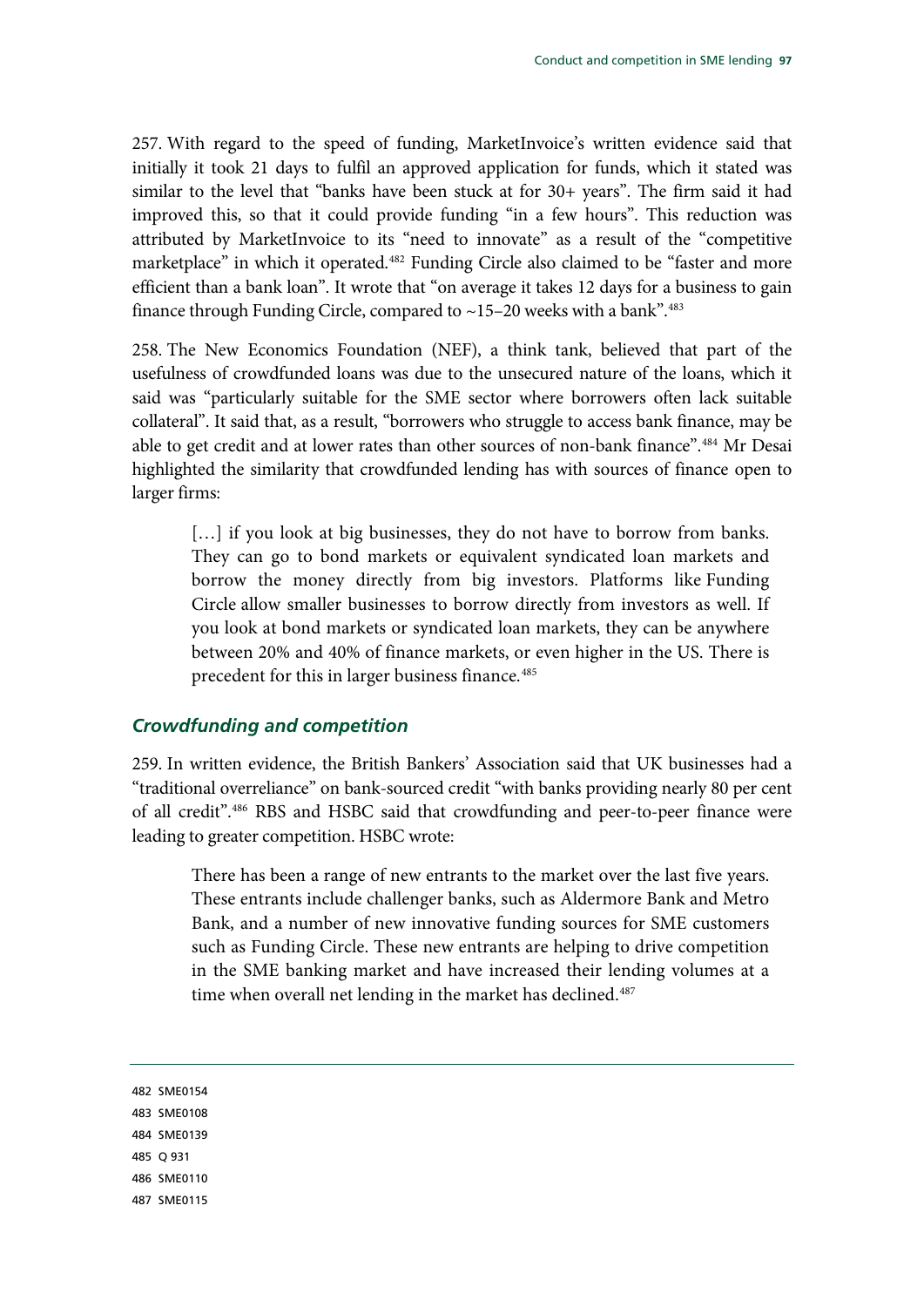RBS wrote that it was "seeing increasing competition from alternative sources of finance" and "though still small in absolute terms, [this] has been showing extremely rapid growth rates". RBS said that alternative lenders were, "in some circumstances, better suited to the customer's needs than a traditional bank product or service".[488](#page-99-0) Other organisations offered a similar view. The CBI wrote that "increased competition in the banking sector coupled with the impact of alternative finance providers indicates a positive trajectory for the market".<sup>[489](#page-99-1)</sup> The ACCA wrote that "it would only take the alternative lenders four years to rival today's banks for lending volumes if their current growth rates are maintained".<sup>[490](#page-99-2)</sup>

260. Crowdfunded finance is, however, still regarded as niche by many businesses. The Institute of Chartered Accountants of Scotland (ICAS) believed that "innovations such as the emergence of retail bonds and crowdfunding remain, as yet, of only marginal significance".<sup>[491](#page-99-3)</sup> The British Chambers of Commerce (BCC) said that feedback from their members revealed a high degree of reliance on "traditional debt finance." In a poll of their members, 49 per cent used banks or building societies, 10 per cent used equity and 8 per cent used "grants, venture capital, private equity, peer-to-peer lending and angel finance combined". The BCC said that there "remains little understanding of alternative finance options."[492](#page-99-4)

261. In March 2014, the Government consulted on whether and how it could "legislate to create a mandatory process, whereby Small and Medium Sized Enterprises (SMEs) that have been rejected for finance are linked up with other lending opportunities from challenger banks and alternative finance providers".<sup>493</sup> Awareness of alternative lenders was a particular problem cited by witnesses to the Committee.<sup>[494](#page-99-6)</sup> Discussing the Government's consultation on this issue, Mr Stocker said to the Committee:

There needs to be some way that we can either build awareness at the point of application, or build awareness alongside the banks and banking infrastructure. I think some things are already being debated and discussed around referrals and ways of signposting, just to build awareness, because I think that with awareness you are going to have a lot more businesses finding out about us, using us, and creating jobs.[495](#page-99-7)

The Peer-to-Peer Finance Association wrote:

<span id="page-99-3"></span>491 SME0101

<span id="page-99-6"></span>494 Q 968; SME0108

<span id="page-99-7"></span>495 Q 968

<span id="page-99-0"></span><sup>488</sup> SME0093

<span id="page-99-1"></span><sup>489</sup> SME0080

<span id="page-99-2"></span><sup>490</sup> SME0011

<span id="page-99-4"></span><sup>492</sup> SME0104

<span id="page-99-5"></span><sup>493</sup> HM Treasury and BIS consultation, Help to match SMEs rejected for finance with alternative lenders: summary of responses, August 2014, p 3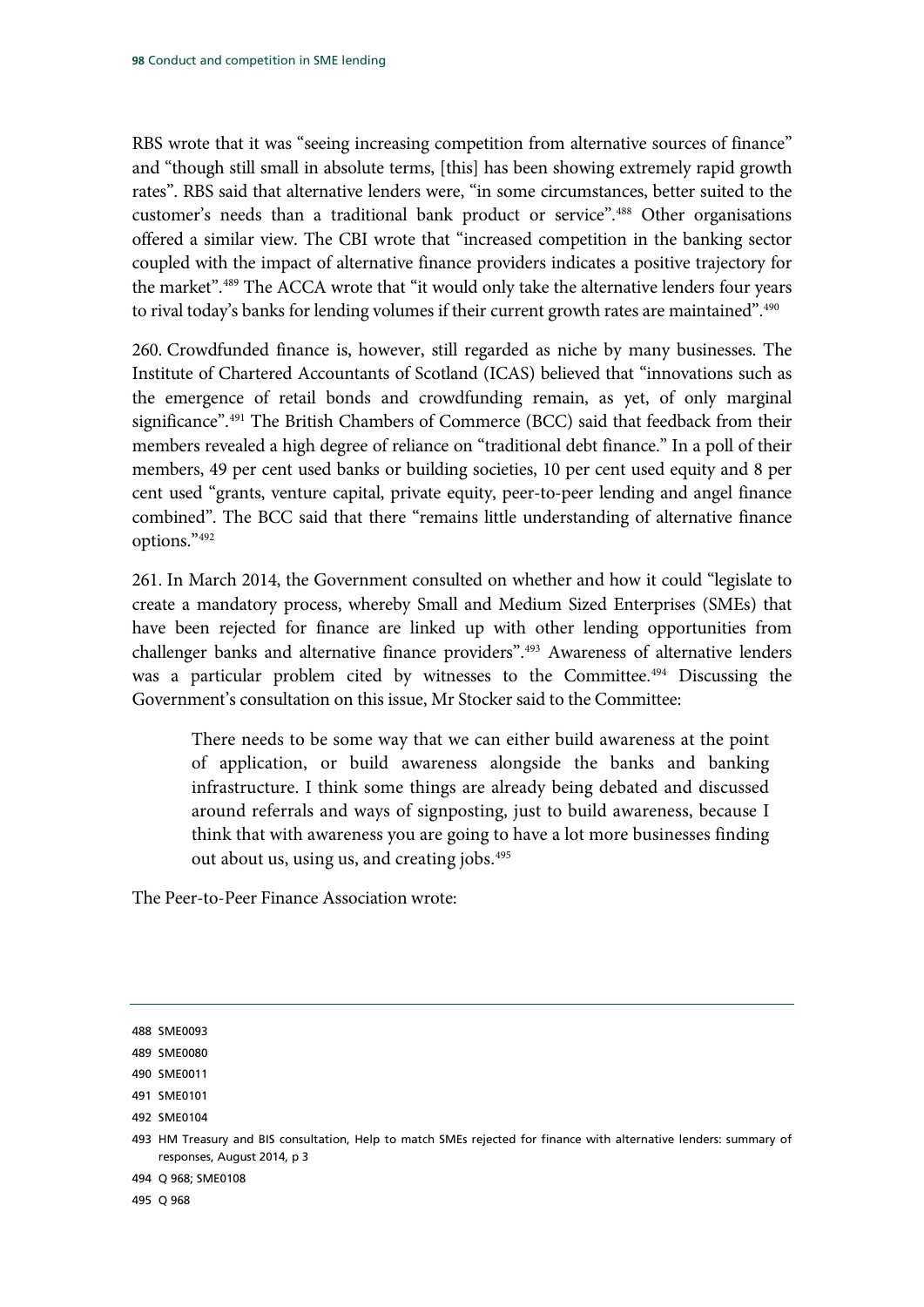The P2PFA considers that any mechanism which required banks to provide information to SME customers about alternate sources of finance a helpful step in the right direction.<sup>[496](#page-100-0)</sup>

262. As a result of its consultation, the Government has proposed draft legislation on a requirement for banks to refer SMEs rejected for finance to alternative lenders in the Small Business, Enterprise and Employment Bill.<sup>[497](#page-100-1)</sup> It has also published, in draft, a statutory instrument to illustrate its current intention as to the exercise of powers under clause 5 of Bill.[498](#page-100-2)

## *Risks of crowdfunding*

263. Crowdfunding is currently regulated by the FCA.[499](#page-100-3) A number of risks from crowdfunding have been identified by the regulator, including:

- A lack of minimum standards of due diligence or disclosure. In particular, the reporting requirements on borrowing businesses may be lower than for listed companies;
- Investor over-optimism, particularly if due diligence or disclosure has been poor;
- Problems with technology, IT security or the internet; and
- A potential lack of regulatory experience or, with regard to loan-based crowdfunding, lending experience in crowdfunding firms.<sup>500</sup>

<span id="page-100-5"></span>264. **Crowdfunding/peer-to-peer finance is in principle a welcome addition to the UK SME lending market. For some SME borrowers, it can offer a credible alternative to bank lending. It represents a step towards more effective competition in the market.**

<span id="page-100-6"></span>265. **Crowdfunding/peer-to-peer finance's market share of SME lending remains relatively small. Borrower awareness and understanding remain the most significant barriers to wider adoption. The Government has set out plans to require banks to refer those rejected for bank finance to alternative lenders. These are welcome in principle.**

<span id="page-100-7"></span>266. **Commercial risk should remain with the lender. Crowdfunding and peer-to-peer lending platforms have a duty to explain clearly and fully, to those who wish to lend or invest through them, the risks that they are taking.**

<span id="page-100-0"></span><sup>496</sup> SME0068

<span id="page-100-1"></span><sup>497</sup> Small Business, Enterprise and Employment Bill, HL Bill 57 2014-15, 20 November 2014

<span id="page-100-2"></span><sup>498</sup> HM Treasury, The Small and Medium Sized Business (Finance Platforms) Regulations 2015 Regulations: draft regulations, 6 August 2014

<span id="page-100-3"></span><sup>499</sup> Financial Conduct Authority, The FCA's regulatory approach to crowdfunding over the internet, and the promotion of non-readily realisable securities by other media, March 2014

<span id="page-100-4"></span><sup>500</sup> Financial Conduct Authority, The FCA's regulatory approach to crowdfunding over the internet, and the promotion of non-readily realisable securities by other media, March 2014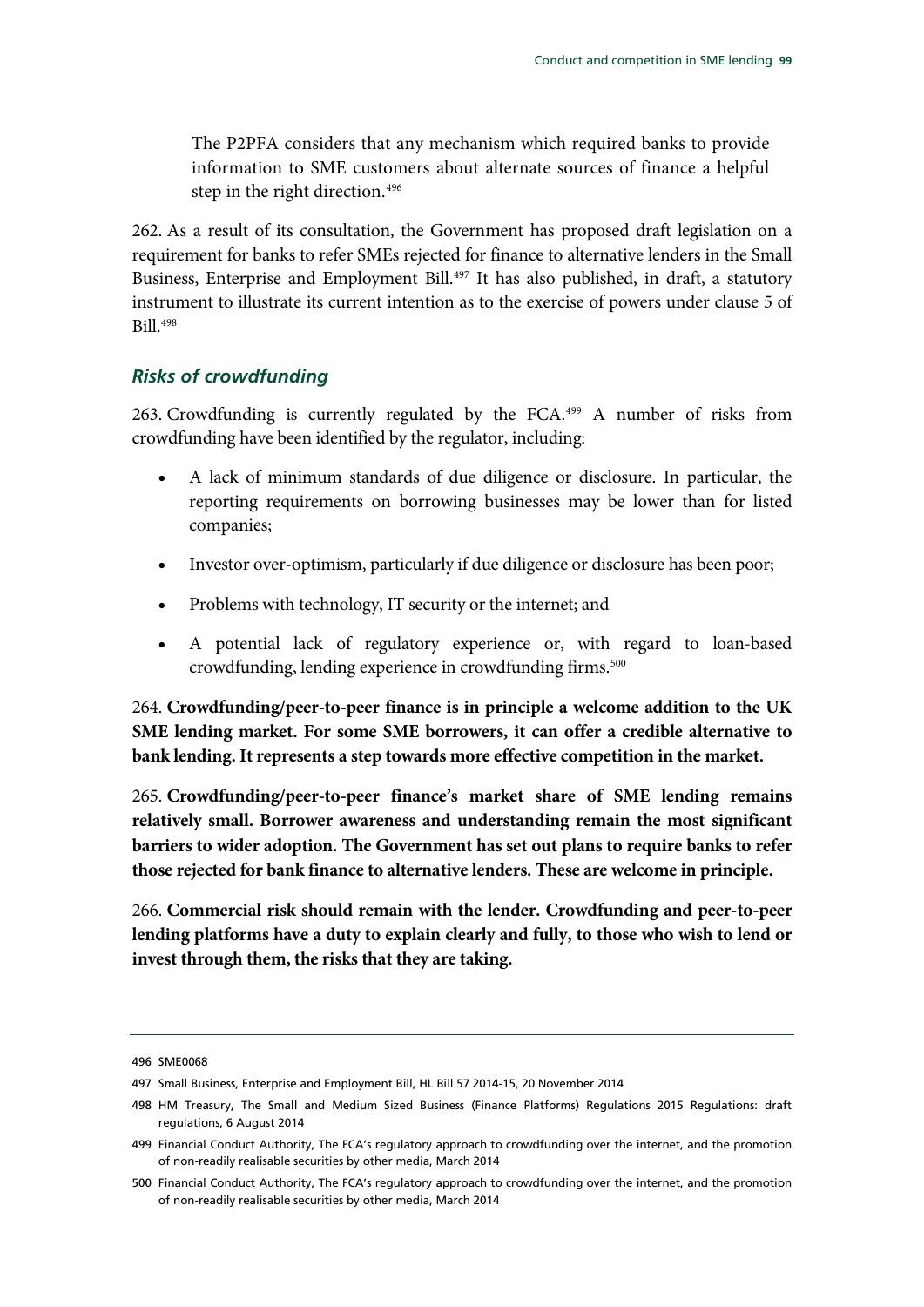# Conclusions and recommendations

## The state of the SME lending market

- **1.** [Official and industry data, as well as evidence presented to the Committee, show that](#page-15-0)  [the overall availability of credit has improved since the low point of the financial](#page-15-0)  [crisis. While the cyclical downturn in lending may not yet have been fully reversed,](#page-15-0)  [anecdotal evidence suggests that many businesses are finding it less difficult to obtain](#page-15-0)  [credit. This is welcome.](#page-15-0) (Paragrap[h 27\)](#page-15-0)
- **2.** [However, SMEs are highly heterogeneous. The credit crunch may have abated, but](#page-15-1)  [long standing structural problems in SME finance dating from before the financial](#page-15-1)  [crisis remain. In particular, firms seeking finance for the first time and firms based](#page-15-1)  [heavily on intangible assets appear to find it much harder to obtain access to credit](#page-15-1)  [than others. This may in part be because new firms lack a track record on which](#page-15-1)  [lenders can assess their credit risk. It may also result from the risks that arise from](#page-15-1)  [the use of intangible assets as collateral for loans. In such cases, the unwillingness of a](#page-15-1)  [bank to lend may reflect greater risk within the business which is seeking credit. I](#page-15-1)t may also be due to a bank's reassessment of risk following the crash. (Paragraph [28\)](#page-15-1)
- **3.** [There are sound economic foundations to government schemes that aim to address](#page-16-0)  [gaps in the availability of funding for SMEs. There are a large number of different](#page-16-0)  [schemes and funds, each with their own, specialised rules. It is noteworthy that, in](#page-16-0)  [evidence to the Committee, business advisors themselves appeared unaware of some](#page-16-0)  [of the schemes available—it will be all the harder for very small firms to be aware of](#page-16-0)  [the schemes that may apply to them. It is therefore not surprising that many](#page-16-0)  [businesses are unaware of the targeted funding support available to them, or have](#page-16-0)  [difficulty navigating what is available. The schemes may be reaching only a](#page-16-0)  [proportion of the businesses that they are designed to help. The British Business](#page-16-0)  [Bank has been given the role of increasing businesses' awareness of government](#page-16-0)  [schemes. \(](#page-16-0)Paragraph [29\)](#page-16-0)
- **4.** [SMEs' negative perceptions of banks' willingness to lend appear to have resulted in](#page-23-0)  [an increased reluctance of SMEs to apply for credit. However, these perceptions may](#page-23-0)  [also be too pessimistic—SMEs may be more likely to have their applications for](#page-23-0)  [credit accepted than they perceive.](#page-23-0) (Paragrap[h 48\)](#page-23-0)
- **5.** [The divergence of businesses' and banks' perceptions of the availability of credit is](#page-23-1)  [partly the result of past behaviour by the industry. Sir Andrew Large's Independent](#page-23-1)  [Lending Review found, for example, that RBS claimed to approve 80 per cent of loan](#page-23-1)  [applications, but that this figure did not take into account the informal rejections](#page-23-1)  [that customers often faced during the early stages of an application. While it is](#page-23-1)  [difficult to measure how serious a deterrent this has been, it is one explanation as to](#page-23-1)  [why RBS has struggled to convince many customers that it is "open for lending".](#page-23-1) (Paragrap[h 49\)](#page-23-1)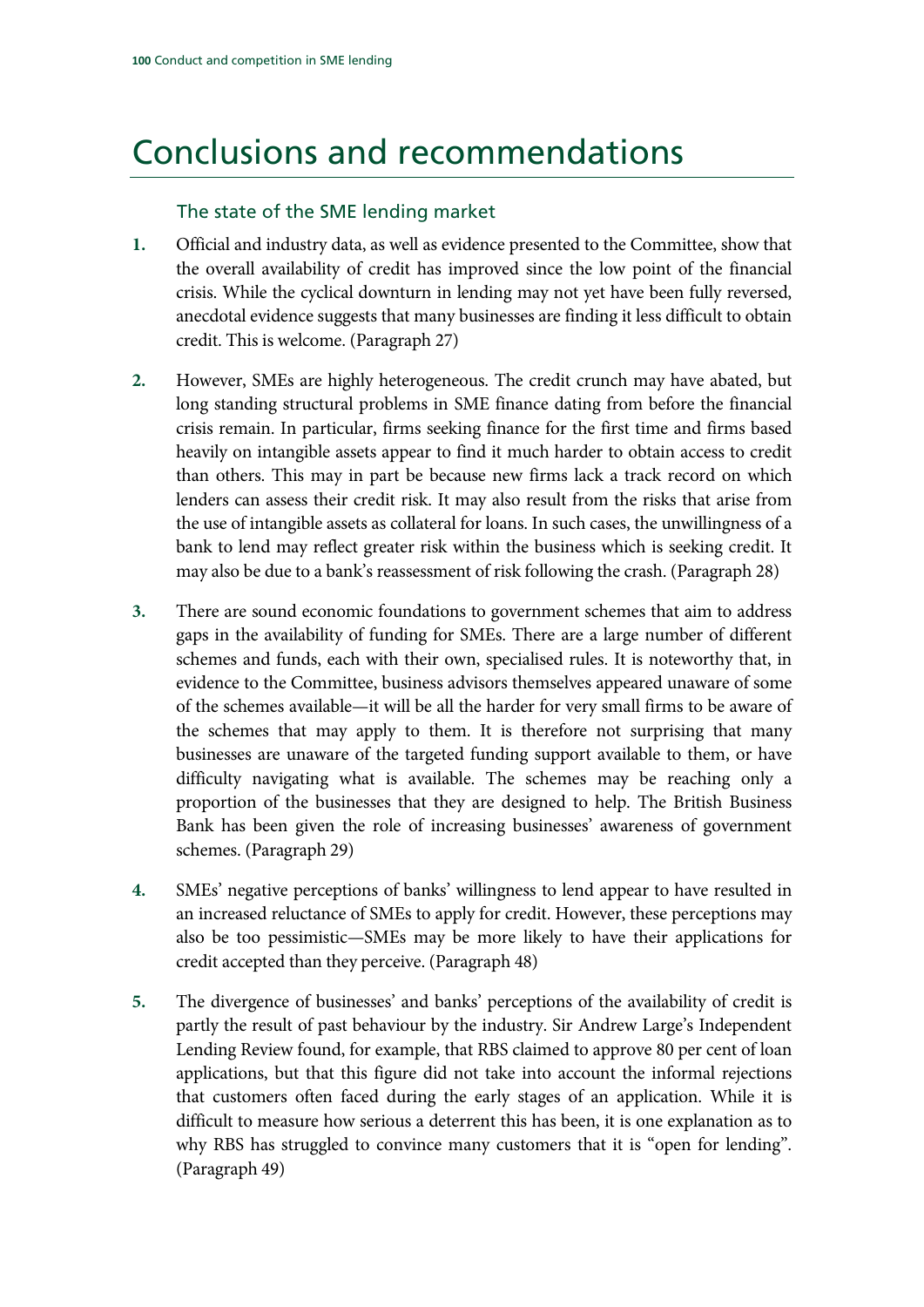- **6.** [While businesses may not all directly take an interest in lending statistics themselves,](#page-23-2)  [their perceptions of the lending environment are influenced by commentators and](#page-23-2)  [the media, who do. The publication of data on bank lending can therefore help to](#page-23-2)  [improve businesses' understanding of banks' willingness to lend. Recent efforts by](#page-23-2)  [the Bank of England to collect data on SME lending are welcome. However, this new](#page-23-2)  [data has only been collected as a reaction to the crisis. Data on the stock and](#page-23-2) flow of [SME lending was extremely limited until 2011. This makes it difficult, for example,](#page-23-2)  [to determine how current levels of SME lending compare with the period before the](#page-23-2)  [financial crisis. The Bank of England should examine the case for expanding its work](#page-23-2)  [on SME lending by increasing the collection and publication of SME lending data;](#page-23-2)  [for example, the publication of lending to SMEs disaggregated by industrial category.](#page-23-2) (Paragrap[h 50\)](#page-23-2)
- **7.** [Improvements in the publication of information also assist policymakers, who need](#page-23-3)  [to have accurate data on credit conditions.](#page-23-3) (Paragraph [51\)](#page-23-3)

## RBS Global Restructuring Group (GRG)

- **8.** [The amount of lending from alternative sources is not yet well documented. Official](#page-23-4)  [sources barely record it at all. As alternative lenders grow, it is important that their](#page-23-4)  [contribution to the SME funding market is recognised and understood as part of a](#page-23-4)  [wider picture of business lending. The Bank](#page-23-4) of England should consider whether it [needs to begin routinely collecting more lending data from non-bank sources. If it](#page-23-4)  [believes additional data collection is necessary, it should examine its existing data](#page-23-4)  [collection powers and write to this Committee and to the Treasury if it believes that](#page-23-4)  [they are insufficient.](#page-23-4) (Paragraph [52\)](#page-23-4)
- **9.** [The Clifford Chance review of RBS's treatment of distressed customers, principally](#page-28-0)  [by the Global Restructuring Group, was welcomed by RBS as finding "no evidence of](#page-28-0)  [systematic defrauding of business customers". However, the review—overseen by a](#page-28-0)  [bank executive rather than an non-executive director—was not independent, was](#page-28-0)  [based on narrow terms of reference, and left a number of questions unanswered,](#page-28-0)  [such as why GRG could not explain the size of fees it had charged, and the accuracy](#page-28-0)  [of its asset valuations.](#page-28-0) (Paragrap[h 68\)](#page-28-0)
- **10.** [The FCA is conducting its own review into GRG. It is important that this review](#page-28-1)  [comprehensively address the allegations against GRG, so that the public can be](#page-28-1)  [confident that any wrongdoing is identified and resolved.](#page-28-1) (Paragraph [69\)](#page-28-1)
- **11.** [In his report on RBS, Sir Andrew Large said that GRG was run as an "internal profit](#page-32-0)  [centre". However, in written and oral evidence to the Committee, RBS disputed that](#page-32-0)  description—even though [it had had the opportunity to contest that point when it](#page-32-0)  [saw Sir Andrew's report in draft. Mr Sullivan and Mr Sach told the Committee, on](#page-32-0)  [behalf of RBS, that GRG was not a profit centre. The Committee, having received](#page-32-0)  [further written evidence from Sir Andrew Large, the Chairman of RBS, Mr Sach and](#page-32-0)  [Mr Sullivan, has concluded that Mr Sullivan and Mr Sach's original statements to the](#page-32-0)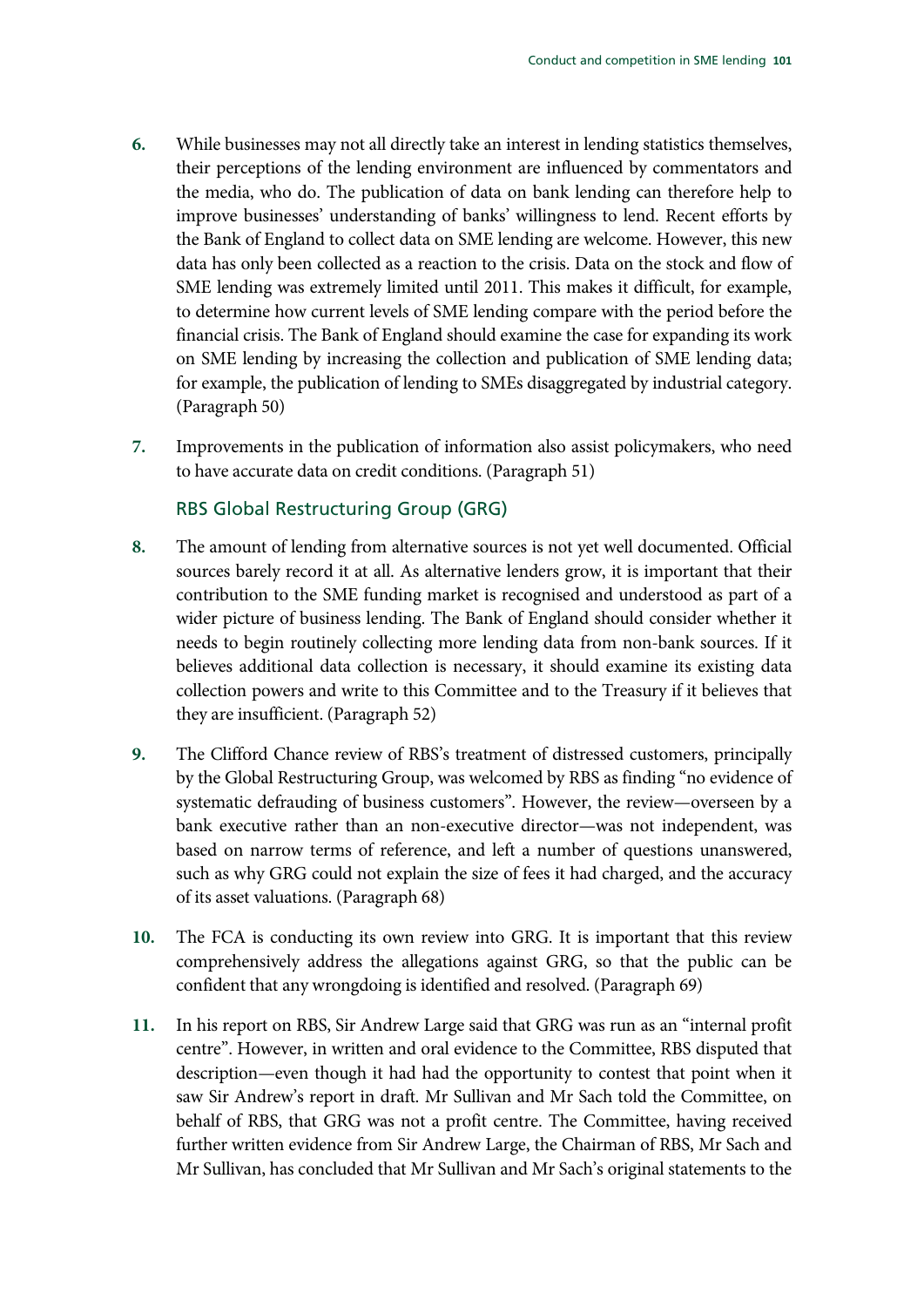[Committee on this point were wrong. It is now agreed by all that Sir Andrew was](#page-32-0)  [correct in his description of GRG as an internal profit centre.](#page-32-0) (Paragrap[h 80\)](#page-32-0)

- **12.** [The evidence that Mr Sach and Mr Sullivan gave was incorrect and therefore](#page-32-1)  [misleading, whether intentionally or not. RBS has apologised to the Committee and](#page-32-1)  [corrected its evidence. However, given the seniority of the original RBS witnesses, it](#page-32-1)  [should not have required intervention by this Committee with the Chairman of RBS](#page-32-1)  [to obtain that apology and a full statement of RBS's position.](#page-32-1) (Paragrap[h 81\)](#page-32-1)
- **13.** [This misunderstanding of the bank's position by two senior executives is indicative](#page-32-2)  [of a systemic weakness of standards and culture. It is understandable, indeed right,](#page-32-2)  [that banks should seek to support businesses in difficulty with special measures but](#page-32-2)  [how that is done and whether the institution or the customer is the main beneficiary](#page-32-2)  [needs much greater clarity.](#page-32-2) (Paragraph [82\)](#page-32-2)

## Mis-sale of Hedging Products

- **14.** [The FCA's IRHP redress process is guided by the principle that "redress must be fair](#page-37-0)  [and reasonable", and that "redress should aim to put customers back in the position](#page-37-0)  [they would have been in had the breach of regulatory requirements not occurred."](#page-37-0)  [This is a statement of principles, and is open to interpretation by banks conducting](#page-37-0)  [the review. The outcome in each customer's review therefore relies primarily on the](#page-37-0)  [judgement of the bank, on a case by case basis, subject to approval from an](#page-37-0)  [independent reviewer. I](#page-37-0)n addition different banks came to different conclusions with inconsistency between different independent reviewers. (Paragraph [91\)](#page-37-0)
- **15.** [The arbitrary sophistication test may have been necessary to obtain agreement to a](#page-38-0)  [voluntary scheme from banks, but it is clear that not all non-sophisticated customers](#page-38-0)  [have been included in the review.](#page-38-0) (Paragraph [92\)](#page-38-0)
- **16.** [Alternative product redress is determined by the bank and the independent reviewer,](#page-39-0)  [who retrospectively determine what a business would have bought had a sale been](#page-39-0)  [compliant. This is a matter of judgement, and one not necessarily easily made, by the](#page-39-0)  [bank and the independent reviewer.](#page-39-0) (Paragrap[h 96\)](#page-39-0)
- **17.** [The FCA has acknowledged that the introduction of a £10 million cap on the size of](#page-41-0)  [an IRHP has excluded approximately one third of the largest IRHP review](#page-41-0)  [participants. The FCA should write to the Committee to explain its decision-making](#page-41-0)  [on this cap. This explanation must state whether, in its view, it represented a](#page-41-0)  [concession to bank lobbying, and if not, why not.](#page-41-0) (Paragraph [99\)](#page-41-0)
- **18.** [The FCA has consistently maintained that the redress process has worked as](#page-47-0)  [intended. But there have been complaints that the process of the IRHP review falls](#page-47-0)  short of [delivering fair and reasonable redress. It has been difficult for this](#page-47-0)  [Committee to determine, however, whether these complaints are examples of](#page-47-0)  [isolated exceptions to an adequate process, or are signs of a wider, systemic problem](#page-47-0)  [with the review.](#page-47-0) (Paragraph [114\)](#page-47-0)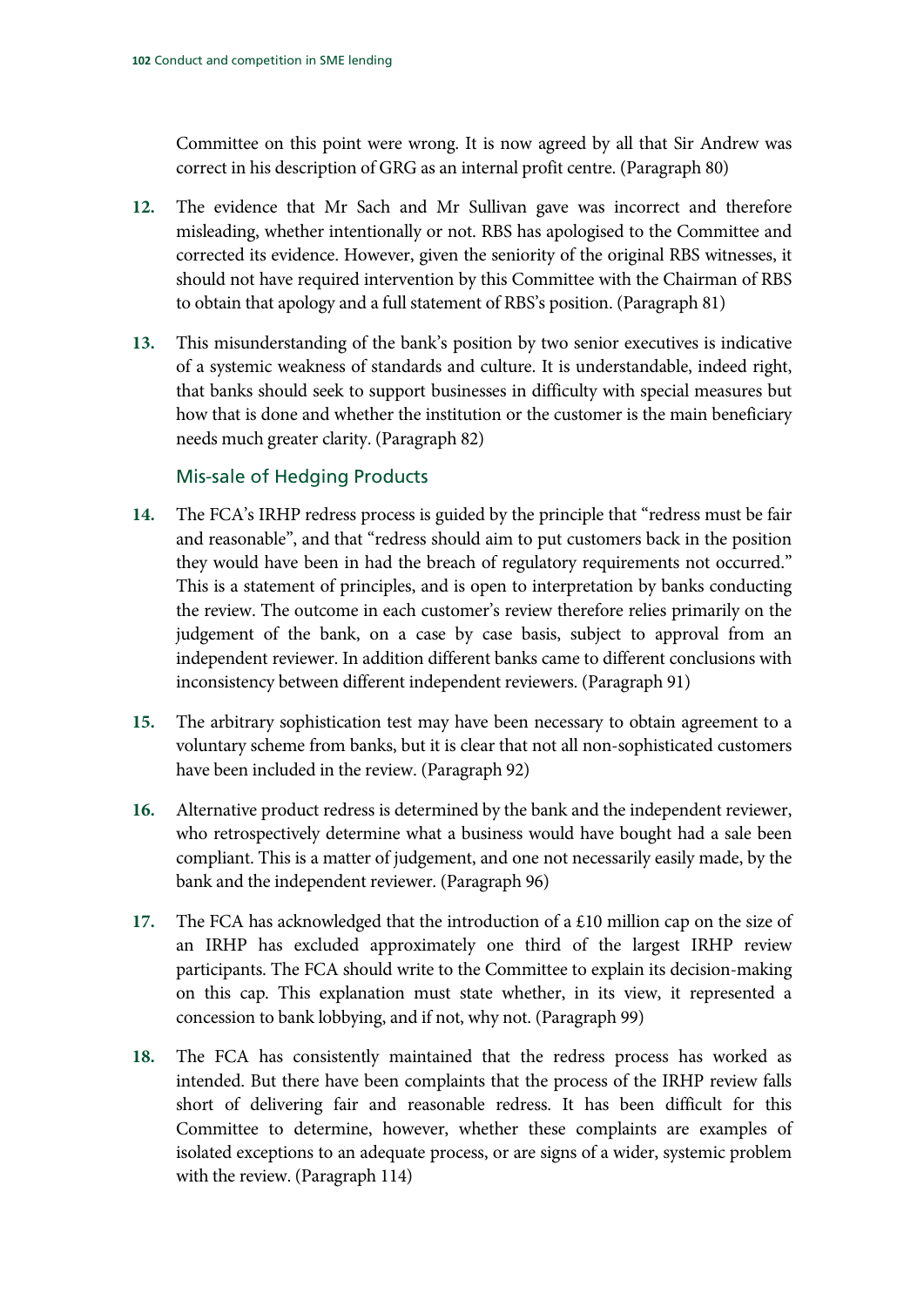- **19.** [This in itself is indicative of a flaw in the process which the FCA should address. In](#page-47-1)  [particular, the FCA should collect the information necessary to establish whether](#page-47-1)  [there are systemic failures in the review. The FCA should publish its findings, a](#page-47-1)  [summary of the complaints it has examined, and take any action it decides is](#page-47-1)  [appropriate to ensure that all customers receive fair and reasonable redress.](#page-47-1) (Paragrap[h 115\)](#page-47-1)
- **20.** [Section 348 of the Financial Services and Markets Act 2000 \(FSMA\) prevents the](#page-48-0)  [FCA from disclosing confidential information to third parties without the](#page-48-0)  [permission of the regulated entity to which that information relates. The FCA cited](#page-48-0)  [this provision as the reason for its reluctance to provide the Committee with the](#page-48-0)  [agreement it had reached with banks about the IRHP review. At no stage did the](#page-48-0)  [FCA suggest that the Committee's request was unreasonable. The FCA did](#page-48-0)  [eventually provide the agreement, but only](#page-48-0) after considerable delay. The FCA should [come forward with suggestions as to how such difficulties could be prevented in](#page-48-0)  [future.](#page-48-0) (Paragraph [118\)](#page-48-0)
- **21.** [We have received evidence suggesting that Clydesdale Bank mis-sold Tailored](#page-58-0)  [Business Loans. Clydesdale has itself admitted that its terms and conditions letters](#page-58-0)  [would not pass a plain English test, and that its TBL customers could not reasonably](#page-58-0)  [have anticipated the high levels of potential break costs to which they had exposed](#page-58-0)  [themselves. Many small businesses indeed did not grasp their exposure to such high](#page-58-0)  [break costs, nor could they reasonably have been expected to do so.](#page-58-0) (Paragrap[h 147\)](#page-58-0)
- **22.** It appears that the bank did not explain [the potential scale of break costs in a low](#page-58-1)  [interest rate environment because the bank itself had not taken into account this](#page-58-1)  [potential risk. Banks, however, should be the experts in assessing the potential risk of](#page-58-1)  [products they sell, and explain those risks to their customers. The sale of TBLs has](#page-58-1)  [led to considerable consumer detriment. The bank's failure adequately to assess the](#page-58-1)  [potential risk of its product may explain the detriment that the bank has caused to its](#page-58-1)  [customers, but does not excuse it.](#page-58-1) (Paragrap[h 148\)](#page-58-1)
- **23.** [From the point of view of the customer, the services provided by the hedging](#page-58-2)  [element of a loan with an embedded interest rate hedging facility—such as a Tailored](#page-58-2)  [Business Loan—and a stand-alone IRHP are extremely similar, if not identical. But](#page-58-2)  [stand-alone IRHPs are regulated, while loans with embedded interest rate hedging](#page-58-2)  [facilities are not. It is a logically inconsistent result of the perimeter of regulation that](#page-58-2)  [products whose effects may be identical fall on both sides of the perimeter.](#page-58-2) (Paragrap[h 149\)](#page-58-2)
- **24.** [Clydesdale understood that TBLs were unregulated. It created TBLs to avoid](#page-59-0)  [requirements imposed by the regulator on the sale of a regulated product, IRHPs. It](#page-59-0)  [claims that this was to simplify the associated documentation, and to make the](#page-59-0)  [product easier for customers to understand. The use of TBLs has left regulators](#page-59-0)  [powerless to enforce compensation for customers to whom products were mis-sold,](#page-59-0)  [as they have done with IRHPs. Clydesdale created a product that retained the risks](#page-59-0)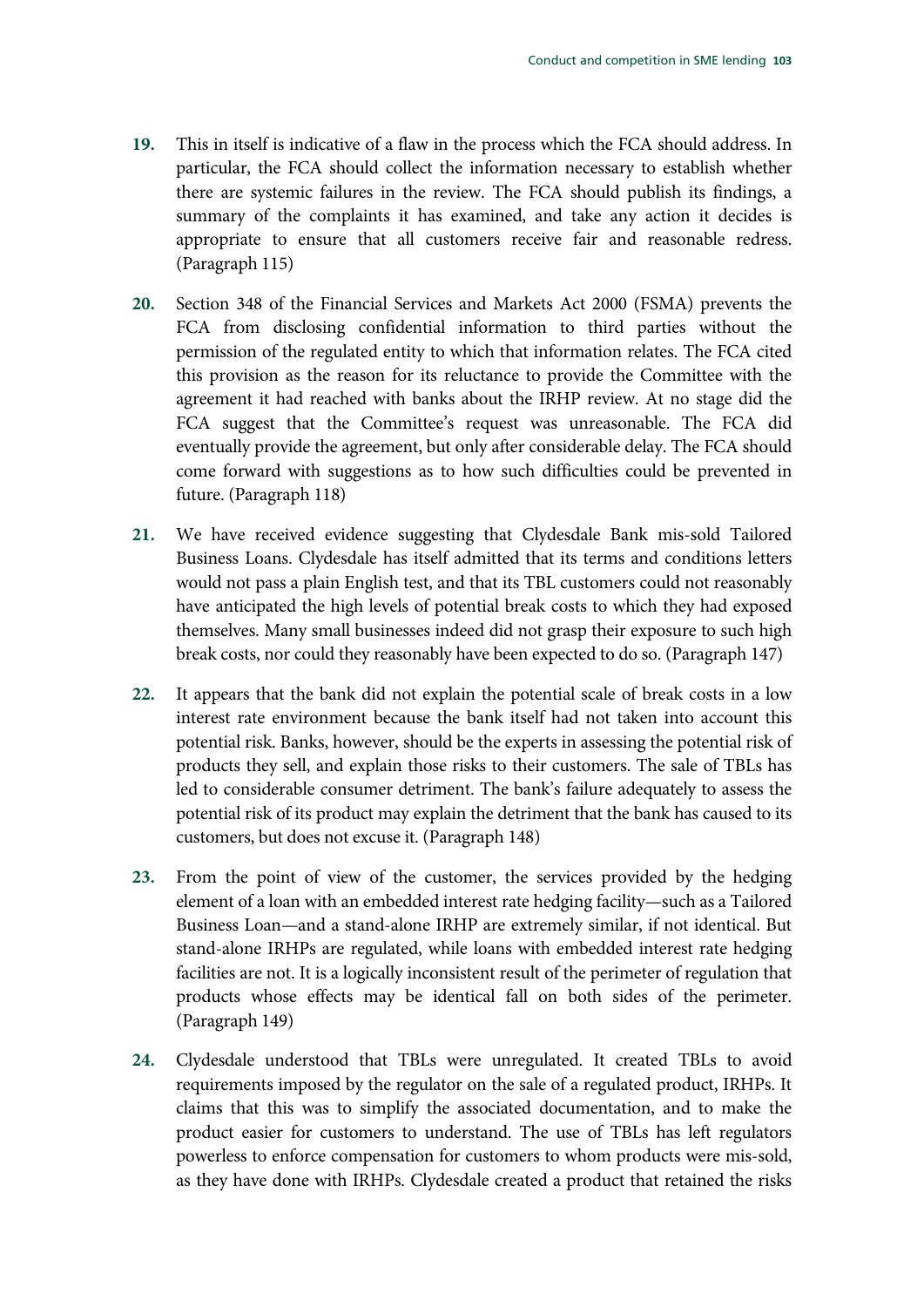[and complexities of the regulated product, but had none of the safeguards.](#page-59-0) (Paragrap[h 150\)](#page-59-0)

- **25.** [The Treasury should publish an assessment of the feasibility, benefits and costs of](#page-59-1)  [adjusting the perimeter of regulation to cover loans with features of interest rate](#page-59-1)  [hedging products. This assessment will need to take into account the possibility that](#page-59-1)  [other products may inadvertently be included in the perimeter as a by-product, and](#page-59-1)  [the negative consequences that this could entail.](#page-59-1) (Paragrap[h 151\)](#page-59-1)
- **26.** The lack of public oversight, minimal transparency and limited coverage of the scheme mean that the Committee cannot be confident that Clydesdale's separate internal review will deliver outcomes equivalent to the FCA review upon which it is intended to be based. If Clydesdale's aim is to build public trust in its actions, it should address all three of these problems. (Paragraph 161)
- **27.** [Regulation has, in many cases, failed to prevent mis-selling. Dispute resolution](#page-64-0)  [services—such as the Financial Ombudsman Service \(FOS\)—can provide a means of](#page-64-0)  [redress to bank customers when things go wrong. The existence of the FOS has,](#page-64-0)  [overall, been positive for both banks and their customers. It provides a means of](#page-64-0)  [independent, affordable and effective dispute resolution through which to challenge](#page-64-0)  [a bank's decision making.](#page-64-0) (Paragraph [172\)](#page-64-0)
- **28.** [There is a risk that a wider remit and the greater complexity of SME cases could](#page-65-0)  [greatly increase the workload of the FOS and overburden it. This could be](#page-65-0)  [detrimental to existing users of the FOS. However, it is clear that there is a group of](#page-65-0)  [small businesses which are too large to be covered by the FOS but too small to be](#page-65-0)  [able to afford to challenge their bank in court effectively. Such businesses are often](#page-65-0)  [unable to challenge poor decision making by banks or to seek redress when their](#page-65-0)  [banks treat them badly, even when their case is valid. It is not acceptable that these](#page-65-0)  [businesses should be denied adequate redress or that banks should, as it](#page-65-0) appears, be [permitted to game the system to avoid responsibility for their actions.](#page-65-0) (Paragraph [173\)](#page-65-0)
- **29.** [Bearing in mind the risk identified above, the FCA consultation on the scope of the](#page-65-1)  [FOS, prompted by the Parliamentary Commission on Banking Standards, should](#page-65-1)  [also consider how this gap in coverage can be closed, and, as a matter of urgency,](#page-65-1)  [report to Parliament their conclusions.](#page-65-1) (Paragrap[h 174\)](#page-65-1)

## Competition in SME lending

**30.** [Inadequate competition in banking is a long-standing problem. Many of the](#page-81-4)  [problems identified by the Parliamentary Commission on Banking Standards, the](#page-81-4)  [Independent Commission on Banking and the 2002 Competition Commission](#page-81-4)  [market investigation persist. The UK SME banking sector remains dominated by](#page-81-4)  [four major banking groups, who among them have a market share in England and](#page-81-4)  [Wales of 85 per cent. The largest firms have the lowest satisfaction scores.](#page-81-4) (Paragraph [212\)](#page-81-4)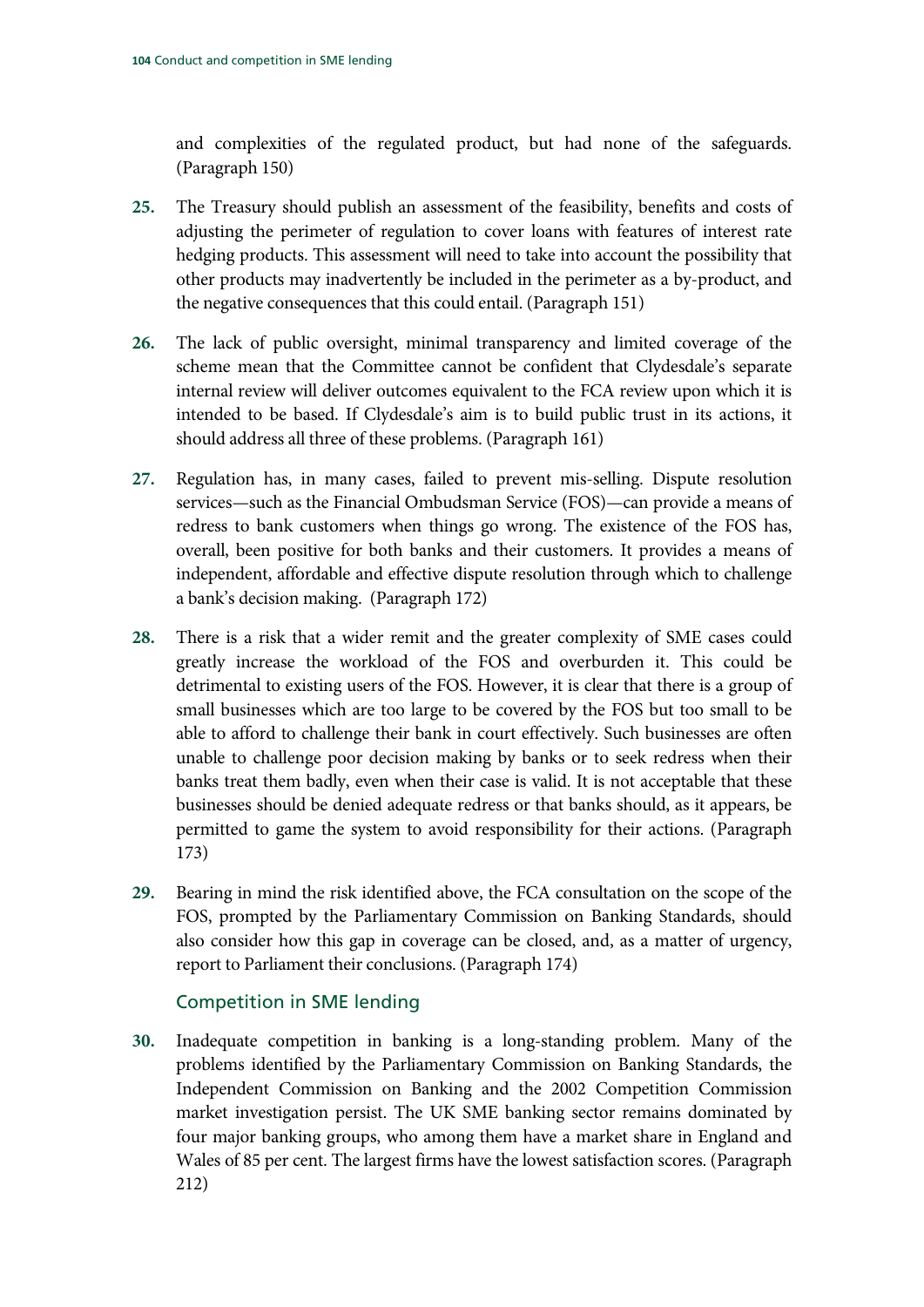- **31.** [Challenger banks and the growth in alternative lending have scope to increase](#page-82-4)  [competition. However, gross peer-to-peer lending to businesses in H1 2014 was](#page-82-4)  [£300m, only about 1% of the £24.8 billion lent by banks to SMEs over the same](#page-82-4)  [period, and the CMA found that the SME banking market share of banks outside the](#page-82-4)  [top 5 in England and Wales was less than 5%. Challenger banks and alternative](#page-82-4)  [lenders are therefore not yet at a scale sufficient to challenge incumbents. There is](#page-82-4)  [currently little evidence to suggest that new entrants in the SME finance market and](#page-82-4)  [existing measures to improve competition will deliver the transformation in](#page-82-4)  [competition that the industry needs. This lends weight to the importance of the](#page-82-4)  [CMA's market investigation into SME banking.](#page-82-4) (Paragrap[h 213\)](#page-82-4)
- **32.** [The presence of multiple credit searches in a business's credit history can damage](#page-83-7)  [their credit score. Multiple credit searches may indicate that a customer's](#page-83-7)  [applications for credit have been repeatedly declined, and therefore suggest to a](#page-83-7)  [lender that they are a higher risk. But they may simply be evidence that the customer](#page-83-7)  [is shopping around. Borrowers are sometimes deterred by the banks themselves](#page-83-7)  [from comparing providers by the negative impact that](#page-83-7) making applications to [multiple banks could have on their credit score. As part of its market investigation,](#page-83-7)  [the CMA should, in consultation with the industry and the Information](#page-83-7)  [Commissioner's Office, examine how this disincentive can be addressed.](#page-83-7) (Paragraph [219\)](#page-83-7)
- **33.** [Price comparison tools are prevalent in retail banking and insurance markets, but](#page-85-3)  [less so in business banking. This may be due to the relative complexity of products in](#page-85-3)  [the SME banking market. It may also be a symptom of a lack of competitive pressure](#page-85-3)  [in the industry. As part of its market investigation, the CMA should examine, in](#page-85-3)  [consultation with the industry, why the provision of price comparison tools for SME](#page-85-3)  [banking has so far been limited, and the scope for increasing it.](#page-85-3) (Paragraph [225\)](#page-85-3)
- **34.** [The Current Account Switch Service has been geared primarily towards retail](#page-86-6)  [customers, not businesses. Changes announced by the Government at the 2014](#page-86-6)  [Autumn Statement to improve the CASS for SMEs are therefore welcome. As part of](#page-86-6)  [its market investigation, the CMA should examine how the scheme could further](#page-86-6)  [benefit SMEs, and what steps can be taken to improve SME awareness of the scheme.](#page-86-6) (Paragrap[h 231\)](#page-86-6)
- **35.** [Measures taken so far by the competition authorities and the Government have not](#page-89-5)  [resulted in a transformational improvement in the competitive environment. The](#page-89-5)  [CMA has concluded that concentration in banking is part of the problem. It must](#page-89-5)  [now also decide whether reducing concentration would help to address it. This has](#page-89-5)  [been examined more than once before. In 2002, the Competition Commission](#page-89-5)  [concluded that the forced break-up of large banking groups would not be](#page-89-5)  ["proportionate". The Parliamentary Commission on Banking Standards examined](#page-89-5)  [the possible benefits to banking from breaking up RBS into a 'good' and 'bad' bank.](#page-89-5)  [It stopped short of recommending an immediate breakup of the bank, but](#page-89-5)  [recommended that the Government commission a detailed analysis of the case for](#page-89-5)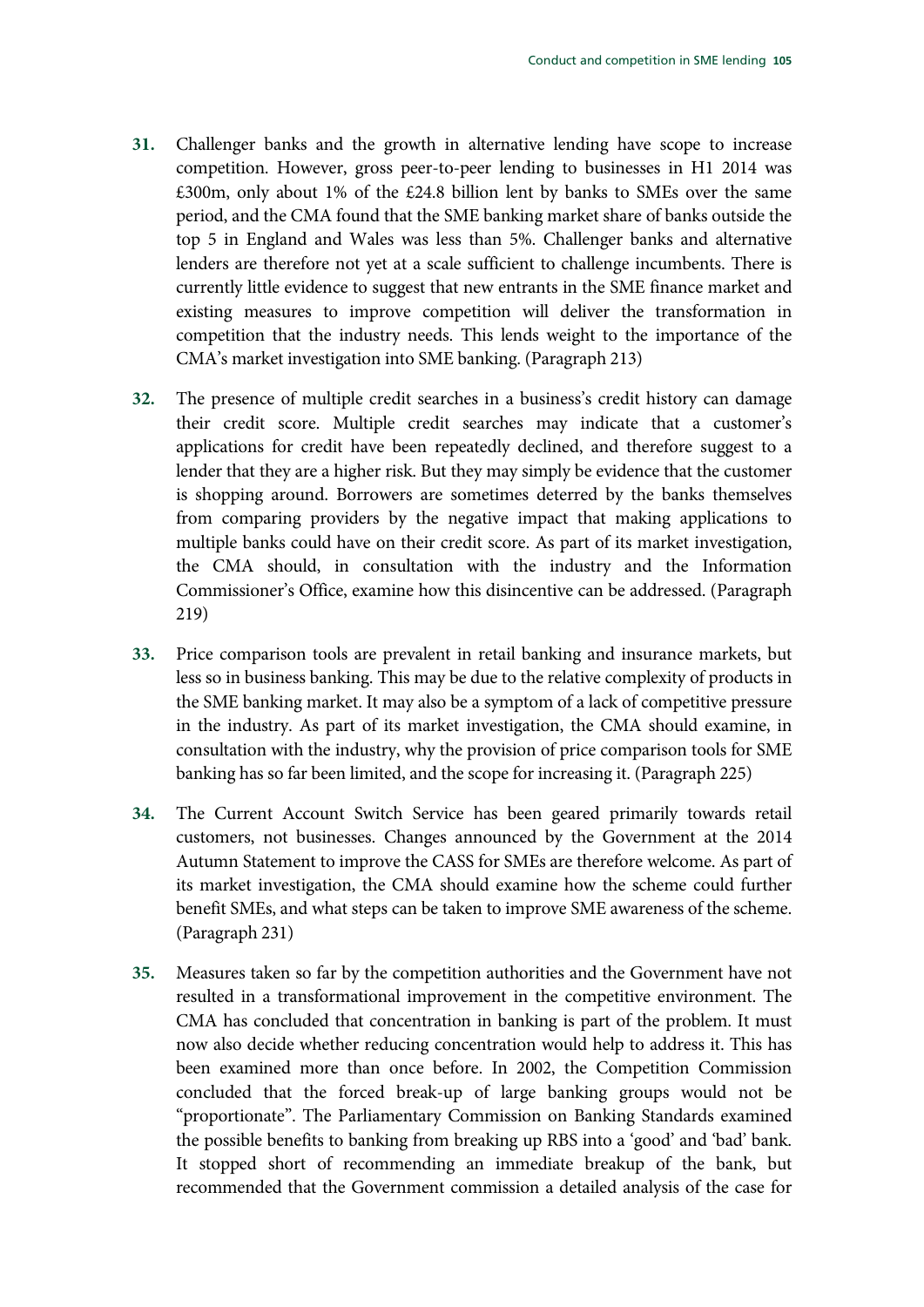[such a split. This study concluded against such a split. But the question of](#page-89-5)  [concentration will not go away. The Chancellor is now reported as having said that](#page-89-5)  [he made a mistake in not radically restructuring RBS in 2010.](#page-89-5) (Paragrap[h 238\)](#page-89-5)

- **36.** [Regulation can be an impediment to effective competition in banking. Regulators](#page-94-7)  [appear to have an instinctive resistance to new entrants: in the recent past, prudential](#page-94-7)  [requirements had been applied in a way that unnecessarily hindered new entrants,](#page-94-7)  [the authorisation process had been difficult for new entrants, and small banks had to](#page-94-7)  [reach an agreement with a larger one to have access to the payments system. The](#page-94-7)  [FCA now has a statutory objective to promote competition in the interests of](#page-94-7)  [consumers. The FCA must continue to transform its regulatory approach in order to](#page-94-7)  [fulfil this new objective. It is essential that the FCA's approach to meeting this](#page-94-7)  [objective is not siloed within an individual department of the regulator, but instead](#page-94-7)  [permeates through the entire culture and approach of the organisation.](#page-94-7) (Paragraph [250\)](#page-94-7)
- **37.** [The FCA's competition objective is new. The regulator is in the process of learning a](#page-95-0)  [new set of skills. The evidence suggests that this is a work in progress. The](#page-95-0)  [Committee recommends that the FCA, with oversight from the CMA, produce an](#page-95-0)  [annual report on the implementation of its pro-competition activities. In particular,](#page-95-0)  [the CMA should be invited to form a judgement on the effectiveness of the FCA's](#page-95-0)  [competition regime. The FCA and CMA have concurrent competition objectives.](#page-95-0)  [They both remain active in the competition field. The](#page-95-0) danger is that the CMA [retreats, and the FCA does not vigorously fill in the space left. The CMA should](#page-95-0)  [report publicly if it believes the FCA is not fulfilling its competition duties.](#page-95-0) (Paragraph [251\)](#page-95-0)

## Alternative finance

- **38.** [Crowdfunding/peer-to-peer finance is in principle a welcome addition to the UK](#page-100-5)  [SME lending market. For some SME borrowers, it can offer a credible alternative to](#page-100-5)  [bank lending. It represents a step towards more effective competition in the market.](#page-100-5) (Paragrap[h 264\)](#page-100-5)
- **39.** [Crowdfunding/peer-to-peer finance's market share of SME lending remains](#page-100-6)  [relatively small. Borrower awareness and understanding remain the most significant](#page-100-6)  [barriers to wider adoption. The Government has set out plans to require banks to](#page-100-6)  [refer those rejected for bank finance to alternative lenders. These are welcome in](#page-100-6)  [principle.](#page-100-6) (Paragrap[h 265\)](#page-100-6)
- **40.** [Commercial risk should remain with the lender. Crowdfunding and peer-to-peer](#page-100-7)  [lending platforms have a duty to explain clearly and fully, to those who wish to lend](#page-100-7)  or invest through them, [the risks that they are taking.](#page-100-7) (Paragraph [266\)](#page-100-7)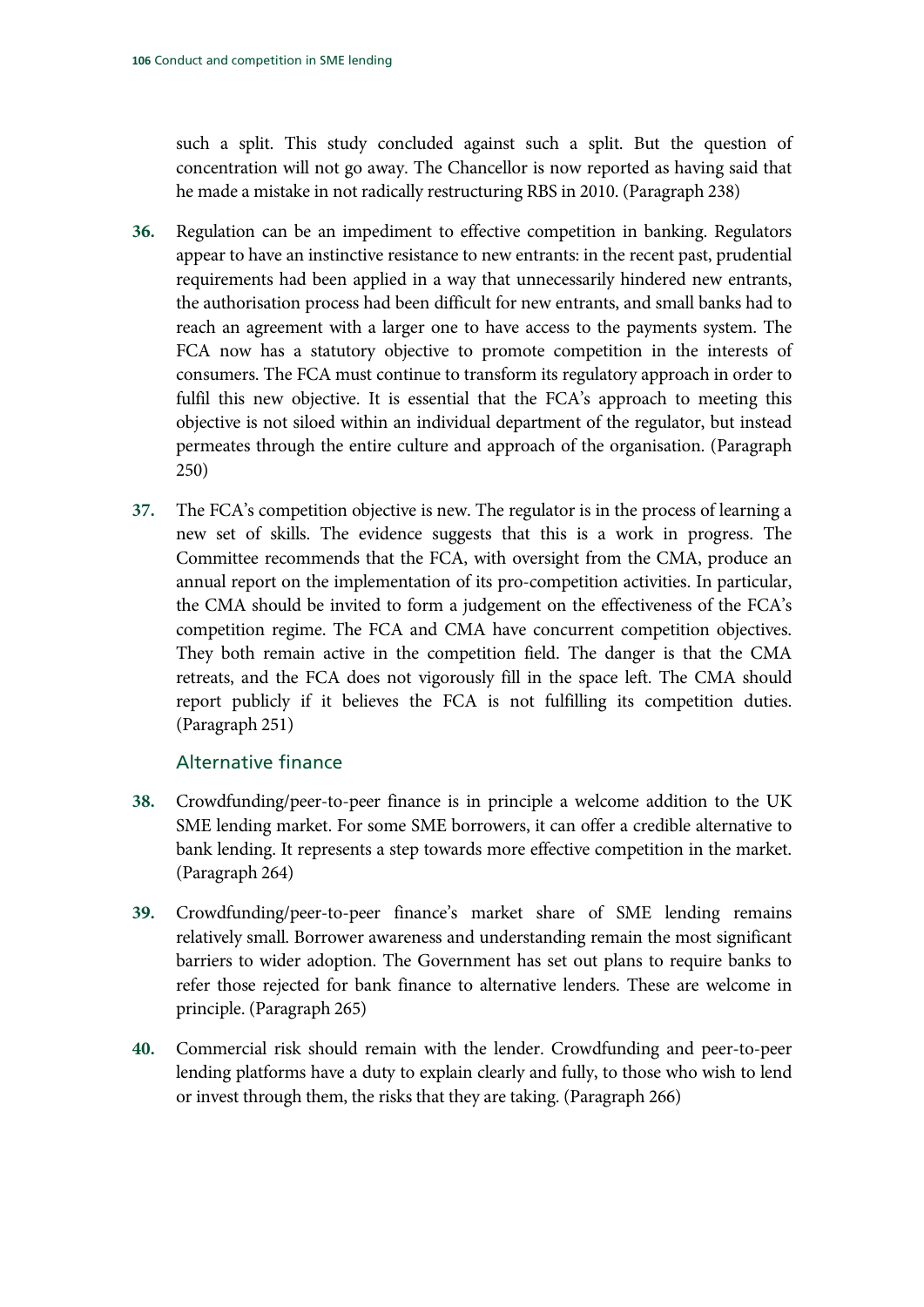## Formal Minutes

### **Tuesday 10 March 2015**

Members present:

Mr Andrew Tyrie, in the Chair

Rushanara Ali Steve Baker Mark Garnier Stewart Hosie

Jesse Norman Alok Sharma John Thurso

Draft Report (*Conduct and competition in SME lending*), proposed by the Chair, brought up and read.

*Ordered*, That the draft Report be read a second time, paragraph by paragraph.

Paragraphs 1 to 266 read and agreed to.

*Resolved*, That the Report be the Eleventh Report of the Committee to the House.

*Ordered*, That the Chair make the Report to the House.

Written evidence was ordered to be reported to the House for publication on the internet.

[Adjourned till Tuesday 17 March at 9.45am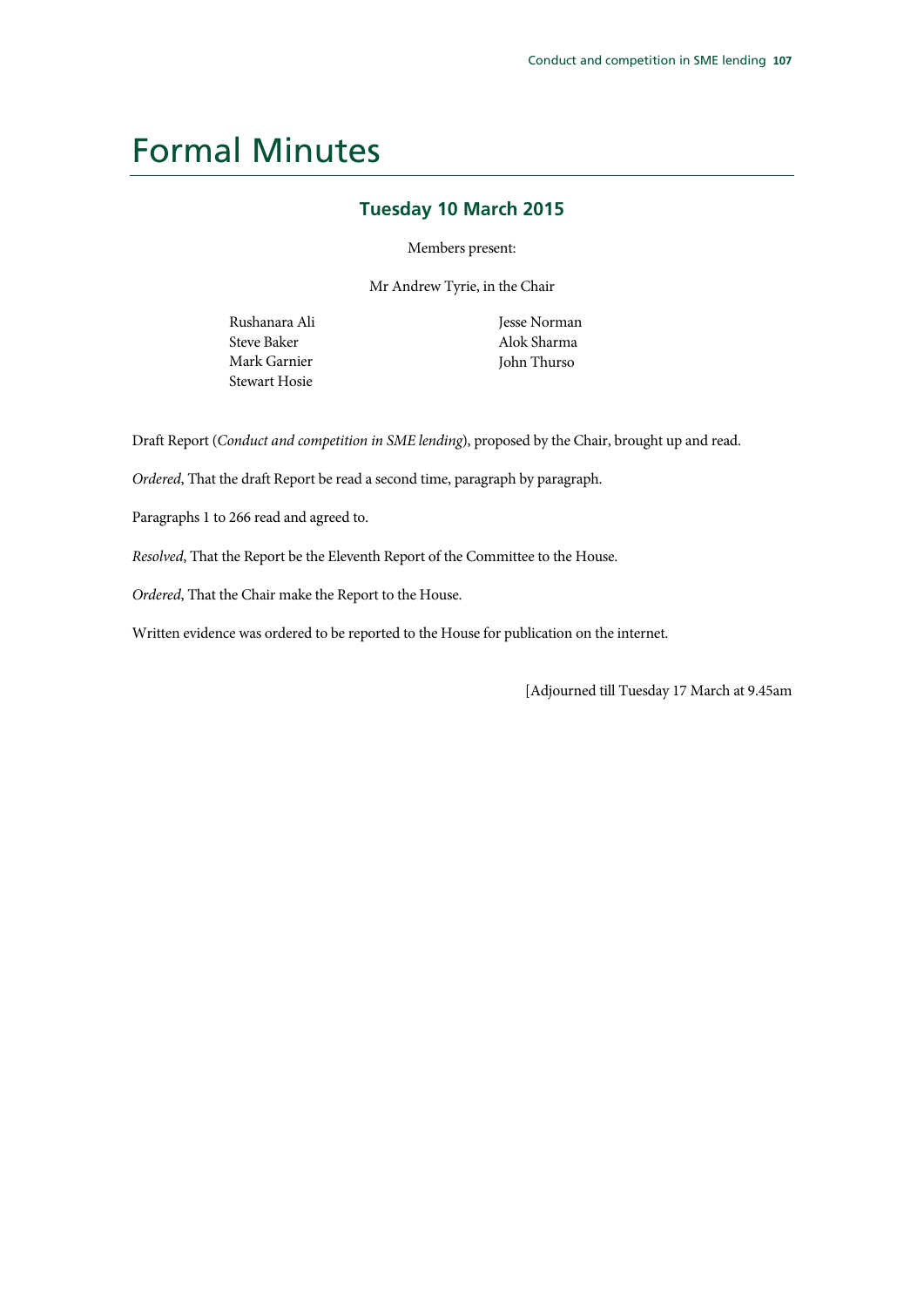## Witnesses

The following witnesses gave evidence. Transcripts can be viewed on the Committee's inquiry page at <u>www.parliament.uk/treascom</u>.

| <b>Tuesday 25 February 2014</b>                                                                                                                                                                                                                               | Question number |
|---------------------------------------------------------------------------------------------------------------------------------------------------------------------------------------------------------------------------------------------------------------|-----------------|
| Professor Russel Griggs OBE, Independent External Reviewer, Banking<br><b>Taskforce Appeals Process</b>                                                                                                                                                       | $Q1 - 80$       |
| Priyen Patel, Senior Policy Advisor, Federation of Small Businesses, and<br>Matthew Fell, Director of Competitive Markets, Confederation of British<br>Industry                                                                                               | Q81-135         |
| Tuesday 29 April 2014                                                                                                                                                                                                                                         |                 |
| Peter Hollis, Hollis and Co, Chris Lane, Kingston Smith, and Ronel Lehmann,<br>Lehmann Communications Ltd.                                                                                                                                                    | Q136-202        |
| Laurence Beere, L&H Hotels Ltd, Tim Murphy, Seneca Banking Consultants<br>and Jeremy Roe, Bully-Banks                                                                                                                                                         | O203-260        |
| Tuesday 10 June 2014                                                                                                                                                                                                                                          |                 |
| Richard Pyman, Chief Executive Officer, Shawbrook, and Anders Bouvin, UK<br>Chief Executive Officer, Handelsbanken                                                                                                                                            | Q261-322        |
| Martin Morrin, Chair, Asset-based Lending Association and Managing<br>Director, RBS Invoice Finance, Frances Coulson, Managing and Client<br>Services Partner, Moon Beever Solicitors, and Professor Mark Watson-<br>Gandy, Thirteen Old Square Chambers      | O323-391        |
| Tuesday 17 June 2014                                                                                                                                                                                                                                          |                 |
| David Thorburn, Chief Executive, Clydesdale and Yorkshire Banks, and<br>Debbie Crosbie, Executive Director, Customer Trust and Confidence,<br>National Australia Group Europe                                                                                 | Q392-525        |
| Chris Sullivan, Deputy Group Chief Executive, Royal Bank of Scotland, and<br>Derek Sach, Head of Global Restructuring Group, Royal Bank of Scotland                                                                                                           | Q526-656        |
| Tuesday 1 July 2014                                                                                                                                                                                                                                           |                 |
| Tony Boorman, Interim Chief Executive and Chief Ombudsman, Financial<br>Ombudsman Service, Chris Woolard, Director of Policy, Risk and Research,<br>and Nausicaa Delfas, Head of the Specialist Supervision Department,<br><b>Financial Conduct Authority</b> | Q657-735        |
| Andrea Leadsom MP, Economic Secretary, Alison Cottrell, Financial Services,<br>and Jeremy Pocklington, Director, Enterprise and Growth, HM Treasury                                                                                                           | Q736-785        |
| Wednesday 16 July 2014                                                                                                                                                                                                                                        |                 |
| Tim Hinton, Managing Director, SME & Mid Markets Banking, Commercial<br>Banking, Lloyds Bank, and Rebecca McNeil, Head of Business Lending,                                                                                                                   | Q786-918        |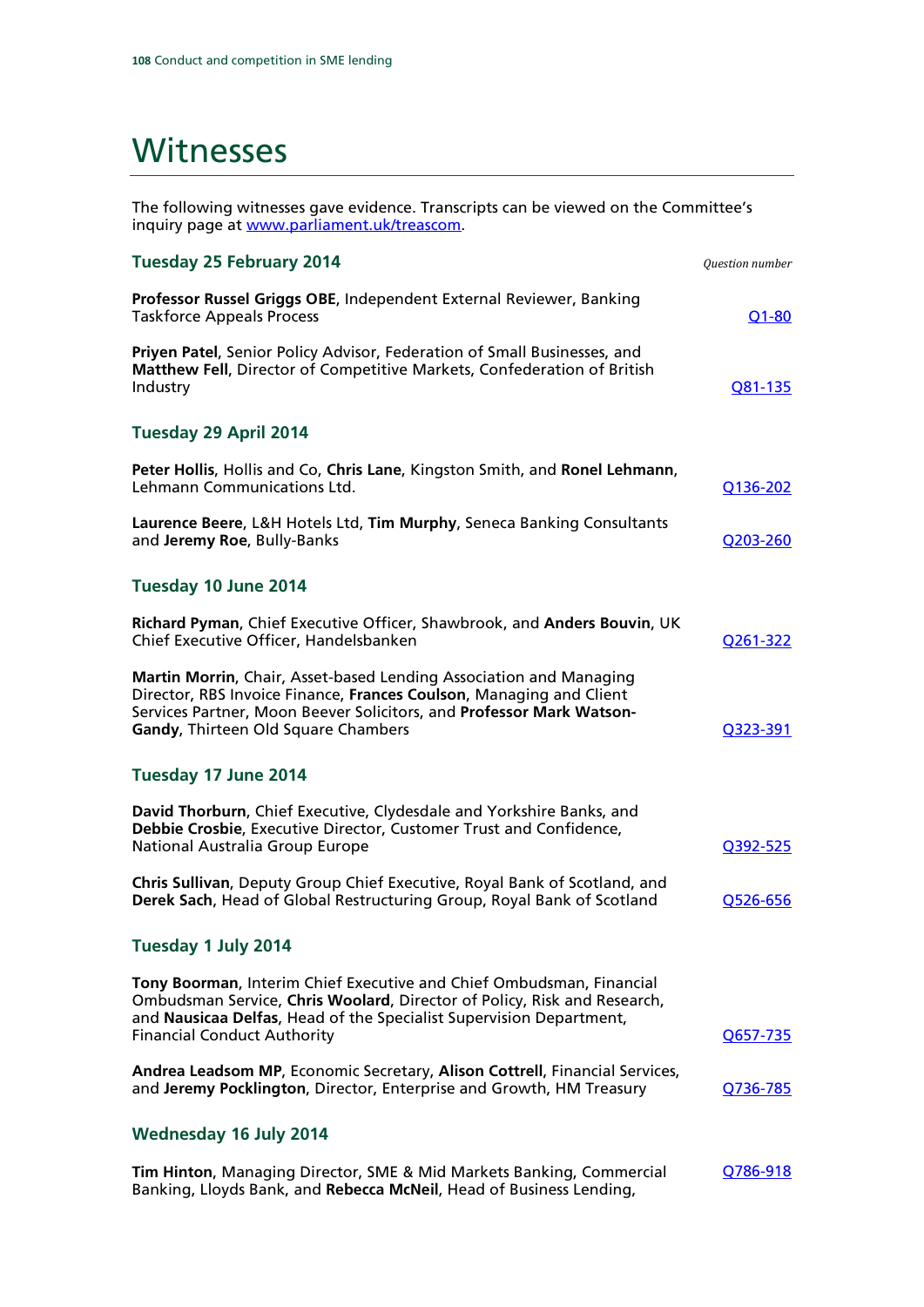#### Barclays

**Samir Desai**, Chief Executive Officer and Co-founder, Funding Circle, **Anil Stocker**, Chief Executive Officer and Founder, MarketInvoice, and **Tony Askew**, Chair, BVCA, Venture Capital Committee and Partner, Reed Elsevier

[Q919-968](http://data.parliament.uk/writtenevidence/committeeevidence.svc/evidencedocument/treasury-committee/sme-lending/oral/11494.html)

#### **Monday 21 July 2014**

**Alex Chisholm**, Chief Executive, **Dr Andrea Coscelli**, Executive Director, Markets and Mergers, and **Dan Moore**, Project Director, SME Banking Market Study, Competition and Markets Authority Market Computer COSS-1004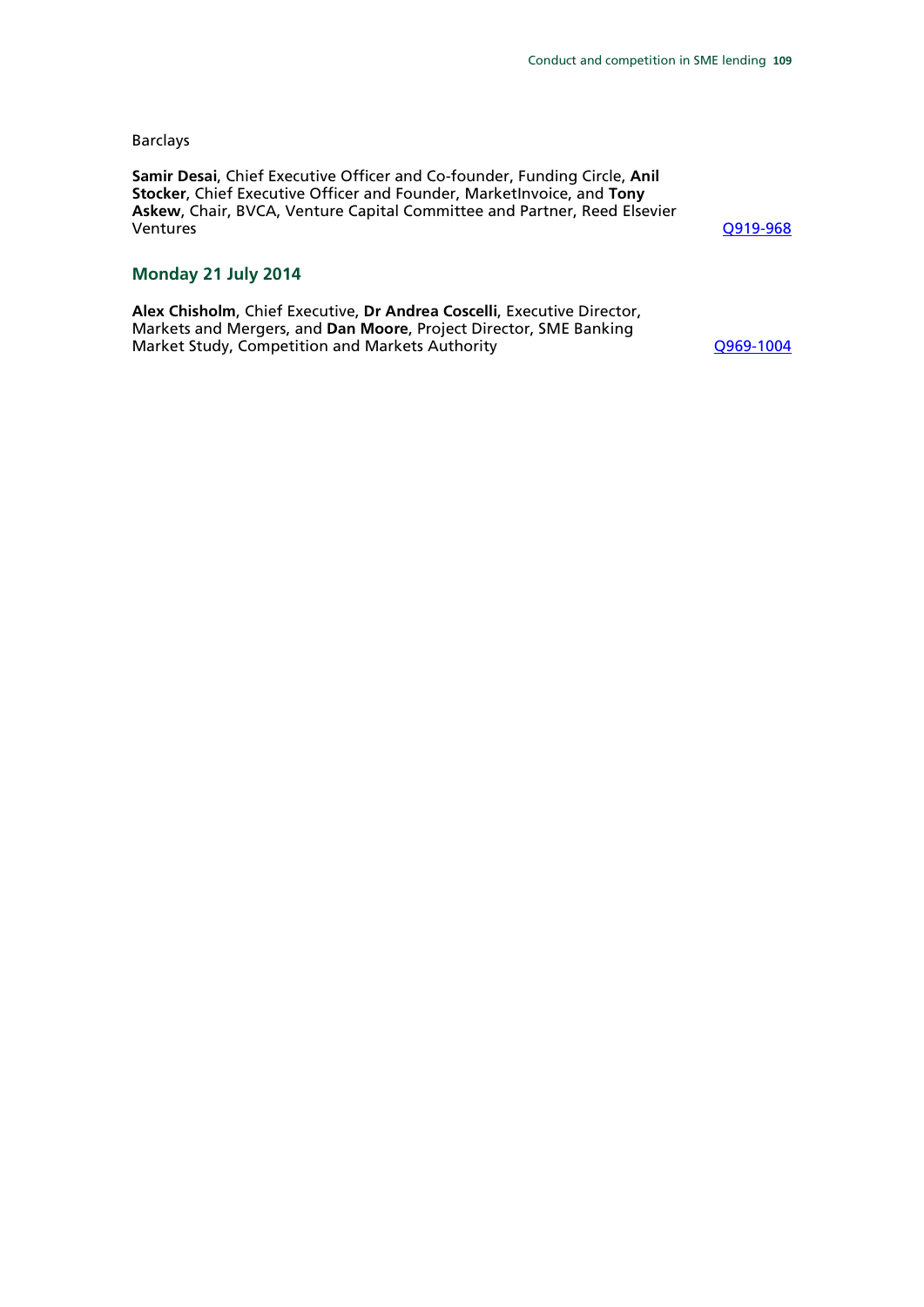# Published written evidence

The following written evidence was received and can be viewed on the Committee's inquiry web page at [www.parliament.uk/t](http://www.parliament.uk/)reascom.

- 1 A Quine Investments Ltd part 1 [\(SME0014\)](http://data.parliament.uk/WrittenEvidence/CommitteeEvidence.svc/EvidenceDocument/Treasury/SME%20Lending/written/7382.html)
- 2 A Quine Investments Ltd part 2 (**SME0012**)
- 3 Additional written evidence submitted by Clydesdale Bank [\(SME0142\)](http://data.parliament.uk/WrittenEvidence/CommitteeEvidence.svc/EvidenceDocument/Treasury/SME%20Lending/written/10668.html)
- 4 ADS [\(SME0107\)](http://data.parliament.uk/WrittenEvidence/CommitteeEvidence.svc/EvidenceDocument/Treasury/SME%20Lending/written/8137.html)
- 5 AHV Associates (SME0174)
- 6 Amjad Ali [\(SME0067\)](http://data.parliament.uk/WrittenEvidence/CommitteeEvidence.svc/EvidenceDocument/Treasury/SME%20Lending/written/8058.html)
- 7 Andrew Dykes [\(SME0087\)](http://data.parliament.uk/WrittenEvidence/CommitteeEvidence.svc/EvidenceDocument/Treasury/SME%20Lending/written/8098.html)
- 8 Anthony Maher [\(SME0069\)](http://data.parliament.uk/WrittenEvidence/CommitteeEvidence.svc/EvidenceDocument/Treasury/SME%20Lending/written/8061.html)
- 9 ART (Aston Reinvestment Trust) [\(SME0088\)](http://data.parliament.uk/WrittenEvidence/CommitteeEvidence.svc/EvidenceDocument/Treasury/SME%20Lending/written/8100.html)
- 10 Asset Based Finance Association [\(SME0090\)](http://data.parliament.uk/WrittenEvidence/CommitteeEvidence.svc/EvidenceDocument/Treasury/SME%20Lending/written/8102.html)
- 11 Asset Based Finance Association [\(SME0158\)](http://data.parliament.uk/WrittenEvidence/CommitteeEvidence.svc/EvidenceDocument/Treasury/SME%20Lending/written/12355.html)
- 12 Asset Based Finance Association [\(SME0147\)](http://data.parliament.uk/WrittenEvidence/CommitteeEvidence.svc/EvidenceDocument/Treasury/SME%20Lending/written/11095.html)
- 13 Asset Based Finance Association, Professional Standards Council [\(SME0085\)](http://data.parliament.uk/WrittenEvidence/CommitteeEvidence.svc/EvidenceDocument/Treasury/SME%20Lending/written/8090.html)
- 14 Association of Chartered Certified Accountants [\(SME0011\)](http://data.parliament.uk/WrittenEvidence/CommitteeEvidence.svc/EvidenceDocument/Treasury/SME%20Lending/written/7375.html)
- 15 Ballantyne Property Services [\(SME0037\)](http://data.parliament.uk/WrittenEvidence/CommitteeEvidence.svc/EvidenceDocument/Treasury/SME%20Lending/written/7948.html)
- 16 Bell and Ross Ltd [\(SME0023\)](http://data.parliament.uk/WrittenEvidence/CommitteeEvidence.svc/EvidenceDocument/Treasury/SME%20Lending/written/7913.html)
- 17 Berg [\(SME0084\)](http://data.parliament.uk/WrittenEvidence/CommitteeEvidence.svc/EvidenceDocument/Treasury/SME%20Lending/written/8089.html)
- 18 Big Innovation Centre [\(SME0103\)](http://data.parliament.uk/WrittenEvidence/CommitteeEvidence.svc/EvidenceDocument/Treasury/SME%20Lending/written/8128.html)
- 19 British Bankers' Association (**SME0110**)
- 20 British Chambers Of Commerce [\(SME0104\)](http://data.parliament.uk/WrittenEvidence/CommitteeEvidence.svc/EvidenceDocument/Treasury/SME%20Lending/written/8130.html)
- 21 Campaign For Community Banking Services [\(SME0009\)](http://data.parliament.uk/WrittenEvidence/CommitteeEvidence.svc/EvidenceDocument/Treasury/SME%20Lending/written/7062.html)
- 22 CBI [\(SME0080\)](http://data.parliament.uk/WrittenEvidence/CommitteeEvidence.svc/EvidenceDocument/Treasury/SME%20Lending/written/8081.html)
- 23 Chris Parry-Davies [\(SME0133\)](http://data.parliament.uk/WrittenEvidence/CommitteeEvidence.svc/EvidenceDocument/Treasury/SME%20Lending/written/9547.html)
- 24 Clive May [\(SME0001\)](http://data.parliament.uk/WrittenEvidence/CommitteeEvidence.svc/EvidenceDocument/Treasury/SME%20Lending/written/6470.html)
- 25 Clydesdale Bank [\(SME0165\)](http://data.parliament.uk/WrittenEvidence/CommitteeEvidence.svc/EvidenceDocument/Treasury/SME%20Lending/written/18394.html)
- 26 Colin Phillips [\(SME0007\)](http://data.parliament.uk/WrittenEvidence/CommitteeEvidence.svc/EvidenceDocument/Treasury/SME%20Lending/written/7003.html)
- 27 Community Development Finance Association (CDFA) [\(SME0096\)](http://data.parliament.uk/WrittenEvidence/CommitteeEvidence.svc/EvidenceDocument/Treasury/SME%20Lending/written/8117.html)
- 28 Cumbria Small Business Finance Strategy Group [\(SME0127\)](http://data.parliament.uk/WrittenEvidence/CommitteeEvidence.svc/EvidenceDocument/Treasury/SME%20Lending/written/8389.html)
- 29 Cuna Mutual [\(SME0086\)](http://data.parliament.uk/WrittenEvidence/CommitteeEvidence.svc/EvidenceDocument/Treasury/SME%20Lending/written/8096.html)
- 30 Dan Evans [\(SME0018\)](http://data.parliament.uk/WrittenEvidence/CommitteeEvidence.svc/EvidenceDocument/Treasury/SME%20Lending/written/7536.html)
- 31 David A Thomas [\(SME0094\)](http://data.parliament.uk/WrittenEvidence/CommitteeEvidence.svc/EvidenceDocument/Treasury/SME%20Lending/written/8112.html)
- 32 Destiny Church Trust [\(SME0100\)](http://data.parliament.uk/WrittenEvidence/CommitteeEvidence.svc/EvidenceDocument/Treasury/SME%20Lending/written/8123.html)
- 33 Donald And Dawn Ross, Ross Properties [\(SME0044\)](http://data.parliament.uk/WrittenEvidence/CommitteeEvidence.svc/EvidenceDocument/Treasury/SME%20Lending/written/7986.html)
- 34 Donaldson And Lyttle Ltd [\(SME0135\)](http://data.parliament.uk/WrittenEvidence/CommitteeEvidence.svc/EvidenceDocument/Treasury/SME%20Lending/written/9692.html)
- 35 EEF [\(SME0092\)](http://data.parliament.uk/WrittenEvidence/CommitteeEvidence.svc/EvidenceDocument/Treasury/SME%20Lending/written/8107.html)
- 36 Equifax Ltd [\(SME0058\)](http://data.parliament.uk/WrittenEvidence/CommitteeEvidence.svc/EvidenceDocument/Treasury/SME%20Lending/written/8036.html)
- 37 Everline [\(SME0059\)](http://data.parliament.uk/WrittenEvidence/CommitteeEvidence.svc/EvidenceDocument/Treasury/SME%20Lending/written/8044.html)
- 38 Financial Conduct Authority [\(SME0140\)](http://data.parliament.uk/WrittenEvidence/CommitteeEvidence.svc/EvidenceDocument/Treasury/SME%20Lending/written/10434.html)
- 39 Financial Conduct Authority (SME0166)
- 40 Financial Conduct Authority (SME0167)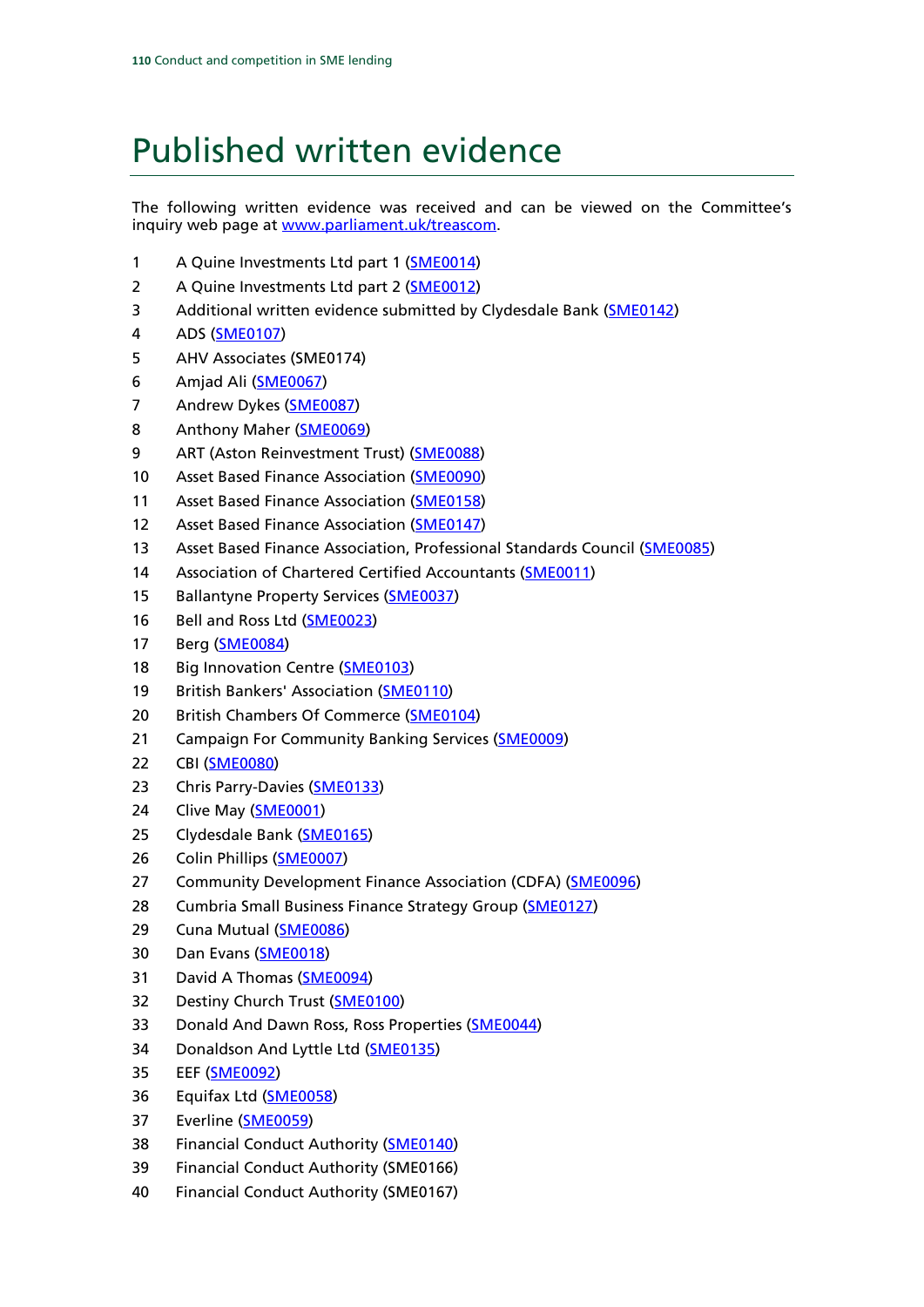- 41 Financial Conduct Authority (SME0171)
- 42 Financial Conduct Authority (SME00172)
- 43 Federation of Small Businesses [\(SME0149\)](http://data.parliament.uk/WrittenEvidence/CommitteeEvidence.svc/EvidenceDocument/Treasury/SME%20Lending/written/11293.html)
- 44 Forum of Private Businesses [\(SME0046\)](http://data.parliament.uk/WrittenEvidence/CommitteeEvidence.svc/EvidenceDocument/Treasury/SME%20Lending/written/7995.html)
- 45 Fox Williams LLP And AHV Associates [\(SME0163\)](http://data.parliament.uk/WrittenEvidence/CommitteeEvidence.svc/EvidenceDocument/Treasury/SME%20Lending/written/18373.html)
- 46 Funding Circle [\(SME0108\)](http://data.parliament.uk/WrittenEvidence/CommitteeEvidence.svc/EvidenceDocument/Treasury/SME%20Lending/written/8138.html)
- 47 Gari Appleton [\(SME0074\)](http://data.parliament.uk/WrittenEvidence/CommitteeEvidence.svc/EvidenceDocument/Treasury/SME%20Lending/written/8066.html)
- 48 Gary Gadston [\(SME0064\)](http://data.parliament.uk/WrittenEvidence/CommitteeEvidence.svc/EvidenceDocument/Treasury/SME%20Lending/written/8055.html)
- 49 Handlesbanken Supplementary evidence [\(SME0143\)](http://data.parliament.uk/WrittenEvidence/CommitteeEvidence.svc/EvidenceDocument/Treasury/SME%20Lending/written/10922.html)
- 50 HSBC Bank Plc [\(SME0115\)](http://data.parliament.uk/WrittenEvidence/CommitteeEvidence.svc/EvidenceDocument/Treasury/SME%20Lending/written/8240.html)
- 51 Ian Lightbody [\(SME0042\)](http://data.parliament.uk/WrittenEvidence/CommitteeEvidence.svc/EvidenceDocument/Treasury/SME%20Lending/written/7974.html)
- 52 ICAS [\(SME0101\)](http://data.parliament.uk/WrittenEvidence/CommitteeEvidence.svc/EvidenceDocument/Treasury/SME%20Lending/written/8126.html)
- 53 John [\(SME0060\)](http://data.parliament.uk/WrittenEvidence/CommitteeEvidence.svc/EvidenceDocument/Treasury/SME%20Lending/written/8048.html)
- 54 John Melton [\(SME0056\)](http://data.parliament.uk/WrittenEvidence/CommitteeEvidence.svc/EvidenceDocument/Treasury/SME%20Lending/written/8030.html)
- 55 John Smithson And Angela Bradley [\(SME0019\)](http://data.parliament.uk/WrittenEvidence/CommitteeEvidence.svc/EvidenceDocument/Treasury/SME%20Lending/written/7722.html)
- 56 Johnathan Fisher QC [\(SME0162\)](http://data.parliament.uk/WrittenEvidence/CommitteeEvidence.svc/EvidenceDocument/Treasury/SME%20Lending/written/17995.html)
- 57 Jonathan Kinder MA FCA, Kinder Consultants [\(SME0145\)](http://data.parliament.uk/WrittenEvidence/CommitteeEvidence.svc/EvidenceDocument/Treasury/SME%20Lending/written/10966.html)
- 58 Kingston Smith Llp [\(SME0038\)](http://data.parliament.uk/WrittenEvidence/CommitteeEvidence.svc/EvidenceDocument/Treasury/SME%20Lending/written/7951.html)
- 59 L Penman [\(SME0078\)](http://data.parliament.uk/WrittenEvidence/CommitteeEvidence.svc/EvidenceDocument/Treasury/SME%20Lending/written/8072.html)
- 60 Larry Berkovitz (SME0173)
- 61 Leander Difford [\(SME0054\)](http://data.parliament.uk/WrittenEvidence/CommitteeEvidence.svc/EvidenceDocument/Treasury/SME%20Lending/written/8026.html)
- 62 Lehmann Communications [\(SME0131\)](http://data.parliament.uk/WrittenEvidence/CommitteeEvidence.svc/EvidenceDocument/Treasury/SME%20Lending/written/9125.html)
- 63 Lloyds Banking Group [\(SME0118\)](http://data.parliament.uk/WrittenEvidence/CommitteeEvidence.svc/EvidenceDocument/Treasury/SME%20Lending/written/8256.html)
- 64 Lloyds Banking Group [\(SME0157\)](http://data.parliament.uk/WrittenEvidence/CommitteeEvidence.svc/EvidenceDocument/Treasury/SME%20Lending/written/12076.html)
- 65 London Stock Exchange [\(SME0120\)](http://data.parliament.uk/WrittenEvidence/CommitteeEvidence.svc/EvidenceDocument/Treasury/SME%20Lending/written/8316.html)
- 66 Mansel Beechey [\(SME0141\)](http://data.parliament.uk/WrittenEvidence/CommitteeEvidence.svc/EvidenceDocument/Treasury/SME%20Lending/written/10450.html)
- 67 Marc Rossi [\(SME0111\)](http://data.parliament.uk/WrittenEvidence/CommitteeEvidence.svc/EvidenceDocument/Treasury/SME%20Lending/written/8141.html)
- 68 Marcus Holden [\(SME0129\)](http://data.parliament.uk/WrittenEvidence/CommitteeEvidence.svc/EvidenceDocument/Treasury/SME%20Lending/written/8829.html)
- 69 Mark A.G.L. Steeds [\(SME0020\)](http://data.parliament.uk/WrittenEvidence/CommitteeEvidence.svc/EvidenceDocument/Treasury/SME%20Lending/written/7814.html)
- 70 Mark Combellack [\(SME0050\)](http://data.parliament.uk/WrittenEvidence/CommitteeEvidence.svc/EvidenceDocument/Treasury/SME%20Lending/written/8012.html)
- 71 Market Invoice [\(SME0154\)](http://data.parliament.uk/WrittenEvidence/CommitteeEvidence.svc/EvidenceDocument/Treasury/SME%20Lending/written/11574.html)
- 72 Michael Neeld [\(SME0099\)](http://data.parliament.uk/WrittenEvidence/CommitteeEvidence.svc/EvidenceDocument/Treasury/SME%20Lending/written/8122.html)
- 73 Minotaur Claims Management Ltd [\(SME0102\)](http://data.parliament.uk/WrittenEvidence/CommitteeEvidence.svc/EvidenceDocument/Treasury/SME%20Lending/written/8127.html)
- 74 Muker Village Store & Teashop [\(SME0022\)](http://data.parliament.uk/WrittenEvidence/CommitteeEvidence.svc/EvidenceDocument/Treasury/SME%20Lending/written/7909.html)
- 75 NAB Customer Support Group [\(SME0128\)](http://data.parliament.uk/WrittenEvidence/CommitteeEvidence.svc/EvidenceDocument/Treasury/SME%20Lending/written/8790.html)
- 76 National Federation Of Retail Newsagents [\(SME0079\)](http://data.parliament.uk/WrittenEvidence/CommitteeEvidence.svc/EvidenceDocument/Treasury/SME%20Lending/written/8078.html)
- 77 Neville Griffiths [\(SME0097\)](http://data.parliament.uk/WrittenEvidence/CommitteeEvidence.svc/EvidenceDocument/Treasury/SME%20Lending/written/8118.html)
- 78 New Economics Foundation [\(SME0139\)](http://data.parliament.uk/WrittenEvidence/CommitteeEvidence.svc/EvidenceDocument/Treasury/SME%20Lending/written/10432.html)
- 79 Nicholas Emanuel [\(SME0075\)](http://data.parliament.uk/WrittenEvidence/CommitteeEvidence.svc/EvidenceDocument/Treasury/SME%20Lending/written/8068.html)
- 80 Nigel Henderson [\(SME0034\)](http://data.parliament.uk/WrittenEvidence/CommitteeEvidence.svc/EvidenceDocument/Treasury/SME%20Lending/written/7934.html)
- 81 Nigel K Henderson [\(SME0048\)](http://data.parliament.uk/WrittenEvidence/CommitteeEvidence.svc/EvidenceDocument/Treasury/SME%20Lending/written/8003.html)
- 82 Office Of Fair Trading/Competition And Markets Authority [\(SME0105\)](http://data.parliament.uk/WrittenEvidence/CommitteeEvidence.svc/EvidenceDocument/Treasury/SME%20Lending/written/8132.html)
- 83 Ordinary People In Business Limited [\(SME0116\)](http://data.parliament.uk/WrittenEvidence/CommitteeEvidence.svc/EvidenceDocument/Treasury/SME%20Lending/written/8244.html)
- 84 Ordinary People in Business Ltd (Bully Banks) [\(SME0124\)](http://data.parliament.uk/WrittenEvidence/CommitteeEvidence.svc/EvidenceDocument/Treasury/SME%20Lending/written/8361.html)
- 85 Oxera [\(SME0159\)](http://data.parliament.uk/WrittenEvidence/CommitteeEvidence.svc/EvidenceDocument/Treasury/SME%20Lending/written/12589.html)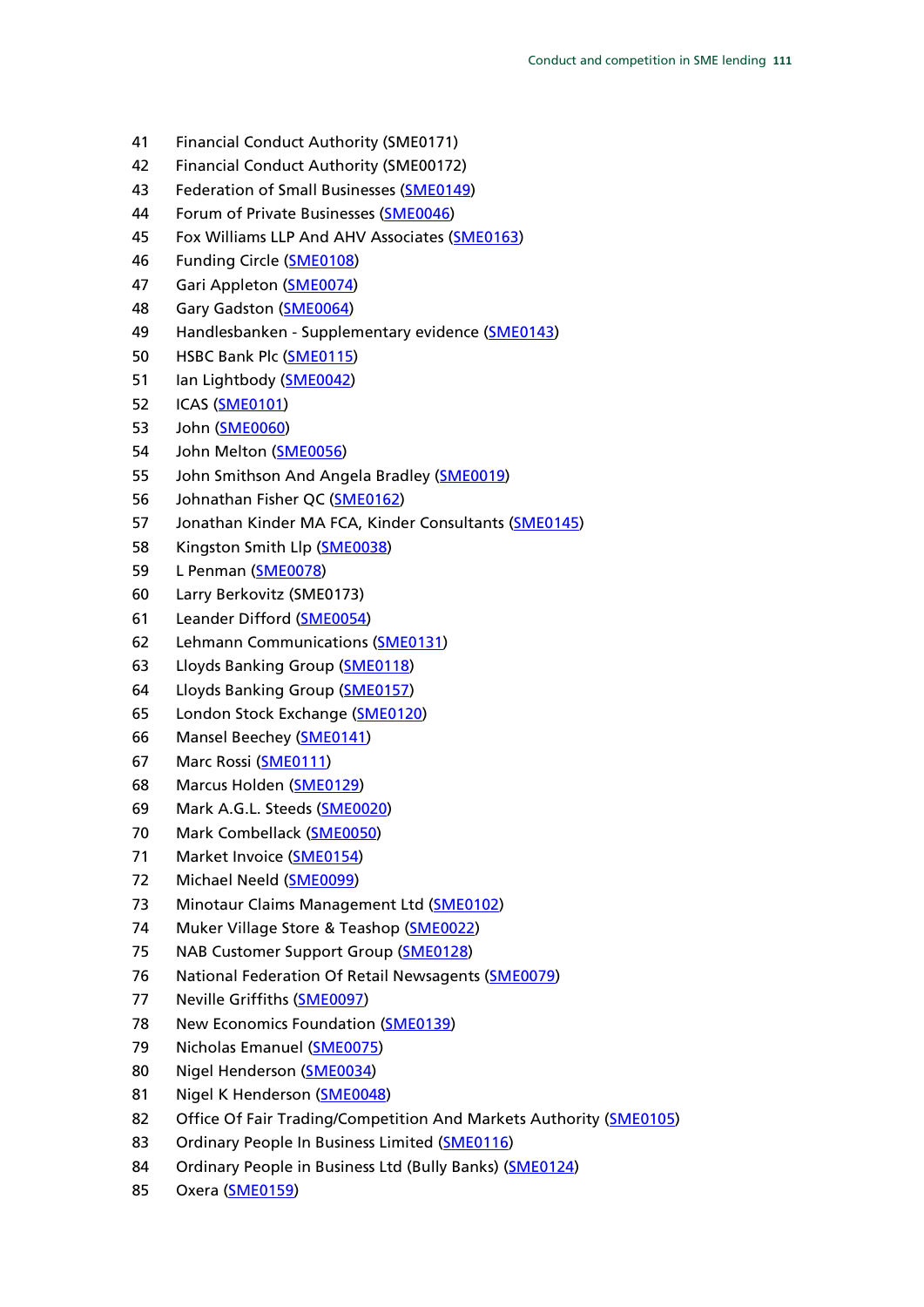- 86 Patrick Walton [\(SME0155\)](http://data.parliament.uk/WrittenEvidence/CommitteeEvidence.svc/EvidenceDocument/Treasury/SME%20Lending/written/11688.html)
- 87 Peak Ales [\(SME0119\)](http://data.parliament.uk/WrittenEvidence/CommitteeEvidence.svc/EvidenceDocument/Treasury/SME%20Lending/written/8259.html)
- 88 Peer-To-Peer Finance Association [\(SME0068\)](http://data.parliament.uk/WrittenEvidence/CommitteeEvidence.svc/EvidenceDocument/Treasury/SME%20Lending/written/8060.html)
- 89 Perry Burns [\(SME0151\)](http://data.parliament.uk/WrittenEvidence/CommitteeEvidence.svc/EvidenceDocument/Treasury/SME%20Lending/written/11404.html)
- 90 Phil Thomas [\(SME0047\)](http://data.parliament.uk/WrittenEvidence/CommitteeEvidence.svc/EvidenceDocument/Treasury/SME%20Lending/written/7999.html)
- 91 Philip J Milton [\(SME0006\)](http://data.parliament.uk/WrittenEvidence/CommitteeEvidence.svc/EvidenceDocument/Treasury/SME%20Lending/written/6825.html)
- 92 Port Medway Marina Ltd [\(SME0130\)](http://data.parliament.uk/WrittenEvidence/CommitteeEvidence.svc/EvidenceDocument/Treasury/SME%20Lending/written/8900.html)
- 93 Professional Standards Council For The Asset Based Finance Association [\(SME0137\)](http://data.parliament.uk/WrittenEvidence/CommitteeEvidence.svc/EvidenceDocument/Treasury/SME%20Lending/written/10332.html)
- 94 Professor Mark Watson-Gandy [\(SME0061\)](http://data.parliament.uk/WrittenEvidence/CommitteeEvidence.svc/EvidenceDocument/Treasury/SME%20Lending/written/8052.html)
- 95 Professor Russel Griggs [\(SME0156\)](http://data.parliament.uk/WrittenEvidence/CommitteeEvidence.svc/EvidenceDocument/Treasury/SME%20Lending/written/11789.html)
- 96 Property For Sale Or Let Ltd [\(SME0065\)](http://data.parliament.uk/WrittenEvidence/CommitteeEvidence.svc/EvidenceDocument/Treasury/SME%20Lending/written/8056.html)
- 97 R3 [\(SME0136\)](http://data.parliament.uk/WrittenEvidence/CommitteeEvidence.svc/EvidenceDocument/Treasury/SME%20Lending/written/10063.html)
- 98 RBS [\(SME0144\)](http://data.parliament.uk/WrittenEvidence/CommitteeEvidence.svc/EvidenceDocument/Treasury/SME%20Lending/written/10964.html)
- 99 Respublica [\(SME0083\)](http://data.parliament.uk/WrittenEvidence/CommitteeEvidence.svc/EvidenceDocument/Treasury/SME%20Lending/written/8087.html)
- 100 Richard Godfrey-Wollin [\(SME0053\)](http://data.parliament.uk/WrittenEvidence/CommitteeEvidence.svc/EvidenceDocument/Treasury/SME%20Lending/written/8018.html)
- 101 Richard Singleton [\(SME0066\)](http://data.parliament.uk/WrittenEvidence/CommitteeEvidence.svc/EvidenceDocument/Treasury/SME%20Lending/written/8057.html)
- 102 Robert C.W.Eggleston [\(SME0062\)](http://data.parliament.uk/WrittenEvidence/CommitteeEvidence.svc/EvidenceDocument/Treasury/SME%20Lending/written/8053.html)
- 103 Romano Petrucci [\(SME0017\)](http://data.parliament.uk/WrittenEvidence/CommitteeEvidence.svc/EvidenceDocument/Treasury/SME%20Lending/written/7507.html)
- 104 Roy Munro [\(SME0036\)](http://data.parliament.uk/WrittenEvidence/CommitteeEvidence.svc/EvidenceDocument/Treasury/SME%20Lending/written/7937.html)
- 105 Royal Bank Of Scotland [\(SME0093\)](http://data.parliament.uk/WrittenEvidence/CommitteeEvidence.svc/EvidenceDocument/Treasury/SME%20Lending/written/8109.html)
- 106 Royal Bank Of Scotland [\(SME0150\)](http://data.parliament.uk/WrittenEvidence/CommitteeEvidence.svc/EvidenceDocument/Treasury/SME%20Lending/written/11373.html)
- 107 S&J Holdings Ltd [\(SME0024\)](http://data.parliament.uk/WrittenEvidence/CommitteeEvidence.svc/EvidenceDocument/Treasury/SME%20Lending/written/7916.html)
- 108 Sandy and Julie Brown [\(SME0002\)](http://data.parliament.uk/WrittenEvidence/CommitteeEvidence.svc/EvidenceDocument/Treasury/SME%20Lending/written/6818.html)
- 109 Santander UK Plc [\(SME0121\)](http://data.parliament.uk/WrittenEvidence/CommitteeEvidence.svc/EvidenceDocument/Treasury/SME%20Lending/written/8345.html)
- 110 Scott Mccormick [\(SME0021\)](http://data.parliament.uk/WrittenEvidence/CommitteeEvidence.svc/EvidenceDocument/Treasury/SME%20Lending/written/7903.html)
- 111 Sean Mcpartland [\(SME0076\)](http://data.parliament.uk/WrittenEvidence/CommitteeEvidence.svc/EvidenceDocument/Treasury/SME%20Lending/written/8070.html)
- 112 Seneca Banking Consultants [\(SME0148\)](http://data.parliament.uk/WrittenEvidence/CommitteeEvidence.svc/EvidenceDocument/Treasury/SME%20Lending/written/11102.html)
- 113 Shawbrook Bank Limited [\(SME0123\)](http://data.parliament.uk/WrittenEvidence/CommitteeEvidence.svc/EvidenceDocument/Treasury/SME%20Lending/written/8360.html)
- 114 Sir Andrew Large [\(SME0153\)](http://data.parliament.uk/WrittenEvidence/CommitteeEvidence.svc/EvidenceDocument/Treasury/SME%20Lending/written/11499.html)
- 115 Stephen Hunt [\(SME0138\)](http://data.parliament.uk/WrittenEvidence/CommitteeEvidence.svc/EvidenceDocument/Treasury/SME%20Lending/written/10429.html)
- 116 Steven Smith [\(SME0070\)](http://data.parliament.uk/WrittenEvidence/CommitteeEvidence.svc/EvidenceDocument/Treasury/SME%20Lending/written/8062.html)
- 117 Storage Products Services Ltd [\(SME0112\)](http://data.parliament.uk/WrittenEvidence/CommitteeEvidence.svc/EvidenceDocument/Treasury/SME%20Lending/written/8143.html)
- 118 Summerpark Homes Limited [\(SME0015\)](http://data.parliament.uk/WrittenEvidence/CommitteeEvidence.svc/EvidenceDocument/Treasury/SME%20Lending/written/7418.html)
- 119 Terry Mulvenna [\(SME0071\)](http://data.parliament.uk/WrittenEvidence/CommitteeEvidence.svc/EvidenceDocument/Treasury/SME%20Lending/written/8063.html)
- 120 The Institue Of Chartered Accountants In England And Wales [\(SME0117\)](http://data.parliament.uk/WrittenEvidence/CommitteeEvidence.svc/EvidenceDocument/Treasury/SME%20Lending/written/8249.html)
- 121 Till & Whitehead Limited [\(SME0010\)](http://data.parliament.uk/WrittenEvidence/CommitteeEvidence.svc/EvidenceDocument/Treasury/SME%20Lending/written/7326.html)
- 122 Tomlinson Action Group [\(SME0016\)](http://data.parliament.uk/WrittenEvidence/CommitteeEvidence.svc/EvidenceDocument/Treasury/SME%20Lending/written/7469.html)
- 123 Tr Bonnyman Son & Co Ltd [\(SME0051\)](http://data.parliament.uk/WrittenEvidence/CommitteeEvidence.svc/EvidenceDocument/Treasury/SME%20Lending/written/8013.html)
- 124 Vocalink [\(SME0095\)](http://data.parliament.uk/WrittenEvidence/CommitteeEvidence.svc/EvidenceDocument/Treasury/SME%20Lending/written/8113.html)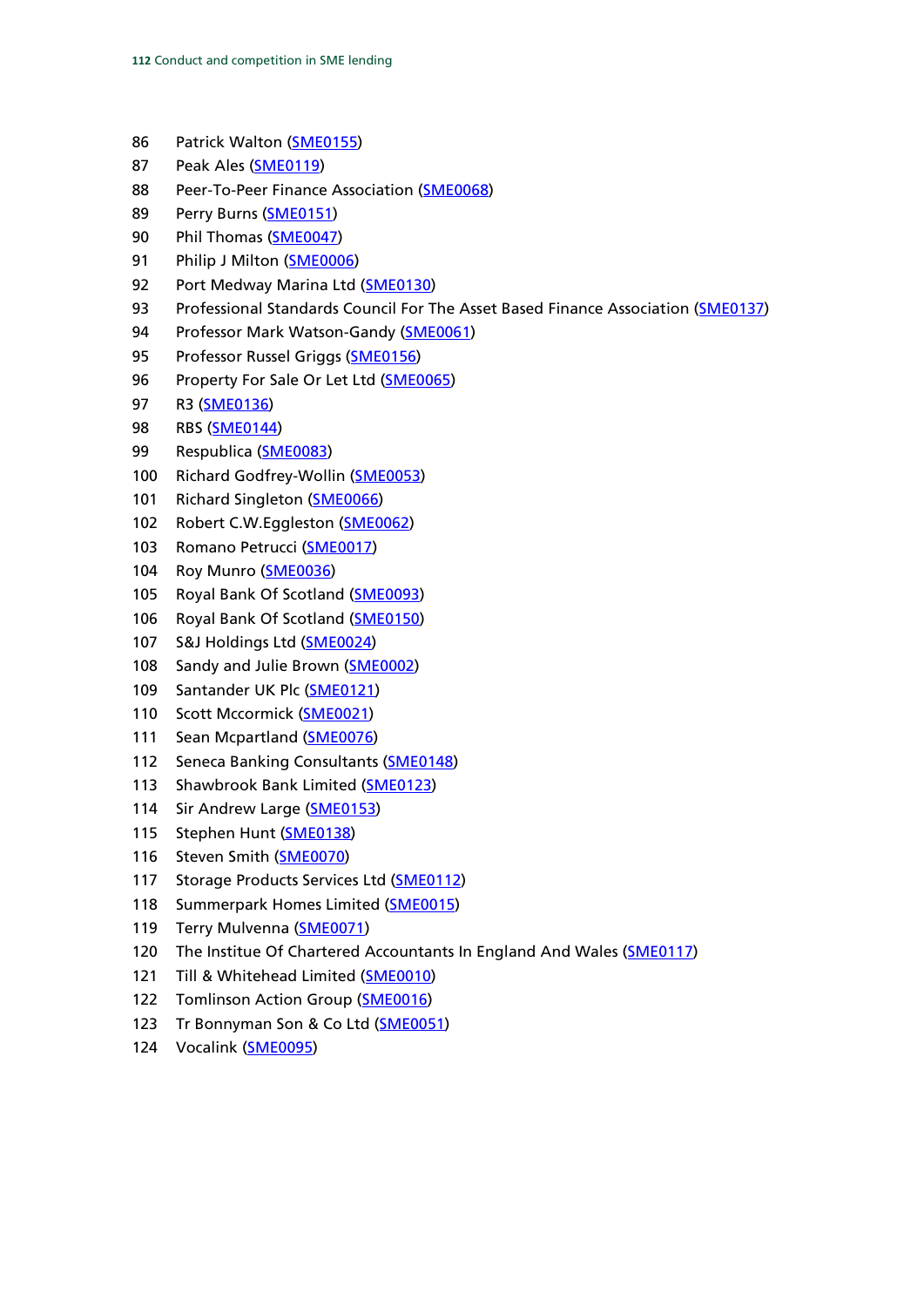### **List of Reports from the Committee during the current Parliament**

All publications from the Committee are available on the Committee's website at www.parliament.uk/treascom.

| <b>Session 2010-12</b>     |                                                                                                     |                |
|----------------------------|-----------------------------------------------------------------------------------------------------|----------------|
| <b>First Report</b>        | June 2010 Budget                                                                                    | HC 350         |
| Second Report              | Appointment of Dr Martin Weale to the Monetary Policy<br>Committee of the Bank of England           | HC 475         |
| <b>Third Report</b>        | Appointment of Robert Chote as Chair of the Office for<br><b>Budget Responsibility</b>              | HC 476         |
| Fourth Report              | Office for Budget Responsibility                                                                    | HC 385         |
| <b>Fifth Report</b>        | Appointments to the Budget Responsibility Committee                                                 | <b>HC 545</b>  |
| Sixth Report               | Spending Review 2010                                                                                | <b>HC 544</b>  |
| Seventh Report             | Financial Regulation: a preliminary consideration of the<br>Government's proposals                  | HC 430         |
| <b>Eighth Report</b>       | Principles of tax policy                                                                            | HC 753         |
| Ninth Report               | Competition and Choice in Retail Banking                                                            | HC 612         |
| <b>Tenth Report</b>        | Budget 2011                                                                                         | <b>HC 897</b>  |
| <b>Eleventh Report</b>     | Finance (No.3) Bill                                                                                 | <b>HC 497</b>  |
| <b>Twelfth Report</b>      | Appointment of Dr Ben Broadbent to the Monetary Policy<br>Committee of the Bank of England          | <b>HC 1051</b> |
| Thirteenth Report          | Appointment of Dr Donald Kohn to the interim Financial<br><b>Policy Committee</b>                   | HC 1052        |
| Fourteenth Report          | Appointments of Michael Cohrs and Alastair Clark to the<br>interim Financial Policy Committee       | HC 1125        |
| Fifteenth Report           | <b>Retail Distribution Review</b>                                                                   | HC 857         |
| Sixteenth Report           | Administration and effectiveness of HM Revenue and Customs                                          | HC 731         |
| Seventeenth Report         | <b>Private Finance Initiative</b>                                                                   | <b>HC 1146</b> |
| Eighteenth Report          | The future of cheques                                                                               | <b>HC 1147</b> |
| Nineteenth Report          | Independent Commission on Banking                                                                   | HC 1069        |
| <b>Twentieth Report</b>    | Retail Distribution Review: Government and FSA Responses                                            | HC 1533        |
| <b>Twenty-first Report</b> | Accountability of the Bank of England                                                               | <b>HC 874</b>  |
|                            | Twenty-second Report Appointment of Robert Jenkins to the interim Financial Policy<br>Committee     | <b>HC 1575</b> |
| <b>Twenty-third Report</b> | The future of cheques: Government and Payments Council<br>Responses                                 | <b>HC 1645</b> |
|                            | Twenty-fourth Report Appointments to the Office of Tax Simplification                               | HC 1637        |
| Twenty-fifth Report        | Private Finance Initiative: Government, OBR and NAO                                                 | <b>HC 1725</b> |
| Twenty-sixth Report        | Responses<br><b>Financial Conduct Authority</b>                                                     | <b>HC 1574</b> |
|                            | Twenty-seventh Report Accountability of the Bank of England: Response from the<br>Court of the Bank | HC 1769        |
|                            | Twenty-eighth Report Financial Conduct Authority: Report on the Governments<br>Response             | <b>HC 1857</b> |
| Twenty-ninth Report        | Closing the tax gap: HMRC's record at ensuring tax<br>compliance                                    | HC 1371        |
| <b>Thirtieth Report</b>    | Budget 2012                                                                                         | <b>HC 1910</b> |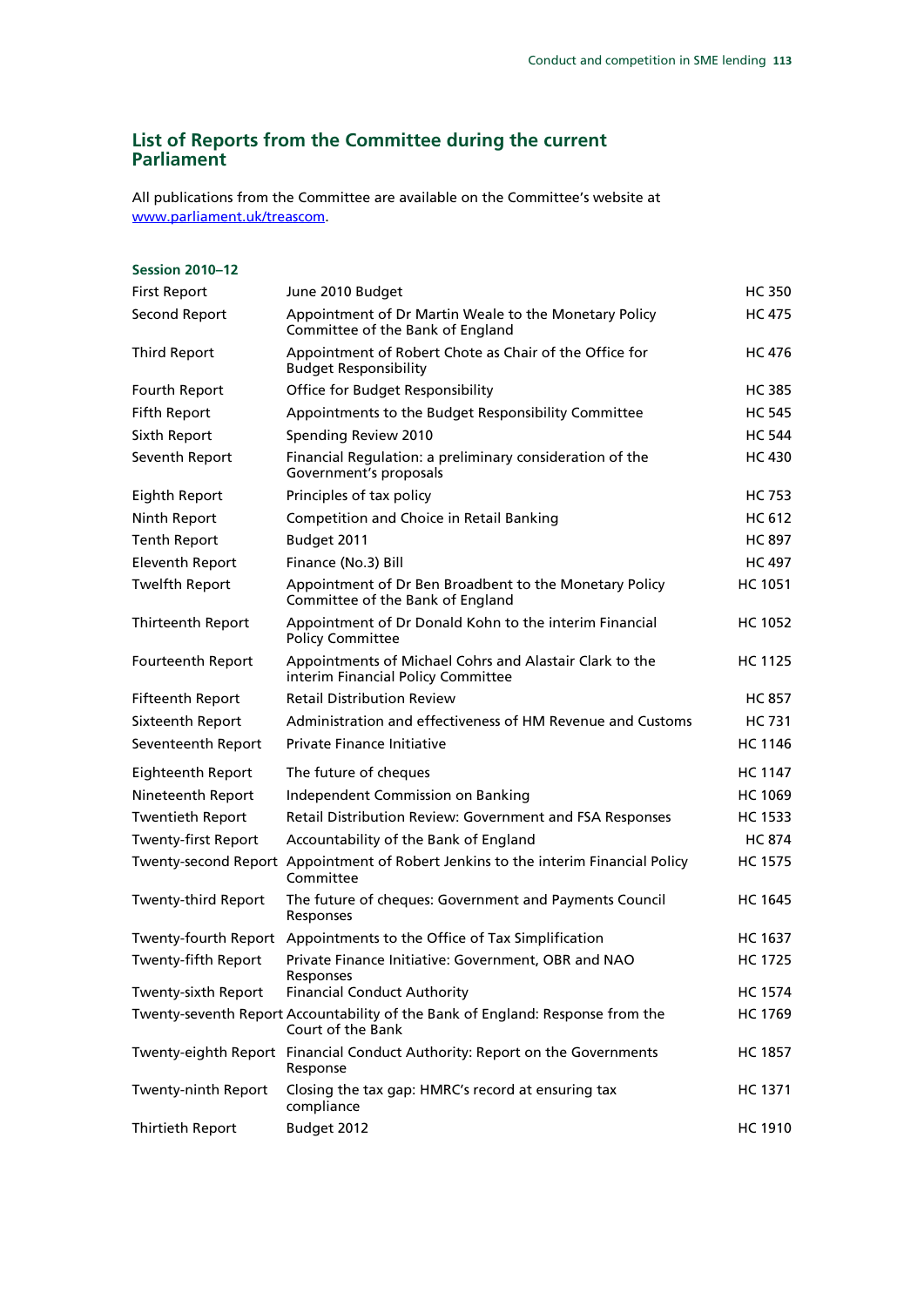#### **Session 2012–13**

| <b>First Report</b>                           | <b>Financial Services Bill</b>                                                                          | HC 161         |
|-----------------------------------------------|---------------------------------------------------------------------------------------------------------|----------------|
| Second Report                                 | Fixing LIBOR: some preliminary findings                                                                 | HC 481         |
| <b>Third Report</b>                           | Access to cash machines for basic bank account<br>holders                                               | <b>HC 544</b>  |
| Fourth Report                                 | Appointment of Mr Ian McCafferty to the Monetary<br><b>Policy Committee</b>                             | <b>HC 590</b>  |
| <b>Fifth Report</b>                           | The FSA's report into the failure of RBS                                                                | <b>HC 640</b>  |
| Sixth Report                                  | Appointment of John Griffith-Jones as Chair-<br>designate of the Financial Conduct Authority            | <b>HC 721</b>  |
| Seventh Report                                | <b>Autumn Statement 2012</b>                                                                            | <b>HC 818</b>  |
| <b>Eighth Report</b>                          | Appointment of Dr Mark Carney as Governor of the<br><b>Bank of England</b>                              | <b>HC 944</b>  |
| Ninth Report                                  | Budget 2013                                                                                             | HC 1063        |
| <b>Session 2013-14</b>                        |                                                                                                         |                |
| <b>First Report</b>                           | Appointments of Dame Clara Furse, Richard Sharp,<br>and Martin Taylor to the Financial Policy Committee | <b>HC 224</b>  |
| Second Report                                 | Appointments of Dr Donald Kohn and Andrew<br>Haldane to the Financial Policy Committee                  | <b>HC 259</b>  |
| <b>Third Report</b>                           | Spending Round 2013                                                                                     | <b>HC 575</b>  |
| Fourth Report                                 | Re-appointment of Professor Stephen Nickell to the<br><b>Budget Responsibility Committee</b>            | <b>HC 688</b>  |
| <b>Fifth Report</b>                           | Appointment of Sir Jon Cunliffe as Deputy Governor<br>of the Bank of England                            | <b>HC 689</b>  |
| Sixth Report                                  | Re-appointment of Dr Martin Weale to the Monetary<br><b>Policy Committee</b>                            | HC 313         |
| Seventh Report                                | <b>Money Advice Service</b>                                                                             | <b>HC 457</b>  |
| Eighth Report                                 | <b>OBR Fiscal Sustainability Report 2013</b>                                                            | <b>HC 958</b>  |
| Ninth Report                                  | <b>Autumn Statement 2013</b>                                                                            | <b>HC 826</b>  |
| <b>Tenth Report</b>                           | <b>Private Finance 2</b>                                                                                | <b>HC 97</b>   |
| <b>Eleventh Report</b>                        | Appointment of Spencer Dale to the Financial Policy<br>Committee                                        | <b>HC 1236</b> |
| <b>Twelfth Report</b>                         | Appointment of Andy Haldane to the Monetary<br><b>Policy Committee</b>                                  | <b>HC 1235</b> |
| Thirteenth Report                             | Budget 2014                                                                                             | HC 1189        |
| <b>Session 2014-15</b><br><b>First Report</b> | Appointment of Dr Ben Broadbent as Deputy<br>Governor of the Bank of England                            | <b>HC 205</b>  |
| Second Report                                 | Appointment of Professor Kristin Forbes to the<br><b>Monetary Policy Committee</b>                      | HC 206         |
| <b>Third Report</b>                           | Appointment of Dr Nemat Shafik as Deputy Governor<br>of the Bank of England                             | <b>HC 492</b>  |
| Fourth Report                                 | Appointment of Anthony Habgood as Chairman of<br>the Court of the Bank of England                       | <b>HC 451</b>  |
| <b>Fifth Report</b>                           | Re-appointment of Graham Parker to the Budget<br><b>Responsibility Committee</b>                        | <b>HC 580</b>  |
| Sixth Report                                  | Project Verde                                                                                           | <b>HC 728</b>  |
| Seventh Report                                | Implementing the recommendations of the<br>Parliamentary Commission on Banking Standards                | <b>HC 768</b>  |
| Eighth Report                                 | Re-appointment of Dr Donald Kohn and Martin<br>Taylor to the Financial Policy Committee                 | HC 1044        |
| Ninth Report                                  | Autumn Statement 2014                                                                                   | <b>HC 870</b>  |